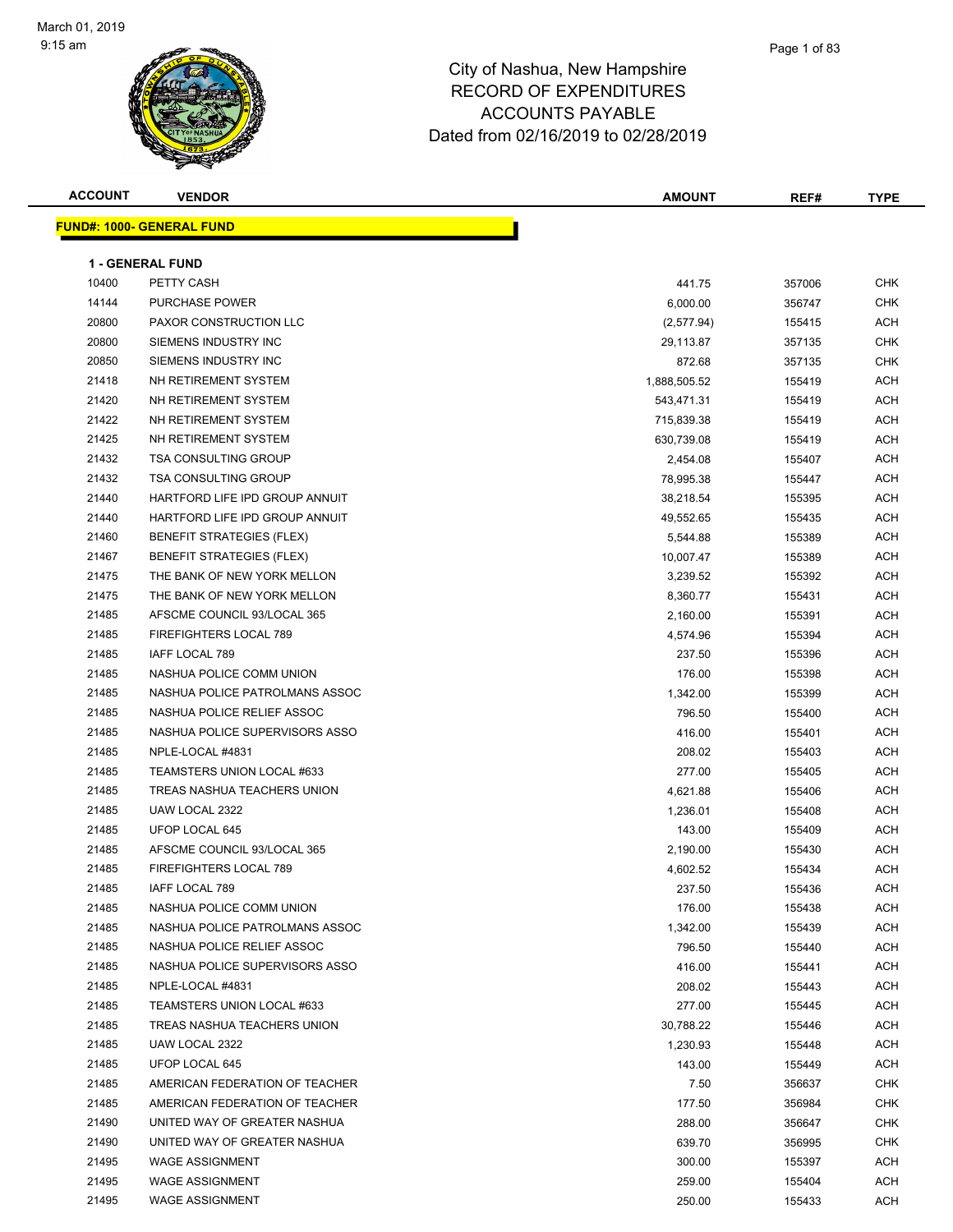**ACCOUNT VENDOR AMOUNT REF# TYPE FUND#: 1000- GENERAL FUND 1 - GENERAL FUND** WAGE ASSIGNMENT 300.00 155437 ACH WAGE ASSIGNMENT 259.00 155444 ACH WAGE ASSIGNMENT 578.08 356638 CHK WAGE ASSIGNMENT 50.91 356639 CHK WAGE ASSIGNMENT 155.00 356640 CHK WAGE ASSIGNMENT 104.00 356641 CHK WAGE ASSIGNMENT 25.00 356642 CHK 21495 WAGE ASSIGNMENT NAMEL AND RESERVE THE SERVER OF THE SERVER OF THE SERVER OF THE SERVER OF THE SERVER OF T 21495 WAGE ASSIGNMENT NAMEL AND RESERVE THE SERVER OF THE SERVER OF THE SERVER OF THE SERVER OF THE SERVER OF THE SERVER OF THE SERVER OF THE SERVER OF THE SERVER OF THE SERVER OF THE SERVER OF THE SERVER OF THE SERVER OF WAGE ASSIGNMENT 60.00 356645 CHK WAGE ASSIGNMENT 311.88 356646 CHK 21495 WAGE ASSIGNMENT NAMEL AND RESERVE THE SECOND STATE SECOND ASSESSED ASSIGNMENT AND RESERVE THE SECOND STATE SECOND STATE SECOND STATE SECOND STATE SECOND STATE SECOND STATE SECOND STATE SECOND STATE SECOND STATE SECON WAGE ASSIGNMENT 323.53 356649 CHK 21495 WAGE ASSIGNMENT NAMEL AND RESERVE TO A SERIES AND RESERVE TO A 244.33 356985 CHK WAGE ASSIGNMENT 59.88 356986 CHK 21495 WAGE ASSIGNMENT NAMEL AND RESERVE THE SERVER OF THE SERVER OF THE STATE OF THE STATE OF THE STATE OF THE WAGE ASSIGNMENT 155.00 356988 CHK WAGE ASSIGNMENT 104.00 356989 CHK WAGE ASSIGNMENT 1,660.88 356990 CHK WAGE ASSIGNMENT 11.54 356991 CHK WAGE ASSIGNMENT 60.00 356992 CHK WAGE ASSIGNMENT 311.88 356993 CHK 21495 WAGE ASSIGNMENT NAMEL AND RESERVE THE SERVE OF STREET AND RESERVE THE STREET OF STREET AND RESERVE THE STREET OF STREET AND RESERVE THE STREET OF STREET AND RESERVE THE STREET OF STREET AND RESERVE THE STREET OF STRE WAGE ASSIGNMENT 88.90 356996 CHK WAGE ASSIGNMENT 936.68 356997 CHK WAGE ASSIGNMENT 195.80 356998 CHK 21538 NASHUA TEACHERS UNION 87.35 21536 155402 ACH NASHUA TEACHERS UNION 3,034.60 155442 ACH CITY OF NASHUA 959.06 356913 CHK CITY OF NASHUA - MVR 124.20 356914 CHK 21780 CORELOGIC REAL ESTATE TAX SER 1,907.89 356916 CHK DEWITT, SUSAN Y 5,208.18 356917 CHK 21780 BOSOWSKI PROPERTIES LLC **CHING AND A SET A SET A SET A SET A SET A SET A SET A SET A SET A SET A SET A SET A**  FARRELL, NANCY A 532.08 357310 CHK 21780 HAMILTON, SCOTT T & 3573.93 357311 CHK HILL, DOUGLAS 702.26 357312 CHK 21780 KRAILO, E GWEN REV TRUST NEW SALE AND SALE AND SALE AND STRING AND STRING ASSESSED AND RESERVE AT A STRING 21780 LACOURSE, HERVE G & VICTORIA A 145 CHK 129 CHK 124.23 257314 CHK LAVOIE, DARRELL A & 66.54 357315 CHK 21780 LORD, TIMOTHY J REVOCABLE TRST And the state of the state of the state of the state of the state of the chi LOSIK, WALTER P 756.35 357317 CHK 21780 NORTHERN NE TEL OP LLC NORTHALL AND RESERVE THE STATE RELATION OF THE STATE OF A STATE OF THE STATE OF T NORTHERN NE TEL OP LLC 149,225.00 357319 CHK NORTHERN NE TEL OP LLC 174,611.00 357320 CHK NORTHERN NE TEL OP LLC 175,575.00 357321 CHK NORTHERN NE TEL OP LLC 174,131.00 357322 CHK

 21780 NORTHERN NE TEL OP LLC 174,420.00 357323 CHK 21780 NORTHERN NE TEL OP LLC 80,067.00 357324 CHK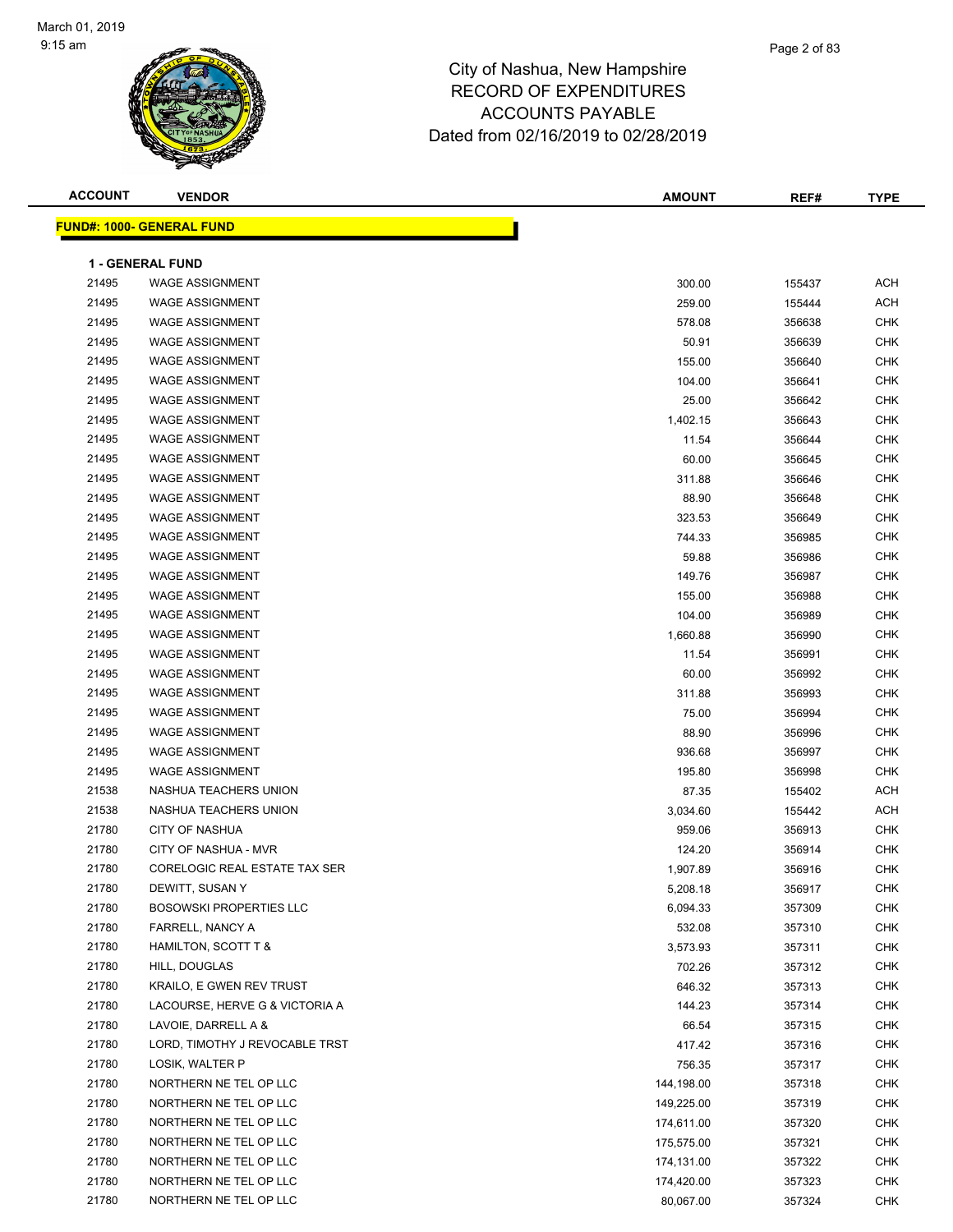

| <b>ACCOUNT</b>          | <b>VENDOR</b>                                                  | <b>AMOUNT</b>      | REF#                   | <b>TYPE</b> |
|-------------------------|----------------------------------------------------------------|--------------------|------------------------|-------------|
|                         | <b>FUND#: 1000- GENERAL FUND</b>                               |                    |                        |             |
|                         | <b>1 - GENERAL FUND</b>                                        |                    |                        |             |
| 21780                   | OTT, M JEANNE REV TRUST                                        | 41.09              | 357325                 | <b>CHK</b>  |
| 21780                   | PHELPS, MARYANNE                                               | 116.07             | 357326                 | <b>CHK</b>  |
| 21780                   | WALEN, RICHARD M                                               | 234.35             | 357327                 | <b>CHK</b>  |
| 21921                   | STATE OF NH-MV                                                 | 14,108.17          | 155385                 | <b>ACH</b>  |
| 21921                   | STATE OF NH-MV                                                 | 29,182.70          | 155387                 | <b>ACH</b>  |
| 21921                   | STATE OF NH-MV                                                 | 25,321.38          | 155410                 | <b>ACH</b>  |
| 21921                   | STATE OF NH-MV                                                 | 26,330.69          | 155420                 | <b>ACH</b>  |
| 21921                   | STATE OF NH-MV                                                 | 14,827.81          | 155423                 | <b>ACH</b>  |
| 21921                   | STATE OF NH-MV                                                 | 19,446.56          | 155426                 | <b>ACH</b>  |
| 21921                   | STATE OF NH-MV                                                 | 18,377.41          | 155428                 | <b>ACH</b>  |
| 21921                   | STATE OF NH -MV                                                | 17,639.60          | 155450                 | <b>ACH</b>  |
|                         | <b>TOTAL 1 - GENERAL FUND</b>                                  | \$5,339,628.41     |                        |             |
| <b>101 - MAYOR</b>      |                                                                |                    |                        |             |
| 61910                   | <b>MEGAN CARON</b>                                             | 388.92             | 357000                 | <b>CHK</b>  |
|                         | TOTAL 101 - MAYOR                                              | \$388.92           |                        |             |
| <b>103 - LEGAL</b>      |                                                                |                    |                        |             |
| 55200                   | PETTY CASH                                                     | 355.00             | 356743                 | <b>CHK</b>  |
| 61100                   | WB MASON CO INC                                                | 68.73              | 357154                 | CHK         |
|                         | TOTAL 103 - LEGAL                                              | \$423.73           |                        |             |
|                         | 107 - CITY CLERK                                               |                    |                        |             |
| 55307                   | PATRICIA PIECUCH                                               | 470.40             | 356744                 | <b>CHK</b>  |
| 55421                   | PATRICIA PIECUCH                                               | 150.00             | 356744                 | CHK         |
| 55699                   | PATRICIA PIECUCH                                               | 40.00              | 356744                 | CHK         |
| 61299                   | PATRICIA PIECUCH                                               | 58.77              | 356744                 | <b>CHK</b>  |
|                         | <b>TOTAL 107 - CITY CLERK</b>                                  | \$719.17           |                        |             |
|                         |                                                                |                    |                        |             |
|                         | <b>111 - HUMAN RESOURCES</b>                                   |                    |                        |             |
| 55421<br>55421          | SHEEHAN PHINNEY BASS & GREEN<br><b>SHRM</b>                    | 855.00<br>189.00   | 356761                 | CHK<br>CHK  |
| 61100                   | WB MASON CO INC                                                | 99.92              | 356762<br>356781       | <b>CHK</b>  |
|                         | <b>TOTAL 111 - HUMAN RESOURCES</b>                             | \$1,143.92         | in a construction<br>. |             |
|                         |                                                                |                    |                        |             |
| 113 - BENEFITS<br>59580 | STATE OF NEW HAMPSHIRE UC                                      | 2,820.40           | 357028                 | <b>CHK</b>  |
|                         | <b>TOTAL 113 - BENEFITS</b>                                    | \$2,820.40         |                        |             |
|                         |                                                                |                    |                        |             |
| 55109                   | <b>120 - TELECOMMUNICATIONS</b><br>CONSOLIDATED COMMUNICATIONS |                    |                        | <b>CHK</b>  |
| 55109                   | <b>WINDSTREAM</b>                                              | 1,766.27<br>715.85 | 357013<br>357037       | <b>CHK</b>  |
|                         |                                                                |                    |                        |             |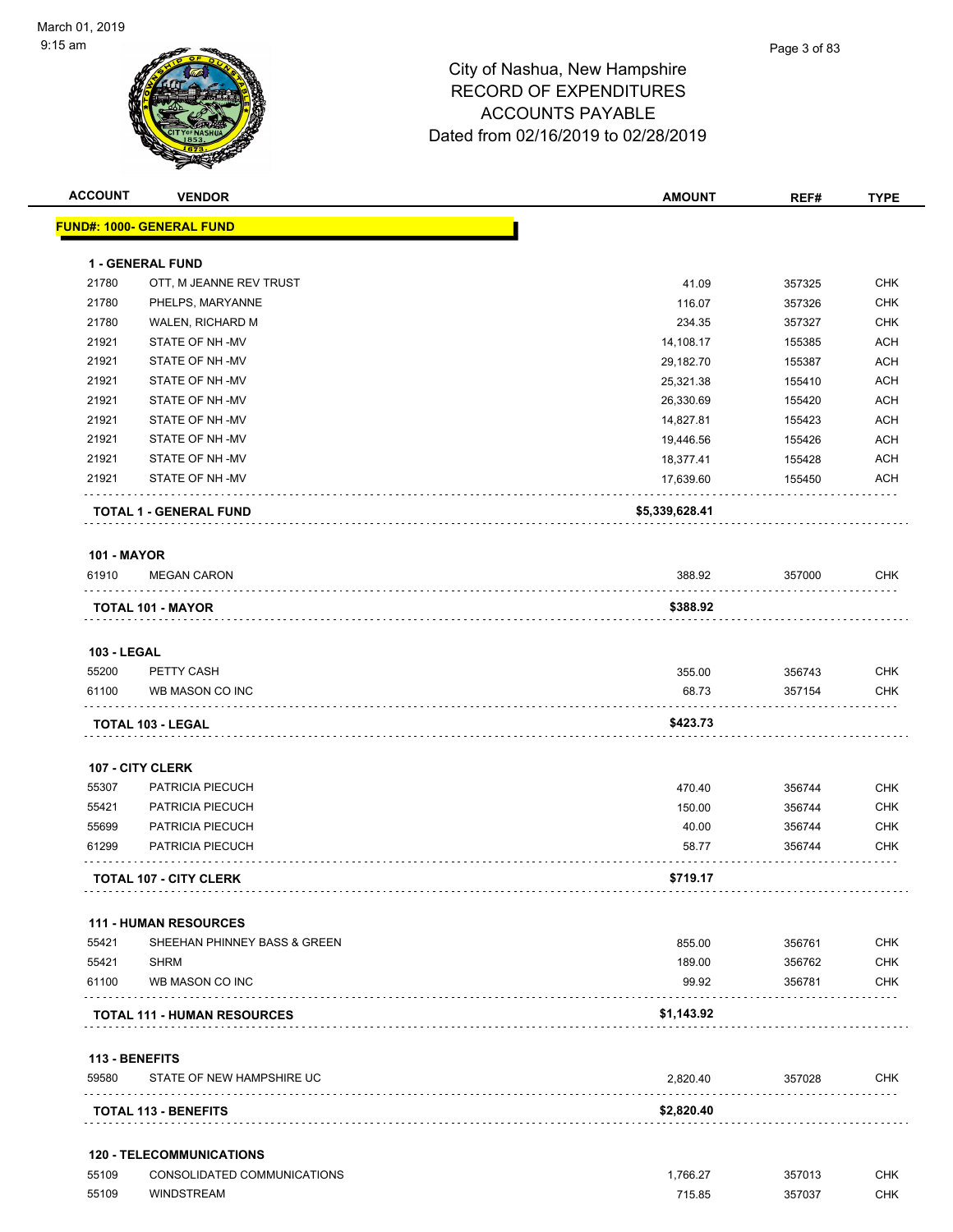#### Page 4 of 83

| <b>ACCOUNT</b> | <b>VENDOR</b>                         | <b>AMOUNT</b> | REF#   | <b>TYPE</b> |
|----------------|---------------------------------------|---------------|--------|-------------|
|                | <u> FUND#: 1000- GENERAL FUND</u>     |               |        |             |
|                | <b>120 - TELECOMMUNICATIONS</b>       |               |        |             |
| 55109          | <b>WINDSTREAM</b>                     | 2,220.58      | 357038 | <b>CHK</b>  |
| 55118          | AT & T MOBILITY                       | 129.69        | 357010 | <b>CHK</b>  |
| 55118          | <b>COMCAST</b>                        | 187.74        | 357012 | <b>CHK</b>  |
|                | TOTAL 120 - TELECOMMUNICATIONS        | \$5,020.13    |        |             |
|                | <b>122 - INFORMATION TECHNOLOGY</b>   |               |        |             |
| 54407          | SHI INTERNATIONAL CORP                | 2,027.14      | 357134 | <b>CHK</b>  |
| 54421          | CONWAY OFFICE SOLUTIONS               | 8,126.79      | 357067 | <b>CHK</b>  |
| 61299          | PETTY CASH                            | 10.24         | 357007 | <b>CHK</b>  |
| 61607          | AMAZON.COM LLC                        | 16.97         | 155451 | <b>ACH</b>  |
| 71207          | CUSTOM COMPUTER SPECIALIST INC        | 119.78        | 356681 | <b>CHK</b>  |
| 71207          | PETTY CASH                            | 24.85         | 357007 | <b>CHK</b>  |
| 71221          | AMAZON.COM LLC                        | 234.64        | 155451 | ACH         |
|                | TOTAL 122 - INFORMATION TECHNOLOGY    | \$10,560.41   |        |             |
|                | <b>126 - FINANCIAL SERVICES</b>       |               |        |             |
| 42200          | <b>JETTA S DARROW</b>                 | 43.20         | 356685 | <b>CHK</b>  |
| 42200          | VICTOR M CHAVARIN OCHOA               | 20.00         | 356737 | <b>CHK</b>  |
| 42200          | <b>RICHARD VIEIRA</b>                 | 122.00        | 356753 | <b>CHK</b>  |
| 42200          | <b>THOMAS CINTORINO</b>               | 120.00        | 357066 | <b>CHK</b>  |
| 42200          | <b>MICHAEL PANEPINTO</b>              | 500.00        | 357117 | <b>CHK</b>  |
| 42200          | <b>GISELE ST PIERRE</b>               | 10.00         | 357139 | <b>CHK</b>  |
| 55307          | <b>JILL MARCHILENA</b>                | 94.92         | 356724 | <b>CHK</b>  |
| 61100          | WB MASON CO INC                       | 239.00        | 356781 | <b>CHK</b>  |
| 61100          | WB MASON CO INC                       | 84.70         | 357154 | <b>CHK</b>  |
|                | <b>TOTAL 126 - FINANCIAL SERVICES</b> | \$1,233.82    |        |             |
|                | <b>129 - CITY BUILDINGS</b>           |               |        |             |
| 54100          | <b>EVERSOURCE</b>                     | 266.60        | 356698 | <b>CHK</b>  |
| 54100          | EVERSOUCE-POWER SUPPLY                | 7,838.14      | 356970 | <b>CHK</b>  |
| 54100          | <b>EVERSOURCE</b>                     | 4,100.07      | 357016 | CHK         |
| 54114          | <b>DIRECT ENERGY BUSINESS</b>         | 1,610.88      | 356689 | <b>CHK</b>  |
| 54114          | LIBERTY UTILITIES - NH                | 639.81        | 356957 | <b>CHK</b>  |
| 54114          | <b>LIBERTY UTILITIES - NH</b>         | 1,128.70      | 356960 | <b>CHK</b>  |
| 54141          | PENNICHUCK WATER WORKS INC            | 688.37        | 356983 | <b>CHK</b>  |
| 54228          | CRITTER CONTROL OF NH                 | 680.00        | 357068 | <b>CHK</b>  |
| 54280          | HUFF & GAUTHIER INC                   | 247.50        | 356715 | <b>CHK</b>  |
| 54280          | HOME DEPOT CREDIT SERVICE 3065        | 154.56        | 357088 | <b>CHK</b>  |
| 54280          | NEW ENGLAND BACKFLOW INC              | 909.74        | 357110 | <b>CHK</b>  |
|                | <b>TOTAL 129 - CITY BUILDINGS</b>     | \$18,264.37   |        |             |
|                |                                       |               |        |             |

| 55607 | <b>PURCHASE POWER</b> | 27.00  | 356747 | <b>CHK</b> |
|-------|-----------------------|--------|--------|------------|
| 61242 | WB MASON CO INC       | 369.50 | 356781 | <b>CHK</b> |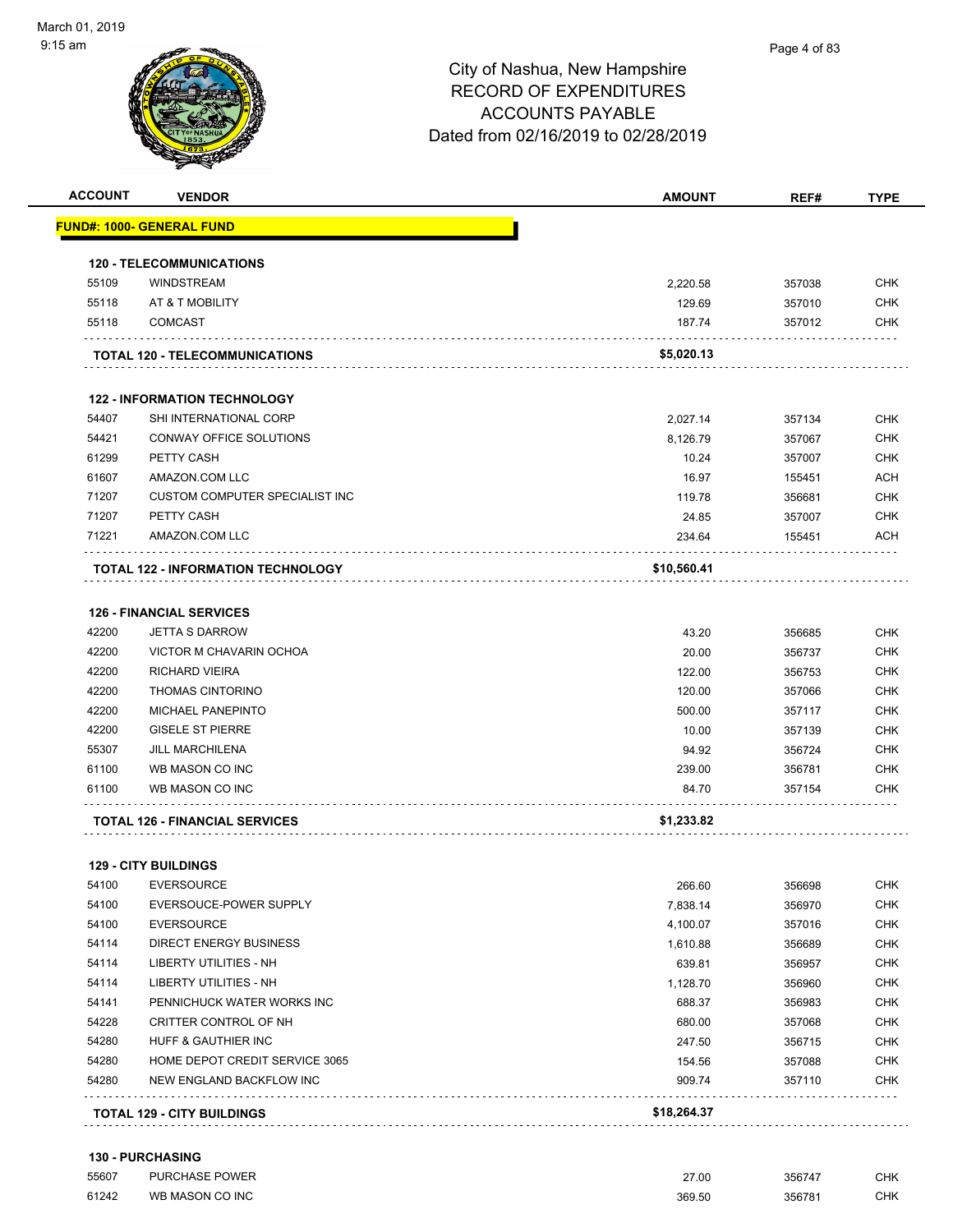

#### Page 5 of 83

| <b>ACCOUNT</b> | <b>VENDOR</b>                                   | <b>AMOUNT</b> | REF#             | TYPE                     |
|----------------|-------------------------------------------------|---------------|------------------|--------------------------|
|                | <u> FUND#: 1000- GENERAL FUND</u>               |               |                  |                          |
|                | <b>TOTAL 130 - PURCHASING</b>                   | \$396.50      |                  |                          |
|                |                                                 |               |                  |                          |
|                | 132 - ASSESSING                                 |               |                  |                          |
| 61100          | WB MASON CO INC                                 | 483.13        | 357154           | <b>CHK</b>               |
| 61830          | <b>NEREJ</b>                                    | 139.00        | 357022           | <b>CHK</b>               |
|                | <b>TOTAL 132 - ASSESSING</b>                    | \$622.13      |                  |                          |
|                | <b>142 - WOODLAWN CEMETERY</b>                  |               |                  |                          |
| 54100          | <b>EVERSOURCE</b>                               | 345.27        | 357016           | <b>CHK</b>               |
| 54107          | MCLAUGHLIN OIL CO                               | 478.04        | 357101           | <b>CHK</b>               |
| 54280          | <b>BELLETETES INC</b>                           | 309.12        | 356658           | <b>CHK</b>               |
| 54280          | <b>BELLETETES INC</b>                           | 50.38         | 357054           | <b>CHK</b>               |
| 54280          | HOME DEPOT CREDIT SERVICE 3065                  | 97.74         | 357088           | <b>CHK</b>               |
| 54487          | NASHUA OUTDOOR POWER EQUIPMENT                  | 3.06          | 356732           | <b>CHK</b>               |
|                | TOTAL 142 - WOODLAWN CEMETERY                   | \$1,283.61    |                  |                          |
|                |                                                 |               |                  |                          |
|                | <b>144 - EDGEWOOD &amp; SUBURBAN CEMETERIES</b> |               |                  |                          |
| 54100          | <b>EVERSOURCE</b>                               | 129.22        | 357016           | <b>CHK</b>               |
| 54141          | PENNICHUCK WATER WORKS INC                      | 264.21        | 356742           | <b>CHK</b>               |
| 54280          | LOWE'S - 3502                                   | 35.10         | 357096           | <b>CHK</b>               |
| 54487          | PETTY CASH                                      | 16.00         | 357007           | <b>CHK</b>               |
| 54487          | APPLIED INDUSTRIAL                              | 64.67         | 357048           | <b>CHK</b>               |
| 55314<br>61549 | PETTY CASH<br>STOKES SEEDS INC                  | 8.75<br>17.82 | 357007<br>357142 | <b>CHK</b><br><b>CHK</b> |
|                |                                                 |               |                  |                          |
|                | TOTAL 144 - EDGEWOOD & SUBURBAN CEMETERIES      | \$535.77      |                  |                          |
| 150 - POLICE   |                                                 |               |                  |                          |
| 53135          | ST JOSEPHS BUSINESS & HEALTH                    | 259.65        | 357138           | <b>CHK</b>               |
| 54100          | <b>EVERSOURCE</b>                               | 619.97        | 357016           | <b>CHK</b>               |
| 54114          | DIRECT ENERGY BUSINESS                          | 4,450.09      | 356689           | <b>CHK</b>               |
| 54114          | LIBERTY UTILITIES - NH                          | 3,195.05      | 356963           | <b>CHK</b>               |
| 54114          | LIBERTY UTILITIES - NH                          | 103.43        | 356964           | <b>CHK</b>               |
| 54114          | LIBERTY UTILITIES - NH                          | 103.93        | 356981           | <b>CHK</b>               |
| 54141          | PENNICHUCK WATER WORKS INC                      | 27.11         | 356742           | <b>CHK</b>               |
| 54243          | J LAWRENCE HALL INC                             | 3,947.13      | 357094           | <b>CHK</b>               |
| 54600          | <b>BEST FORD</b>                                | 795.97        | 356663           | <b>CHK</b>               |
| 54600          | <b>BEST FORD</b>                                | 405.50        | 357056           | <b>CHK</b>               |
| 54849          | <b>COMCAST</b>                                  | 184.85        | 357012           | <b>CHK</b>               |
| 54849          | CONSOLIDATED COMMUNICATIONS                     | 63.67         | 357013           | <b>CHK</b>               |
| 55109          | WINDSTREAM                                      | 205.75        | 357037           | <b>CHK</b>               |
| 55118          | VERIZON WIRELESS-581499451                      | 586.25        | 357033           | <b>CHK</b>               |
| 55400          | DAVID ELLIOTT                                   | 691.38        | 357001           | <b>CHK</b>               |
| 55699          | JP PEST SERVICES INC                            | 34.30         | 356718           | <b>CHK</b>               |
| 55699          | CANAL ART & FRAMING                             | 137.00        | 357062           | <b>CHK</b>               |
| 55699          | NEW ENGLAND TRAUMA                              | 75.00         | 357114           | CHK                      |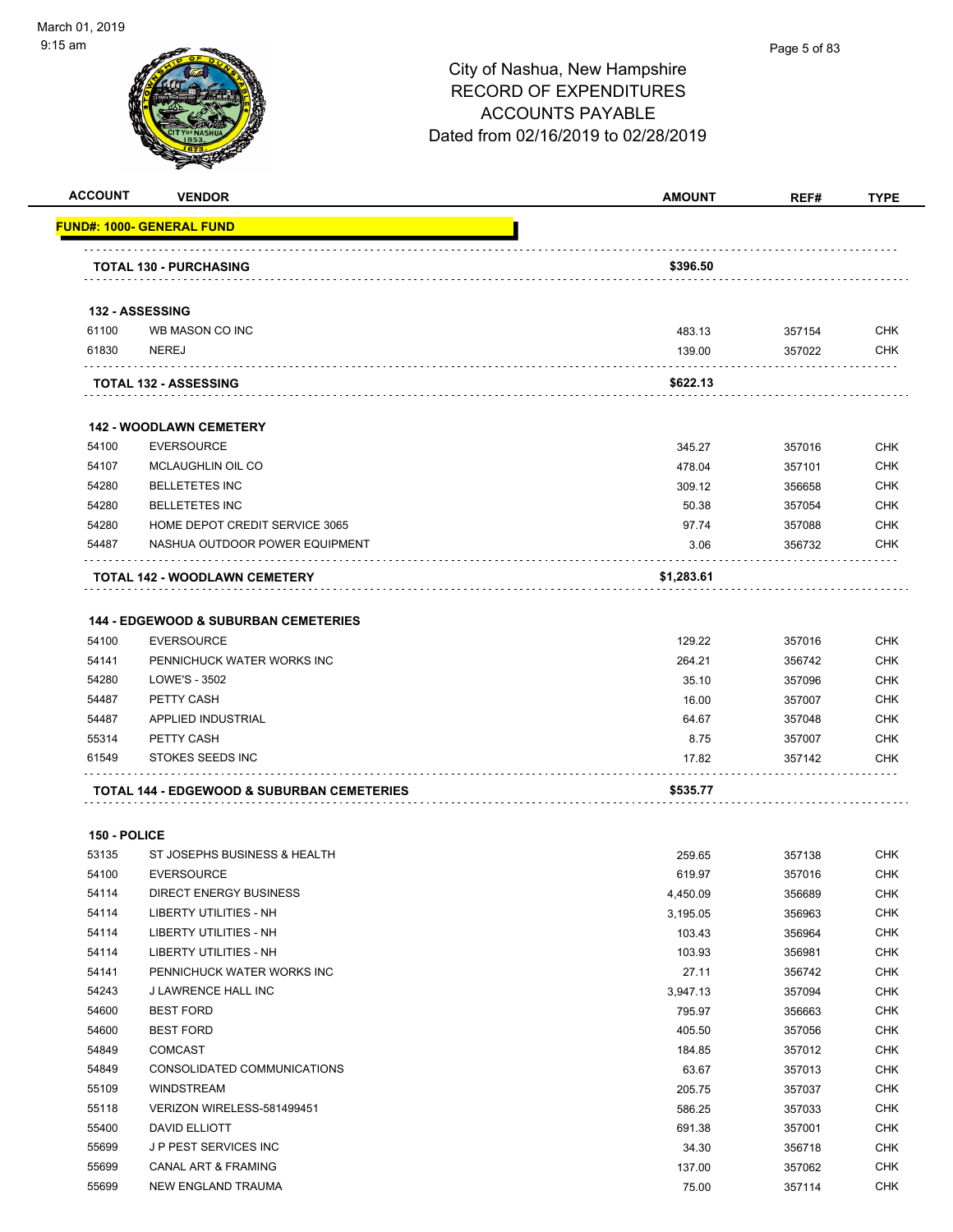

| <b>ACCOUNT</b> | <b>VENDOR</b>                    | <b>AMOUNT</b> | REF#   | <b>TYPE</b> |
|----------------|----------------------------------|---------------|--------|-------------|
|                | <b>FUND#: 1000- GENERAL FUND</b> |               |        |             |
| 150 - POLICE   |                                  |               |        |             |
| 61100          | SUPREME SALES COMPANY            | 130.50        | 356767 | CHK.        |
| 61100          | WB MASON CO INC                  | 431.75        | 356781 | <b>CHK</b>  |
| 61100          | WB MASON CO INC                  | 539.98        | 357154 | <b>CHK</b>  |
| 61107          | ALECS SHOE STORE INC             | 611.65        | 356651 | <b>CHK</b>  |
| 61107          | <b>BEN'S UNIFORMS</b>            | 571.00        | 356661 | <b>CHK</b>  |
| 61107          | ALECS SHOE STORE INC             | 61.95         | 357044 | <b>CHK</b>  |
| 61107          | <b>BEN'S UNIFORMS</b>            | 511.00        | 357055 | CHK         |
| 61110          | <b>BEN'S UNIFORMS</b>            | 1,619.00      | 356661 | <b>CHK</b>  |
| 61110          | <b>BEN'S UNIFORMS</b>            | 268.00        | 357055 | <b>CHK</b>  |
| 61142          | ATLANTIC SAFETY PRODUCTS         | 1,566.00      | 356653 | <b>CHK</b>  |
| 61185          | TRI-TECH FORENSICS INC           | 437.50        | 356772 | <b>CHK</b>  |
| 61299          | <b>ERIC WALKER</b>               | 46.98         | 356780 | <b>CHK</b>  |
| 61300          | <b>WEX BANK</b>                  | 1,071.90      | 356702 | CHK         |
| 61615          | <b>CONWAY OFFICE SOLUTIONS</b>   | 1,806.00      | 356679 | <b>CHK</b>  |
| 61650          | WB MASON CO INC                  | 347.05        | 356781 | <b>CHK</b>  |
| 61799          | <b>BEST FORD</b>                 | 289.23        | 356663 | <b>CHK</b>  |
| 61799          | <b>CARPARTS OF NASHUA</b>        | 15.45         | 356671 | <b>CHK</b>  |
| 61799          | <b>QUIRK GM PARTS DEPOT</b>      | 437.94        | 356750 | <b>CHK</b>  |
| 61799          | SAFETY KLEEN SYSTEMS INC         | 194.69        | 356755 | <b>CHK</b>  |
| 61799          | ADAMSON INDUSTRIES CORP          | 909.75        | 357041 | <b>CHK</b>  |
| 61799          | <b>BEST FORD</b>                 | 142.87        | 357056 | <b>CHK</b>  |
| 61799          | CARPARTS DISTRIBUTION CENTER,    | 22.21         | 357063 | <b>CHK</b>  |
| 61799          | <b>MHQ MUNICIPAL VEHICLES</b>    | 223.00        | 357104 | <b>CHK</b>  |
| 61807          | MATTHEW BENDER & CO INC          | 294.38        | 357019 | <b>CHK</b>  |
| 71221          | DELL MARKETING LP                | 397.72        | 356687 | CHK         |
|                | <b>TOTAL 150 - POLICE</b>        | \$28,833.53   |        |             |

**TOTAL 150 - POLICE \$28,833.53**

**152 - FIRE**

 WONDERLIC INC 1,450.00 356782 CHK EVERSOURCE 35.38 356972 CHK EVERSOURCE 7,818.34 357016 CHK DIRECT ENERGY BUSINESS 632.33 356689 CHK LIBERTY UTILITIES - NH 1,346.07 356959 CHK LIBERTY UTILITIES - NH 1,155.99 356962 CHK LIBERTY UTILITIES - NH 652.00 356973 CHK PENNICHUCK WATER WORKS INC 535.45 356742 CHK PENNICHUCK WATER WORKS INC 400.98 356983 CHK AE MECHANICAL INC 749.63 356650 CHK AE MECHANICAL INC 873.20 357042 CHK GRANITE CITY ELECTRIC SUPPLY 65.84 356707 CHK 54280 HOME DEPOT CREDIT SERVICE 3065 **74.72** 356713 CHK M & M ELECTRICAL SUPPLY CO INC 5.98 356722 CHK FIMBEL GARAGE DOORS 150.00 357077 CHK 54600 FACTORY MOTOR PARTS 286.70 286.70 155413 ACH SANEL NAPA 199.27 356759 CHK 55607 UNITED PARCEL SERVICE **8.34** 357030 CHK

TRUE BLUE CLEANERS 338.74 356773 CHK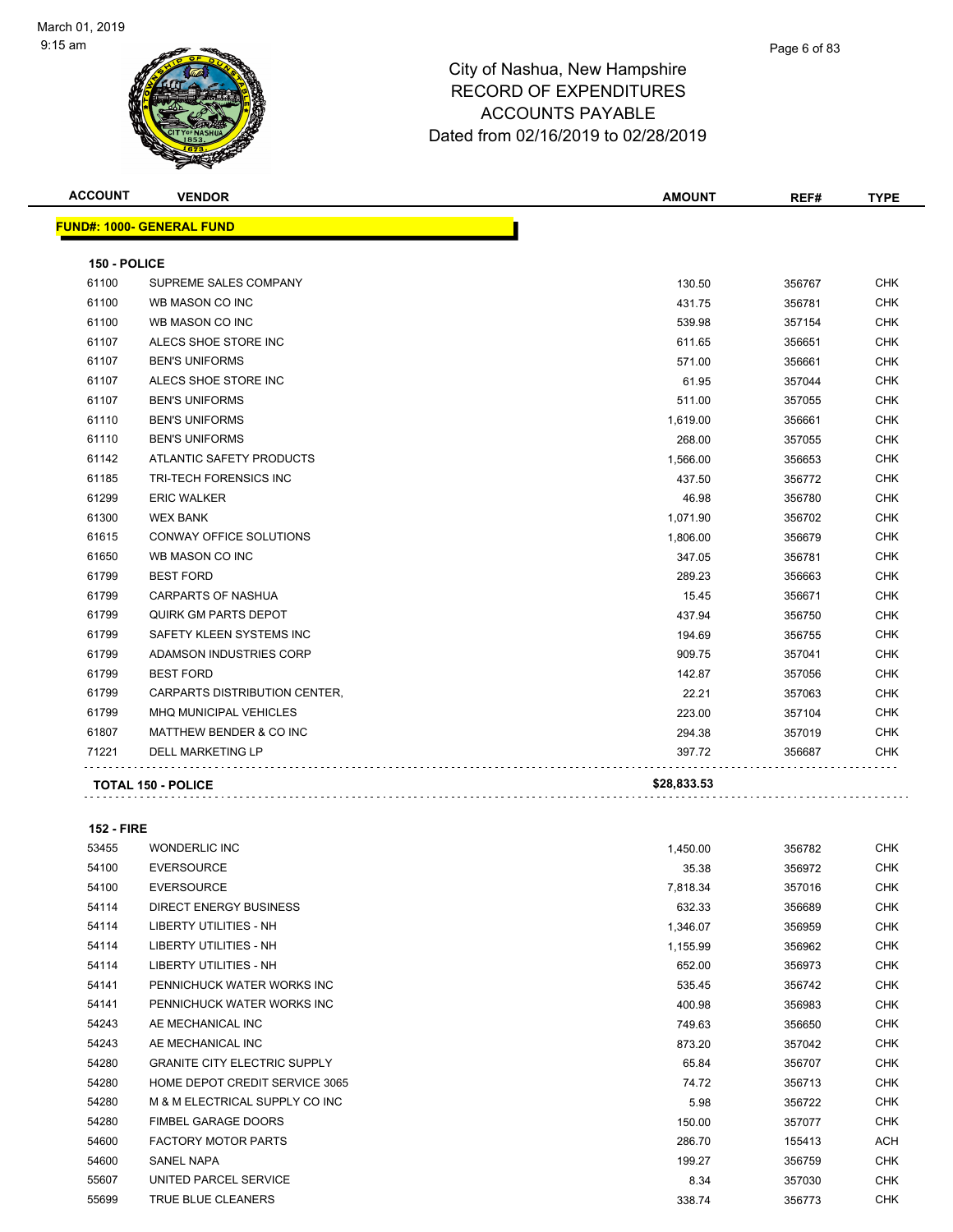

| <b>ACCOUNT</b>             | <b>VENDOR</b>                                             | <b>AMOUNT</b> | REF#   | <b>TYPE</b> |
|----------------------------|-----------------------------------------------------------|---------------|--------|-------------|
|                            | FUND#: 1000- GENERAL FUND                                 |               |        |             |
|                            |                                                           |               |        |             |
| <b>152 - FIRE</b><br>55699 |                                                           | 100.73        |        | <b>CHK</b>  |
| 61100                      | TRUE BLUE CLEANERS<br>AMAZON.COM LLC                      |               | 357144 | ACH         |
|                            |                                                           | 49.80         | 155451 |             |
| 61110                      | BERGERON PROTECTIVE CLOTHING                              | 1,427.78      | 356662 | <b>CHK</b>  |
| 61307                      | NEW ENGLAND KENWORTH                                      | 60.36         | 357111 | <b>CHK</b>  |
| 61428                      | NEW ENGLAND PAPER & SUPPLY                                | 829.75        | 357113 | <b>CHK</b>  |
| 61799                      | DONOVAN SPRING CO INC                                     | 2,453.88      | 356691 | <b>CHK</b>  |
| 61799                      | <b>GRANITE STATE GLASS</b>                                | 43.40         | 356708 | <b>CHK</b>  |
| 61799                      | MINUTEMAN TRUCKS INC                                      | 212.97        | 356728 | <b>CHK</b>  |
| 61799                      | NEW ENGLAND KENWORTH                                      | 12.87         | 356733 | <b>CHK</b>  |
| 61799                      | <b>BSC INDUSTRIES INC</b>                                 | 80.20         | 357060 | <b>CHK</b>  |
| 61799                      | MINUTEMAN TRUCKS INC                                      | 35.26         | 357106 | <b>CHK</b>  |
| 61799                      | NEW ENGLAND KENWORTH                                      | 31.44         | 357111 | CHK         |
| 61799                      | TST HYDRAULICS INC                                        | 765.59        | 357145 | <b>CHK</b>  |
| 71400                      | FIRE TECH & SAFETY OF NEW ENGL                            | 425.00        | 356701 | <b>CHK</b>  |
| 71400                      | FIRE TECH & SAFETY OF NEW ENGL                            | 597.00        | 357078 | <b>CHK</b>  |
| 71414                      | AMAZON.COM LLC                                            | 85.94         | 155451 | ACH         |
| 71432                      | <b>BELLETETES INC</b>                                     | 323.60        | 356658 | CHK         |
| 71432                      | HOME DEPOT CREDIT SERVICE 3065                            | 108.97        | 356713 | <b>CHK</b>  |
| 71800                      | AMAZON.COM LLC                                            | 198.00        | 155451 | ACH         |
| 71800                      | SAM'S CLUB DIRECT-0860                                    | 164.98        | 356756 | <b>CHK</b>  |
| 71999                      | FIRE TECH & SAFETY OF NEW ENGL                            | 1,040.00      | 356701 | CHK         |
|                            | <b>TOTAL 152 - FIRE</b>                                   | \$25,826.48   |        |             |
|                            |                                                           |               |        |             |
| 42314                      | <b>153 - BUILDING INSPECTION</b><br>POWERHOUSE PLUMBING   |               |        | CHK         |
|                            |                                                           | 269.25        | 357123 | <b>CHK</b>  |
| 55100<br>55421             | VERIZON WIRELESS-642044677<br><b>TIMOTHY DUPONT</b>       | 80.02         | 357035 |             |
|                            |                                                           | 680.00        | 356694 | <b>CHK</b>  |
| 55421                      | ESBOF, INC                                                | 325.00        | 356696 | CHK         |
| 61807                      | ESBOF, INC                                                | 20.00         | 356696 | <b>CHK</b>  |
| 71900                      | WB MASON CO INC                                           | 74.85         | 357154 | <b>CHK</b>  |
|                            | <b>TOTAL 153 - BUILDING INSPECTION</b>                    | \$1,449.12    |        |             |
|                            | <b>155 - CODE ENFORCEMENT</b>                             |               |        |             |
| 55307                      | <b>KYLE METCALF</b>                                       | 352.06        | 357005 | CHK         |
| 55307                      | ROBERT SOUSA                                              | 313.20        | 357009 | CHK         |
|                            | <b>TOTAL 155 - CODE ENFORCEMENT</b>                       | \$665.26      |        |             |
|                            |                                                           |               |        |             |
| 54100                      | <b>157 - CITYWIDE COMMUNICATIONS</b><br><b>EVERSOURCE</b> | 786.31        | 356972 | CHK         |
| 54487                      | MOTOROLA SOLUTIONS INC                                    | 450.00        | 357021 | CHK         |
|                            |                                                           |               |        |             |
| 55100                      | <b>COMCAST</b>                                            | 134.90        | 357012 | CHK         |
| 55118                      | VERIZON WIRELESS-581499451                                | 120.07        | 357033 | CHK         |
| 55400                      | <b>WILLIAM R MANSFIELD</b>                                | 141.25        | 357004 | CHK         |
| 71207                      | MOTOROLA SOLUTIONS INC                                    | 310.50        | 356730 | CHK         |
|                            |                                                           |               |        |             |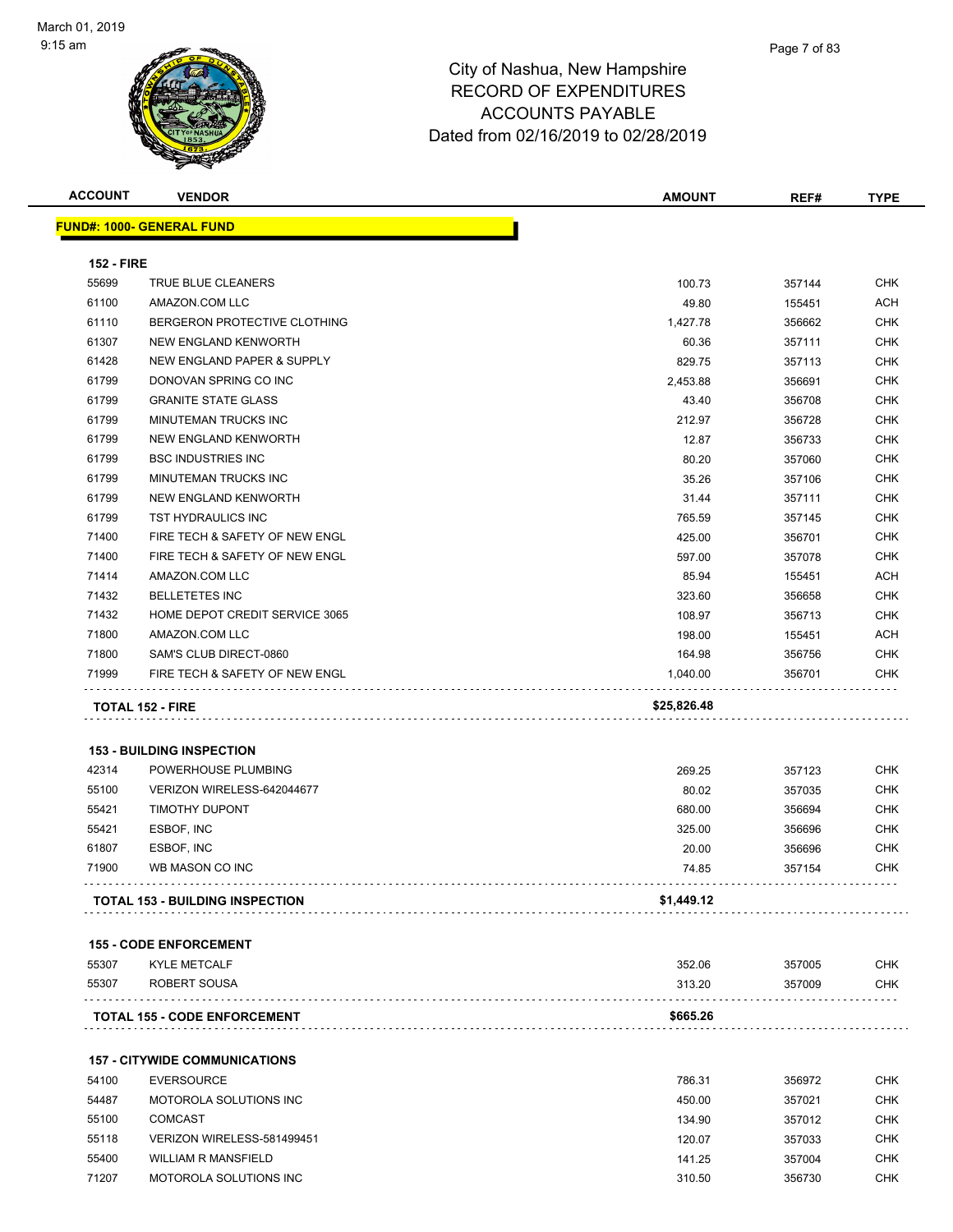

| <b>ACCOUNT</b> | <b>VENDOR</b>                                 | <b>AMOUNT</b> | REF#   | <b>TYPE</b> |
|----------------|-----------------------------------------------|---------------|--------|-------------|
|                | <b>FUND#: 1000- GENERAL FUND</b>              |               |        |             |
|                | <b>TOTAL 157 - CITYWIDE COMMUNICATIONS</b>    | \$1,943.03    |        |             |
|                | <b>160 - PW-ADMIN &amp; ENGINEERING</b>       |               |        |             |
| 54100          | <b>EVERSOURCE</b>                             | 4,379.03      | 356698 | <b>CHK</b>  |
| 54100          | <b>EVERSOURCE</b>                             | 1,014.09      | 357016 | <b>CHK</b>  |
| 54114          | <b>DIRECT ENERGY BUSINESS</b>                 | 241.95        | 356689 | <b>CHK</b>  |
| 54114          | <b>LIBERTY UTILITIES - NH</b>                 | 3,092.28      | 356958 | <b>CHK</b>  |
| 54114          | <b>LIBERTY UTILITIES - NH</b>                 | 219.03        | 356964 | <b>CHK</b>  |
| 54141          | PENNICHUCK WATER WORKS INC                    | 97.80         | 357024 | <b>CHK</b>  |
| 54280          | <b>BELLETETES INC</b>                         | 22.49         | 356658 | <b>CHK</b>  |
| 54280          | <b>J LAWRENCE HALL INC</b>                    | 155.00        | 357094 | <b>CHK</b>  |
| 54280          | MERCIER ELECTRIC COMMUNICATION                | 1,241.00      | 357103 | <b>CHK</b>  |
| 55118          | VERIZON WIRELESS-542088278                    | 80.02         | 357036 | <b>CHK</b>  |
| 55200          | <b>STEPHEN DOOKRAN</b>                        | 150.00        | 356692 | <b>CHK</b>  |
| 55400          | <b>STEPHEN DOOKRAN</b>                        | 175.00        | 356692 | <b>CHK</b>  |
| 55699          | <b>JP PEST SERVICES INC</b>                   | 92.46         | 356718 | <b>CHK</b>  |
| 61100          | AMAZON.COM LLC                                | 174.00        | 155451 | <b>ACH</b>  |
| 61100          | WB MASON CO INC                               | (38.60)       | 357154 | <b>CHK</b>  |
| 61310          | AVSG LP                                       | 246.88        | 357051 | <b>CHK</b>  |
|                | <b>TOTAL 160 - PW-ADMIN &amp; ENGINEERING</b> | \$11,342.43   |        |             |

#### **161 - STREETS**

| 54100 | <b>EVERSOURCE</b>             | 883.40   | 356698 | <b>CHK</b> |
|-------|-------------------------------|----------|--------|------------|
| 54100 | <b>EVERSOURCE</b>             | 1,029.02 | 356956 | <b>CHK</b> |
| 54100 | <b>EVERSOURCE</b>             | 3,706.82 | 356972 | <b>CHK</b> |
| 54100 | <b>EVERSOURCE</b>             | 1,880.11 | 357016 | <b>CHK</b> |
| 54114 | <b>DIRECT ENERGY BUSINESS</b> | 5,218.17 | 356689 | <b>CHK</b> |
| 54114 | <b>LIBERTY UTILITIES - NH</b> | 3,880.69 | 356966 | <b>CHK</b> |
| 54114 | <b>ENERGY NORTH PROPANE</b>   | 1,012.84 | 357015 | <b>CHK</b> |
| 54141 | PENNICHUCK WATER WORKS INC    | 128.29   | 356742 | <b>CHK</b> |
| 54207 | LYDIA E BELTRAN               | 1,187.50 | 356659 | <b>CHK</b> |
| 54207 | <b>BEN SENTER TRUCKING</b>    | 1,495.00 | 356660 | <b>CHK</b> |
| 54207 | S L DIONNE LANDSCAPING        | 2,665.00 | 356754 | <b>CHK</b> |
| 54207 | S L DIONNE LANDSCAPING        | 1,072.50 | 357026 | <b>CHK</b> |
| 54228 | JP PEST SERVICES INC          | 68.00    | 356718 | <b>CHK</b> |
| 54236 | CALLOGIX INC                  | 615.96   | 357061 | <b>CHK</b> |
| 54600 | <b>FACTORY MOTOR PARTS</b>    | 380.53   | 155413 | <b>ACH</b> |
| 54600 | <b>CARPARTS OF NASHUA</b>     | 134.09   | 356671 | <b>CHK</b> |
| 54600 | CARPARTS DISTRIBUTION CENTER, | (138.14) | 356672 | <b>CHK</b> |
| 54600 | <b>FASTENAL CO</b>            | 339.40   | 356699 | <b>CHK</b> |
| 54600 | <b>HOWARD P FAIRFIELD LLC</b> | 302.96   | 356714 | <b>CHK</b> |
| 54600 | <b>JORDAN EQUIPMENT CO</b>    | 86.24    | 356720 | <b>CHK</b> |
| 54600 | <b>MILTON CAT</b>             | 85.93    | 356727 | <b>CHK</b> |
| 54600 | <b>SANEL NAPA</b>             | 118.26   | 356758 | <b>CHK</b> |
| 54600 | TST HYDRAULICS INC            | 499.66   | 356774 | <b>CHK</b> |
| 54600 | UNITED PARCEL SERVICE         | 6.09     | 356776 | <b>CHK</b> |
| 54600 | <b>MILTON CAT</b>             | 564.44   | 357020 | <b>CHK</b> |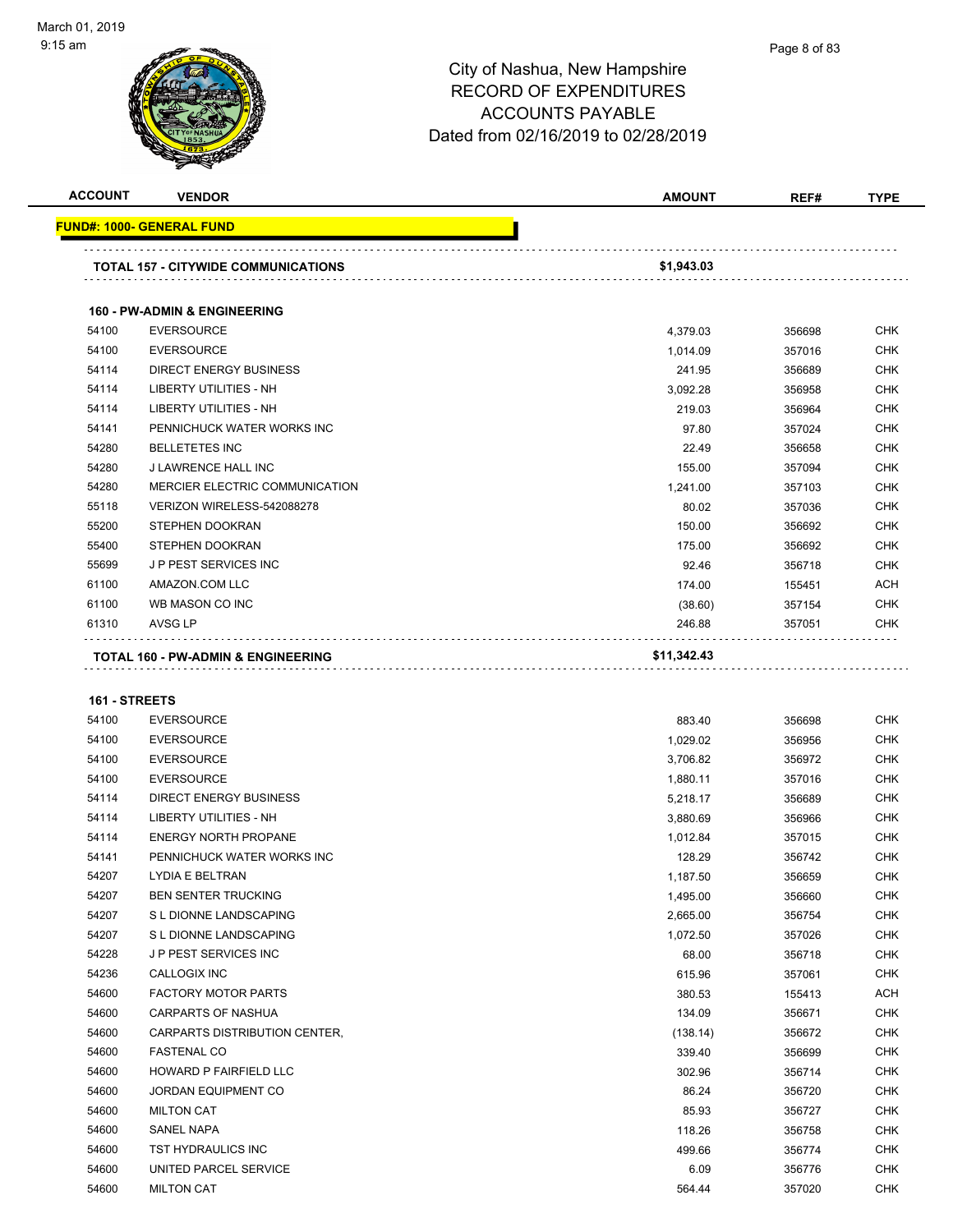

| <b>ACCOUNT</b> | <b>VENDOR</b>                       | <b>AMOUNT</b> | REF#   | <b>TYPE</b> |
|----------------|-------------------------------------|---------------|--------|-------------|
|                | <b>FUND#: 1000- GENERAL FUND</b>    |               |        |             |
| 161 - STREETS  |                                     |               |        |             |
| 54600          | <b>BEST FORD</b>                    | 99.00         | 357056 | CHK         |
| 54600          | CARPARTS DISTRIBUTION CENTER,       | 664.26        | 357063 | <b>CHK</b>  |
| 54600          | DONOVAN EQUIPMENT CO INC            | 112.50        | 357072 | <b>CHK</b>  |
| 54600          | DONOVAN SPRING CO INC               | 442.02        | 357073 | CHK         |
| 54600          | <b>FASTENAL CO</b>                  | 40.06         | 357076 | <b>CHK</b>  |
| 54600          | FREIGHTLINER OF NH INC              | 75.06         | 357079 | <b>CHK</b>  |
| 54600          | <b>HOWARD P FAIRFIELD LLC</b>       | 1,723.75      | 357089 | CHK         |
| 54600          | <b>MB TRACTOR &amp; EQUIPMENT</b>   | 314.72        | 357099 | <b>CHK</b>  |
| 54625          | BROADSIDE COLLISION LLC             | 2,300.00      | 356668 | <b>CHK</b>  |
| 54625          | D & R TOWING INC                    | 1,380.00      | 356682 | CHK         |
| 55118          | VERIZON WIRELESS-542088278          | 480.12        | 357036 | CHK         |
| 61100          | WB MASON CO INC                     | 31.46         | 357154 | CHK         |
| 61107          | UNIFIRST CORPORATION                | 378.37        | 356775 | <b>CHK</b>  |
| 61107          | UNIFIRST CORPORATION                | 372.63        | 357146 | <b>CHK</b>  |
| 61166          | <b>BOT L GAS INC</b>                | 127.00        | 356667 | CHK         |
| 61166          | AIRGAS USA LLC                      | 16.58         | 357043 | CHK         |
| 61299          | <b>BELLETETES INC</b>               | 172.21        | 356658 | <b>CHK</b>  |
| 61299          | <b>CRYSTAL ROCK</b>                 | 25.06         | 357014 | CHK         |
| 61299          | AMBROSE EQUIPMENT CO INC            | 243.83        | 357047 | <b>CHK</b>  |
| 61299          | <b>FASTENAL CO</b>                  | 57.28         | 357076 | CHK         |
| 61299          | MAGID GLOVE & SAFETY MFG CO.        | 283.80        | 357098 | CHK         |
| 61300          | DENNIS K BURKE INC                  | 15,365.00     | 356688 | CHK         |
| 61300          | DENNIS K BURKE INC                  | 13,170.00     | 357071 | <b>CHK</b>  |
| 61310          | AVSG LP                             | 1,019.90      | 357051 | CHK         |
| 61428          | BANNER SYSTEMS OF MASSACHUSETT      | 139.12        | 356656 | <b>CHK</b>  |
| 61428          | NEW ENGLAND PAPER & SUPPLY          | 249.22        | 357113 | <b>CHK</b>  |
| 61507          | <b>BROX INDUSTRIES INC</b>          | 906.38        | 356669 | <b>CHK</b>  |
| 61507          | PIKE INDUSTRIES INC                 | 1,166.10      | 356745 | <b>CHK</b>  |
| 61514          | <b>EASTERN MINERALS INC</b>         | 3,303.14      | 357075 | <b>CHK</b>  |
| 61514          | <b>GRANITE STATE MINERALS, INC.</b> | 39,429.30     | 357083 | CHK         |
| 61521          | NORTHEAST SAND AND GRAVEL LLC       | 1,983.38      | 155414 | ACH         |
| 61521          | NORTHEAST SAND AND GRAVEL LLC       | 2,032.88      | 155456 | <b>ACH</b>  |
| 61542          | PERMA LINE CORP OF NEW ENGLAND      | 228.80        | 357118 | CHK         |
| 61560          | <b>BELLETETES INC</b>               | 43.07         | 356658 | <b>CHK</b>  |
| 61560          | <b>FASTENAL CO</b>                  | 124.66        | 357076 | CHK         |
| 61560          | HOME DEPOT CREDIT SERVICE 3065      | 447.22        | 357088 | CHK         |
| 61799          | <b>BELLETETES INC</b>               | 17.16         | 356658 | <b>CHK</b>  |
| 61799          | OMNI SERVICES INC                   | 99.95         | 356738 | <b>CHK</b>  |
| 61799          | USP OF NEW ENGLAND                  | 525.46        | 357152 | <b>CHK</b>  |
| 71025          | <b>BELLETETES INC</b>               | 28.07         | 356658 | <b>CHK</b>  |
| 71999          | HOWARD P FAIRFIELD LLC              | (7,488.80)    | 356714 | CHK         |
| 71999          | <b>MILTON CAT</b>                   | 1,206.89      | 357020 | <b>CHK</b>  |
|                | <b>TOTAL 161 - STREETS</b>          | \$110,559.37  |        |             |

54100 EVERSOURCE **120 CHK** 971.10 356698 CHK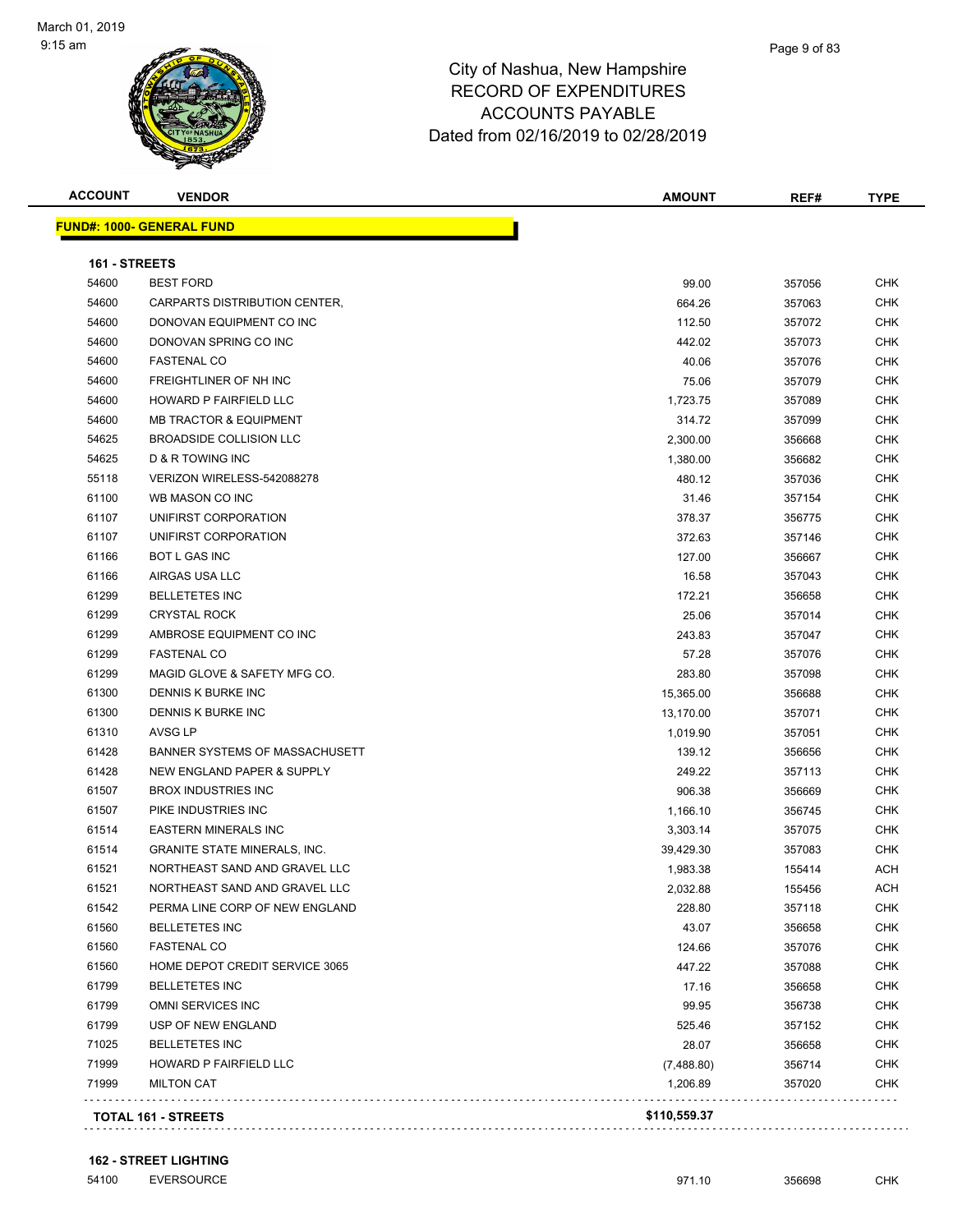

| <b>ACCOUNT</b> | <b>VENDOR</b>                                        | <b>AMOUNT</b>    | REF#             | <b>TYPE</b>              |
|----------------|------------------------------------------------------|------------------|------------------|--------------------------|
|                | <u> FUND#: 1000- GENERAL FUND</u>                    |                  |                  |                          |
|                | TOTAL 162 - STREET LIGHTING                          | \$971.10         |                  |                          |
|                |                                                      |                  |                  |                          |
| 54100          | <b>166 - PARKING OPERATIONS</b><br><b>EVERSOURCE</b> | 2,658.78         | 356698           | <b>CHK</b>               |
| 54207          | THE DOTY GROUP INC                                   | 2,850.00         | 356693           | <b>CHK</b>               |
| 54207          | THE DOTY GROUP INC                                   | 1,312.50         | 357074           | CHK                      |
| 55699          | POM INC                                              | 100.00           | 357122           | <b>CHK</b>               |
| 61428          | <b>SANEL NAPA</b>                                    | 29.97            | 357133           | <b>CHK</b>               |
|                | TOTAL 166 - PARKING OPERATIONS                       | \$6,951.25       |                  |                          |
|                | <b>170 - HYDROELECTRIC OPERATIONS</b>                |                  |                  |                          |
| 54221          | CHARLES GEORGE COMPANIES INC                         | 121.29           | 356674           | <b>CHK</b>               |
| 54290          | <b>ESSEX POWER SERVICES INC</b>                      | 28,535.47        | 356697           | <b>CHK</b>               |
|                | <b>TOTAL 170 - HYDROELECTRIC OPERATIONS</b>          | \$28,656.76      |                  |                          |
|                |                                                      |                  |                  |                          |
|                | <b>171 - COMMUNITY SERVICES</b>                      |                  |                  |                          |
| 54100<br>68320 | <b>EVERSOURCE</b><br>NASHUA YOUTH COUNCIL            | 1,445.40         | 356698<br>356783 | <b>CHK</b><br><b>CHK</b> |
|                |                                                      | 1,825.00         |                  |                          |
|                | <b>TOTAL 171 - COMMUNITY SERVICES</b>                | \$3,270.40       |                  |                          |
|                | <b>172 - COMMUNITY HEALTH</b>                        |                  |                  |                          |
| 55307          | <b>FLAVIA MARTIN</b>                                 | 144.00           | 356725           | <b>CHK</b>               |
| 61110          | PETROCELLI MARKETING GROUP                           | 79.99            | 357120           | CHK                      |
| 61144          | GLAXOSMITHKLINE PHARMACEUTICAL                       | 2,772.00         | 356705           | <b>CHK</b>               |
|                | <b>TOTAL 172 - COMMUNITY HEALTH</b>                  | \$2,995.99       |                  |                          |
|                | <b>173 - ENVIRONMENTAL HEALTH</b>                    |                  |                  |                          |
| 55400          | NH HEALTH OFFICERS ASSOCATION                        | 35.00            | 356735           | <b>CHK</b>               |
|                | TOTAL 173 - ENVIRONMENTAL HEALTH                     | \$35.00          |                  |                          |
|                |                                                      |                  |                  |                          |
|                | <b>175 - WELFARE ASSISTANCE</b>                      |                  |                  |                          |
| 55810          | 188 CONCORD ST LLC                                   | 809.17           | 356923           | <b>CHK</b>               |
| 55810          | 23-25 TEMPLE ST REALTY LLC                           | 350.00           | 356924           | <b>CHK</b>               |
| 55810<br>55810 | CENTRAL REALTY INC<br><b>CLOCKTOWER PLACE</b>        | 650.00<br>345.00 | 356925<br>356926 | CHK<br>CHK               |
| 55810          | <b>COUNTRY BARN MOTEL</b>                            | 841.29           | 356927           | CHK                      |
| 55810          | <b>HIGHLAND LAKE PROPERTIES LLC</b>                  | 1,260.00         | 356928           | <b>CHK</b>               |
| 55810          | HOL-COT REALTY LLC                                   | 1,250.00         | 356929           | CHK                      |
| 55810          | J2RP LLC                                             | 900.00           | 356930           | <b>CHK</b>               |
| 55810          | <b>JADS PROPERTIES LLC</b>                           | 375.00           | 356931           | CHK                      |
| 55810          | L & G PROPERTIES LLC                                 | 375.00           | 356932           | CHK                      |
| 55810          | <b>MANH PROPERTIES LLC</b>                           | 450.00           | 356933           | <b>CHK</b>               |
| 55810          | STEPHEN MWANGI                                       | 1,800.00         | 356935           | <b>CHK</b>               |
|                |                                                      |                  |                  |                          |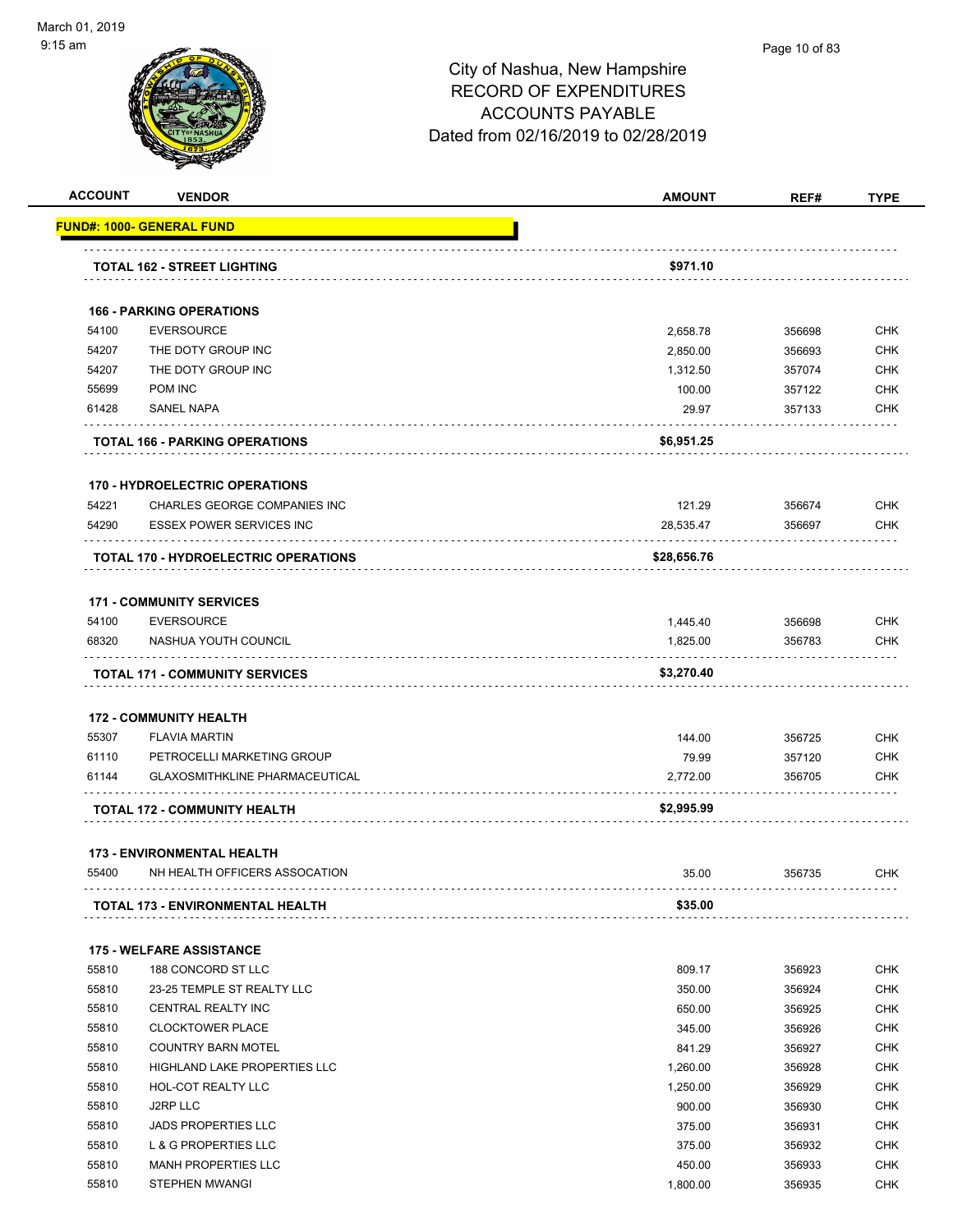#### Page 11 of 83

#### City of Nashua, New Hampshire RECORD OF EXPENDITURES ACCOUNTS PAYABLE Dated from 02/16/2019 to 02/28/2019

| <b>ACCOUNT</b> | <b>VENDOR</b>                         | <b>AMOUNT</b> | REF#   | <b>TYPE</b> |
|----------------|---------------------------------------|---------------|--------|-------------|
|                | <u> FUND#: 1000- GENERAL FUND</u>     |               |        |             |
|                | <b>175 - WELFARE ASSISTANCE</b>       |               |        |             |
| 55810          | ROBERT N RODRIGUE                     | 1,100.00      | 356936 | <b>CHK</b>  |
| 55810          | <b>SCOTT ROGERS</b>                   | 1,260.37      | 356937 | <b>CHK</b>  |
| 55816          | MARKET BASKET ACCT 2589096            | 419.64        | 356934 | <b>CHK</b>  |
| 55818          | MARKET BASKET ACCT 2589096            | 26.46         | 356934 | <b>CHK</b>  |
| 55820          | ANCTIL ROCHETTE FUNERAL HOME          | 1,500.00      | 357328 | <b>CHK</b>  |
|                | <b>TOTAL 175 - WELFARE ASSISTANCE</b> | \$13,711.93   |        |             |
|                | <b>177 - PARKS &amp; RECREATION</b>   |               |        |             |
| 54100          | <b>EVERSOURCE</b>                     | 119.49        | 356698 | <b>CHK</b>  |
| 54100          | <b>EVERSOURCE</b>                     | 36.77         | 356972 | <b>CHK</b>  |
| 54100          | <b>EVERSOURCE</b>                     | 4,551.89      | 357016 | <b>CHK</b>  |
| 54114          | <b>DIRECT ENERGY BUSINESS</b>         | 982.34        | 356689 | <b>CHK</b>  |
| 54114          | <b>LIBERTY UTILITIES - NH</b>         | 624.96        | 356982 | <b>CHK</b>  |
| 54141          | PENNICHUCK WATER WORKS INC            | 673.88        | 356742 | <b>CHK</b>  |
| 54141          | PENNICHUCK WATER WORKS INC            | 79.71         | 356983 | <b>CHK</b>  |
| 54280          | <b>BELLETETES INC</b>                 | 16.19         | 356658 | <b>CHK</b>  |
| 54280          | <b>FASTENAL CO</b>                    | 81.99         | 356699 | <b>CHK</b>  |
| 54280          | <b>GRAINGER</b>                       | 78.42         | 356706 | <b>CHK</b>  |
| 54280          | HOME DEPOT CREDIT SERVICE 3065        | 157.88        | 356713 | <b>CHK</b>  |
| 54280          | PIONEER MANUFACTURING COMPANY         | 1,895.50      | 356746 | <b>CHK</b>  |
| 54280          | ASAP SPRINKLER LLC                    | 1,100.00      | 357049 | <b>CHK</b>  |
| 54280          | HOME DEPOT CREDIT SERVICE 3065        | 600.28        | 357088 | <b>CHK</b>  |
| 54280          | JOHNSONS ELECTRIC INC                 | 255.00        | 357095 | <b>CHK</b>  |
| 54821          | UNITED SITE SERVICES NORTHEAST        | 109.94        | 357148 | <b>CHK</b>  |
| 55118          | VERIZON WIRELESS-542088278            | 40.01         | 357036 | <b>CHK</b>  |
| 55654          | <b>JASON SPOONER</b>                  | 1,200.00      | 357137 | <b>CHK</b>  |
| 61107          | ALECS SHOE STORE INC                  | 214.95        | 356651 | <b>CHK</b>  |
| 61107          | PHOENIX SCREEN PRINTING               | 1,988.00      | 357121 | <b>CHK</b>  |
| 61300          | <b>DENNIS K BURKE INC</b>             | 1,208.13      | 356688 | <b>CHK</b>  |
| 61310          | AVSG LP                               | 934.94        | 357051 | <b>CHK</b>  |
| 61799          | <b>BEST FORD</b>                      | 542.60        | 356663 | <b>CHK</b>  |
| 61799          | CARPARTS OF NASHUA                    | 484.43        | 356671 | <b>CHK</b>  |
| 61799          | CARPARTS DISTRIBUTION CENTER,         | 96.12         | 356672 | <b>CHK</b>  |
| 61799          | DONOVAN EQUIPMENT CO INC              | 62.44         | 356690 | <b>CHK</b>  |
| 61799          | SANEL NAPA                            | 99.90         | 356757 | <b>CHK</b>  |
| 61799          | CARPARTS DISTRIBUTION CENTER,         | 215.91        | 357063 | <b>CHK</b>  |
| 71999          | AMAZON.COM LLC                        | 31.98         | 155411 | <b>ACH</b>  |

**179 - LIBRARY**

| 54114 | LIBERTY UTILITIES - NH         | 1.376.75 | 356961 | <b>CHK</b> |
|-------|--------------------------------|----------|--------|------------|
| 54141 | PENNICHUCK WATER WORKS INC     | 319.14   | 356983 | <b>CHK</b> |
| 54280 | NORTHEAST DOOR CORP            | 408.30   | 356736 | <b>CHK</b> |
| 54280 | R B LEWIS FIRE CONTROL SYSTEMS | 600.00   | 356751 | <b>CHK</b> |
| 54280 | ATKINSON CARPET & FLOORING     | 1.375.00 | 357050 | CHK        |
| 54280 | HARRY W WELLS & SONS INC       | 1.875.00 | 357086 | <b>CHK</b> |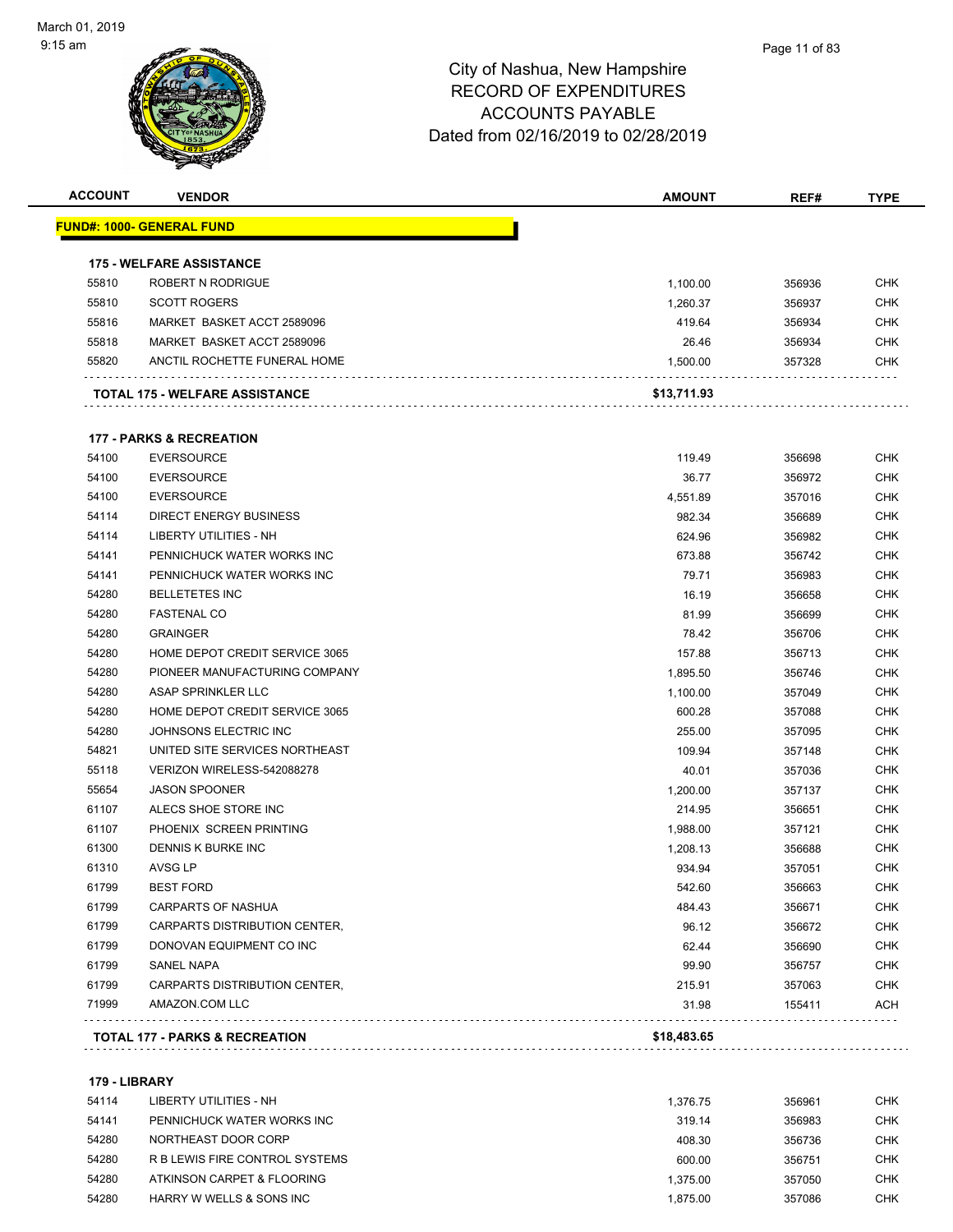

| <b>ACCOUNT</b>      | <b>VENDOR</b>                            | <b>AMOUNT</b> | REF#   | <b>TYPE</b> |
|---------------------|------------------------------------------|---------------|--------|-------------|
|                     | <b>FUND#: 1000- GENERAL FUND</b>         |               |        |             |
| 179 - LIBRARY       |                                          |               |        |             |
| 54280               | HOME DEPOT CREDIT SERVICE 3065           | 58.75         | 357088 | <b>CHK</b>  |
| 54280               | SHI INTERNATIONAL CORP                   | 1,055.30      | 357134 | CHK         |
| 54428               | <b>COMCAST</b>                           | 191.85        | 357012 | <b>CHK</b>  |
| 54428               | NEW HAMPSHIRE STATE LIBRARY              | 15.00         | 357115 | CHK         |
| 55307               | <b>KRISTEN GURCIULLO</b>                 | 45.94         | 356709 | <b>CHK</b>  |
| 61100               | WB MASON CO INC                          | 18.92         | 357154 | <b>CHK</b>  |
| 61299               | NEVERETTS SEW & VAC INC                  | 60.00         | 357109 | CHK         |
| 61650               | WB MASON CO INC                          | 58.06         | 357154 | <b>CHK</b>  |
| 61807               | <b>BAKER &amp; TAYLOR</b>                | 1,257.41      | 356655 | <b>CHK</b>  |
| 61807               | <b>INGRAM LIBRARY SERVICES</b>           | 210.13        | 356716 | CHK         |
| 61807               | <b>BAKER &amp; TAYLOR</b>                | 681.50        | 357052 | CHK         |
| 61807               | HARPER COLLINS PUBLISHERS LLC            | 38.53         | 357085 | CHK         |
| 61807               | <b>INGRAM LIBRARY SERVICES</b>           | 136.47        | 357092 | CHK         |
| 61814               | <b>BAKER &amp; TAYLOR</b>                | 24.72         | 356655 | <b>CHK</b>  |
| 61814               | <b>BLACKSTONE PUBLISHING</b>             | 21.99         | 356664 | <b>CHK</b>  |
| 61814               | <b>BAKER &amp; TAYLOR</b>                | 43.98         | 357052 | <b>CHK</b>  |
| 61814               | <b>BLACKSTONE PUBLISHING</b>             | 70.00         | 357057 | <b>CHK</b>  |
| 61814               | <b>MIDWEST TAPE</b>                      | 421.82        | 357105 | CHK         |
| 68322               | AMAZON.COM LLC                           | 390.52        | 155451 | <b>ACH</b>  |
| 68322               | <b>TAILORED TRAVEL</b>                   | 100.00        | 356768 | <b>CHK</b>  |
| 68322               | RHODE ISLAND NOVELTY                     | 100.50        | 357129 | CHK         |
| 71000               | <b>BRODART CO</b>                        | 3,025.00      | 357059 | CHK         |
|                     | TOTAL 179 - LIBRARY                      | \$13,980.58   |        |             |
|                     |                                          |               |        |             |
|                     | <b>181 - COMMUNITY DEVELOPMENT</b>       |               |        |             |
| 55307               | DEBORA A CHISHOLM                        | 36.90         | 356675 | CHK         |
| 61100               | WB MASON CO INC                          | 135.02        | 357154 | <b>CHK</b>  |
| 61650               | WB MASON CO INC                          | 29.03         | 357154 | CHK         |
|                     | <b>TOTAL 181 - COMMUNITY DEVELOPMENT</b> | \$200.95      |        |             |
|                     |                                          |               |        |             |
| <b>191 - SCHOOL</b> |                                          |               |        |             |
| 52300               | <b>GUARDIAN</b>                          | 4,493.07      | 356842 | <b>CHK</b>  |
| 52300               | UNUM LIFE INSURANCE                      | 1,647.41      | 356903 | <b>CHK</b>  |
| 53128               | <b>JACKSON LEWIS LLP</b>                 | 3,250.00      | 356852 | CHK         |
| 53600               | ADULT LEARNING CENTER                    | 29,509.30     | 356795 | CHK         |
| 53600               | LEARNWELL                                | 791.35        | 356865 | CHK         |
| 53607               | PAMELA L CLARK PHD                       | 577.50        | 357195 | CHK         |
| 53607               | <b>MEAGHAN THOMPSON</b>                  | 600.00        | 357299 | CHK         |
| 53614               | LEARNWELL                                | 325.85        | 356865 | <b>CHK</b>  |
| 53614               | <b>LAURIE MEYER</b>                      | 157.40        | 356873 | <b>CHK</b>  |
| 53614               | DEBORAH BARNARD                          | 476.08        | 357176 | <b>CHK</b>  |
| 53614               | <b>CLARK ASSOC</b>                       | 39,208.50     | 357194 | <b>CHK</b>  |
| 53614               | HEAVEN SENT HOME CARE LLC                | 1,141.25      | 357227 | CHK         |
| 53614               | JANE F HECKER-CAIN                       | 513.56        | 357228 | CHK         |
| 53614               | <b>INTERIM HEALTHCARE</b>                | 156.00        | 357235 | CHK         |
| 53614               | LEARNWELL                                | 395.68        | 357247 | CHK         |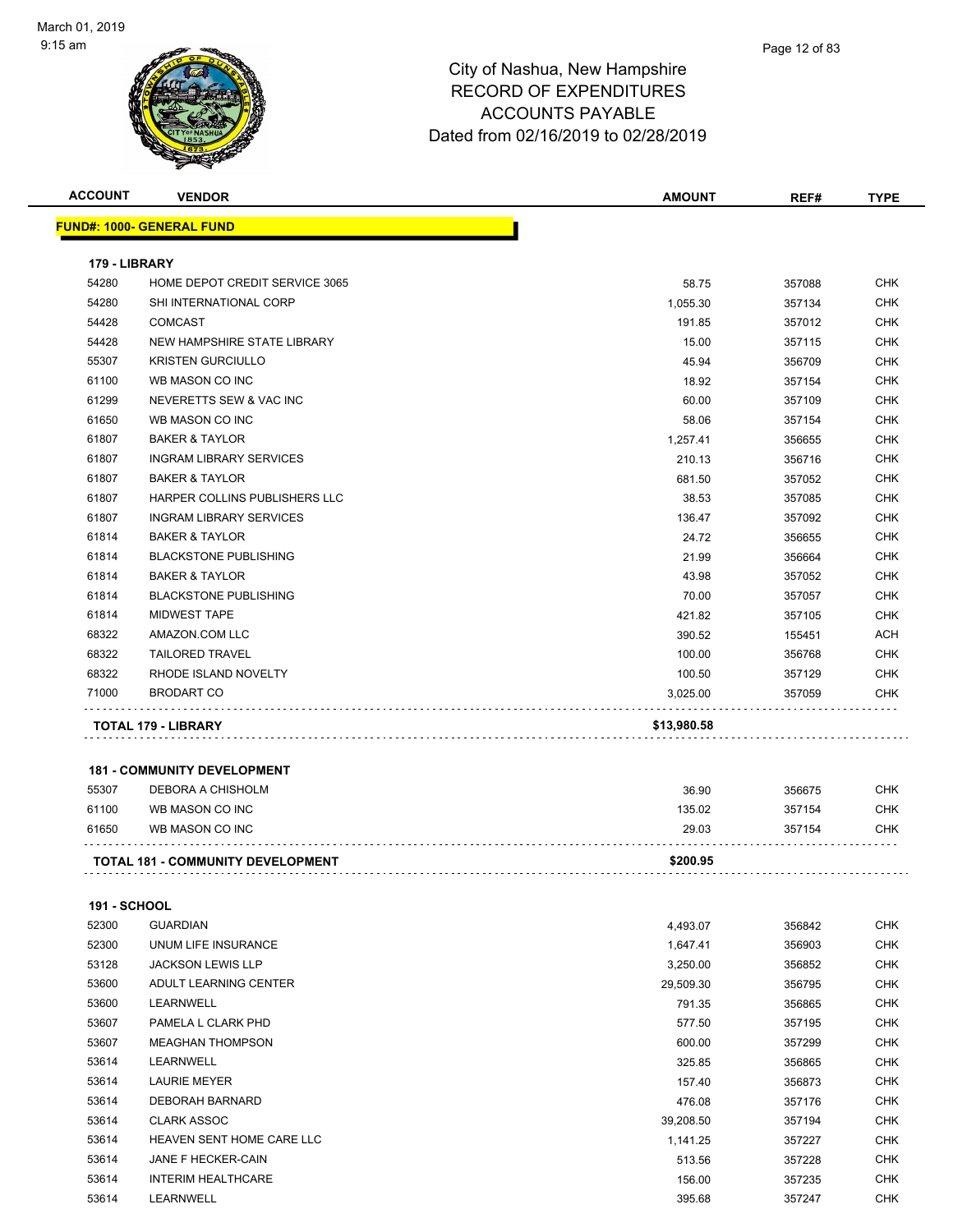

| <b>ACCOUNT</b>      | <b>VENDOR</b>                       | <b>AMOUNT</b> | REF#   | <b>TYPE</b> |
|---------------------|-------------------------------------|---------------|--------|-------------|
|                     | <b>FUND#: 1000- GENERAL FUND</b>    |               |        |             |
|                     |                                     |               |        |             |
| <b>191 - SCHOOL</b> |                                     |               |        |             |
| 53614               | <b>READYNURSE STAFFING SERVICES</b> | 228.71        | 357281 | <b>CHK</b>  |
| 53614               | PATRICIA STUART                     | 275.04        | 357295 | <b>CHK</b>  |
| 53628               | STATE OF NH CRIMINAL RECORDS        | 498.00        | 356790 | <b>CHK</b>  |
| 53628               | MSB CONSULTING GROUP LLC            | 4,806.78      | 356874 | CHK         |
| 53628               | THERAPY TRAVELERS LLC               | 3,360.00      | 356898 | CHK         |
| 53628               | STATE OF NH CRIMINAL RECORDS        | 482.50        | 357163 | CHK         |
| 53628               | <b>BAY STATE INTERPRETING</b>       | 80.50         | 357180 | CHK         |
| 53628               | METRO GROUP INC                     | 829.17        | 357258 | CHK         |
| 53628               | MSB CONSULTING GROUP LLC            | 7,454.43      | 357262 | CHK         |
| 53628               | THERAPY TRAVELERS LLC               | 2,016.00      | 357298 | CHK         |
| 54100               | <b>EVERSOURCE</b>                   | 14,356.94     | 356785 | <b>CHK</b>  |
| 54100               | <b>EVERSOURCE</b>                   | 112,414.24    | 357157 | <b>CHK</b>  |
| 54114               | LIBERTY UTILITIES                   | 11,211.10     | 356787 | CHK         |
| 54114               | <b>DIRECT ENERGY BUSINESS</b>       | 3,506.18      | 356822 | <b>CHK</b>  |
| 54114               | <b>LIBERTY UTILITIES</b>            | 44,312.27     | 357158 | CHK         |
| 54114               | DIRECT ENERGY BUSINESS              | 56,729.11     | 357205 | CHK         |
| 54141               | PENNICHUCK WATER WORKS INC          | 6,391.85      | 357159 | CHK         |
| 54243               | <b>BLAKE GROUP</b>                  | 1,777.00      | 356804 | CHK         |
| 54243               | CONTROL TECHNOLOGIES INC            | 33,692.75     | 357199 | CHK         |
| 54280               | <b>B &amp; S LOCKSMITHS INC</b>     | 372.69        | 356798 | CHK         |
| 54280               | FIMBEL GARAGE DOORS                 | 540.00        | 356829 | <b>CHK</b>  |
| 54280               | MERRIMACK BUILDING SUPPLY INC       | 818.46        | 356872 | <b>CHK</b>  |
| 54280               | NASHUA WALLPAPER & PAINT CO         | 588.79        | 356877 | <b>CHK</b>  |
| 54280               | <b>VIKING ROOFING INC</b>           | 763.40        | 356906 | <b>CHK</b>  |
| 54280               | ALAN'S WNDOW FASHIONS               | 109.00        | 357168 | <b>CHK</b>  |
| 54280               | <b>BELLETETES INC</b>               | 562.68        | 357182 | CHK         |
| 54280               | NASHUA WALLPAPER & PAINT CO         | 287.49        | 357265 | CHK         |
| 54280               | PAPPAS COMPANY INC                  | 337.50        | 357272 | CHK         |
| 54280               | SECURADYNE SYSTEMS                  | 4,508.57      | 357290 | CHK         |
| 54280               | <b>VIKING ROOFING INC</b>           | 603.33        | 357304 | CHK         |
| 54487               | TST HYDRAULICS INC                  | 208.79        | 356900 | <b>CHK</b>  |
| 54487               | UNITED MACHINE REPAIR INC           | 566.50        | 356902 | CHK         |
| 54487               | DAVID BAILEY                        | 50.00         | 357175 | <b>CHK</b>  |
| 54487               | <b>MB TRACTOR &amp; EQUIPMENT</b>   | 609.28        | 357256 | <b>CHK</b>  |
| 54600               | <b>BEST FORD</b>                    | 57.16         | 356802 | <b>CHK</b>  |
| 54600               | <b>CARPARTS OF NASHUA</b>           | 34.46         | 356811 | <b>CHK</b>  |
| 54600               | DONOVAN EQUIPMENT CO INC            | 446.39        | 356823 | CHK         |
| 54600               | SANEL NAPA                          | 281.91        | 356893 | <b>CHK</b>  |
| 54600               | <b>TST HYDRAULICS INC</b>           | 79.00         | 356900 | <b>CHK</b>  |
| 54600               | <b>BOND AUTO PARTS</b>              | 29.98         | 357185 | CHK         |
| 54600               | <b>CUES INC</b>                     | 105.00        | 357202 | CHK         |
| 54600               | LIBERTY INTNL TRUCKS OF NH LLC      | 379.09        | 357250 | <b>CHK</b>  |
| 54600               | SANEL NAPA                          | 278.48        | 357285 | CHK         |
| 54899               | <b>BRADY SULLIVAN</b>               | 12,609.38     | 155418 | ACH         |
| 55109               | CONSOLIDATED COMMUNICATIONS         | 36.43         | 356784 | <b>CHK</b>  |
| 55109               | VERIZON WIRELESS 742005979          | 361.34        | 356791 | <b>CHK</b>  |
| 55109               | <b>COMCAST</b>                      | 509.28        | 357155 | <b>CHK</b>  |
| 55109               | CONSOLIDATED COMMUNICATIONS         | 2,798.99      | 357156 | <b>CHK</b>  |
|                     |                                     |               |        |             |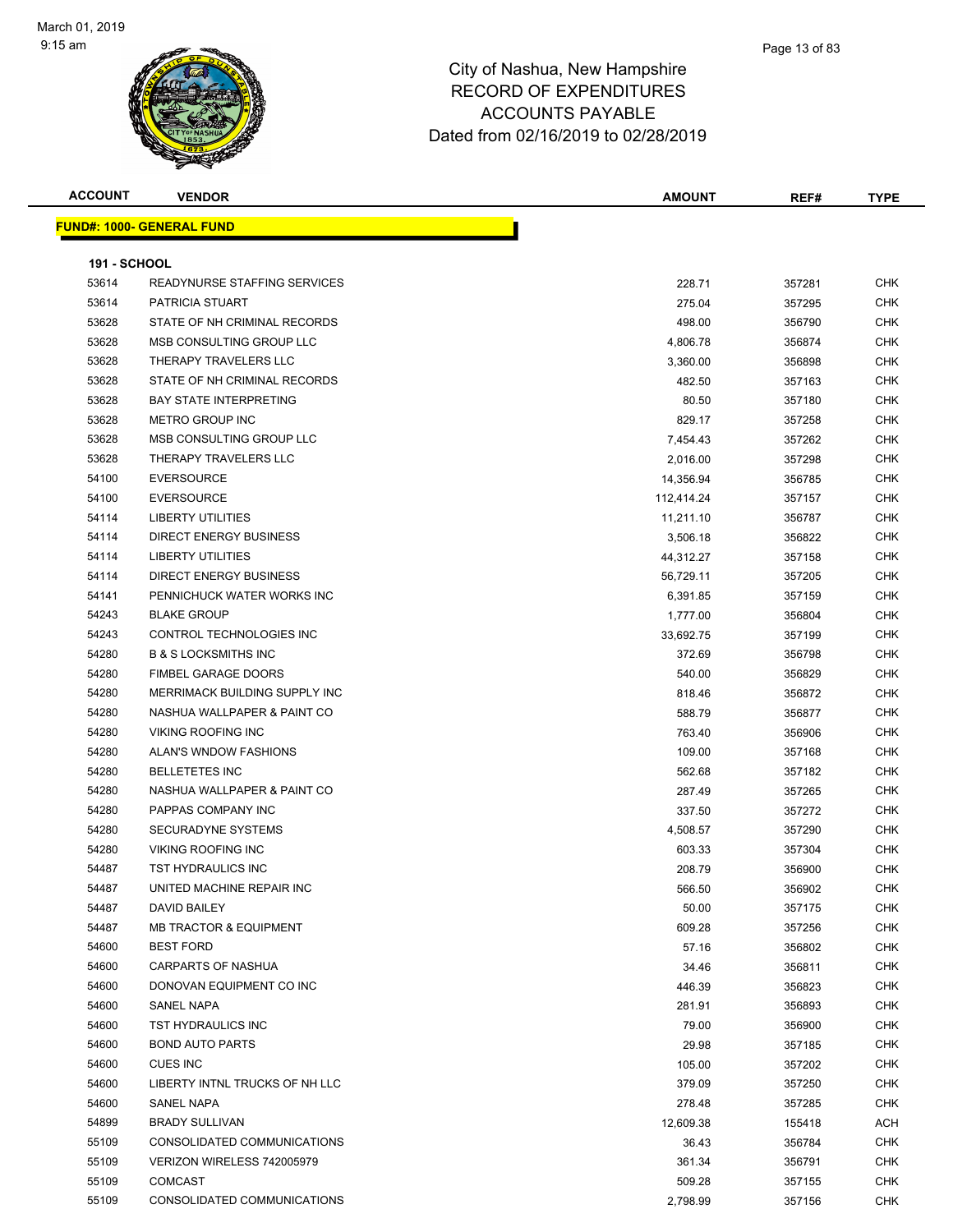

| <b>ACCOUNT</b>      | <b>VENDOR</b>                    | <b>AMOUNT</b> | REF#   | <b>TYPE</b> |
|---------------------|----------------------------------|---------------|--------|-------------|
|                     | <b>FUND#: 1000- GENERAL FUND</b> |               |        |             |
|                     |                                  |               |        |             |
| <b>191 - SCHOOL</b> |                                  |               |        |             |
| 55200               | <b>NHSCA</b>                     | 80.00         | 356880 | <b>CHK</b>  |
| 55200               | <b>ACTE</b>                      | 80.00         | 357166 | <b>CHK</b>  |
| 55200               | ASBO INTERNATIONAL               | 230.00        | 357172 | <b>CHK</b>  |
| 55307               | KAITLYN M BALLOU                 | 12.29         | 356799 | <b>CHK</b>  |
| 55307               | <b>MAUREEN CHORMA</b>            | 10.44         | 356813 | <b>CHK</b>  |
| 55307               | ROBERT CIOPPA                    | 98.31         | 356814 | <b>CHK</b>  |
| 55307               | <b>NATHAN MAZEROLLE</b>          | 76.53         | 356870 | CHK         |
| 55307               | <b>FELICIA NARO</b>              | 4.36          | 356875 | <b>CHK</b>  |
| 55307               | <b>DEBORAH RILEY</b>             | 95.46         | 356890 | <b>CHK</b>  |
| 55307               | PETTY CASH                       | 46.12         | 357161 | <b>CHK</b>  |
| 55307               | DANIEL ALEXANDER                 | 65.25         | 357169 | <b>CHK</b>  |
| 55307               | <b>KATHLEEN BERRY</b>            | 51.85         | 357183 | <b>CHK</b>  |
| 55307               | RUSSELL CARDIN                   | 17.40         | 357190 | <b>CHK</b>  |
| 55307               | <b>MAUREEN CHORMA</b>            | 10.44         | 357193 | <b>CHK</b>  |
| 55307               | ELISABETH GIANNAKOPOULOS         | 52.35         | 357220 | CHK         |
| 55307               | JOANNE LAKE                      | 38.10         | 357243 | <b>CHK</b>  |
| 55307               | <b>HOLLY LAVINE</b>              | 57.42         | 357246 | <b>CHK</b>  |
| 55307               | <b>ANNE PRICE</b>                | 119.59        | 357276 | <b>CHK</b>  |
| 55400               | <b>HEATHER MCKILLOP</b>          | 180.26        | 356871 | <b>CHK</b>  |
| 55400               | <b>NHASCD</b>                    | 930.00        | 357268 | <b>CHK</b>  |
| 55400               | <b>NHCTE</b>                     | 285.00        | 357269 | <b>CHK</b>  |
| 55400               | <b>NHSAA</b>                     | 85.00         | 357270 | <b>CHK</b>  |
| 55607               | PITNEY BOWES INC                 | 138.05        | 356789 | <b>CHK</b>  |
| 55607               | PETTY CASH                       | 7.25          | 357160 | <b>CHK</b>  |
| 55607               | US POSTAL SERVICE                | 450.00        | 357302 | <b>CHK</b>  |
| 55642               | <b>JEFFREY BARNARD</b>           | 68.00         | 356800 | <b>CHK</b>  |
| 55642               | DAVE CHESTNUTT                   | 68.00         | 356812 | <b>CHK</b>  |
| 55642               | PAUL GEDZION                     | 68.00         | 356835 | <b>CHK</b>  |
| 55642               | STACIE L GREENWOOD               | 88.00         | 356841 | CHK         |
| 55642               | DANIEL HURLEY JR                 | 88.00         | 356847 | CHK         |
| 55642               | <b>ALICE JINN</b>                | 92.00         | 356854 | <b>CHK</b>  |
| 55642               | ROBERT W JOHNSON JR              | 68.00         | 356855 | <b>CHK</b>  |
| 55642               | <b>DAVID KUZMICK</b>             | 136.00        | 356859 | <b>CHK</b>  |
| 55642               | <b>FREDERICK LATHAM</b>          | 88.00         | 356863 | <b>CHK</b>  |
| 55642               | LINDY LAMBERT                    | 68.00         | 356866 | <b>CHK</b>  |
| 55642               | <b>MARIO PENA</b>                | 68.00         | 356884 | <b>CHK</b>  |
| 55642               | DARRELL ROBICHAUD                | 88.00         | 356891 | <b>CHK</b>  |
| 55642               | <b>KAREN ZIELINSKI</b>           | 68.00         | 356911 | CHK         |
| 55642               | DAVE ZWICKER                     | 88.00         | 356912 | <b>CHK</b>  |
| 55642               | <b>JEFFREY BARNARD</b>           | 68.00         | 357177 | CHK         |
| 55642               | <b>KENNETH A BOURQUE</b>         | 68.00         | 357187 | CHK         |
| 55642               | DONALD HURLEY                    | 68.00         | 357206 | <b>CHK</b>  |
| 55642               | <b>DON FERNANDES</b>             | 126.00        | 357211 | <b>CHK</b>  |
| 55642               | <b>TIMOTHY KEEFE</b>             | 73.00         | 357238 | <b>CHK</b>  |
| 55642               | <b>JASON KOHM</b>                | 68.00         | 357241 | CHK         |
| 55642               | DAVID KUZMICK                    | 73.00         | 357242 | CHK         |
| 55642               | PETER W LAMBERT                  | 68.00         | 357245 | CHK         |
| 55642               | SHAWN MCNAMARA                   | 88.00         | 357257 | CHK         |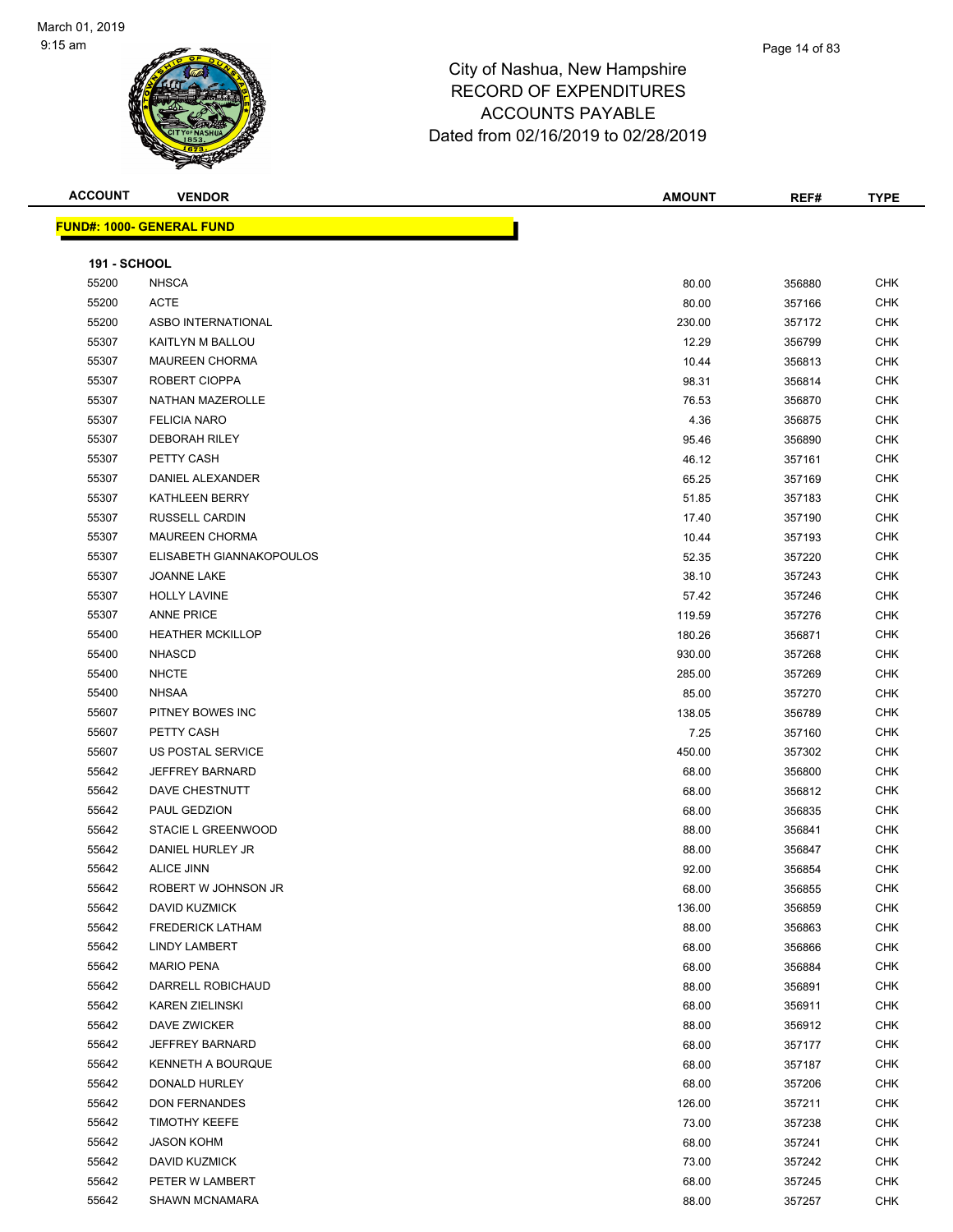

Page 15 of 83

**FUND#: 1000- GENERAL FUND**

| <b>ACCOUNT</b>                    | <b>VENDOR</b> |  | <b>AMOUNT</b> | REF# | TYPE |
|-----------------------------------|---------------|--|---------------|------|------|
|                                   |               |  |               |      |      |
| <u> IND#: 1000- GENERAL FUNDI</u> |               |  |               |      |      |
|                                   |               |  |               |      |      |

| <b>191 - SCHOOL</b> |                                     |           |        |            |
|---------------------|-------------------------------------|-----------|--------|------------|
| 55642               | <b>BARBARA MICHAEL</b>              | 68.00     | 357259 | <b>CHK</b> |
| 55642               | DANIEL MOYLAN                       | 102.00    | 357261 | <b>CHK</b> |
| 55642               | <b>GARY MURTAGH</b>                 | 136.00    | 357263 | <b>CHK</b> |
| 55642               | <b>JEFFREY B RADIN</b>              | 88.00     | 357278 | <b>CHK</b> |
| 55642               | RON SCACCIA                         | 146.00    | 357286 | <b>CHK</b> |
| 55642               | <b>TAYLOR SIMPSON</b>               | 68.00     | 357291 | <b>CHK</b> |
| 55642               | <b>KEVIN M ST. ONGE</b>             | 88.00     | 357294 | <b>CHK</b> |
| 55642               | DAVE ZWICKER                        | 141.00    | 357306 | <b>CHK</b> |
| 55690               | FIRST STUDENT INC                   | 14,999.82 | 357214 | <b>CHK</b> |
| 55694               | ADULT LEARNING CENTER               | 30,725.90 | 356795 | <b>CHK</b> |
| 55694               | DEVEREUX ADVANCED BEHAVIORAL        | 17,548.17 | 356821 | <b>CHK</b> |
| 55694               | EASTER SEALS OF NEW HAMPSHIRE       | 26,665.26 | 356824 | <b>CHK</b> |
| 55694               | HILLCREST EDUCATIONAL CENTERS       | 5,103.20  | 356845 | <b>CHK</b> |
| 55694               | LANDMARK SCHOOL OUTREACH PROG       | 7,590.00  | 356862 | <b>CHK</b> |
| 55694               | LEARNING SKILLS ACADEMY             | 239.28    | 356864 | <b>CHK</b> |
| 55694               | THE PLUS CO INC                     | 273.00    | 356887 | <b>CHK</b> |
| 55694               | <b>SPAULDING YOUTH CTR</b>          | 124.00    | 356897 | <b>CHK</b> |
| 55694               | VALLEY COLLABORATIVE                | 36,657.60 | 356904 | <b>CHK</b> |
| 55694               | <b>WINDHAM ACADEMY</b>              | 810.00    | 356910 | <b>CHK</b> |
| 55694               | <b>BOOTHBY THERAPY SERVICES LLC</b> | 1,736.00  | 357186 | <b>CHK</b> |
| 55694               | <b>COMPASS INNOVATIVE BEHAVIOR</b>  | 2,425.00  | 357198 | <b>CHK</b> |
| 55694               | <b>CREST</b>                        | 9,756.00  | 357201 | <b>CHK</b> |
| 55694               | <b>GATEWAYS COMMUNITY SERVICES</b>  | 4,914.50  | 357219 | <b>CHK</b> |
| 55694               | <b>MARLENE S MORGAN</b>             | 112.50    | 357260 | <b>CHK</b> |
| 55694               | REGIONAL SERVICES & EDUCATION       | 3,742.74  | 357283 | <b>CHK</b> |
| 55694               | SEACOAST LEARNING COLLABORATIV      | 1,212.72  | 357289 | <b>CHK</b> |
| 55694               | SPAULDING YOUTH CTR                 | 15,606.34 | 357293 | <b>CHK</b> |
| 55699               | AUDREY VARGA                        | 315.00    | 357303 | <b>CHK</b> |
| 61100               | AMAZON.COM LLC                      | 298.50    | 155417 | <b>ACH</b> |
| 61100               | PETTY CASH                          | 16.98     | 356788 | <b>CHK</b> |
| 61100               | WB MASON CO INC                     | 403.74    | 356909 | <b>CHK</b> |
| 61100               | PETTY CASH                          | 35.62     | 357160 | <b>CHK</b> |
| 61100               | PETTY CASH                          | 50.97     | 357161 | <b>CHK</b> |
| 61100               | PITNEY BOWES INC                    | 113.04    | 357162 | <b>CHK</b> |
| 61100               | PETTY CASH                          | 62.01     | 357275 | <b>CHK</b> |
| 61100               | <b>SCHOOL SPECIALTY</b>             | 65.43     | 357288 | <b>CHK</b> |
| 61100               | WB MASON CO INC                     | 1,621.33  | 357305 | <b>CHK</b> |
| 61135               | AMAZON.COM LLC                      | 2,153.25  | 155417 | <b>ACH</b> |
| 61135               | AMAZON.COM LLC                      | 956.04    | 155458 | <b>ACH</b> |
| 61135               | INTERNATIONAL CODE COUNCIL INC      | 42.50     | 356786 | <b>CHK</b> |
| 61135               | PETTY CASH                          | 77.55     | 356788 | <b>CHK</b> |
| 61135               | AC MOORE                            | 25.45     | 356793 | <b>CHK</b> |
| 61135               | <b>BOND AUTO PARTS</b>              | 167.67    | 356805 | <b>CHK</b> |
| 61135               | CAROLINA BIOLOGICAL SUPPLY CO       | 38.57     | 356810 | <b>CHK</b> |
| 61135               | COPY RITE PRINTING                  | 285.00    | 356817 | CHK        |
| 61135               | ELENCO ELECTRONICS INC              | 603.35    | 356825 | <b>CHK</b> |
| 61135               | <b>GENERAL LINEN SERVICE INC</b>    | 126.06    | 356836 | <b>CHK</b> |
| 61135               | HOME DEPOT CREDIT SERVICE           | 38.68     |        | <b>CHK</b> |
|                     |                                     |           | 356846 |            |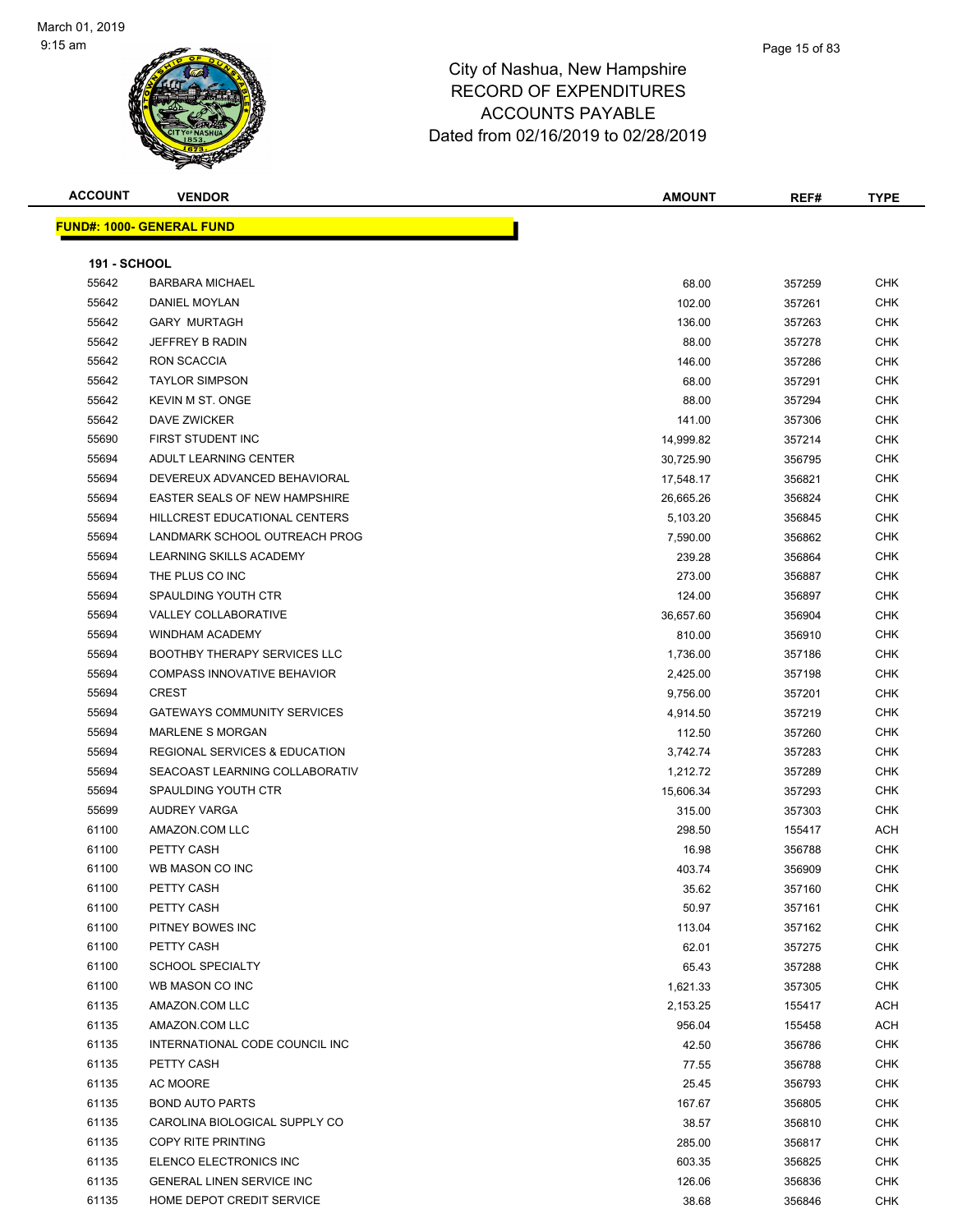

| <b>ACCOUNT</b>      | <b>VENDOR</b>                     | <b>AMOUNT</b> | REF#   | <b>TYPE</b> |
|---------------------|-----------------------------------|---------------|--------|-------------|
|                     | <u> FUND#: 1000- GENERAL FUND</u> |               |        |             |
|                     |                                   |               |        |             |
| <b>191 - SCHOOL</b> |                                   |               |        |             |
| 61135               | COMPUTER HUT dba IT INSIDERS      | 59.95         | 356850 | <b>CHK</b>  |
| 61135               | J W PEPPER & SONS INC             | 399.93        | 356851 | <b>CHK</b>  |
| 61135               | LAKESHORE LEARNING MATERIALS      | 91.98         | 356860 | <b>CHK</b>  |
| 61135               | ROBERT LALANCETTE                 | 44.18         | 356861 | <b>CHK</b>  |
| 61135               | MARKET BASKET ACCT 2589096        | 757.39        | 356869 | <b>CHK</b>  |
| 61135               | NIMCO INC                         | 56.55         | 356881 | <b>CHK</b>  |
| 61135               | PITSCO INC                        | 179.08        | 356886 | <b>CHK</b>  |
| 61135               | PRO-ED                            | 702.90        | 356888 | <b>CHK</b>  |
| 61135               | SANE                              | 1,062.80      | 356892 | <b>CHK</b>  |
| 61135               | <b>SCHOOL SPECIALTY</b>           | 1,199.02      | 356896 | <b>CHK</b>  |
| 61135               | WB MASON CO INC                   | 1,060.46      | 356909 | <b>CHK</b>  |
| 61135               | PETTY CASH                        | 26.97         | 357160 | <b>CHK</b>  |
| 61135               | AC MOORE                          | 55.70         | 357165 | <b>CHK</b>  |
| 61135               | <b>B&amp;H PHOTO-VIDEO</b>        | 80.02         | 357174 | <b>CHK</b>  |
| 61135               | <b>BELLETETES INC</b>             | 544.75        | 357182 | <b>CHK</b>  |
| 61135               | <b>BROOKES PUBLISHING</b>         | 191.99        | 357188 | <b>CHK</b>  |
| 61135               | <b>MAUREEN GAMBACCINI</b>         | 102.71        | 357217 | <b>CHK</b>  |
| 61135               | <b>HANNAFORD</b>                  | 169.73        | 357226 | <b>CHK</b>  |
| 61135               | <b>CAITLIN HIGGINS</b>            | 46.90         | 357230 | <b>CHK</b>  |
| 61135               | HOME DEPOT CREDIT SERVICE         | 55.66         | 357232 | <b>CHK</b>  |
| 61135               | J W PEPPER & SONS INC             | 8.00          | 357236 | <b>CHK</b>  |
| 61135               | <b>ERIN KNOETIG</b>               | 150.00        | 357240 | <b>CHK</b>  |
| 61135               | <b>JEFFREY LEONE</b>              | 73.98         | 357249 | <b>CHK</b>  |
| 61135               | M & M ELECTRICAL SUPPLY CO INC    | 1,306.30      | 357251 | <b>CHK</b>  |
| 61135               | MARKET BASKET ACCT 2589096        | 234.55        | 357253 | <b>CHK</b>  |
| 61135               | NORTHCENTER FOODS                 | 664.26        | 357271 | <b>CHK</b>  |
| 61135               | PETTY CASH                        | 58.32         | 357275 | <b>CHK</b>  |
| 61135               | SCHOOL CONNECT LLC                | 1,118.25      | 357287 | <b>CHK</b>  |
| 61135               | <b>SCHOOL SPECIALTY</b>           | 543.39        | 357288 | <b>CHK</b>  |
| 61135               | UNIVERSITY OF OREGON              | 43.00         | 357301 | <b>CHK</b>  |
| 61135               | WB MASON CO INC                   | 388.95        | 357305 | CHK         |
| 61142               | PETTY CASH                        | 20.90         | 356788 | <b>CHK</b>  |
| 61142               | <b>SCHOOL HEALTH CORP</b>         | 403.08        | 356894 | CHK         |
| 61142               | WB MASON CO INC                   | 157.62        | 356909 | <b>CHK</b>  |
| 61142               | PETTY CASH                        | 14.86         | 357275 | <b>CHK</b>  |
| 61142               | WB MASON CO INC                   | 51.39         | 357305 | <b>CHK</b>  |
| 61249               | <b>NCS PEARSON</b>                | 1,511.74      | 356879 | <b>CHK</b>  |
| 61249               | <b>NCS PEARSON</b>                | 404.66        | 357267 | <b>CHK</b>  |
| 61299               | AMAZON.COM LLC                    | 181.76        | 155458 | <b>ACH</b>  |
| 61299               | <b>FASTENAL CO</b>                | 267.25        | 356827 | <b>CHK</b>  |
| 61299               | <b>FLAGHOUSE INC</b>              | 97.00         | 356831 | <b>CHK</b>  |
| 61299               | <b>WAL-MART</b>                   | 138.25        | 356908 | <b>CHK</b>  |
| 61299               | <b>FASTENAL CO</b>                | 7.00          | 357210 | <b>CHK</b>  |
| 61299               | WB MASON CO INC                   | 30.39         | 357305 | <b>CHK</b>  |
| 61407               | <b>GRAINGER</b>                   | 136.51        | 356840 | <b>CHK</b>  |
| 61407               | INTERSTATE ALL BATTERY CENTER     | 276.00        | 356849 | <b>CHK</b>  |
| 61407               | <b>GRAINGER</b>                   | 299.51        | 357223 | <b>CHK</b>  |
| 61407               | M & M ELECTRICAL SUPPLY CO INC    | 1,443.76      | 357251 | <b>CHK</b>  |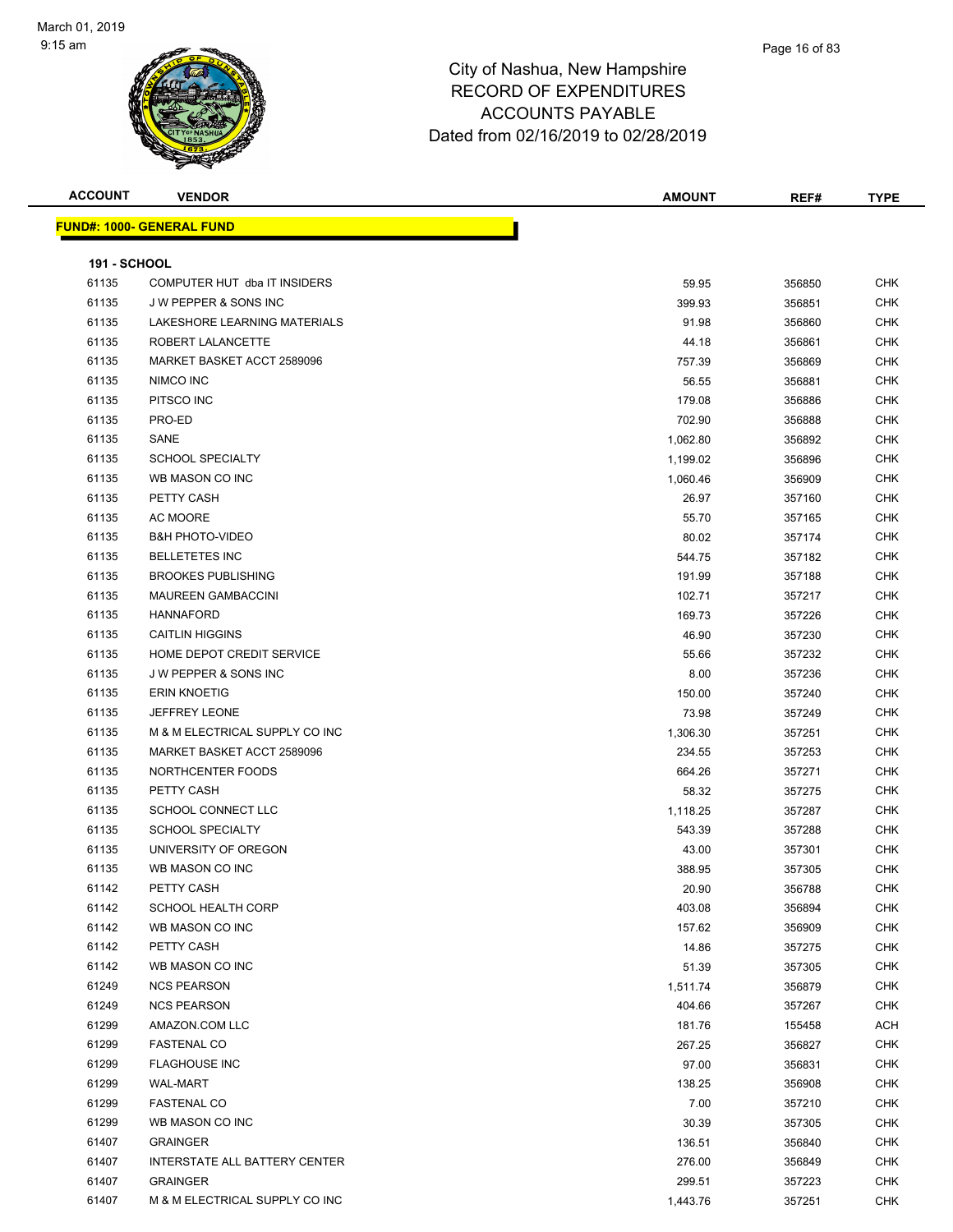| <b>ACCOUNT</b>      | <b>VENDOR</b>                    | <b>AMOUNT</b> | REF#   | <b>TYPE</b> |
|---------------------|----------------------------------|---------------|--------|-------------|
|                     | <b>FUND#: 1000- GENERAL FUND</b> |               |        |             |
|                     |                                  |               |        |             |
| <b>191 - SCHOOL</b> |                                  |               |        |             |
| 61407               | <b>REXEL OF AMERICA LLC</b>      | 14.76         | 357284 | <b>CHK</b>  |
| 61414               | F W WEBB COMPANY                 | 90.00         | 356826 | <b>CHK</b>  |
| 61414               | <b>HAJOCA CORPORATION</b>        | 16.74         | 356843 | <b>CHK</b>  |
| 61414               | F W WEBB COMPANY                 | 326.22        | 357209 | <b>CHK</b>  |
| 61414               | <b>HAJOCA CORPORATION</b>        | 1,722.43      | 357225 | <b>CHK</b>  |
| 61421               | FILTER SALES & SERVICE INC       | 2,005.88      | 356828 | <b>CHK</b>  |
| 61421               | JOMAR DISTRIBUTORS INC           | 174.75        | 356856 | <b>CHK</b>  |
| 61421               | <b>CAPP INC</b>                  | 4,144.00      | 357189 | <b>CHK</b>  |
| 61421               | FILTER SALES & SERVICE INC       | 2,113.85      | 357212 | <b>CHK</b>  |
| 61428               | CLEAN-O-RAMA                     | 819.59        | 356815 | <b>CHK</b>  |
| 61428               | <b>CUSTODIAL PARTNERS LLC</b>    | 338.74        | 356819 | <b>CHK</b>  |
| 61428               | <b>IMPERIAL DADE</b>             | 5,529.40      | 356848 | <b>CHK</b>  |
| 61428               | CLEAN-O-RAMA                     | 939.25        | 357196 | CHK         |
| 61428               | <b>CUSTODIAL PARTNERS LLC</b>    | 18.00         | 357204 | CHK         |
| 61428               | <b>IMPERIAL DADE</b>             | 4,162.60      | 357233 | CHK         |
| 61599               | NASHUA OUTDOOR POWER EQUIPMENT   | 163.96        | 356876 | <b>CHK</b>  |
| 61599               | NASHUA OUTDOOR POWER EQUIPMENT   | 85.17         | 357264 | CHK         |
| 61607               | COMPUTER HUT dba IT INSIDERS     | 45.94         | 356850 | CHK         |
| 61607               | APPLE INC                        | 960.00        | 357171 | <b>CHK</b>  |
| 61650               | KONICA MINOLTA BUSINESS          | 153.15        | 356858 | <b>CHK</b>  |
| 61814               | AMAZON.COM LLC                   | 55.94         | 155417 | ACH         |
| 61814               | AMAZON.COM LLC                   | 38.51         | 155458 | ACH         |
| 61814               | <b>BREAKOUT INC</b>              | 50.00         | 356809 | <b>CHK</b>  |
| 61814               | FOLLETT SCHOOL SOLUTIONS INC     | 369.67        | 356832 | <b>CHK</b>  |
| 61814               | PERMA-BOUND                      | 21.83         | 356885 | <b>CHK</b>  |
| 61814               | <b>BARNES &amp; NOBLE INC</b>    | 197.79        | 357178 | <b>CHK</b>  |
| 61814               | FOLLETT SCHOOL SOLUTIONS INC     | 15.18         | 357215 | CHK         |
| 61814               | PERMA-BOUND                      | 1,004.18      | 357274 | CHK         |
| 61830               | <b>MEGHAN DURDEN</b>             | 299.90        | 357208 | CHK         |
| 61875               | FOLLETT SCHOOL SOLUTIONS INC     | 154.59        | 356832 | <b>CHK</b>  |
| 61875               | SCHOOL OUTFITTERS, LLC           | 282.88        | 356895 | <b>CHK</b>  |
| 61875               | <b>BECKY LEEDS</b>               | 96.95         | 357248 | <b>CHK</b>  |
| 71221               | COMPUTER HUT dba IT INSIDERS     | 3,129.20      | 356850 | <b>CHK</b>  |
| 71221               | <b>JAR SYSTEMS LLC</b>           | 1,330.00      | 356853 | <b>CHK</b>  |
| 71221               | VIRCO INC                        | 5,019.42      | 356907 | <b>CHK</b>  |
| 71228               | <b>GOVCONNECTION INC</b>         | 305.80        | 356839 | <b>CHK</b>  |
| 71800               | AMAZON.COM LLC                   | 279.98        | 155417 | ACH         |
| 71800               | JAR SYSTEMS LLC                  | 1,475.31      | 356853 | <b>CHK</b>  |
| 71800               | CEN-COM                          | 304.00        | 357192 | <b>CHK</b>  |
| 71800               | HOME DEPOT CREDIT SERVICE        | 871.90        | 357232 | <b>CHK</b>  |
| 71800               | LAKESHORE LEARNING MATERIALS     | 412.85        | 357244 | <b>CHK</b>  |
| 71999               | CLEAN-O-RAMA                     | 7,544.59      | 357196 | CHK         |
| 71999               | REALITYWORKS INC                 | 799.00        | 357282 | <b>CHK</b>  |
|                     |                                  |               |        |             |
|                     | TOTAL 191 - SCHOOL               | \$675,043.38  |        |             |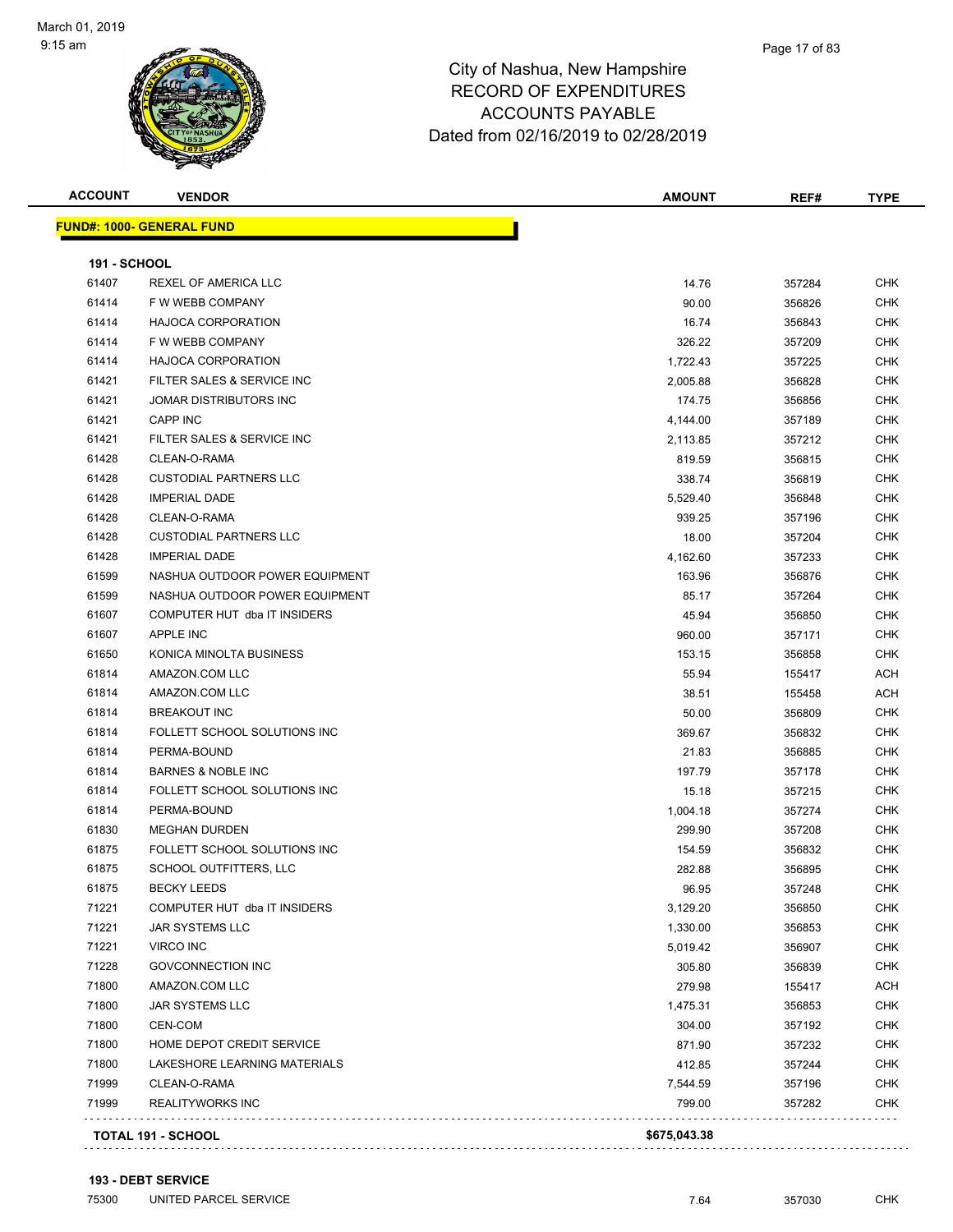| March 01, 2019                                           |                                     |               |             |
|----------------------------------------------------------|-------------------------------------|---------------|-------------|
| $9:15$ am                                                |                                     | Page 18 of 83 |             |
|                                                          | City of Nashua, New Hampshire       |               |             |
|                                                          | <b>RECORD OF EXPENDITURES</b>       |               |             |
|                                                          | <b>ACCOUNTS PAYABLE</b>             |               |             |
|                                                          | Dated from 02/16/2019 to 02/28/2019 |               |             |
|                                                          |                                     |               |             |
| <b>ACCOUNT</b><br><b>VENDOR</b>                          | <b>AMOUNT</b>                       | REF#          | <b>TYPE</b> |
| <b>FUND#: 1000- GENERAL FUND</b>                         |                                     |               |             |
|                                                          |                                     |               |             |
| <b>TOTAL 193 - DEBT SERVICE</b>                          | \$7.64                              |               |             |
| <b>TOTAL FUND 1000 - GENERAL FUND</b>                    | \$6,327,969.14                      |               |             |
| <b>FUND#: 1001- GF-CAPITAL IMPROVEMENTS</b>              |                                     |               |             |
| <b>152 - FIRE</b>                                        |                                     |               |             |
| 81100<br><b>FIMBEL GARAGE DOORS</b>                      | 1,530.00                            | 356700        | <b>CHK</b>  |
| 81100<br>JOHNSON CONTROLS SECURITY                       | 1,138.15                            | 357017        | <b>CHK</b>  |
| <b>TOTAL 152 - FIRE</b>                                  | \$2,668.15                          |               |             |
|                                                          |                                     |               |             |
| 161 - STREETS                                            |                                     |               |             |
| 81100<br><b>BELLETETES INC</b>                           | 119.38                              | 356658        | <b>CHK</b>  |
| 81100<br><b>FASTENAL CO</b>                              | 230.77                              | 356699        | <b>CHK</b>  |
| JOHNSONS ELECTRIC INC<br>81100                           | 2,895.00                            | 356719        | CHK         |
| 81100<br>PENNICHUCK WATER WORKS INC                      | 576.58                              | 356741        | <b>CHK</b>  |
| <b>TOTAL 161 - STREETS</b>                               | \$3,821.73                          |               |             |
| <b>TOTAL FUND 1001 - GF-CAPITAL IMPROVEMENTS</b>         | \$6,489.88                          |               |             |
| <b>FUND#: 1010- GF-PRIOR YEAR ENC &amp; ESCROWS</b>      |                                     |               |             |
| <b>102 - BOARD OF ALDERMEN</b>                           |                                     |               |             |
| 61299<br>WB MASON CO INC                                 | 125.17                              | 357154        | <b>CHK</b>  |
| <b>TOTAL 102 - BOARD OF ALDERMEN</b>                     | \$125.17                            |               |             |
| 161 - STREETS                                            |                                     |               |             |
| 54492<br>ROUTEMATCH SOFTWARE INC                         | 1,580.00                            | 357130        | <b>CHK</b>  |
| <b>TOTAL 161 - STREETS</b>                               | \$1,580.00                          |               |             |
| <b>183 - ECONOMIC DEVELOPMENT</b>                        |                                     |               |             |
| 55421<br>KIMBERLY KLEINER                                | 283.86                              | 357003        | <b>CHK</b>  |
| <b>TOTAL 183 - ECONOMIC DEVELOPMENT</b>                  | \$283.86                            |               |             |
| <b>TOTAL FUND 1010 - GF-PRIOR YEAR ENC &amp; ESCROWS</b> | \$1,989.03                          |               |             |
| <b>FUND#: 2100- FOOD SERVICES FUND</b>                   |                                     |               |             |
| 44503<br>MICHELLE DUBE                                   | 37.00                               | 357207        | <b>CHK</b>  |
| 44503<br><b>SARITA MARTINEZ</b>                          | 53.35                               | 357255        | <b>CHK</b>  |
| 44503<br><b>ELIZABETH TRAVERS</b>                        | 43.00                               | 357300        | <b>CHK</b>  |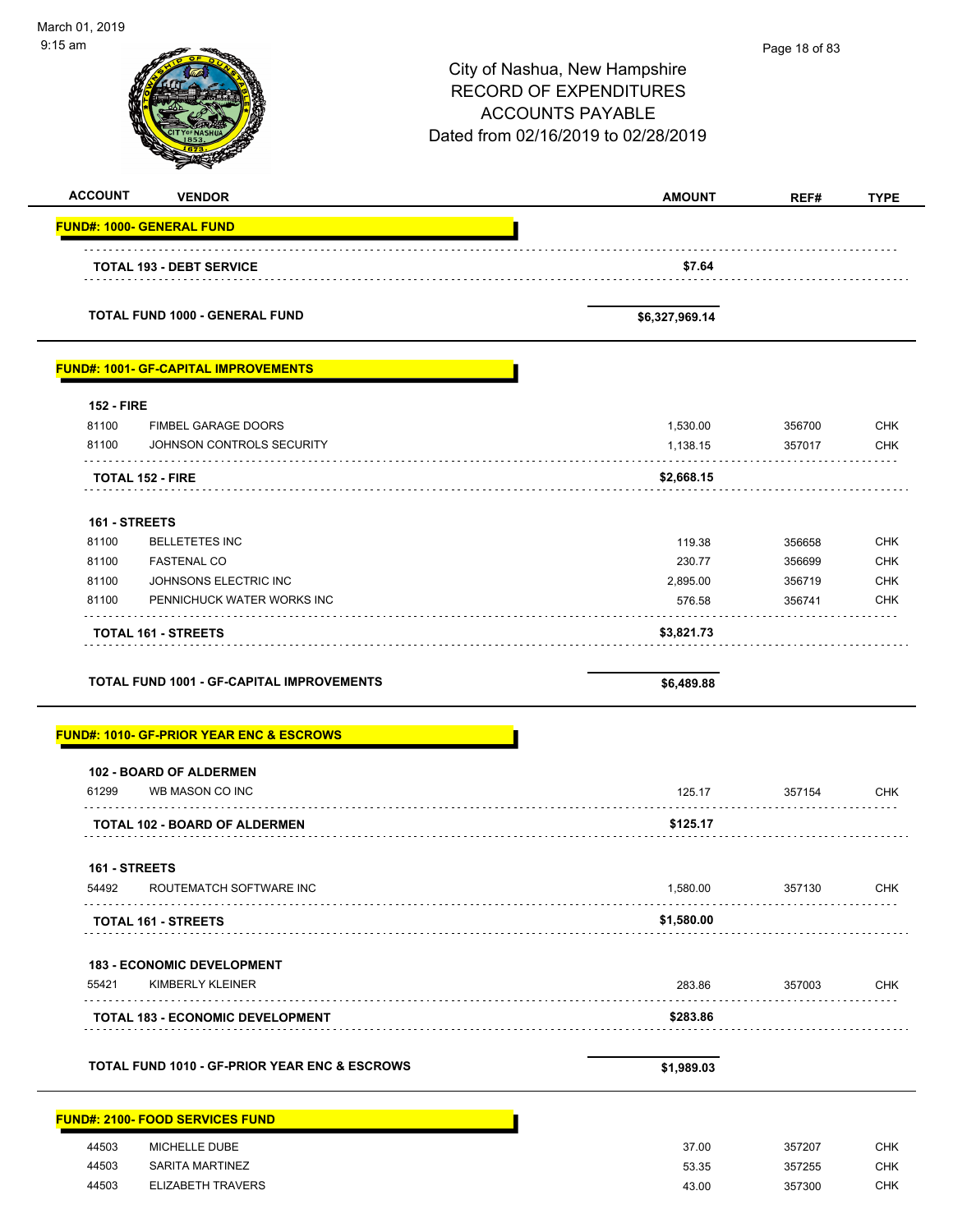

| <b>ACCOUNT</b> | <b>VENDOR</b>                                   | <b>AMOUNT</b> | REF#   | <b>TYPE</b> |
|----------------|-------------------------------------------------|---------------|--------|-------------|
|                | <b>FUND#: 2100- FOOD SERVICES FUND</b>          |               |        |             |
| 53628          | FOOD FOR SCHOOLS                                | 800.00        | 357216 | <b>CHK</b>  |
| 54487          | AFFILIATED HVAC SERVICES LLC                    | 1,736.00      | 357167 | <b>CHK</b>  |
| 54487          | <b>BASSETT SERVICES CORPORATION</b>             | 99.00         | 357179 | <b>CHK</b>  |
| 54487          | <b>HOBART SERVICE</b>                           | 2,117.28      | 357231 | CHK         |
| 54487          | PCS REVENUE CONTROL SYSTEMS IN                  | 154.80        | 357273 | <b>CHK</b>  |
| 55307          | <b>LISA BORDELEAU</b>                           | 50.46         | 356807 | <b>CHK</b>  |
| 55307          | PAMELA CORREA                                   | 69.60         | 357200 | <b>CHK</b>  |
| 55307          | <b>KAREN GUSTIN</b>                             | 36.54         | 357224 | <b>CHK</b>  |
| 55307          | PAULE RALPH                                     | 74.24         | 357279 | <b>CHK</b>  |
| 55307          | <b>ODETTE SLOSEK</b>                            | 72.36         | 357292 | <b>CHK</b>  |
| 55400          | DAHLIA DAIGLE                                   | 80.00         | 356820 | <b>CHK</b>  |
| 55600          | <b>ALPHAGRAPHICS</b>                            | 391.13        | 356796 | <b>CHK</b>  |
| 61100          | WB MASON CO INC                                 | 77.09         | 356909 | <b>CHK</b>  |
| 61214          | BELLAVANCE BEVERAGE CO INC                      | 1,637.75      | 356801 | <b>CHK</b>  |
| 61214          | <b>BIMBO FOODS BAKERIES INC</b>                 | 1,081.92      | 356803 | <b>CHK</b>  |
| 61214          | COCA COLA BOTTLING CO                           | 222.75        | 356816 | <b>CHK</b>  |
| 61214          | <b>GARELICK FARMS LLC</b>                       | 6,195.66      | 356833 | <b>CHK</b>  |
| 61214          | GILLS PIZZA CO                                  | 2,918.40      | 356837 | CHK         |
| 61214          | <b>HERSHEY'S ICE CREAM</b>                      | 278.65        | 356844 | <b>CHK</b>  |
| 61214          | M SAUNDERS INC                                  | 1,565.67      | 356868 | <b>CHK</b>  |
| 61214          | NATIVE MAINE PRODUCE & SPEC                     | 772.44        | 356878 | <b>CHK</b>  |
| 61214          | NORTHCENTER FOODS                               | 22,872.78     | 356882 | <b>CHK</b>  |
| 61214          | TREASURER ST OF NH - SURPLUS D                  | 2,452.50      | 357164 | <b>CHK</b>  |
| 61214          | BELLAVANCE BEVERAGE CO INC                      | 1,076.25      | 357181 | <b>CHK</b>  |
| 61214          | <b>BIMBO FOODS BAKERIES INC</b>                 | 376.64        | 357184 | <b>CHK</b>  |
| 61214          | COCA COLA BOTTLING CO                           | 875.00        | 357197 | CHK         |
| 61214          | <b>GARELICK FARMS LLC</b>                       | 5,417.18      | 357218 | <b>CHK</b>  |
| 61214          | GILLS PIZZA CO                                  | 4,531.50      | 357221 | <b>CHK</b>  |
| 61214          | <b>HERSHEY'S ICE CREAM</b>                      | 424.32        | 357229 | <b>CHK</b>  |
| 61214          | M SAUNDERS INC                                  | 161.14        | 357252 | <b>CHK</b>  |
| 61214          | NATIVE MAINE PRODUCE & SPEC                     | 465.93        | 357266 | <b>CHK</b>  |
| 61214          | NORTHCENTER FOODS                               | 23,282.49     | 357271 | <b>CHK</b>  |
| 61299          | <b>IMPERIAL DADE</b>                            | 7,276.36      | 356848 | <b>CHK</b>  |
| 61299          | PAMELA CORREA                                   | 7.98          | 357200 | <b>CHK</b>  |
| 61299          | <b>IMPERIAL DADE</b>                            | 2,271.40      | 357233 | <b>CHK</b>  |
| 71000          | KITTREDGE EQUIPMENT CO - NH                     | 435.34        | 357239 | <b>CHK</b>  |
|                | <b>TOTAL FUND 2100 - FOOD SERVICES FUND</b>     | \$92,491.90   |        |             |
|                | <b>FUND#: 2201- DRIVERS EDUCATION FUND</b>      |               |        |             |
| 61875          | AAA STUDENT AUTO SKILLS                         | 383.03        | 356792 | <b>CHK</b>  |
|                | <b>TOTAL FUND 2201 - DRIVERS EDUCATION FUND</b> | \$383.03      |        |             |

## **FUND#: 2222- AFTER SCHOOL PROGRAM**

h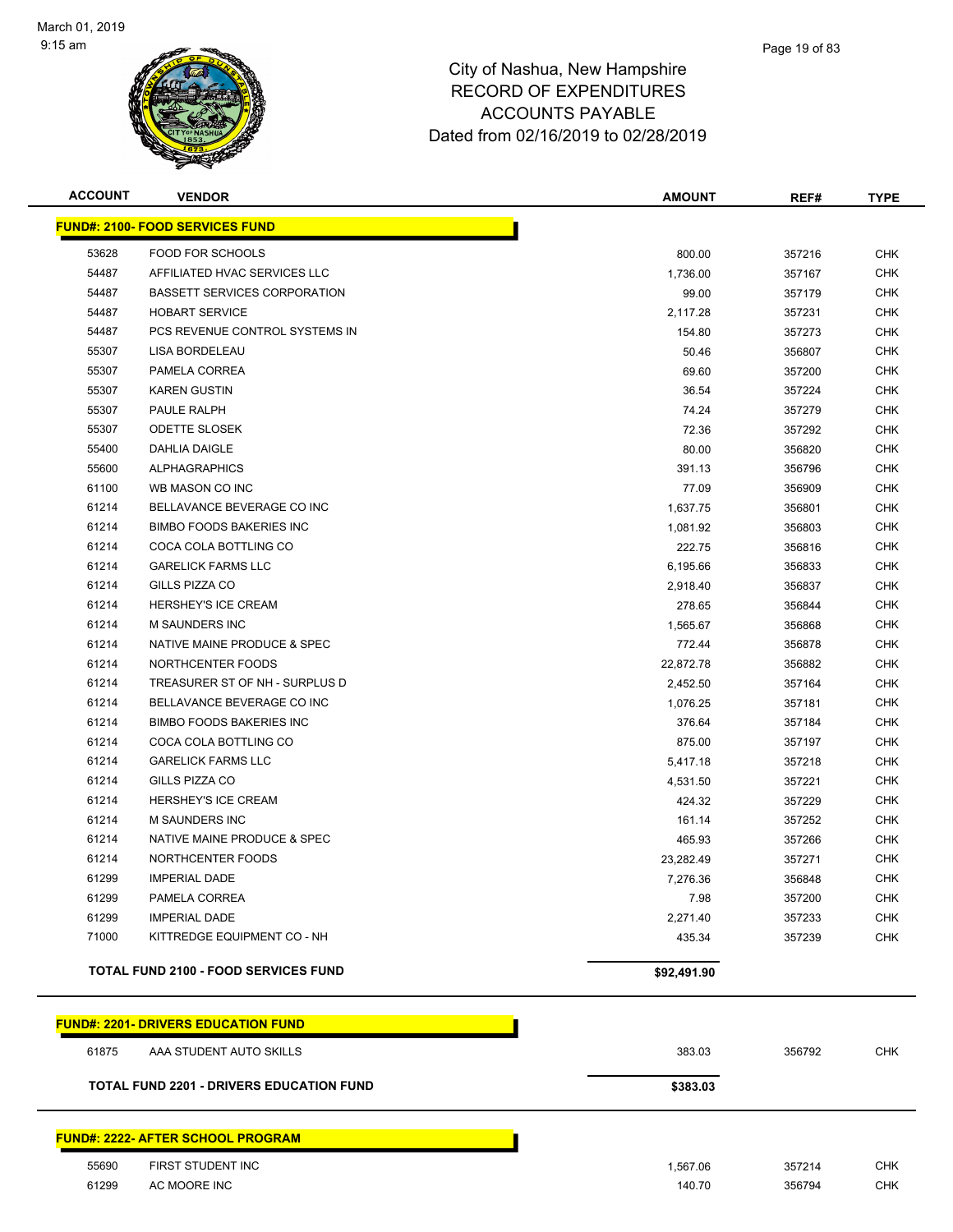

| <b>ACCOUNT</b> | <b>VENDOR</b>                                                | <b>AMOUNT</b>     | REF#             | <b>TYPE</b>              |
|----------------|--------------------------------------------------------------|-------------------|------------------|--------------------------|
|                | <b>FUND#: 2222- AFTER SCHOOL PROGRAM</b>                     |                   |                  |                          |
|                |                                                              |                   |                  |                          |
| 61299<br>61299 | <b>BOYS &amp; GIRLS CLUB OF</b><br><b>GARELICK FARMS LLC</b> | 4,110.00<br>51.29 | 356808           | <b>CHK</b><br><b>CHK</b> |
| 61299          | MARKET BASKET ACCT 2589096                                   | 109.74            | 356833<br>356869 | <b>CHK</b>               |
| 61299          | <b>CASEY APFELBERG</b>                                       | 61.95             | 357170           | <b>CHK</b>               |
| 61299          | <b>GARELICK FARMS LLC</b>                                    | 206.27            | 357218           | CHK                      |
| 61299          | YURI JAYNES                                                  | 95.05             | 357237           | <b>CHK</b>               |
| 61299          | MARKET BASKET ACCT 2589096                                   | 61.54             | 357253           | <b>CHK</b>               |
|                | <b>TOTAL FUND 2222 - AFTER SCHOOL PROGRAM</b>                | \$6,403.60        |                  |                          |
|                | <b>FUND#: 2247- CULINARY ARTS</b>                            |                   |                  |                          |
| 61135          | MARKET BASKET ACCT 2589096                                   | 79.58             | 356869           | <b>CHK</b>               |
|                |                                                              |                   |                  |                          |
|                | <b>TOTAL FUND 2247 - CULINARY ARTS</b>                       | \$79.58           |                  |                          |
|                |                                                              |                   |                  |                          |
|                | <b>FUND#: 2501- PUBLIC HEALTH CLIENT FEES FUND</b>           |                   |                  |                          |
| 55845          | TREASURER STATE OF NH                                        | 120.00            | 357029           | <b>CHK</b>               |
|                | <b>TOTAL FUND 2501 - PUBLIC HEALTH CLIENT FEES FUND</b>      | \$120.00          |                  |                          |
|                |                                                              |                   |                  |                          |
|                | <u> FUND#: 2503- PARKS &amp; REC PROGRAMS FUND</u>           |                   |                  |                          |
| 44549          | <b>ROY LOVERING</b>                                          | 97.90             | 357307           | <b>CHK</b>               |
| 44549          | <b>MATTHEW EISERMAN</b>                                      | 97.90             | 357308           | <b>CHK</b>               |
| 61128          | HUDSON TROPHY COMPANY                                        | 4,200.00          | 357090           | <b>CHK</b>               |
|                | <b>TOTAL FUND 2503 - PARKS &amp; REC PROGRAMS FUND</b>       | \$4,395.80        |                  |                          |
|                | <b>FUND#: 2505- PEG ACCESS CHANNELS FUND</b>                 |                   |                  |                          |
| 54100          | <b>EVERSOURCE</b>                                            | 281.69            | 357016           | CHK                      |
| 54114          | DIRECT ENERGY BUSINESS                                       | 67.21             | 356689           | CHK                      |
| 54114          | LIBERTY UTILITIES - NH                                       | 60.84             | 356964           | <b>CHK</b>               |
| 54141          | PENNICHUCK WATER WORKS INC                                   | 26.67             | 357024           | <b>CHK</b>               |
| 54487          | RED THREAD SPACES LLC                                        | 600.00            | 356752           | <b>CHK</b>               |
| 55699          | J P PEST SERVICES INC                                        | 74.24             | 356718           | <b>CHK</b>               |
|                |                                                              |                   |                  |                          |
|                | <b>TOTAL FUND 2505 - PEG ACCESS CHANNELS FUND</b>            | \$1,110.65        |                  |                          |
|                | FUND#: 2506- HUNT BLDG FACILITY RENTAL FUND                  |                   |                  |                          |
| 53628          | <b>COMCAST</b>                                               | 86.90             | 356677           | <b>CHK</b>               |
| 54100          | <b>EVERSOURCE</b>                                            | 655.35            | 357016           | <b>CHK</b>               |
| 54114          | <b>DIRECT ENERGY BUSINESS</b>                                | 619.98            | 356689           | <b>CHK</b>               |
| 54141          | PENNICHUCK WATER WORKS INC                                   | 68.55             | 356983           | <b>CHK</b>               |
| 54280          | SOUTHERN NH PEST CONTROL                                     | 53.00             | 356763           | <b>CHK</b>               |
| 54280          | PERSIAN RUG GALLERIES INC                                    | 344.52            | 357119           | <b>CHK</b>               |
| 61100          | AMAZON.COM LLC                                               | 106.52            | 155451           | ACH                      |
|                |                                                              |                   |                  |                          |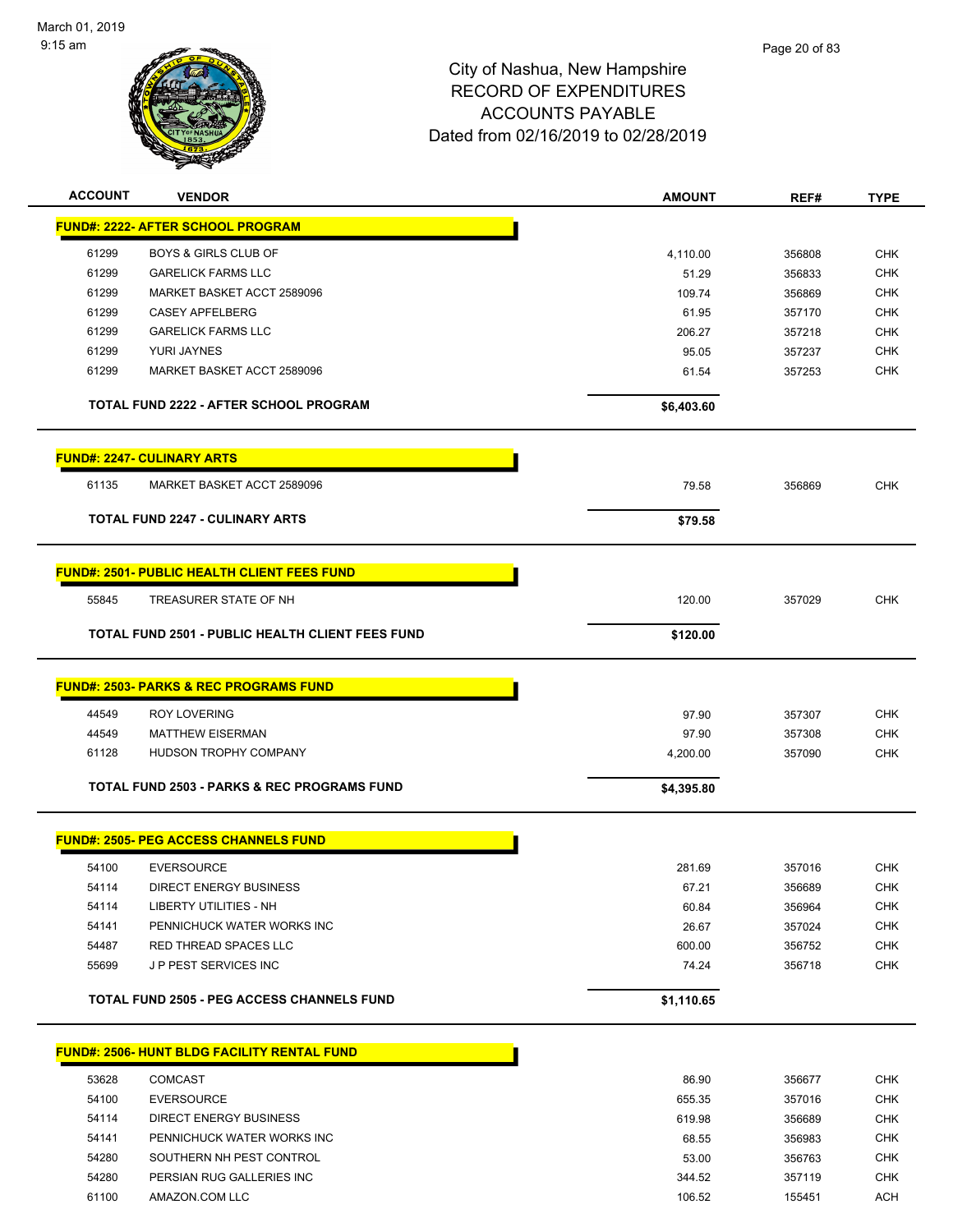| <b>ACCOUNT</b> | <b>VENDOR</b>                                           | <b>AMOUNT</b> | REF#   | <b>TYPE</b> |
|----------------|---------------------------------------------------------|---------------|--------|-------------|
|                | TOTAL FUND 2506 - HUNT BLDG FACILITY RENTAL FUND        | \$1,934.82    |        |             |
|                | <b>FUND#: 2507- FIRE TRAINING FACILITY RENTAL</b>       |               |        |             |
| 54821          | UNITED SITE SERVICES NORTHEAST                          | 91.92         | 356777 | <b>CHK</b>  |
|                | <b>TOTAL FUND 2507 - FIRE TRAINING FACILITY RENTAL</b>  | \$91.92       |        |             |
|                | <b>FUND#: 2511-201 MAIN STREET RENTAL FUND</b>          |               |        |             |
| 54100          | <b>EVERSOURCE</b>                                       | 924.69        | 356698 | <b>CHK</b>  |
|                | <b>TOTAL FUND 2511 - 201 MAIN STREET RENTAL FUND</b>    | \$924.69      |        |             |
|                | <b>FUND#: 3030- EMERGENCY MGMT GRANTS FUND</b>          |               |        |             |
| 61910          | <b>CELEBRATIONS CATERING</b>                            | 778.00        | 357065 | <b>CHK</b>  |
|                | TOTAL FUND 3030 - EMERGENCY MGMT GRANTS FUND            | \$778.00      |        |             |
|                | <b>FUND#: 3040- COMMUNICATIONS GRANTS FUND</b>          |               |        |             |
| 81300          | <b>ENERGY NORTH PROPANE</b>                             | (1.00)        | 357015 | <b>CHK</b>  |
| 81300          | <b>BARABY CORP</b>                                      | 1,026.00      | 357053 | <b>CHK</b>  |
|                | <b>TOTAL FUND 3040 - COMMUNICATIONS GRANTS FUND</b>     | \$1,025.00    |        |             |
|                | <b>FUND#: 3068- COMMUNITY SERVICES GRANTS FUND</b>      |               |        |             |
| 53142          | SOJOURN PARTNERS LLC                                    | 25,615.00     | 357136 | <b>CHK</b>  |
| 55421          | BARTIS RUSSELL BROADCASTING                             | 325.00        | 356657 | <b>CHK</b>  |
| 55421          | <b>BOBBIE BAGLEY</b>                                    | 65.00         | 356654 | <b>CHK</b>  |
| 55600          | <b>ALPHAGRAPHICS</b>                                    | 297.80        | 357046 | <b>CHK</b>  |
| 55810          | <b>HARBOR HOMES INC</b>                                 | 25,916.00     | 356710 | <b>CHK</b>  |
| 61100          | WB MASON CO INC                                         | 46.69         | 356781 | <b>CHK</b>  |
| 61100          | AMAZON.COM LLC                                          | 281.58        | 155411 | <b>ACH</b>  |
| 61100          | WB MASON CO INC                                         | 27.99         | 356781 | CHK         |
| 61250          | BARTIS RUSSELL BROADCASTING                             | 325.00        | 356657 | <b>CHK</b>  |
| 61250          | BARTIS RUSSELL BROADCASTING                             | 325.00        | 356657 | <b>CHK</b>  |
| 61250          | <b>BARTIS RUSSELL BROADCASTING</b>                      | 325.00        | 356657 | <b>CHK</b>  |
| 68235          | <b>HARBOR HOMES INC</b>                                 | 1,814.00      | 356710 | <b>CHK</b>  |
| 68350          | POSITIVE PROMOTIONS INC                                 | 168.95        | 356748 | <b>CHK</b>  |
|                | <b>TOTAL FUND 3068 - COMMUNITY SERVICES GRANTS FUND</b> | \$55,533.01   |        |             |
|                | <b>FUND#: 3070- COMMUNITY HEALTH GRANTS FUND</b>        |               |        |             |
| 54221          | STERICYCLE INC                                          | 184.92        | 356766 | <b>CHK</b>  |
| 61250          | BARTIS RUSSELL BROADCASTING                             | 260.00        | 356657 | <b>CHK</b>  |

 61250 BARTIS RUSSELL BROADCASTING 520.00 356657 CHK er 61250 BARTIS RUSSELL BROADCASTING STATES AND RESERVE THE STATES SECTION OF STATES AND RESERVE THE STATES OF STATES AND RESERVE THE STATES OF STATES AND RESERVE THE STATES OF STATES AND RESERVE THE STATES OF STATES AND R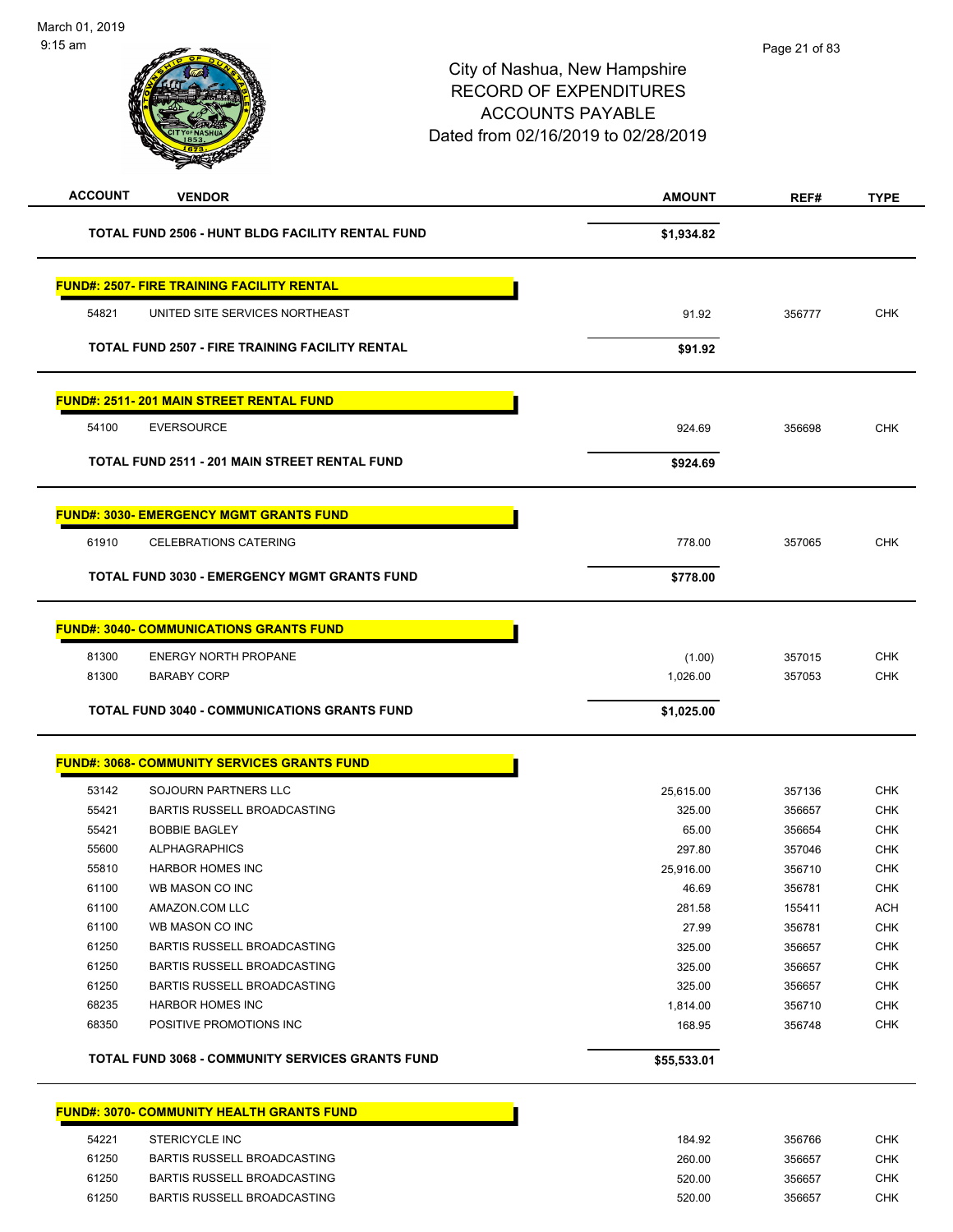| <b>ACCOUNT</b> | <b>VENDOR</b>                                         | <b>AMOUNT</b> | REF#   | <b>TYPE</b> |
|----------------|-------------------------------------------------------|---------------|--------|-------------|
|                | <b>TOTAL FUND 3070 - COMMUNITY HEALTH GRANTS FUND</b> | \$1,484.92    |        |             |
|                | <b>FUND#: 3080- COMMUNITY DEVELOPMENT GRANTS</b>      |               |        |             |
| 53107          | STANTEC CONSULTING SERVICES                           | 17,768.45     | 357141 | <b>CHK</b>  |
| 54210          | GEORGE R CAIRNS & SONS INC                            | 730.00        | 357080 | <b>CHK</b>  |
|                |                                                       |               |        |             |
|                | <b>TOTAL FUND 3080 - COMMUNITY DEVELOPMENT GRANTS</b> | \$18,498.45   |        |             |
|                | <b>FUND#: 3090- URBAN PROGRAM GRANTS FUND</b>         |               |        |             |
| 54210          | DAD'S ABATEMENT LLC                                   | 59,500.00     | 356684 | <b>CHK</b>  |
| 54210          | JWP & SONS CONTRACTING LLC                            | 4,500.00      | 357002 | <b>CHK</b>  |
| 54210          | DAD'S ABATEMENT LLC                                   | 10,300.00     | 356684 | <b>CHK</b>  |
| 55307          | <b>ROBERT RICE</b>                                    | 145.00        | 357008 | <b>CHK</b>  |
| 69075          | NASHUA POLICE ATHLETIC LEAGUE                         | 7,229.43      | 357108 | <b>CHK</b>  |
|                | TOTAL FUND 3090 - URBAN PROGRAM GRANTS FUND           | \$81,674.43   |        |             |
|                | <b>FUND#: 3120- TRANSIT GRANTS FUND</b>               |               |        |             |
|                |                                                       |               |        |             |
| 54100          | <b>EVERSOURCE</b>                                     | 1,042.26      | 357016 | <b>CHK</b>  |
| 54100          | <b>EVERSOURCE</b>                                     | 1,121.72      | 357016 | <b>CHK</b>  |
| 54100          | <b>EVERSOURCE</b>                                     | 339.44        | 357016 | <b>CHK</b>  |
| 54114          | DIRECT ENERGY BUSINESS                                | 248.67        | 356689 | <b>CHK</b>  |
| 54114          | LIBERTY UTILITIES - NH                                | 225.12        | 356964 | <b>CHK</b>  |
| 54114          | <b>DIRECT ENERGY BUSINESS</b>                         | 720.51        | 356689 | <b>CHK</b>  |
| 54114          | <b>LIBERTY UTILITIES - NH</b>                         | 742.70        | 356965 | <b>CHK</b>  |
| 54114          | DIRECT ENERGY BUSINESS                                | 202.70        | 356689 | <b>CHK</b>  |
| 54141          | PENNICHUCK WATER WORKS INC                            | 97.80         | 357024 | <b>CHK</b>  |
| 54407          | ROUTEMATCH SOFTWARE INC                               | 6,792.00      | 357130 | <b>CHK</b>  |
| 54600          | D & R TOWING INC                                      | 495.00        | 357070 | <b>CHK</b>  |
| 55100          | VERIZON WIRELESS-842008777                            | 333.70        | 357034 | <b>CHK</b>  |
| 55109          | CONSOLIDATED COMMUNICATIONS                           | 195.55        | 356678 | <b>CHK</b>  |
| 55607          | UNITED PARCEL SERVICE                                 | 13.15         | 356776 | <b>CHK</b>  |
| 55607          | UNITED PARCEL SERVICE                                 | 13.75         | 357030 | <b>CHK</b>  |
| 55699          | PRINT FACTORY                                         | 65.00         | 357124 | <b>CHK</b>  |
| 55699          | J P PEST SERVICES INC                                 | 67.00         | 356718 | <b>CHK</b>  |
| 61100          | WB MASON CO INC                                       | 43.79         | 356781 | <b>CHK</b>  |
| 61100          | PETTY CASH                                            | 12.08         | 357007 | <b>CHK</b>  |
| 61299          | <b>BLUE RESERVE WATER</b>                             | 63.00         | 356665 | <b>CHK</b>  |
| 61299          | HOME DEPOT CREDIT SERVICE 3065                        | 11.76         | 356713 | <b>CHK</b>  |
| 61299          | WB MASON CO INC                                       | 84.33         | 356781 | <b>CHK</b>  |
| 61299          | RYDER FLEET PRODUCTS                                  | 63.76         | 357131 | <b>CHK</b>  |
| 61300          | CITY OF NASHUA                                        | 48.73         | 356676 | <b>CHK</b>  |
| 61300          | <b>CITY OF NASHUA</b>                                 | 1,326.50      | 356676 | <b>CHK</b>  |
| 61310          | AVSG LP                                               | 18,443.54     | 357051 | <b>CHK</b>  |
| 61799          | ALLIANCE BUS GROUP INC                                | 614.63        | 356652 | CHK         |
| 61799          | <b>CUMMINS NORTHEAST LLC</b>                          | 2,132.52      | 356680 | <b>CHK</b>  |
| 61799          | <b>GILLIG LLC</b>                                     | 441.37        | 356704 | <b>CHK</b>  |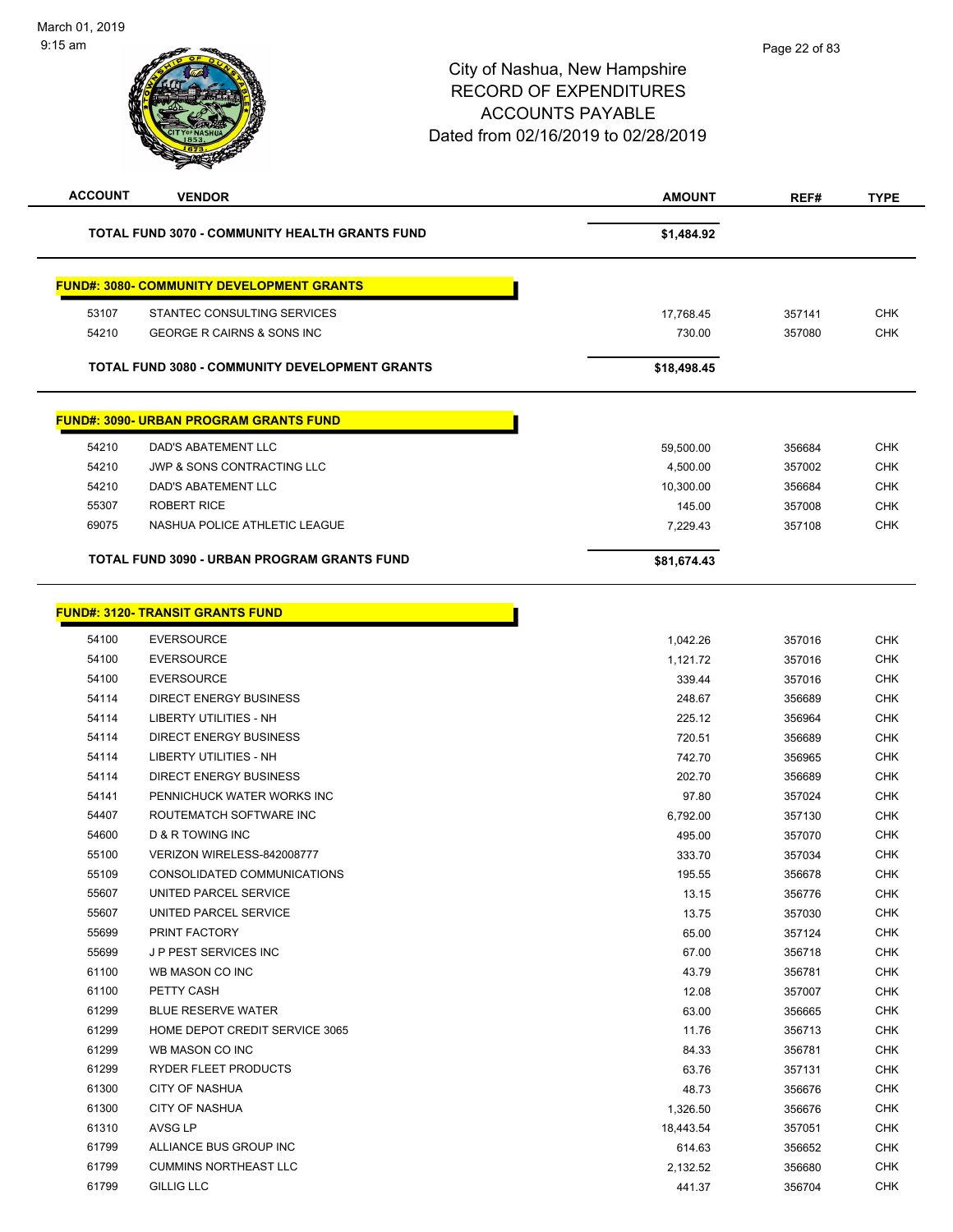

| <b>ACCOUNT</b> | <b>VENDOR</b>                           | <b>AMOUNT</b> | REF#   | <b>TYPE</b> |
|----------------|-----------------------------------------|---------------|--------|-------------|
|                | <b>FUND#: 3120- TRANSIT GRANTS FUND</b> |               |        |             |
| 61799          | ALLIANCE BUS GROUP INC                  | 48.74         | 357045 | <b>CHK</b>  |
| 61799          | <b>CUMMINS NORTHEAST LLC</b>            | 1,393.91      | 357069 | <b>CHK</b>  |
| 61799          | <b>GILLIG LLC</b>                       | 229.92        | 357081 | <b>CHK</b>  |
| 61799          | RADIO ENGINEERING INDUSTRIES            | 405.00        | 357127 | <b>CHK</b>  |
| 61799          | AMAZON.COM LLC                          | 169.99        | 155451 | ACH         |
| 61799          | ALLIANCE BUS GROUP INC                  | 246.41        | 356652 | <b>CHK</b>  |
| 61799          | <b>CUMMINS NORTHEAST LLC</b>            | 169.67        | 356680 | <b>CHK</b>  |
| 61799          | FREIGHTLINER OF NH INC                  | 166.95        | 356703 | <b>CHK</b>  |
| 61799          | FREIGHTLINER OF NH INC                  | 30.17         | 357079 | CHK         |
| 61799          | <b>RYDER FLEET PRODUCTS</b>             | 73.18         | 357131 | CHK         |
| 61799          | HOME DEPOT CREDIT SERVICE 3065          | 39.28         | 356713 | <b>CHK</b>  |
| 61799          | <b>BOBCAT OF NEW HAMPSHIRE</b>          | 212.23        | 356666 | <b>CHK</b>  |
| 61799          | QUIRK GM PARTS DEPOT                    | 81.68         | 357126 | <b>CHK</b>  |
| 68240          | PETTY CASH                              | 40.00         | 357007 | CHK         |
|                | TOTAL FUND 3120 - TRANSIT GRANTS FUND   | \$39,309.21   |        |             |

|       | <b>FUND#: 3800- SCHOOL GRANTS FUND</b> |          |        |            |
|-------|----------------------------------------|----------|--------|------------|
| 53628 | <b>BOYS &amp; GIRLS CLUB OF</b>        | 3,047.24 | 356808 | <b>CHK</b> |
| 53628 | KATHERINE S GOLTSOV                    | 25.00    | 356838 | <b>CHK</b> |
| 53628 | KATHERINE S GOLTSOV                    | 25.00    | 357222 | <b>CHK</b> |
| 53628 | <b>GATEWAYS COMMUNITY SERVICES</b>     | 293.25   | 356834 | <b>CHK</b> |
| 53628 | NORTHEAST REHABILITATION HOSP          | 398.63   | 356883 | <b>CHK</b> |
| 53628 | <b>GATEWAYS COMMUNITY SERVICES</b>     | 143.18   | 357219 | <b>CHK</b> |
| 53628 | <b>INTERIM HEALTH CARE</b>             | 2,866.50 | 357234 | <b>CHK</b> |
| 53628 | REACH THE TOP TUTORING                 | 650.00   | 357280 | <b>CHK</b> |
| 53628 | <b>ATECH SERVICES</b>                  | 255.00   | 357173 | <b>CHK</b> |
| 53628 | <b>BOOTHBY THERAPY SERVICES LLC</b>    | 2,280.00 | 356806 | <b>CHK</b> |
| 53628 | LITERACY LEARNING SOLUTIONS            | 1,791.66 | 356867 | <b>CHK</b> |
| 53628 | BOOTHBY THERAPY SERVICES LLC           | 760.00   | 357186 | <b>CHK</b> |
| 53628 | THE CARROLL CENTER FOR THE BLI         | 3,795.00 | 357191 | <b>CHK</b> |
| 53628 | <b>GATEWAYS COMMUNITY SERVICES</b>     | 276.00   | 357219 | <b>CHK</b> |
| 53628 | <b>GATEWAYS COMMUNITY SERVICES</b>     | 4,725.00 | 357219 | <b>CHK</b> |
| 54807 | <b>FIRST CHURCH</b>                    | 4,006.00 | 357213 | <b>CHK</b> |
| 55200 | <b>KAREN MARTIN</b>                    | 50.00    | 357254 | <b>CHK</b> |
| 55300 | <b>JENNIFER FITZGERALD</b>             | 41.76    | 356830 | <b>CHK</b> |
| 55300 | UNH INSTITUTE ON DISABILITY            | 798.00   | 356901 | <b>CHK</b> |
| 55300 | <b>ALAN VERLEY</b>                     | 80.04    | 356905 | <b>CHK</b> |
| 55400 | Southern New Hampshire Univers         | 2,025.00 | 357297 | <b>CHK</b> |
| 55400 | <b>CYNTHIA PROULX</b>                  | 596.94   | 356889 | <b>CHK</b> |
| 55400 | <b>CYNTHIA PROULX</b>                  | 86.61    | 357277 | <b>CHK</b> |
| 55400 | <b>MAUREEN CHORMA</b>                  | 130.00   | 356813 | <b>CHK</b> |
| 55400 | CPI INC                                | 3,249.00 | 356818 | <b>CHK</b> |
| 55690 | FIRST STUDENT INC                      | 441.99   | 357214 | <b>CHK</b> |
| 61135 | ALTERNATIVE SALES CORP                 | 2,407.38 | 356797 | <b>CHK</b> |
| 61299 | <b>WAL-MART</b>                        | 287.48   | 356908 | <b>CHK</b> |
| 61299 | <b>CYNTHIA PROULX</b>                  | 137.22   | 357277 | <b>CHK</b> |
| 61875 | AMAZON.COM LLC                         | 16.00    | 155458 | <b>ACH</b> |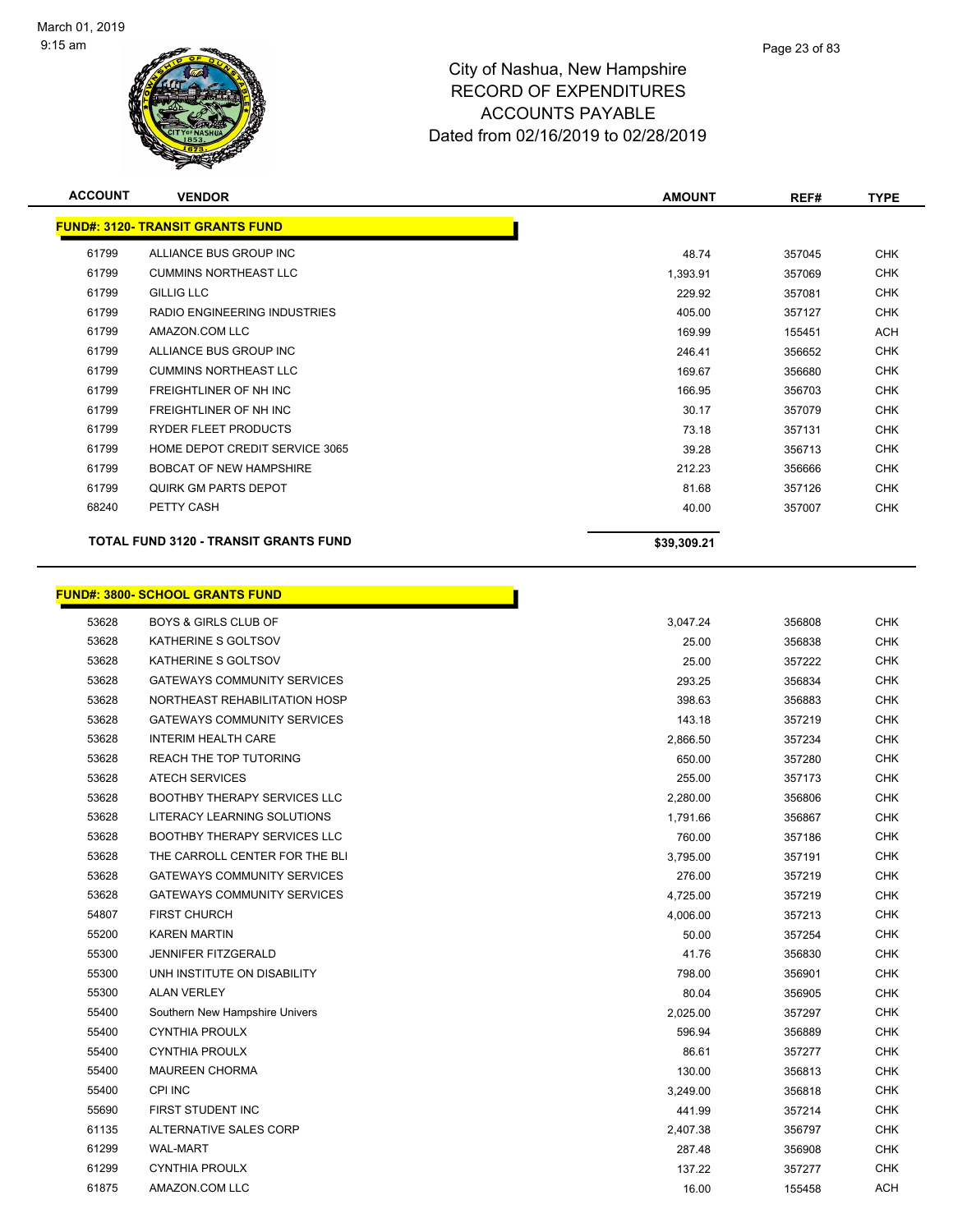

| <b>ACCOUNT</b> | <b>VENDOR</b>                                     | <b>AMOUNT</b> | REF#   | <b>TYPE</b> |
|----------------|---------------------------------------------------|---------------|--------|-------------|
|                | <b>FUND#: 3800- SCHOOL GRANTS FUND</b>            |               |        |             |
| 61875          | INTERNATIONAL CODE COUNCIL INC                    | 168.50        | 356786 | <b>CHK</b>  |
| 71221          | <b>CYNTHIA PROULX</b>                             | 42.98         | 357277 | <b>CHK</b>  |
| 71228          | <b>CURRICULUM ASSOCIATES LLC</b>                  | 26,872.50     | 357203 | <b>CHK</b>  |
| 71999          | ALTERNATIVE SALES CORP                            | (25.03)       | 356797 | <b>CHK</b>  |
| 71999          | SUPPLIES UNLIMITED INC                            | 9,760.99      | 357296 | <b>CHK</b>  |
|                | <b>TOTAL FUND 3800 - SCHOOL GRANTS FUND</b>       | \$72,504.82   |        |             |
|                | <b>FUND#: 3810- FOOD SERVICE GRANTS FUND</b>      |               |        |             |
| 61214          | M SAUNDERS INC                                    | 365.55        | 356868 | <b>CHK</b>  |
| 61214          | <b>M SAUNDERS INC</b>                             | 365.55        | 356868 | <b>CHK</b>  |
| 61214          | M SAUNDERS INC                                    | 507.30        | 356868 | <b>CHK</b>  |
| 61214          | <b>M SAUNDERS INC</b>                             | 700.95        | 356868 | <b>CHK</b>  |
| 61214          | M SAUNDERS INC                                    | 623.75        | 356868 | <b>CHK</b>  |
| 61214          | NATIVE MAINE PRODUCE & SPEC                       | 139.40        | 356878 | <b>CHK</b>  |
| 61214          | NATIVE MAINE PRODUCE & SPEC                       | 45.26         | 357266 | <b>CHK</b>  |
| 61214          | <b>M SAUNDERS INC</b>                             | 32.95         | 356868 | <b>CHK</b>  |
| 61214          | <b>M SAUNDERS INC</b>                             | 618.05        | 356868 | CHK         |
| 61299          | <b>IMPERIAL DADE</b>                              | 35.10         | 356848 | <b>CHK</b>  |
| 61299          | NORTHCENTER FOODS                                 | 31.77         | 356882 | <b>CHK</b>  |
| 61299          | NORTHCENTER FOODS                                 | 31.77         | 356882 | <b>CHK</b>  |
| 61299          | <b>IMPERIAL DADE</b>                              | 39.75         | 357233 | <b>CHK</b>  |
| 61299          | NORTHCENTER FOODS                                 | 31.77         | 356882 | <b>CHK</b>  |
| 61299          | NORTHCENTER FOODS                                 | 31.77         | 356882 | <b>CHK</b>  |
|                | <b>TOTAL FUND 3810 - FOOD SERVICE GRANTS FUND</b> | \$3,600.69    |        |             |
|                | <b>FUND#: 4005- TRAFFIC VIOLATIONS FUND</b>       |               |        |             |
| 45400          | <b>DAWN PYLES</b>                                 | 195.00        | 356686 | <b>CHK</b>  |
| 54625          | <b>1ST PRIORITY TOWING &amp; RECOVERY</b>         | 1,790.00      | 357039 | <b>CHK</b>  |
| 54625          | <b>BROADSIDE COLLISION LLC</b>                    | 1,790.00      | 357058 | <b>CHK</b>  |
| 54625          | D & R TOWING INC                                  | 1,735.00      | 357070 | <b>CHK</b>  |
| 61107          | <b>M &amp; N SPORTS LLC</b>                       | 990.65        | 356723 | CHK         |
|                | <b>TOTAL FUND 4005 - TRAFFIC VIOLATIONS FUND</b>  | \$6,500.65    |        |             |
|                | <b>FUND#: 4025- DOJ DRUG FORFEITURE FUND</b>      |               |        |             |
|                |                                                   |               |        |             |
| 54899          | LITCHFIELD VANTAGE LLC                            | 1,650.00      | 356721 | <b>CHK</b>  |
| 55118          | VERIZON WIRELESS-785728687                        | 379.84        | 357032 | <b>CHK</b>  |
| 55400          | CONFERENCES AND SEMINARS                          | 3,600.00      | 357023 | <b>CHK</b>  |
| 56347          | NASHUA YOUTH COUNCIL                              | 2,400.00      | 356783 | <b>CHK</b>  |
| 61799          | CARPARTS DISTRIBUTION CENTER,                     | 11.86         | 357063 | <b>CHK</b>  |
|                | TOTAL FUND 4025 - DOJ DRUG FORFEITURE FUND        | \$8,041.70    |        |             |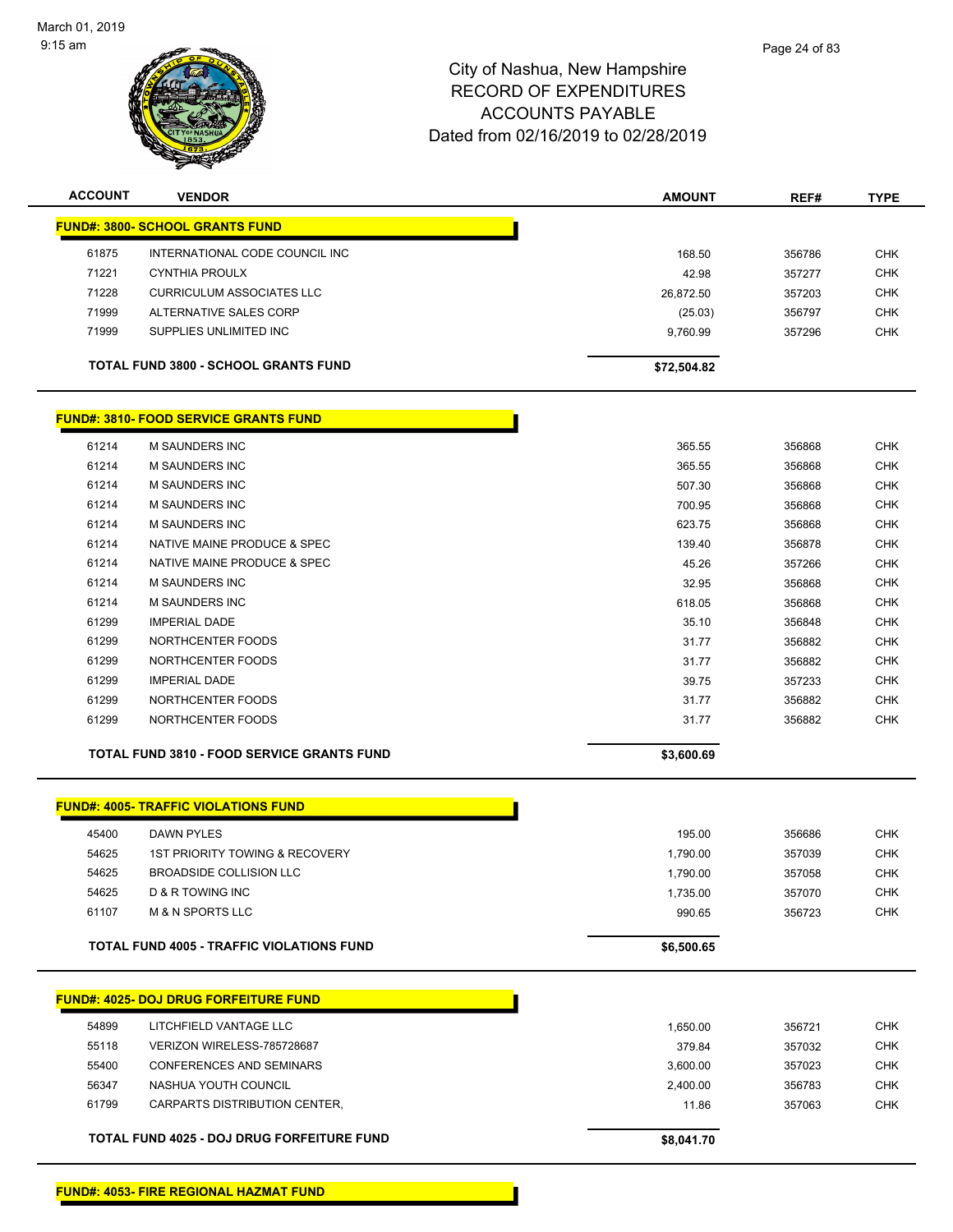March 01, 2019 9:15 am



## City of Nashua, New Hampshire RECORD OF EXPENDITURES ACCOUNTS PAYABLE Dated from 02/16/2019 to 02/28/2019

Page 25 of 83

| <b>ACCOUNT</b> | <b>VENDOR</b>                                     | <b>AMOUNT</b> | REF#   | <b>TYPE</b> |
|----------------|---------------------------------------------------|---------------|--------|-------------|
|                | <b>FUND#: 4053- FIRE REGIONAL HAZMAT FUND</b>     |               |        |             |
| 71000          | MCKESSON MEDICAL SURGICAL                         | 1,315.88      | 155455 | <b>ACH</b>  |
| 71000          | VERIZON WIRELESS-842015493                        | 80.02         | 356779 | <b>CHK</b>  |
|                | TOTAL FUND 4053 - FIRE REGIONAL HAZMAT FUND       | \$1,395.90    |        |             |
|                |                                                   |               |        |             |
|                | <b>FUND#: 4085- RIVERFRONT PROMENADE TIF FUND</b> |               |        |             |
| 54280          | THE DOTY GROUP INC                                | 375.00        | 357074 | <b>CHK</b>  |
|                | TOTAL FUND 4085 - RIVERFRONT PROMENADE TIF FUND   | \$375.00      |        |             |
|                | <b>FUND#: 4090- LIB-LOST/DAMAGED BOOK FINES</b>   |               |        |             |
| 55699          | UNIQUE MNANGEMENT SERVICES INC                    | 322.20        | 357147 | <b>CHK</b>  |
| 61299          | RHODE ISLAND NOVELTY                              | 249.13        | 357129 | <b>CHK</b>  |
| 61807          | THE PENNSYLVANIA STATE UNIV                       | 15.00         | 357143 | <b>CHK</b>  |
| 61814          | AMAZON.COM LLC                                    | 210.51        | 155451 | <b>ACH</b>  |
|                | TOTAL FUND 4090 - LIB-LOST/DAMAGED BOOK FINES     | \$796.84      |        |             |
|                | <b>FUND#: 5100- CAP PROJECTS-ECONOMIC DEV</b>     |               |        |             |
|                |                                                   |               |        |             |
| 53142          | FULL CIRCLE CONSULTING LLC                        | 4,000.00      | 155454 | <b>ACH</b>  |
| 53999          | HAYNER SWANSON INC                                | 9,192.40      | 357087 | <b>CHK</b>  |
|                | TOTAL FUND 5100 - CAP PROJECTS-ECONOMIC DEV       | \$13,192.40   |        |             |
|                | <b>FUND#: 5200- CAPITAL PROJECTS-PUBLIC WORKS</b> |               |        |             |
| 81700          | SIEMENS INDUSTRY INC                              | 142,534.49    | 357135 | <b>CHK</b>  |
| 81704          | E J PAVING COMPANY INC                            | 11,369.30     | 356695 | <b>CHK</b>  |
|                | TOTAL FUND 5200 - CAPITAL PROJECTS-PUBLIC WORKS   | \$153,903.79  |        |             |
|                | <b>FUND#: 5700- CAP PROJECTS-BROAD ST PARKWAY</b> |               |        |             |
| 81700          | <b>EVERSOURCE</b>                                 | 3,115.64      | 356698 | <b>CHK</b>  |
|                |                                                   |               |        |             |
|                | TOTAL FUND 5700 - CAP PROJECTS-BROAD ST PARKWAY   | \$3,115.64    |        |             |
|                | <b>FUND#: 6000- SOLID WASTE FUND</b>              |               |        |             |
| 53107          | <b>TRC ENVIRONMENTAL</b>                          | 5,937.00      | 356770 | <b>CHK</b>  |
| 53107          | SANBORN HEAD & ASSOC INC                          | 20,129.46     | 357132 | <b>CHK</b>  |
| 53999          | USDA, APHIS, GENERAL                              | 18,297.05     | 357031 | <b>CHK</b>  |
| 54100          | <b>EVERSOURCE</b>                                 | 1,757.39      | 356972 | <b>CHK</b>  |
| 54114          | <b>ENERGY NORTH PROPANE</b>                       | 3,564.12      | 357015 | <b>CHK</b>  |
| 54280          | AMAZON.COM LLC                                    | 291.99        | 155451 | <b>ACH</b>  |
| 54280          | <b>BELLETETES INC</b>                             | 36.98         | 356658 | <b>CHK</b>  |
| 54487          | QED ENVIRONMETNAL SYSTEMS INC                     | 1,455.50      | 357125 | <b>CHK</b>  |
|                |                                                   |               |        |             |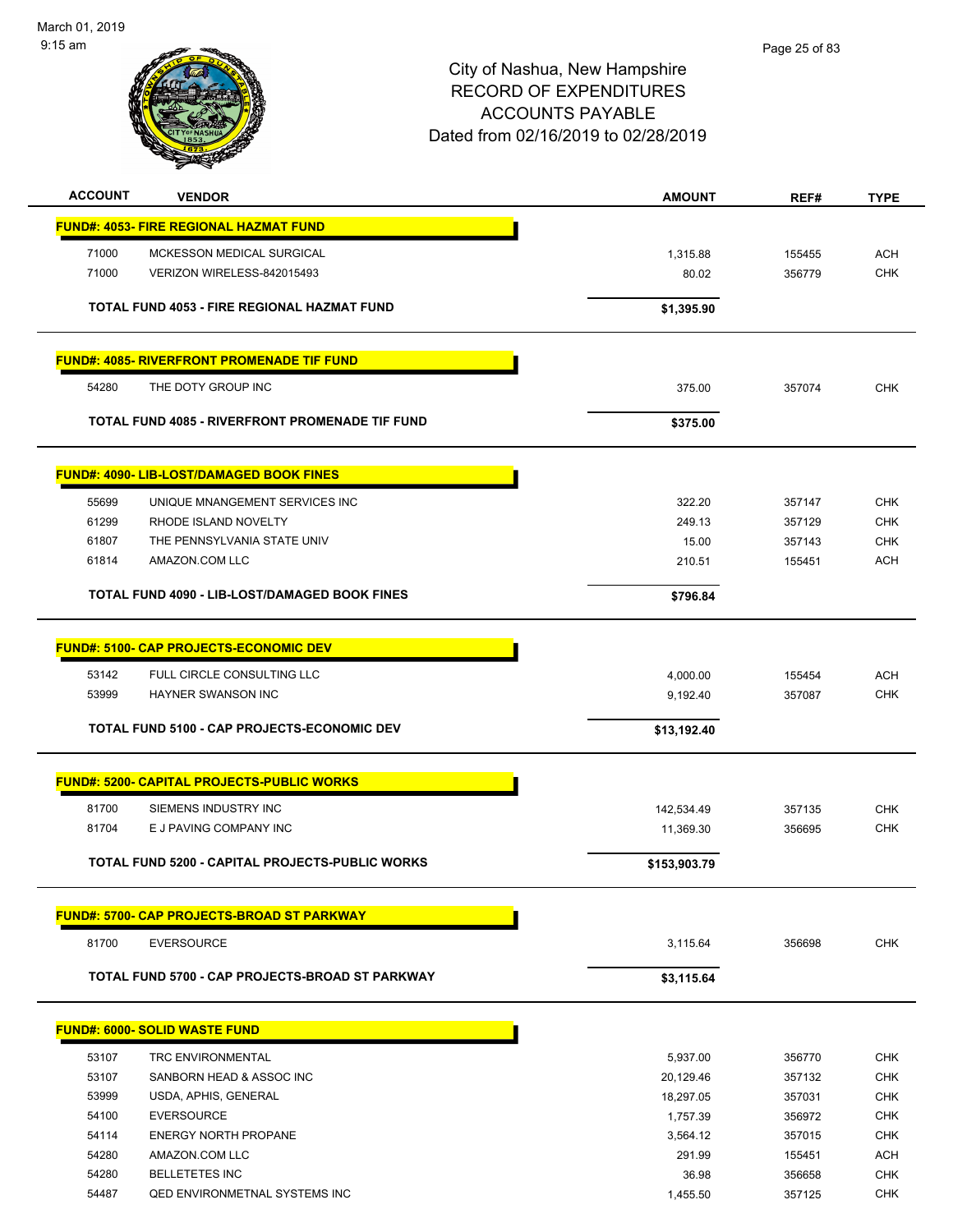

| <b>ACCOUNT</b>                       | <b>VENDOR</b>                             | <b>AMOUNT</b> | REF#   | <b>TYPE</b> |
|--------------------------------------|-------------------------------------------|---------------|--------|-------------|
| <b>FUND#: 6000- SOLID WASTE FUND</b> |                                           |               |        |             |
| 54600                                | <b>FACTORY MOTOR PARTS</b>                | 153.01        | 155413 | <b>ACH</b>  |
| 54600                                | CARPARTS OF NASHUA                        | 4.72          | 356671 | <b>CHK</b>  |
| 54600                                | CARPARTS DISTRIBUTION CENTER,             | 240.99        | 356672 | <b>CHK</b>  |
| 54600                                | <b>FASTENAL CO</b>                        | 206.82        | 356699 | <b>CHK</b>  |
| 54600                                | <b>SANEL NAPA</b>                         | 117.22        | 356760 | <b>CHK</b>  |
| 54600                                | CARPARTS DISTRIBUTION CENTER,             | 54.47         | 357063 | <b>CHK</b>  |
| 54600                                | DONOVAN EQUIPMENT CO INC                  | 45.77         | 357072 | <b>CHK</b>  |
| 54600                                | <b>FASTENAL CO</b>                        | 34.43         | 357076 | <b>CHK</b>  |
| 54600                                | FREIGHTLINER OF NH INC                    | 120.95        | 357079 | <b>CHK</b>  |
| 54600                                | MCDEVITT TRUCKS INC                       | 522.73        | 357100 | <b>CHK</b>  |
| 54600                                | MCNEILUS TRUCK & MANUFACTURING            | 2,100.52      | 357102 | <b>CHK</b>  |
| 54600                                | NEW ENGLAND KENWORTH                      | 52.91         | 357112 | <b>CHK</b>  |
| 55109                                | CONSOLIDATED COMMUNICATIONS               | 36.43         | 356678 | <b>CHK</b>  |
| 55109                                | <b>WINDSTREAM</b>                         | 4.44          | 357038 | <b>CHK</b>  |
| 55118                                | VERIZON WIRELESS-542088278                | 40.01         | 357036 | <b>CHK</b>  |
| 55400                                | PETTY CASH                                | 10.00         | 357007 | <b>CHK</b>  |
| 55699                                | CYN ENVIROMENTAL SERVICES                 | 484.50        | 155453 | <b>ACH</b>  |
| 55699                                | <b>INTERSTATE REFRIGERANT</b>             | 330.00        | 356717 | <b>CHK</b>  |
| 55699                                | <b>COMCAST</b>                            | 122.38        | 357012 | <b>CHK</b>  |
| 55699                                | <b>ACTION KING SERVICES</b>               | 250.00        | 357040 | <b>CHK</b>  |
| 55699                                | <b>CALLOGIX INC</b>                       | 263.99        | 357061 | <b>CHK</b>  |
| 55699                                | NORTHEAST RESOURCE RECOVERY               | 2,603.75      | 357116 | <b>CHK</b>  |
| 55699                                | STANLEY CONVERGENT SECURITY               | 100.11        | 357140 | <b>CHK</b>  |
| 55699                                | UNIVERSAL RECYCLING TECH                  | 3,591.75      | 357150 | <b>CHK</b>  |
| 61100                                | AMAZON.COM LLC                            | 34.66         | 155411 | <b>ACH</b>  |
| 61100                                | WB MASON CO INC                           | 17.77         | 357154 | <b>CHK</b>  |
| 61107                                | UNIFIRST CORPORATION                      | 169.16        | 356775 | <b>CHK</b>  |
| 61107                                | PHOENIX SCREEN PRINTING                   | 257.00        | 357121 | <b>CHK</b>  |
| 61107                                | UNIFIRST CORPORATION                      | 169.16        | 357146 | <b>CHK</b>  |
| 61307                                | SHATTUCK MALONE OIL CO                    | 9,755.46      | 357027 | <b>CHK</b>  |
| 61310                                | AVSG LP                                   | 14,082.33     | 357051 | <b>CHK</b>  |
| 61560                                | <b>BELLETETES INC</b>                     | 1.70          | 356658 | <b>CHK</b>  |
| 81100                                | <b>CLEARSPAN FABRIC STRUCTURES</b>        | 21,000.00     | 155412 | <b>ACH</b>  |
| 81650                                | SANBORN HEAD & ASSOC INC                  | 903.80        | 357132 | <b>CHK</b>  |
|                                      | <b>TOTAL FUND 6000 - SOLID WASTE FUND</b> | \$109,352.43  |        |             |

# **FUND#: 6200- WASTEWATER FUND**

| 21775 | COHEN CLOSING                | 62.62     | 356915 |
|-------|------------------------------|-----------|--------|
| 21775 | <b>HARBOR HOMES INC</b>      | 48.80     | 356918 |
| 21775 | <b>NEIL HAMMOND</b>          | 474.42    | 356919 |
| 21775 | <b>RODERICK BARNES</b>       | 496.17    | 356920 |
| 21775 | <b>SWEENEY TITLE</b>         | 53.18     | 356921 |
| 21775 | <b>SWEENEY TITLE</b>         | 64.98     | 356922 |
| 53107 | <b>HAZEN &amp; SAWYER PC</b> | 3.041.05  | 356712 |
| 54100 | EVERSOURCE                   | 1.105.28  | 356698 |
| 54100 | EVERSOUCE-POWER SUPPLY       | 59.001.60 | 356971 |
| 54100 | <b>EVERSOURCE</b>            | 20.01     | 356972 |
|       |                              |           |        |

Г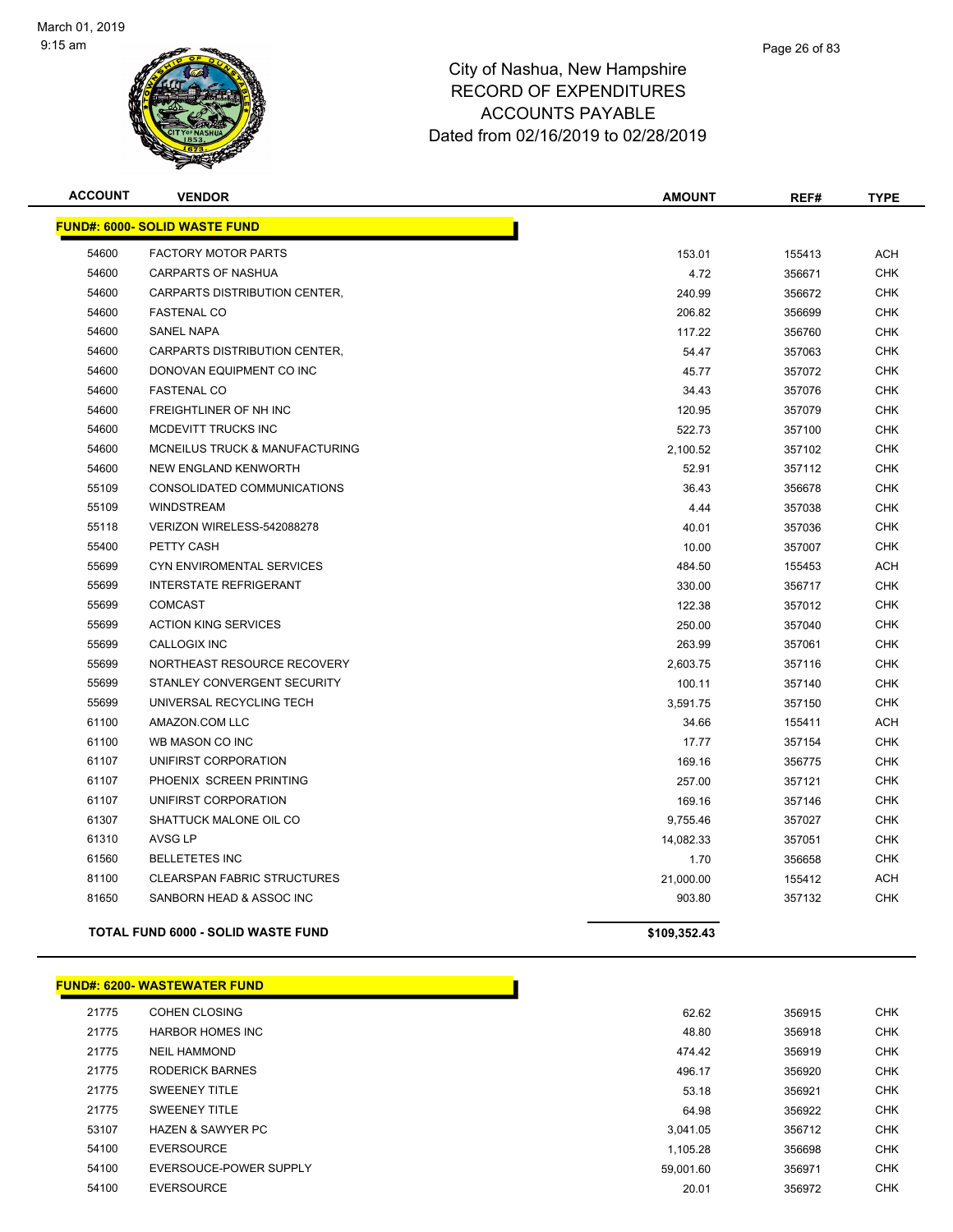

# Page 27 of 83

| <b>ACCOUNT</b> | <b>VENDOR</b>                       | <b>AMOUNT</b> | REF#   | <b>TYPE</b> |
|----------------|-------------------------------------|---------------|--------|-------------|
|                | <b>FUND#: 6200- WASTEWATER FUND</b> |               |        |             |
| 54100          | <b>EVERSOURCE</b>                   | 2,541.41      | 357016 | <b>CHK</b>  |
| 54114          | LIBERTY UTILITIES - NH              | 4,579.49      | 356974 | <b>CHK</b>  |
| 54114          | LIBERTY UTILITIES - NH              | 458.27        | 356975 | <b>CHK</b>  |
| 54114          | LIBERTY UTILITIES - NH              | 4,265.61      | 356976 | <b>CHK</b>  |
| 54114          | <b>LIBERTY UTILITIES - NH</b>       | 1,031.20      | 356977 | <b>CHK</b>  |
| 54114          | <b>LIBERTY UTILITIES - NH</b>       | 488.78        | 356978 | <b>CHK</b>  |
| 54114          | <b>LIBERTY UTILITIES - NH</b>       | 129.43        | 356979 | <b>CHK</b>  |
| 54114          | LIBERTY UTILITIES - NH              | 95.58         | 356980 | <b>CHK</b>  |
| 54141          | PENNICHUCK WATER WORKS INC          | 252.36        | 356742 | <b>CHK</b>  |
| 54141          | PENNICHUCK WATER WORKS INC          | 536.75        | 356983 | <b>CHK</b>  |
| 54221          | CASELLA ORGANICS                    | 30,168.66     | 357064 | <b>CHK</b>  |
| 54487          | <b>FASTENAL CO</b>                  | 51.63         | 356699 | <b>CHK</b>  |
| 54487          | <b>GRAINGER</b>                     | 564.65        | 356706 | <b>CHK</b>  |
| 54487          | MCMASTER-CARR                       | 423.34        | 356726 | <b>CHK</b>  |
| 54487          | <b>MOTION INDUSTRIES INC</b>        | 320.22        | 356729 | <b>CHK</b>  |
| 54487          | NEW HAMPSHIRE HYDRAULICS INC        | 45.00         | 356734 | <b>CHK</b>  |
| 54487          | <b>HAJOCA CORPORATION</b>           | 21.51         | 356739 | <b>CHK</b>  |
| 54487          | <b>HAJOCA CORPORATION</b>           | 33.44         | 356740 | <b>CHK</b>  |
| 54487          | <b>FASTENAL CO</b>                  | 5.80          | 357076 | <b>CHK</b>  |
| 54487          | <b>HAJOCA CORPORATION</b>           | 127.04        | 357084 | <b>CHK</b>  |
| 54487          | M & M ELECTRICAL SUPPLY CO INC      | 457.41        | 357097 | <b>CHK</b>  |
| 54487          | <b>MOTION INDUSTRIES INC</b>        | 5,048.55      | 357107 | <b>CHK</b>  |
| 55109          | CONSOLIDATED COMMUNICATIONS         | 79.30         | 357013 | <b>CHK</b>  |
| 55109          | <b>WINDSTREAM</b>                   | 4.54          | 357038 | <b>CHK</b>  |
| 55118          | AT & T MOBILITY                     | 138.69        | 357011 | <b>CHK</b>  |
| 55400          | STEPHEN DOOKRAN                     | 175.00        | 356692 | <b>CHK</b>  |
| 55400          | LANH                                | 50.00         | 357018 | <b>CHK</b>  |
| 55618          | <b>CITIZENS BANK</b>                | 1,647.70      | 155452 | <b>ACH</b>  |
| 55699          | <b>CERTIFIED LABS</b>               | 366.66        | 356673 | <b>CHK</b>  |
| 55699          | CALLOGIX INC                        | 160.00        | 357061 | <b>CHK</b>  |
| 61100          | WB MASON CO INC                     | 38.60         | 356781 | <b>CHK</b>  |
| 61100          | COMPUTER HUT dba IT INSIDERS        | 219.00        | 357093 | <b>CHK</b>  |
| 61100          | WB MASON CO INC                     | 255.37        | 357154 | <b>CHK</b>  |
| 61107          | UNIFIRST CORPORATION                | 347.14        | 356775 | <b>CHK</b>  |
| 61107          | UNIFIRST CORPORATION                | 342.09        | 357146 | <b>CHK</b>  |
| 61156          | PVS CHEMICAL SOLUTIONS INC          | 3,914.82      | 356749 | <b>CHK</b>  |
| 61156          | UNIVAR USA INC                      | 1,495.44      | 356778 | <b>CHK</b>  |
| 61156          | UNIVAR USA INC                      | 2,790.00      | 357149 | <b>CHK</b>  |
| 61235          | PITNEY BOWES INC                    | 371.25        | 357025 | <b>CHK</b>  |
| 61299          | <b>GRAINGER</b>                     | 413.30        | 356706 | <b>CHK</b>  |
| 61299          | <b>FASTENAL CO</b>                  | 175.07        | 357076 | <b>CHK</b>  |
| 61299          | <b>GRAINGER</b>                     | 708.17        | 357082 | <b>CHK</b>  |
| 61310          | AVSG LP                             | 778.57        | 357051 | <b>CHK</b>  |
| 61428          | <b>GRAINGER</b>                     | 108.04        | 356706 | <b>CHK</b>  |
| 61428          | <b>IMPERIAL DADE</b>                | 266.18        | 357091 | <b>CHK</b>  |
| 61830          | MSDSONLINE INC                      | 399.00        | 356731 | <b>CHK</b>  |
| 71000          | WB MASON CO INC                     | 376.92        | 357154 | CHK         |
| 81200          | PAXOR CONSTRUCTION LLC              | 25,779.40     | 155415 | <b>ACH</b>  |
| 81700          | HAYNER SWANSON INC                  | 36,456.80     | 356711 | <b>CHK</b>  |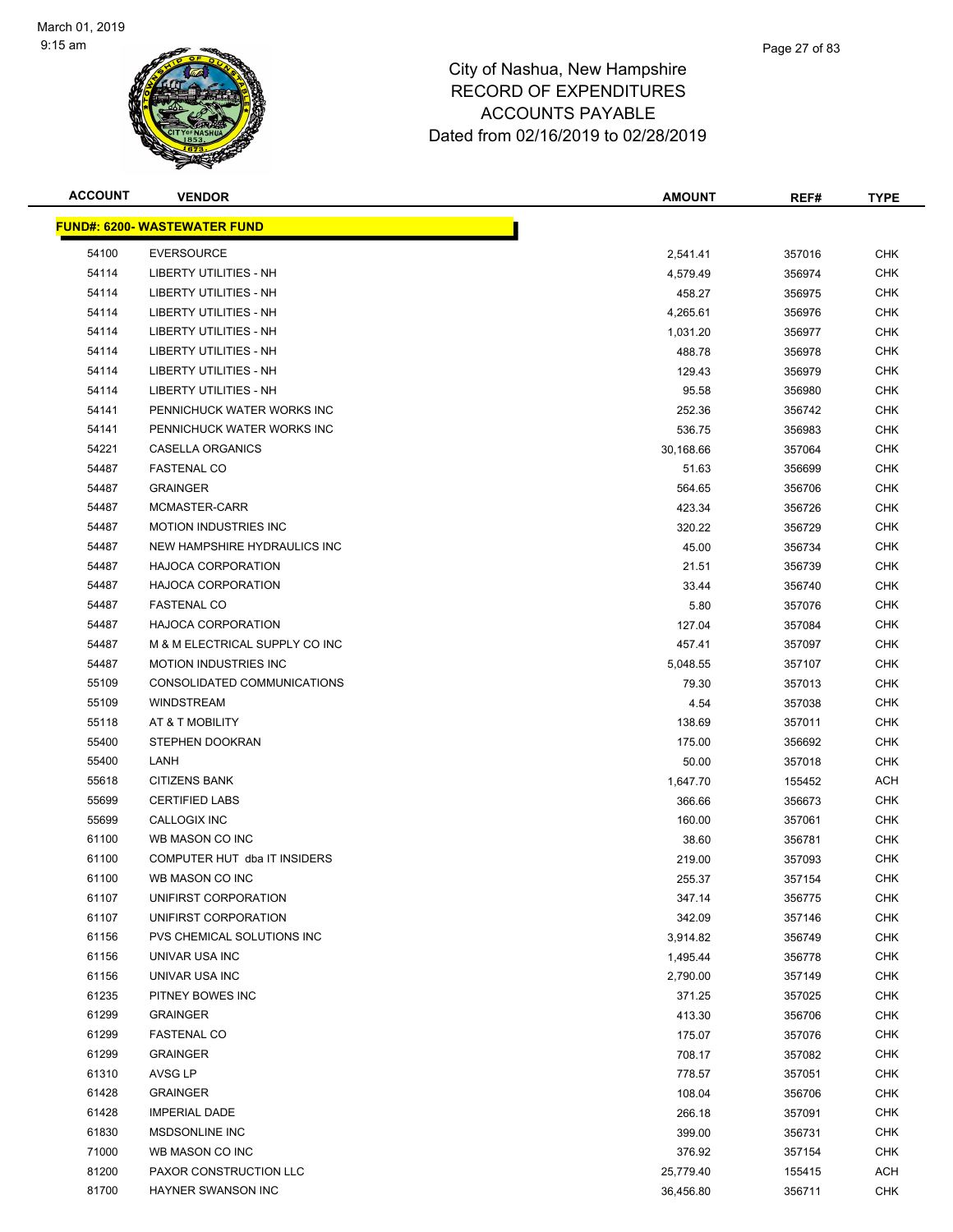

| <b>ACCOUNT</b> | <b>VENDOR</b>                       | <b>AMOUNT</b> | REF#   | <b>TYPE</b> |
|----------------|-------------------------------------|---------------|--------|-------------|
|                | <b>FUND#: 6200- WASTEWATER FUND</b> |               |        |             |
| 81700          | WRIGHT-PIERCE                       | 2,935.70      | 155416 | <b>ACH</b>  |
| 81700          | <b>WRIGHT-PIERCE</b>                | 622.37        | 155457 | <b>ACH</b>  |
| 81700          | <b>WRIGHT-PIERCE</b>                | 11.000.08     | 155457 | <b>ACH</b>  |
|                | TOTAL FUND 6200 - WASTEWATER FUND   | \$208,429.44  |        |             |

|       | <u> FUND#: 6500- PROPERTY &amp; CASUALTY FUND</u>     |             |        |            |
|-------|-------------------------------------------------------|-------------|--------|------------|
| 55307 | <b>CHRISTINE BECOTTE</b>                              | 39.40       | 356999 | <b>CHK</b> |
| 59207 | APPLE NASHUA LLC                                      | 2,784.20    | 356938 | <b>CHK</b> |
| 59207 | <b>CPTE NASHUA</b>                                    | 1,379.00    | 356940 | <b>CHK</b> |
| 59207 | DAIVD JENNINGS                                        | 50.00       | 356941 | <b>CHK</b> |
| 59207 | DEVINE MILLIMET & BRANCH PA                           | 605.00      | 356942 | <b>CHK</b> |
| 59207 | <b>FOUNDATION MEDICAL PARTNERS</b>                    | 293.00      | 356943 | <b>CHK</b> |
| 59207 | HARVARD VANGUARD MEDICAL ASSOC                        | 1,090.00    | 356944 | <b>CHK</b> |
| 59207 | <b>INJURED WORKERS PHARMACY LLC</b>                   | 73.09       | 356945 | <b>CHK</b> |
| 59207 | <b>KEVIN S MORIARTY DC</b>                            | 149.00      | 356946 | <b>CHK</b> |
| 59207 | NASHUA RADIOLOGY PA                                   | 50.00       | 356947 | <b>CHK</b> |
| 59207 | OCCUPATIONAL HEALTH CTRS SOUTH                        | 792.65      | 356948 | <b>CHK</b> |
| 59207 | PERFORMANCE REHAB INC                                 | 845.00      | 356949 | <b>CHK</b> |
| 59207 | SO NH REGIONAL MEDICAL CENTER                         | 6,223.72    | 356950 | <b>CHK</b> |
| 59207 | ST JOSEPHS HOSPITAL                                   | 1,708.72    | 356951 | <b>CHK</b> |
| 59207 | TUFTS MEDICAL CENTER INC                              | 1,643.00    | 356952 | <b>CHK</b> |
| 59207 | UNITY SURVEILLANCE &                                  | 2,887.50    | 356953 | <b>CHK</b> |
| 59207 | <b>BACTES IMAGING SOLUTIONS</b>                       | 129.17      | 357329 | <b>CHK</b> |
| 59207 | APPLE NASHUA LLC                                      | 1,812.01    | 357330 | <b>CHK</b> |
| 59207 | CONCORD ORTHOPEDICS PA                                | 243.00      | 357331 | CHK        |
| 59207 | <b>CONVENIENTMD LLC</b>                               | 283.92      | 357333 | CHK        |
| 59207 | <b>CPTE NASHUA</b>                                    | 715.00      | 357334 | <b>CHK</b> |
| 59207 | FOUR SEASONS ORTHOPEDIC CENTER                        | 919.95      | 357335 | <b>CHK</b> |
| 59207 | PERFORMANCE REHAB INC                                 | 1,210.00    | 357338 | <b>CHK</b> |
| 59207 | PIERRE DIONNE MD PC                                   | 745.00      | 357339 | <b>CHK</b> |
| 59207 | PRO SPORTS ORTHOPEDICS INC                            | 375.00      | 357340 | <b>CHK</b> |
| 59207 | SO NH REGIONAL MEDICAL CENTER                         | 2,604.60    | 357341 | <b>CHK</b> |
| 59207 | ST JOSEPHS HOSPITAL                                   | 2,148.80    | 357342 | <b>CHK</b> |
| 59207 | TUFTS MEDICAL CENTER INC                              | 562.00      | 357343 | <b>CHK</b> |
| 59225 | CONDUENT PAYMENT INTEGRITY SOL                        | 740.62      | 357332 | <b>CHK</b> |
| 59250 | MARVELL PLATE GLASS INC                               | 454.00      | 357337 | <b>CHK</b> |
| 59275 | C <sub>2</sub> ALT FUELS                              | 813.00      | 356939 | CHK        |
| 59275 | <b>JULIA HERNANDEZ</b>                                | 1,260.00    | 356955 | <b>CHK</b> |
| 59275 | <b>GILLIG LLC</b>                                     | 1,491.11    | 357336 | <b>CHK</b> |
|       | <b>TOTAL FUND 6500 - PROPERTY &amp; CASUALTY FUND</b> | \$37,120.46 |        |            |

## **FUND#: 6600- BENEFITS SELF INSURANCE FUND**

| 21500 | ITT HARTFORD        |
|-------|---------------------|
| 21503 | <b>ITT HARTFORD</b> |
| 21504 | <b>ITT HARTFORD</b> |

| 21500 | ITT HARTFORD        | 37.585.71 | 155427 | <b>ACH</b> |
|-------|---------------------|-----------|--------|------------|
| 21503 | ITT HARTFORD        | 8.663.81  | 155427 | <b>ACH</b> |
| 21504 | <b>ITT HARTFORD</b> | 2.819.17  | 155427 | <b>ACH</b> |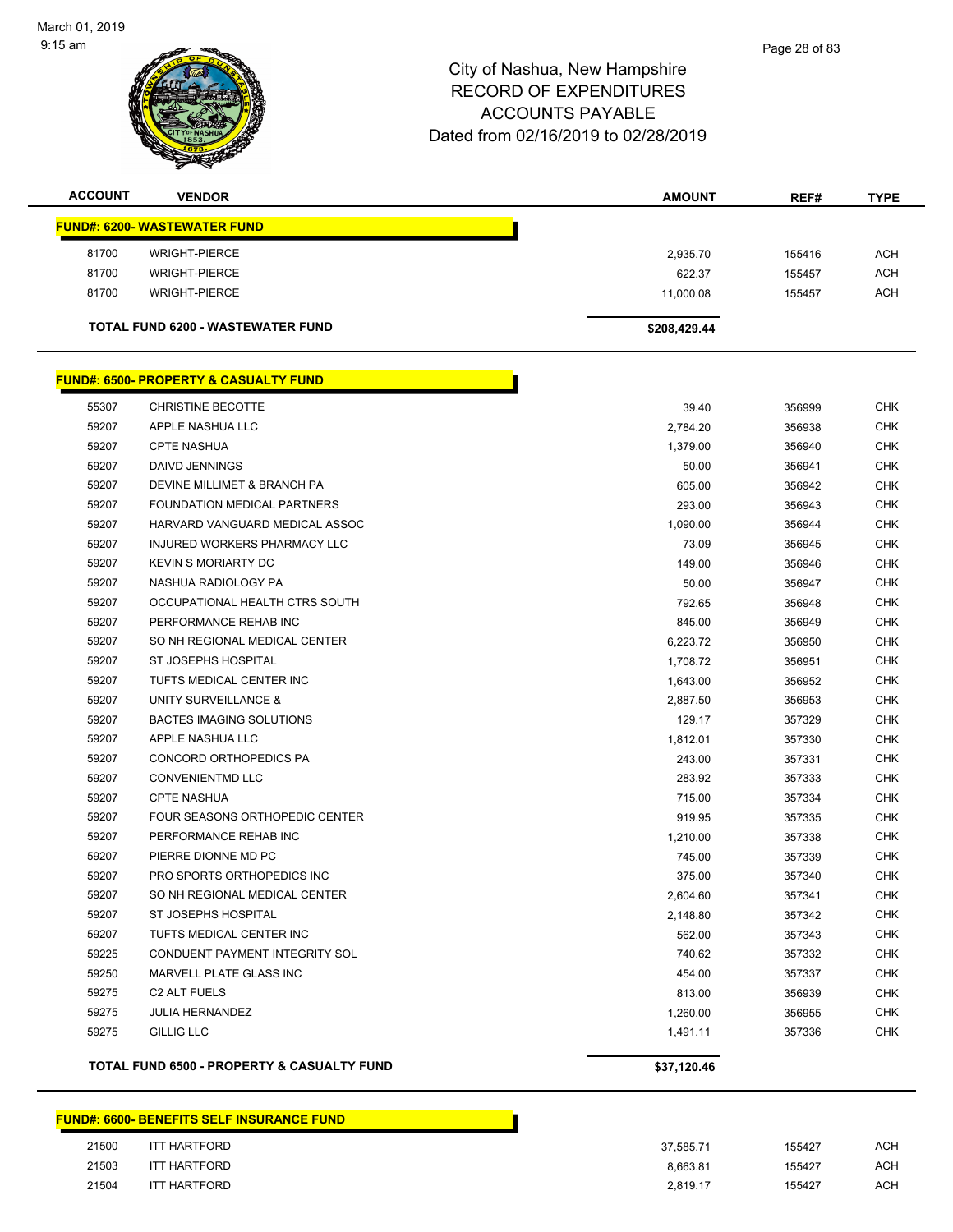

| <b>ACCOUNT</b> | <b>VENDOR</b>                                       | <b>AMOUNT</b>  | REF#   | <b>TYPE</b> |
|----------------|-----------------------------------------------------|----------------|--------|-------------|
|                | <b>FUND#: 6600- BENEFITS SELF INSURANCE FUND</b>    |                |        |             |
| 21520          | COLONIAL LIFE AND ACCIDENT INS                      | 1,256.29       | 155393 | <b>ACH</b>  |
| 21520          | COLONIAL LIFE AND ACCIDENT INS                      | 2,265.62       | 155432 | <b>ACH</b>  |
| 21545          | <b>ALLEGIANT CARE</b>                               | 37,162.00      | 155421 | <b>ACH</b>  |
| 21553          | ANTHEM BLUE CROSS /BLUE SHIELD                      | 459,594.85     | 155424 | <b>ACH</b>  |
| 21585          | VISION SERVICE PLAN NH                              | 21,431.40      | 357153 | <b>CHK</b>  |
| 52809          | PETTY CASH                                          | 81.33          | 357007 | <b>CHK</b>  |
| 53452          | <b>CAREER CONNECTIONS</b>                           | 288.00         | 356670 | <b>CHK</b>  |
| 59165          | <b>HCC LIFE INSURANCE CO</b>                        | 67,466.04      | 155425 | <b>ACH</b>  |
| 59500          | <b>HEALTH PLANS INC</b>                             | 11,264.00      | 155422 | <b>ACH</b>  |
| 59507          | ANTHEM BCBS OF NE                                   | 134,237.22     | 155388 | <b>ACH</b>  |
| 59507          | ANTHEM BCBS OF NE                                   | 117,794.96     | 155429 | <b>ACH</b>  |
| 59507          | ANTHEM BCBS OF NE                                   | 422,896.01     | 155388 | <b>ACH</b>  |
| 59507          | ANTHEM BCBS OF NE                                   | 453,216.32     | 155429 | <b>ACH</b>  |
| 59507          | ANTHEM BCBS OF NE                                   | 18,198.74      | 155388 | <b>ACH</b>  |
| 59507          | ANTHEM BCBS OF NE                                   | 34,287.85      | 155429 | <b>ACH</b>  |
| 59507          | <b>HEALTH PLANS INC</b>                             | 178,513.07     | 155386 | <b>ACH</b>  |
| 59507          | <b>HEALTH PLANS INC</b>                             | 129,809.45     | 155422 | <b>ACH</b>  |
| 59525          | NORTHEAST DELTA DENTAL                              | 58,728.02      | 155390 | <b>ACH</b>  |
| 61100          | <b>CAROL ST PIERRE</b>                              | 162.41         | 356764 | <b>CHK</b>  |
| 61100          | WB MASON CO INC                                     | 4.30           | 356781 | <b>CHK</b>  |
|                |                                                     |                |        |             |
|                | TOTAL FUND 6600 - BENEFITS SELF INSURANCE FUND      | \$2,197,726.57 |        |             |
|                | <b>FUND#: 7026- CAPITAL EQUIPMENT RESERVE FUND</b>  |                |        |             |
|                |                                                     |                |        |             |
| 81500          | HOWARD P FAIRFIELD LLC                              | 71,856.50      | 356714 | <b>CHK</b>  |
|                | TOTAL FUND 7026 - CAPITAL EQUIPMENT RESERVE FUND    | \$71,856.50    |        |             |
|                |                                                     |                |        |             |
|                | <b>FUND#: 7050- HOLMAN STADIUM IMPROVEMNTS ETF</b>  |                |        |             |
| 54280          | JOHNSONS ELECTRIC INC                               | 282.09         | 356719 | <b>CHK</b>  |
|                | TOTAL FUND 7050 - HOLMAN STADIUM IMPROVEMNTS ETF    | \$282.09       |        |             |
|                |                                                     |                |        |             |
|                | <b>FUND#: 7052- MINE FALLS PARK ETF</b>             |                |        |             |
| 54280          | PIONEER MANUFACTURING COMPANY                       | 1,895.50       | 356746 | <b>CHK</b>  |
| 55514          | TREASURER STATE OF NH                               | 530.00         | 356771 | <b>CHK</b>  |
|                |                                                     |                |        |             |
|                | <b>TOTAL FUND 7052 - MINE FALLS PARK ETF</b>        | \$2,425.50     |        |             |
|                | <b>FUND#: 7076- REG VOC ED CAPITAL RESERVE</b>      |                |        |             |
|                |                                                     |                |        |             |
|                |                                                     |                |        |             |
| 71000          | TRI STATE KITCHENS INC                              | 1,137.50       | 356899 | <b>CHK</b>  |
|                | <b>TOTAL FUND 7076 - REG VOC ED CAPITAL RESERVE</b> | \$1,137.50     |        |             |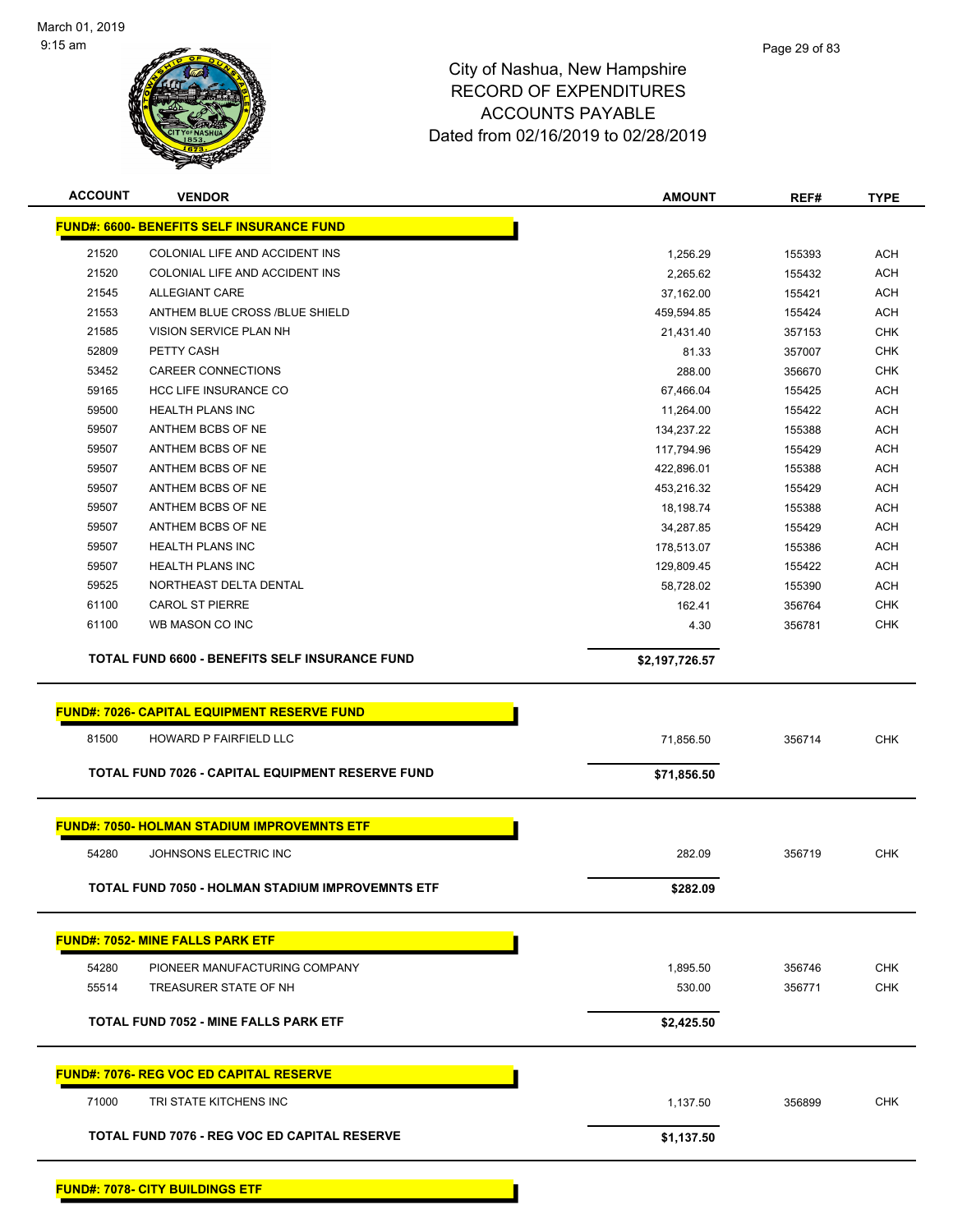

| <b>ACCOUNT</b> | <b>VENDOR</b>                                       | <b>AMOUNT</b> | REF#   | <b>TYPE</b> |
|----------------|-----------------------------------------------------|---------------|--------|-------------|
|                | <b>FUND#: 7078- CITY BUILDINGS ETF</b>              |               |        |             |
| 81200          | <b>D&amp;M EXTERIORS</b>                            | 4,650.00      | 356683 | <b>CHK</b>  |
| 81200          | HUFF & GAUTHIER INC                                 | 2,395.00      | 356715 | <b>CHK</b>  |
| 81200          | STANLEY ELEVATOR CO INC                             | 1,148.00      | 356765 | <b>CHK</b>  |
|                | <b>TOTAL FUND 7078 - CITY BUILDINGS ETF</b>         | \$8,193.00    |        |             |
|                | <b>FUND#: 7549- LIBRARY-MISC LIB DONATIONS</b>      |               |        |             |
| 68322          | AMAZON.COM LLC                                      | 396.81        | 155411 | <b>ACH</b>  |
| 68322          | AMAZON.COM LLC                                      | 39.49         | 155451 | ACH         |
|                | <b>TOTAL FUND 7549 - LIBRARY-MISC LIB DONATIONS</b> | \$436.30      |        |             |
|                | <b>FUND#: 7565- SCHOOL RELATED PROGRAMS-ETF</b>     |               |        |             |
| 61135          | AMAZON.COM LLC                                      | 2,309.70      | 155458 | <b>ACH</b>  |
| 61135          | <b>ERICA KEELEY</b>                                 | 110.29        | 356857 | <b>CHK</b>  |
|                | TOTAL FUND 7565 - SCHOOL RELATED PROGRAMS-ETF       | \$2,419.99    |        |             |
|                | <b>FUND#: 8007- EDGEWOOD CEMETERY PERP-CARE</b>     |               |        |             |
| 10640          | TD BANK ACCT#4015                                   | 6,600.00      | 356769 | <b>CHK</b>  |
|                | TOTAL FUND 8007 - EDGEWOOD CEMETERY PERP-CARE       | \$6,600.00    |        |             |
|                | <b>FUND#: 8063- LIBRARY-HENRY STEARNS FUND</b>      |               |        |             |
| 61807          | <b>BAKER &amp; TAYLOR</b>                           | 346.52        | 356655 | <b>CHK</b>  |
| 61807          | <b>BAKER &amp; TAYLOR</b>                           | 193.93        | 357052 | <b>CHK</b>  |
| 61814          | RANDOM HOUSE LLC                                    | 37.50         | 357128 | <b>CHK</b>  |
|                | <b>TOTAL FUND 8063 - LIBRARY-HENRY STEARNS FUND</b> | \$577.95      |        |             |
|                | <b>FUND#: 8613- WILLIAM H &amp; EDITH E KEENAN</b>  |               |        |             |
| 68370          | RYLEE MARCHAND AND                                  | 250.00        | 356954 | <b>CHK</b>  |
|                | TOTAL FUND 8613 - WILLIAM H & EDITH E KEENAN        | \$250.00      |        |             |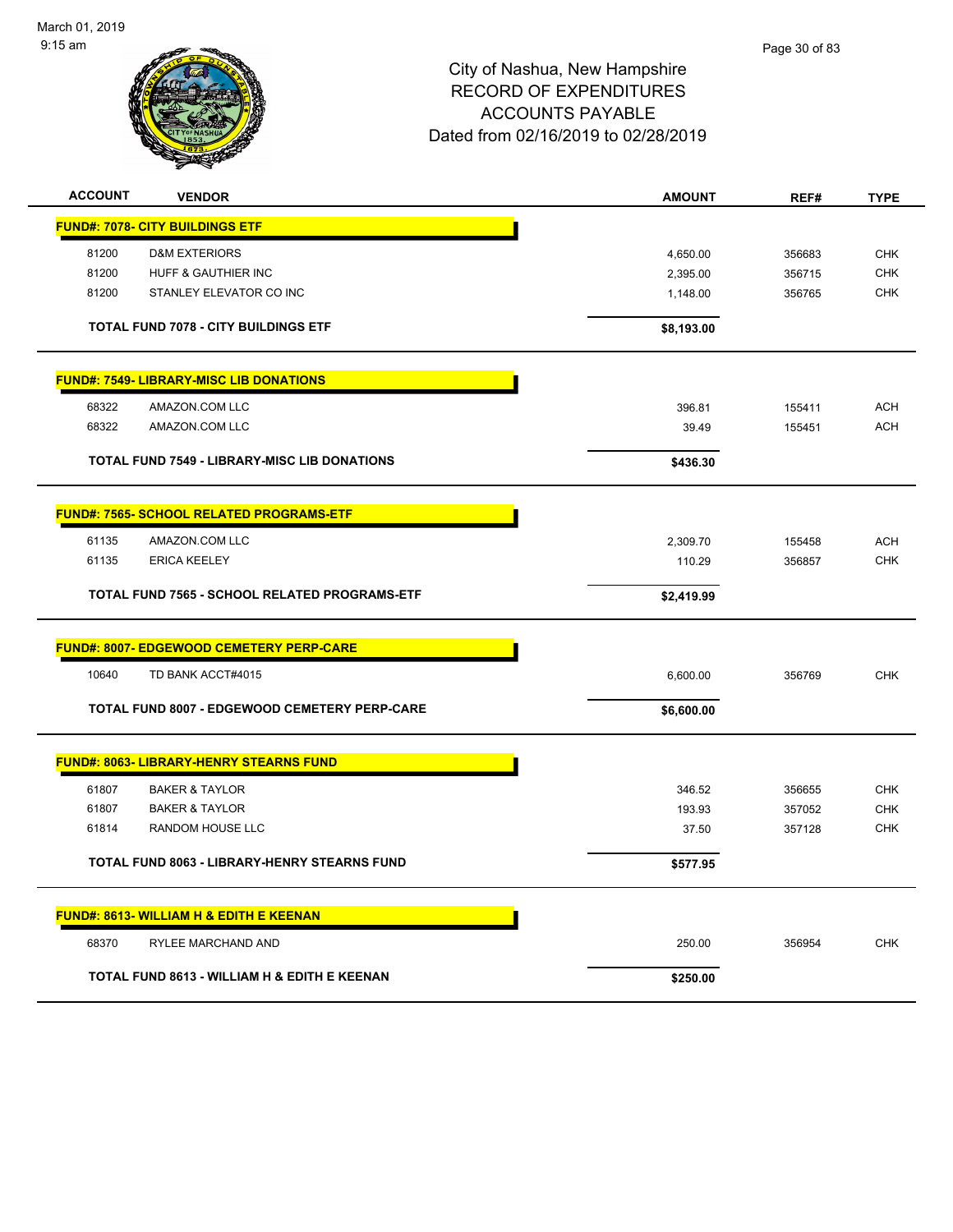

| <b>ACCOUNT</b> | <b>VENDOR</b> |                                        | <b>AMOUNT</b><br>REF# | <b>TYPE</b> |
|----------------|---------------|----------------------------------------|-----------------------|-------------|
|                |               | <b>EXPENDITURE SUMMARY BY FUND</b>     | <b>AMOUNT</b>         |             |
|                | 1000          | <b>GENERAL FUND</b>                    | 6,327,969.14          |             |
|                | 1001          | <b>GF-CAPITAL IMPROVEMENTS</b>         | 6,489.88              |             |
|                | 1010          | <b>GF-PRIOR YEAR ENC &amp; ESCROWS</b> | 1,989.03              |             |
|                | 2100          | <b>FOOD SERVICES FUND</b>              | 92,491.90             |             |
|                | 2201          | DRIVERS EDUCATION FUND                 | 383.03                |             |
|                | 2222          | AFTER SCHOOL PROGRAM                   | 6,403.60              |             |
|                | 2247          | <b>CULINARY ARTS</b>                   | 79.58                 |             |
|                | 2501          | PUBLIC HEALTH CLIENT FEES FUND         | 120.00                |             |
|                | 2503          | <b>PARKS &amp; REC PROGRAMS FUND</b>   | 4,395.80              |             |
|                | 2505          | PEG ACCESS CHANNELS FUND               | 1,110.65              |             |
|                | 2506          | HUNT BLDG FACILITY RENTAL FUND         | 1,934.82              |             |
|                | 2507          | FIRE TRAINING FACILITY RENTAL          | 91.92                 |             |
|                | 2511          | 201 MAIN STREET RENTAL FUND            | 924.69                |             |
|                | 3030          | <b>EMERGENCY MGMT GRANTS FUND</b>      | 778.00                |             |
|                | 3040          | <b>COMMUNICATIONS GRANTS FUND</b>      | 1,025.00              |             |
|                | 3068          | COMMUNITY SERVICES GRANTS FUND         | 55,533.01             |             |
|                | 3070          | COMMUNITY HEALTH GRANTS FUND           | 1,484.92              |             |
|                | 3080          | COMMUNITY DEVELOPMENT GRANTS           | 18,498.45             |             |
|                | 3090          | URBAN PROGRAM GRANTS FUND              | 81,674.43             |             |
|                | 3120          | <b>TRANSIT GRANTS FUND</b>             | 39,309.21             |             |
|                | 3800          | SCHOOL GRANTS FUND                     | 72,504.82             |             |
|                | 3810          | FOOD SERVICE GRANTS FUND               | 3,600.69              |             |
|                | 4005          | TRAFFIC VIOLATIONS FUND                | 6,500.65              |             |
|                | 4025          | DOJ DRUG FORFEITURE FUND               | 8,041.70              |             |
|                | 4053          | FIRE REGIONAL HAZMAT FUND              | 1,395.90              |             |
|                | 4085          | RIVERFRONT PROMENADE TIF FUND          | 375.00                |             |
|                | 4090          | LIB-LOST/DAMAGED BOOK FINES            | 796.84                |             |
|                | 5100          | CAP PROJECTS-ECONOMIC DEV              | 13,192.40             |             |
|                | 5200          | CAPITAL PROJECTS-PUBLIC WORKS          | 153,903.79            |             |
|                | 5700          | CAP PROJECTS-BROAD ST PARKWAY          | 3,115.64              |             |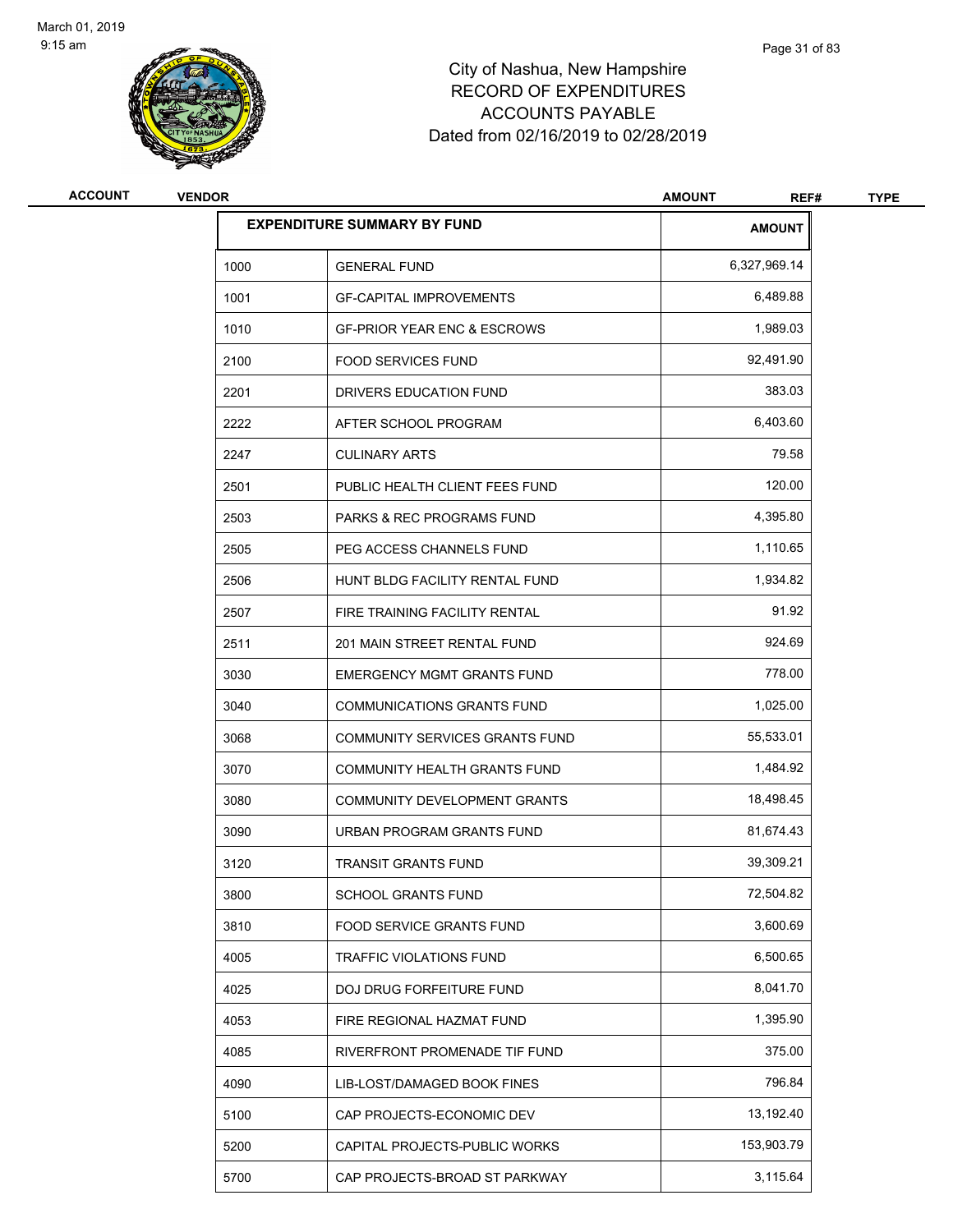

| ACCOUNT<br><b>VENDOR</b> |                                       | <b>AMOUNT</b><br>REF# |
|--------------------------|---------------------------------------|-----------------------|
|                          |                                       | <b>AMOUNT</b>         |
| 6000                     | <b>SOLID WASTE FUND</b>               | 109,352.43            |
| 6200                     | <b>WASTEWATER FUND</b>                | 208,429.44            |
| 6500                     | <b>PROPERTY &amp; CASUALTY FUND</b>   | 37,120.46             |
| 6600                     | BENEFITS SELF INSURANCE FUND          | 2,197,726.57          |
| 7026                     | CAPITAL EQUIPMENT RESERVE FUND        | 71,856.50             |
| 7050                     | <b>HOLMAN STADIUM IMPROVEMNTS ETF</b> | 282.09                |
| 7052                     | MINE FALLS PARK ETF                   | 2,425.50              |
| 7076                     | <b>REG VOC ED CAPITAL RESERVE</b>     | 1,137.50              |
| 7078                     | <b>CITY BUILDINGS ETF</b>             | 8,193.00              |
| 7549                     | LIBRARY-MISC LIB DONATIONS            | 436.30                |
| 7565                     | <b>SCHOOL RELATED PROGRAMS-ETF</b>    | 2,419.99              |
| 8007                     | EDGEWOOD CEMETERY PERP-CARE           | 6,600.00              |
| 8063                     | <b>LIBRARY-HENRY STEARNS FUND</b>     | 577.95                |
| 8613                     | WILLIAM H & EDITH E KEENAN            | 250.00                |
| <b>TOTAL:</b>            |                                       | 9,552,922.22          |

Page 32 of 83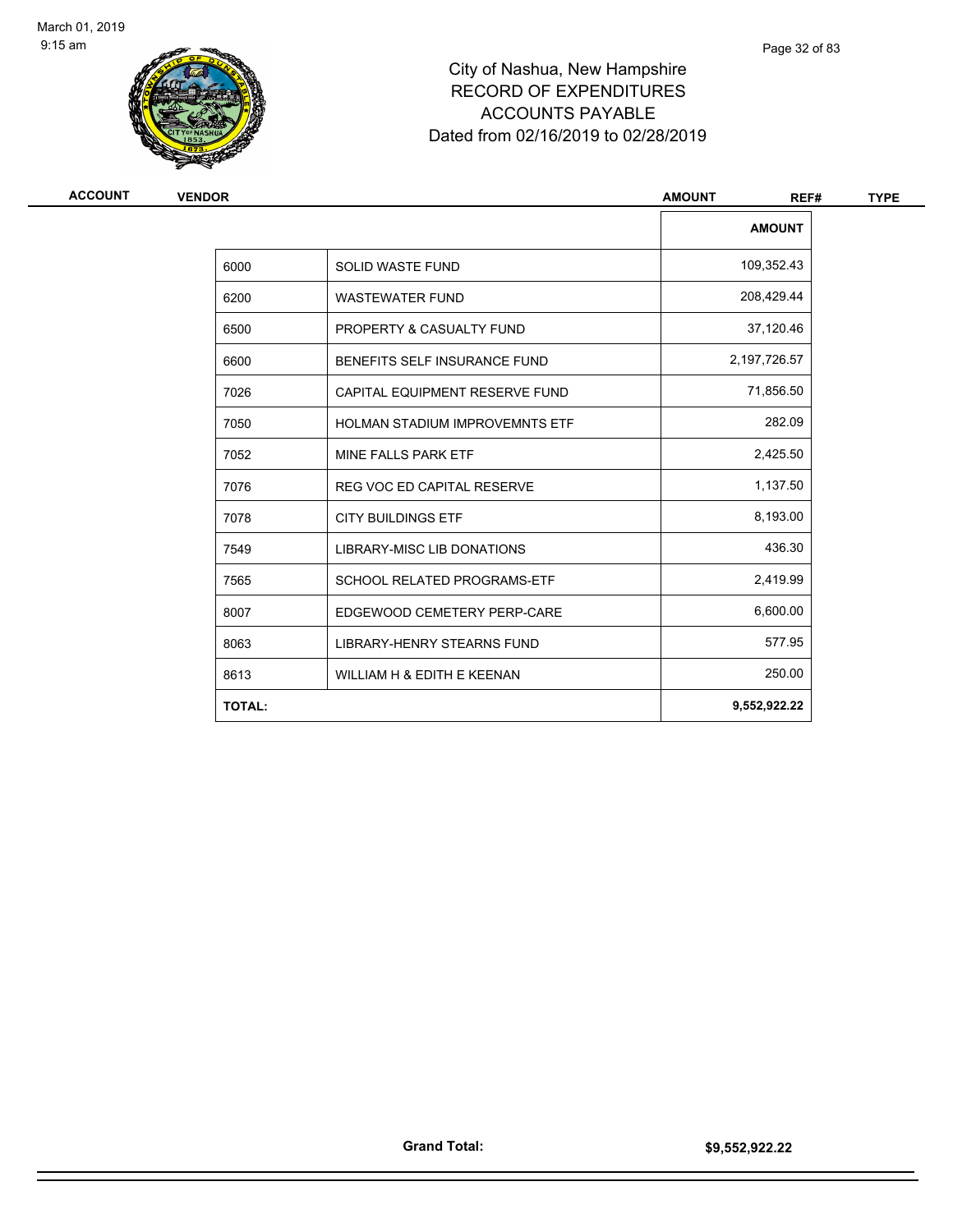#### City of Nashua, New Hampshire RECORD OF EXPENDITURES PAYROLL-GROSS WAGES Dated from 02/16/2019 to 02/28/2019

Page 33 of 83

|     | <b>PAY DATE</b>                      | <b>ACCOUNT</b> | <b>DESCRIPTION</b>                              | <b>AMOUNT</b> |
|-----|--------------------------------------|----------------|-------------------------------------------------|---------------|
|     | <b>FUND#: 1000 - GENERAL FUND</b>    |                |                                                 |               |
| 101 | <b>MAYOR</b>                         |                |                                                 |               |
|     | 2/21/19                              | 51100          | ADMINISTRATIVE ASSISTANT II                     | 668.00        |
|     | 2/28/19                              | 51100          | ADMINISTRATIVE ASSISTANT II                     | 668.00        |
|     | 2/21/19                              | 51100          | <b>CHIEF OF STAFF</b>                           | 1,653.05      |
|     | 2/28/19                              | 51100          | CHIEF OF STAFF                                  | 1,653.05      |
|     | 2/21/19                              | 51100          | COMMUNICATIONS & SPECIAL PRJ COORDINATOR        | 837.70        |
|     | 2/28/19                              | 51100          | COMMUNICATIONS & SPECIAL PRJ COORDINATOR        | 837.70        |
|     | 2/21/19                              | 51100          | CONSTITUENT SERVICES COORDINATOR                | 805.50        |
|     | 2/28/19                              | 51100          | CONSTITUENT SERVICES COORDINATOR                | 805.50        |
|     | 2/21/19                              | 51500          | MAYOR                                           | 2,252.50      |
|     | 2/28/19                              | 51500          | MAYOR                                           | 2,252.50      |
|     | 2/28/19                              | 55118          | TELEPHONE-CELLULAR                              | 100.00        |
|     | <b>TOTAL 101 - MAYOR</b>             |                |                                                 | \$12,533.50   |
| 102 | <b>BOARD OF ALDERMEN</b>             |                |                                                 |               |
|     | 2/21/19                              | 51100          | LEGISLATIVE AFFAIRS MANAGER                     | 1,656.55      |
|     | 2/28/19                              | 51100          | LEGISLATIVE AFFAIRS MANAGER                     | 1,656.55      |
|     | 2/21/19                              | 51200          | LEGISLATIVE TRANSCRIPTION SPEC                  | 338.73        |
|     | 2/28/19                              | 51200          | LEGISLATIVE TRANSCRIPTION SPEC                  | 334.54        |
|     | <b>TOTAL 102 - BOARD OF ALDERMEN</b> |                |                                                 | \$3,986.37    |
| 103 | LEGAL                                |                |                                                 |               |
|     | 2/21/19                              | 51100          | <b>CORPORATION COUNSEL</b>                      | 2,421.70      |
|     | 2/28/19                              | 51100          | <b>CORPORATION COUNSEL</b>                      | 2,421.70      |
|     | 2/21/19                              | 51100          | DEPUTY CORPORATION COUNSEL                      | 4,203.30      |
|     | 2/28/19                              | 51100          | DEPUTY CORPORATION COUNSEL                      | 4,203.29      |
|     | 2/21/19                              | 51100          | <b>LEGAL ASSISTANT</b>                          | 1,994.25      |
|     | 2/28/19                              | 51100          | <b>LEGAL ASSISTANT</b>                          | 1,994.26      |
|     | 2/28/19                              | 55118          | TELEPHONE-CELLULAR                              | 100.00        |
|     | <b>TOTAL 103 - LEGAL</b>             |                |                                                 | \$17,338.50   |
| 107 | <b>CITY CLERK</b>                    |                |                                                 |               |
|     | 2/21/19                              | 51100          | <b>CITY CLERK</b>                               | 1,804.30      |
|     | 2/28/19                              | 51100          | <b>CITY CLERK</b>                               | 1,804.30      |
|     | 2/21/19                              | 51100          | <b>CLERK VITAL RECORDS II</b>                   | 1,840.40      |
|     | 2/28/19                              | 51100          | <b>CLERK VITAL RECORDS II</b>                   | 1,840.38      |
|     | 2/21/19                              | 51100          | DEPARTMENT COORDINATOR, CC                      | 734.89        |
|     |                                      |                |                                                 |               |
|     |                                      | 51100          |                                                 | 744.19        |
|     | 2/28/19<br>2/21/19                   | 51100          | DEPARTMENT COORDINATOR, CC<br>DEPUTY CITY CLERK | 1,279.50      |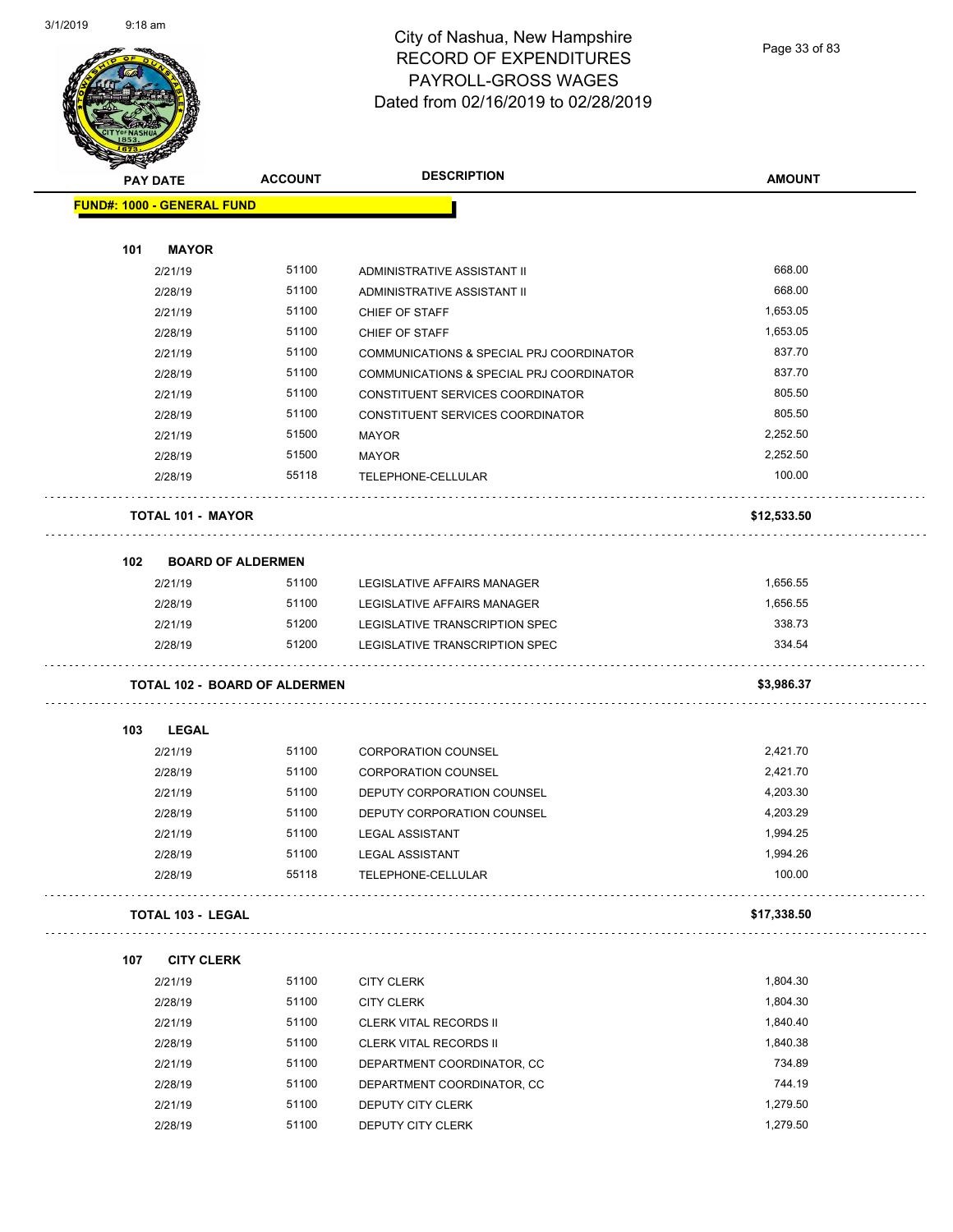| שו ט∡וו וט |                                   |                                       | City of Nashua, New Hampshire<br><b>RECORD OF EXPENDITURES</b><br>PAYROLL-GROSS WAGES<br>Dated from 02/16/2019 to 02/28/2019 | Page 34 of 83 |
|------------|-----------------------------------|---------------------------------------|------------------------------------------------------------------------------------------------------------------------------|---------------|
|            | <b>PAY DATE</b>                   | <b>ACCOUNT</b>                        | <b>DESCRIPTION</b>                                                                                                           | <b>AMOUNT</b> |
|            | <b>FUND#: 1000 - GENERAL FUND</b> |                                       |                                                                                                                              |               |
|            |                                   |                                       |                                                                                                                              |               |
|            | <b>TOTAL 107 - CITY CLERK</b>     |                                       |                                                                                                                              | \$11,327.46   |
|            | 111                               | <b>HUMAN RESOURCES</b>                |                                                                                                                              |               |
|            | 2/21/19                           | 51100                                 | <b>HR SPEC</b>                                                                                                               | 927.05        |
|            | 2/28/19                           | 51100                                 | <b>HR SPEC</b>                                                                                                               | 927.06        |
|            | 2/21/19                           | 51100                                 | HRIS & PAYROLL ANALYST                                                                                                       | 1,172.20      |
|            | 2/28/19                           | 51100                                 | HRIS & PAYROLL ANALYST                                                                                                       | 1,172.20      |
|            | 2/21/19                           | 51100                                 | HUMAN RESOURCES DIRECTOR                                                                                                     | 1,803.30      |
|            | 2/28/19                           | 51100                                 | HUMAN RESOURCES DIRECTOR                                                                                                     | 1,803.30      |
|            | 2/21/19                           | 51100                                 | HUMAN RESOURCES MANAGER                                                                                                      | 1,242.65      |
|            | 2/28/19                           | 51100                                 | HUMAN RESOURCES MANAGER                                                                                                      | 1,242.65      |
|            | 2/21/19                           | 51100                                 | PAYROLL ANALYST                                                                                                              | 2,223.25      |
|            | 2/28/19                           | 51100                                 | PAYROLL ANALYST                                                                                                              | 2,223.25      |
|            | 2/21/19                           | 51100                                 | PAYROLL MANAGER                                                                                                              | 1,562.35      |
|            | 2/28/19                           | 51100                                 | PAYROLL MANAGER                                                                                                              | 1,562.35      |
|            | 2/28/19                           | 51300                                 | <b>OVERTIME</b>                                                                                                              | 8.69          |
|            | 2/28/19                           | 55118                                 | TELEPHONE-CELLULAR                                                                                                           | 100.00        |
|            |                                   | <b>TOTAL 111 - HUMAN RESOURCES</b>    |                                                                                                                              | \$17,970.30   |
|            | 120                               | <b>TELECOMMUNICATIONS</b>             |                                                                                                                              |               |
|            | 2/28/19                           | 55109                                 | TELEPHONE-VOICE                                                                                                              | 50.00         |
|            |                                   |                                       |                                                                                                                              |               |
|            |                                   | <b>TOTAL 120 - TELECOMMUNICATIONS</b> |                                                                                                                              | \$50.00       |
|            | 122                               | <b>INFORMATION TECHNOLOGY</b>         |                                                                                                                              |               |
|            | 2/21/19                           | 51100                                 | ADMIN ASSISTANT III                                                                                                          | 801.90        |
|            | 2/28/19                           | 51100                                 | ADMIN ASSISTANT III                                                                                                          | 801.90        |
|            | 2/21/19                           | 51100                                 | ENTERPRISE SYS ADMINISTRATOR                                                                                                 | 1,562.35      |
|            | 2/28/19                           | 51100                                 | ENTERPRISE SYS ADMINISTRATOR                                                                                                 | 1,562.35      |
|            | 2/21/19                           | 51100                                 | ERP SYSTEM ADMIN DBA                                                                                                         | 1,913.25      |
|            | 2/28/19                           | 51100                                 | ERP SYSTEM ADMIN DBA                                                                                                         | 1,913.25      |
|            | 2/21/19                           | 51100                                 | IT APPLICATIONS ANALYST                                                                                                      | 1,414.95      |
|            | 2/28/19                           | 51100                                 | IT APPLICATIONS ANALYST                                                                                                      | 1,414.95      |
|            | 2/21/19                           | 51100                                 | IT DIVISION DIRECTOR                                                                                                         | 2,294.80      |
|            | 2/28/19                           | 51100                                 | IT DIVISION DIRECTOR                                                                                                         | 2,294.80      |
|            | 2/21/19                           | 51100                                 | IT INFRASTRUCTURE ANALYST                                                                                                    | 1,306.01      |
|            | 2/28/19                           | 51100                                 | IT INFRASTRUCTURE ANALYST                                                                                                    | 1,306.00      |
|            | 2/21/19                           | 51100                                 | IT MANAGER, INFRASTRUCTURE                                                                                                   | 2,059.95      |
|            | 2/28/19                           | 51100                                 | IT MANAGER, INFRASTRUCTURE                                                                                                   | 2,059.95      |
|            | 2/21/19                           | 51100                                 | IT MANAGER, PROJECT/DEVELOPMENT SERVICES                                                                                     | 1,593.39      |
|            | 2/28/19                           | 51100                                 | IT MANAGER, PROJECT/DEVELOPMENT SERVICES                                                                                     | 1,593.40      |
|            | 2/21/19                           | 51100                                 | IT MANAGER, TECHNICAL SERVICES                                                                                               | 1,620.44      |
|            | 2/28/19                           | 51100                                 | IT MANAGER, TECHNICAL SERVICES                                                                                               | 1,620.45      |

3/1/2019 9:18 am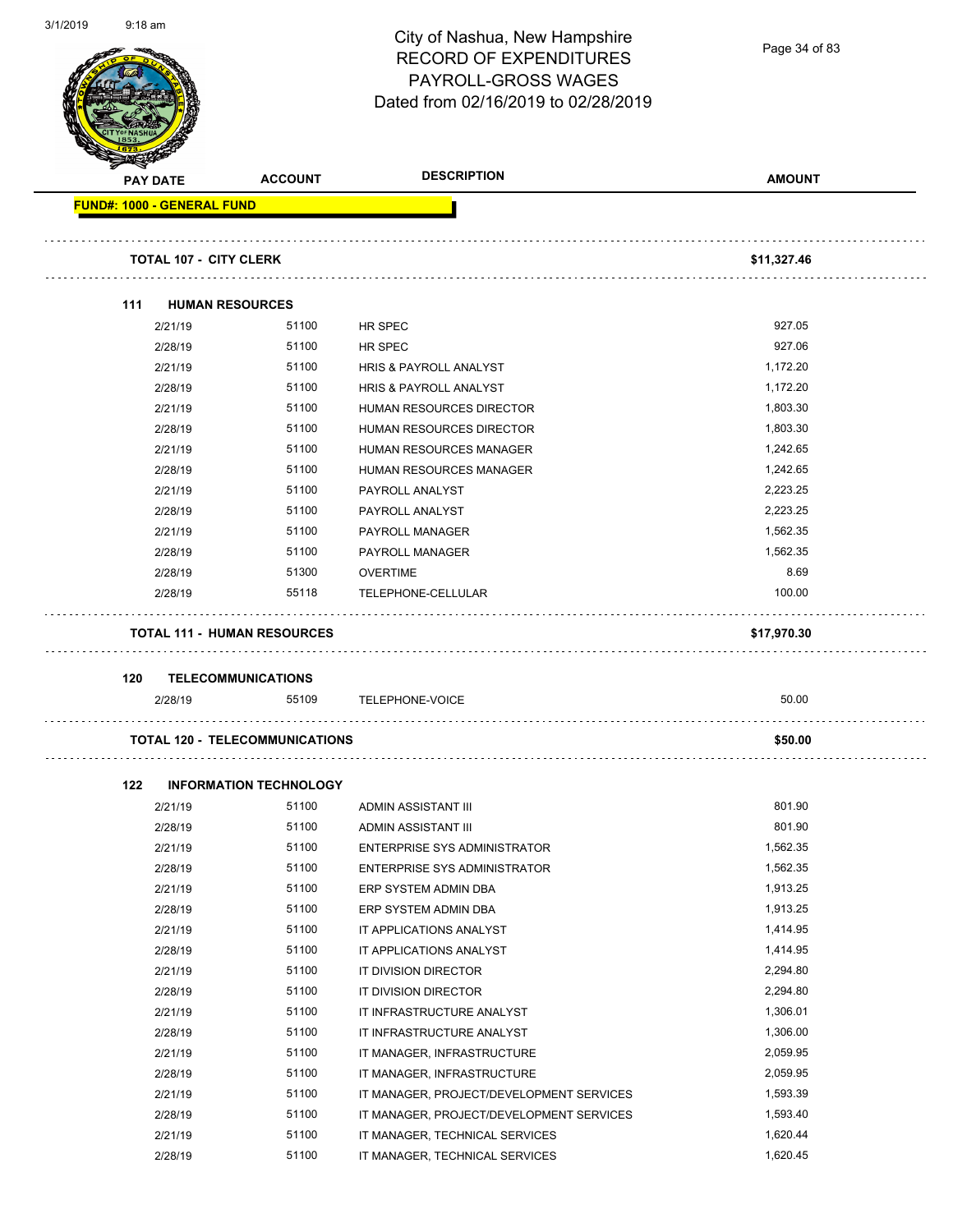#### City of Nashua, New Hampshire RECORD OF EXPENDITURES PAYROLL-GROSS WAGES Dated from 02/16/2019 to 02/28/2019

Page 35 of 83

| <b>PAY DATE</b>                   | <b>ACCOUNT</b>                            | <b>DESCRIPTION</b>                 | <b>AMOUNT</b> |
|-----------------------------------|-------------------------------------------|------------------------------------|---------------|
| <b>FUND#: 1000 - GENERAL FUND</b> |                                           |                                    |               |
|                                   |                                           |                                    |               |
| 122                               | <b>INFORMATION TECHNOLOGY</b>             |                                    |               |
| 2/21/19                           | 51100                                     | SYSTEMS ADM DATABASE ADM           | 1,810.10      |
| 2/28/19                           | 51100                                     | SYSTEMS ADM DATABASE ADM           | 1,810.10      |
| 2/21/19                           | 51100                                     | TECHNICAL SPEC II NET SUPPORT      | 1,246.35      |
| 2/28/19                           | 51100                                     | TECHNICAL SPEC II NET SUPPORT      | 1,246.34      |
| 2/21/19                           | 51100                                     | TECHNICAL SPECIALIST I             | 870.15        |
| 2/28/19                           | 51100                                     | <b>TECHNICAL SPECIALIST I</b>      | 870.15        |
| 2/21/19                           | 51100                                     | WEB ADMINISTRATOR/GRAPHIC DESINGER | 962.70        |
| 2/28/19                           | 51100                                     | WEB ADMINISTRATOR/GRAPHIC DESINGER | 962.70        |
| 2/28/19                           | 55118                                     | TELEPHONE-CELLULAR                 | 234.00        |
|                                   | <b>TOTAL 122 - INFORMATION TECHNOLOGY</b> |                                    | \$39,146.68   |
| 126                               | <b>FINANCIAL SERVICES</b>                 |                                    |               |
| 2/21/19                           | 51100                                     | ACCOUNTS PAYABLE COORDINATOR       | 2,308.64      |
| 2/28/19                           | 51100                                     | ACCOUNTS PAYABLE COORDINATOR       | 2,308.65      |
| 2/21/19                           | 51100                                     | ACCOUNTS PAYABLE SUPV              | 1,095.90      |
| 2/28/19                           | 51100                                     | ACCOUNTS PAYABLE SUPV              | 1,095.90      |
| 2/21/19                           | 51100                                     | ASSISTANT TREASURER                | 1,466.05      |
| 2/28/19                           | 51100                                     | ASSISTANT TREASURER                | 1,466.05      |
| 2/21/19                           | 51100                                     | <b>CFO COMPTROLLER</b>             | 2,518.65      |
| 2/28/19                           | 51100                                     | <b>CFO COMPTROLLER</b>             | 2,518.65      |
| 2/21/19                           | 51100                                     | DEP TREASURER TAX COLLECTOR        | 1,222.45      |
| 2/28/19                           | 51100                                     | DEP TREASURER TAX COLLECTOR        | 1,222.45      |
| 2/21/19                           | 51100                                     | FINANCE AND ADMIN MANAGER          | 873.15        |
| 2/28/19                           | 51100                                     | FINANCE AND ADMIN MANAGER          | 873.15        |
| 2/21/19                           | 51100                                     | <b>MVR CLERK I</b>                 | 585.75        |
| 2/28/19                           | 51100                                     | <b>MVR CLERK I</b>                 | 585.75        |
| 2/21/19                           | 51100                                     | <b>MVR CLERK II</b>                | 2,391.17      |
| 2/28/19                           | 51100                                     | MVR CLERK II                       | 2,391.17      |
| 2/21/19                           | 51100                                     | MVR CLERK III                      | 1,529.91      |
| 2/28/19                           | 51100                                     | MVR CLERK III                      | 1,529.90      |
| 2/21/19                           | 51100                                     | ORDINANCE VIOLATIONS COORDINATOR   | 291.81        |
| 2/28/19                           | 51100                                     | ORDINANCE VIOLATIONS COORDINATOR   | 291.81        |
| 2/21/19                           | 51100                                     | REVENUE ACCOUNTS SPEC              | 845.00        |
| 2/28/19                           | 51100                                     | REVENUE ACCOUNTS SPEC              | 845.00        |
| 2/21/19                           | 51100                                     | REVENUE COORDINATOR                | 1,080.35      |
| 2/28/19                           | 51100                                     | REVENUE COORDINATOR                | 1,080.36      |
| 2/21/19                           | 51100                                     | SENIOR ACCOUNTANT                  | 1,143.00      |
| 2/28/19                           | 51100                                     | SENIOR ACCOUNTANT                  | 1,143.00      |
| 2/21/19                           | 51100                                     | SENIOR FINANCE MANAGER             | 1,705.80      |
| 2/28/19                           | 51100                                     | SENIOR FINANCE MANAGER             | 1,705.80      |
| 2/21/19                           | 51100                                     | SENIOR FINANCIAL ANALYST           | 1,240.50      |
| 2/28/19                           | 51100                                     | SENIOR FINANCIAL ANALYST           | 1,240.50      |
|                                   | 51100                                     |                                    | 1,339.30      |
| 2/21/19                           |                                           | SR MGR ACCT FIN REPORTING          |               |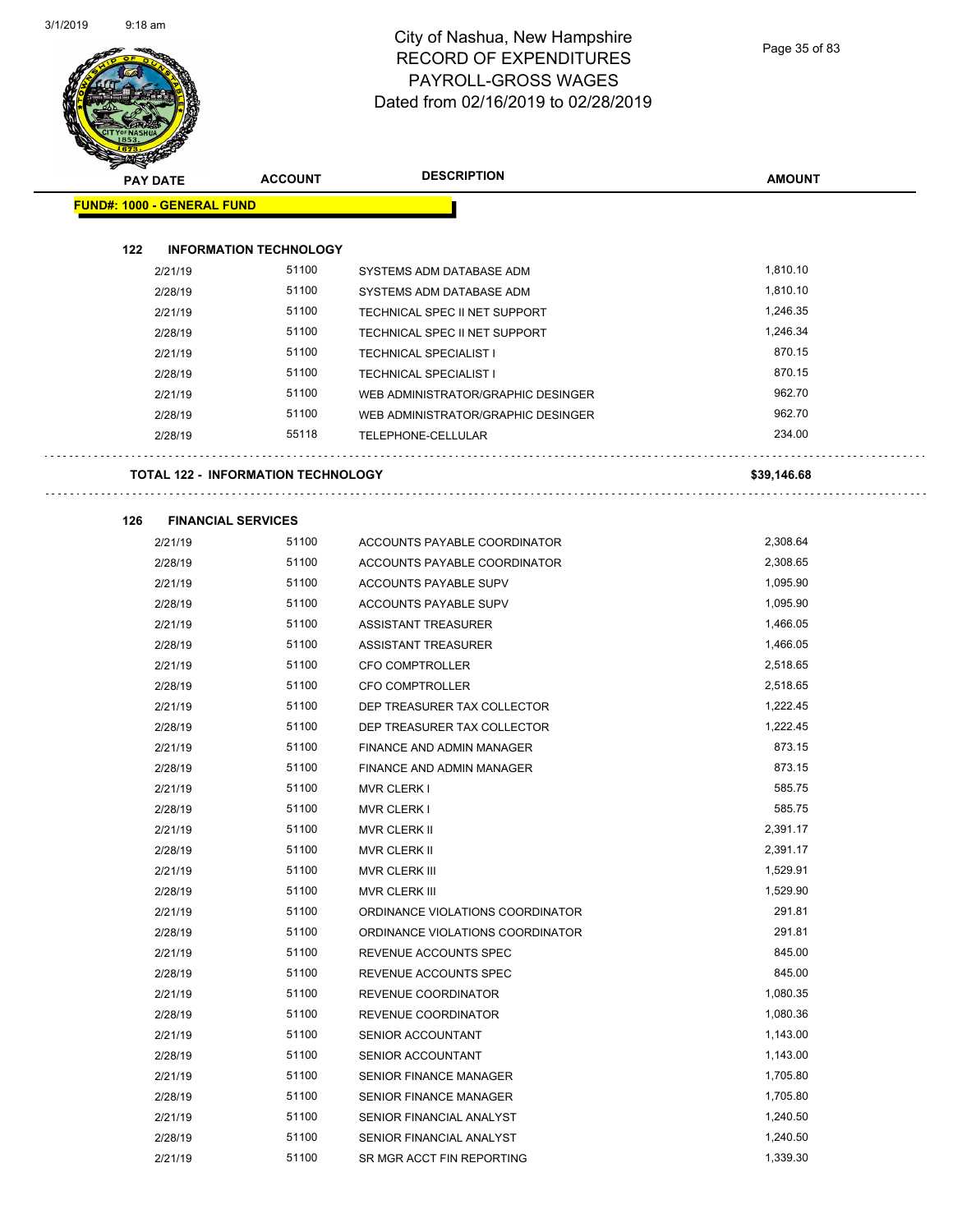

#### City of Nashua, New Hampshire RECORD OF EXPENDITURES PAYROLL-GROSS WAGES Dated from 02/16/2019 to 02/28/2019

Page 36 of 83

| <b>KILTARY</b>                    |                                       |                                  |               |
|-----------------------------------|---------------------------------------|----------------------------------|---------------|
| <b>PAY DATE</b>                   | <b>ACCOUNT</b>                        | <b>DESCRIPTION</b>               | <b>AMOUNT</b> |
| <b>FUND#: 1000 - GENERAL FUND</b> |                                       |                                  |               |
|                                   |                                       |                                  |               |
| 126                               | <b>FINANCIAL SERVICES</b>             |                                  |               |
| 2/28/19                           | 51100                                 | SR MGR ACCT FIN REPORTING        | 1,339.30      |
| 2/21/19                           | 51100                                 | SUPV VEHICLE REGISTRATION        | 1,214.70      |
| 2/28/19                           | 51100                                 | <b>SUPV VEHICLE REGISTRATION</b> | 1,214.70      |
| 2/21/19                           | 51100                                 | TREASURER TAX COLLECTOR          | 2,059.95      |
| 2/28/19                           | 51100                                 | TREASURER TAX COLLECTOR          | 2,059.95      |
| 2/21/19                           | 51200                                 | TRUST ACCOUNTANT PT              | 756.20        |
| 2/28/19                           | 51200                                 | TRUST ACCOUNTANT PT              | 756.20        |
| 2/21/19                           | 51300                                 | <b>OVERTIME</b>                  | 45.38         |
| 2/28/19                           | 51300                                 | <b>OVERTIME</b>                  | 11.31         |
| 2/28/19                           | 55118                                 | TELEPHONE-CELLULAR               | 50.00         |
|                                   | <b>TOTAL 126 - FINANCIAL SERVICES</b> |                                  | \$51,443.26   |
| 129<br><b>CITY BUILDINGS</b>      |                                       |                                  |               |
| 2/21/19                           | 51100                                 | <b>BUILDING MANAGER</b>          | 1,234.85      |
| 2/28/19                           | 51100                                 | <b>BUILDING MANAGER</b>          | 1,234.85      |
| 2/21/19                           | 51100                                 | <b>CUSTODIAN I</b>               | 1,255.69      |
| 2/28/19                           | 51100                                 | <b>CUSTODIAN I</b>               | 1,255.67      |
| 2/21/19                           | 51100                                 | MAINTENANCE SPEC                 | 1,414.00      |
| 2/28/19                           | 51100                                 | MAINTENANCE SPEC                 | 1,414.00      |
| 2/21/19                           | 51200                                 | <b>CUSTODIAN I</b>               | 355.10        |
| 2/28/19                           | 51200                                 | <b>CUSTODIAN I</b>               | 355.10        |
| 2/28/19                           | 51300                                 | <b>OVERTIME</b>                  | 127.34        |
| 2/28/19                           | 55118                                 | TELEPHONE-CELLULAR               | 100.00        |
| <b>TOTAL 129 - CITY BUILDINGS</b> |                                       |                                  | \$8,746.60    |
| 130<br><b>PURCHASING</b>          |                                       |                                  |               |
| 2/21/19                           | 51100                                 | PURCHASING AGENT I               | 756.10        |
| 2/28/19                           | 51100                                 | PURCHASING AGENT I               | 756.10        |
| 2/21/19                           | 51100                                 | PURCHASING AGENT II              | 894.80        |
| 2/28/19                           | 51100                                 | PURCHASING AGENT II              | 924.23        |
| 2/21/19                           | 51100                                 | PURCHASING MANAGER               | 1,746.35      |
| 2/28/19                           | 51100                                 | PURCHASING MANAGER               | 1,746.35      |
| 2/21/19                           | 51200                                 | MESSENGER MAIL DISTRIBUTION CL   | 319.90        |
| 2/28/19                           | 51200                                 | MESSENGER MAIL DISTRIBUTION CL   | 319.90        |
| <b>TOTAL 130 - PURCHASING</b>     |                                       |                                  | \$7,463.73    |
| 131<br><b>HUNT BUILDING</b>       |                                       |                                  |               |
| 2/21/19                           | 51100                                 | HUNT MEMORIAL BLDG & ARTS ADM    | 372.90        |
| 2/28/19                           | 51100                                 | HUNT MEMORIAL BLDG & ARTS ADM    | 372.90        |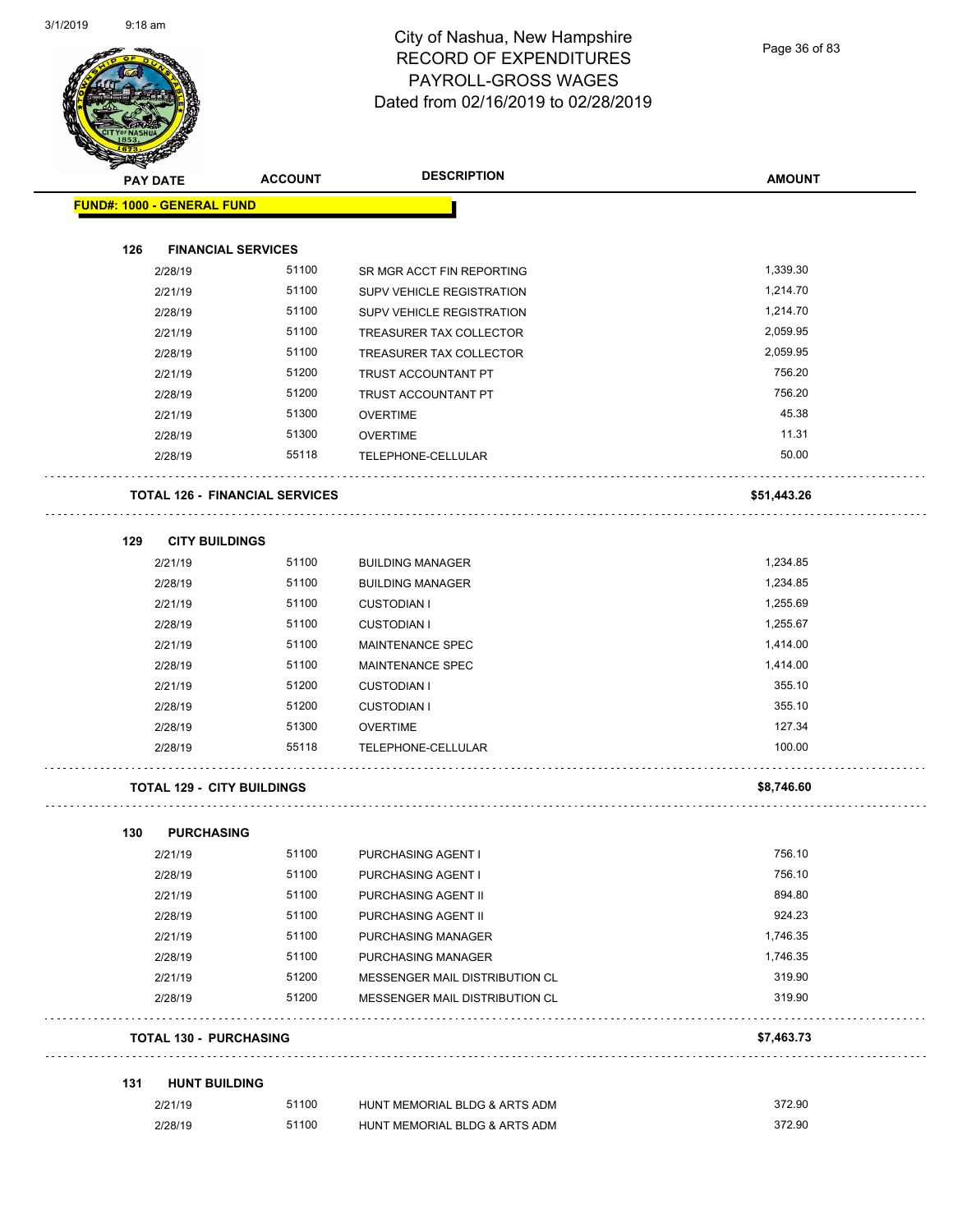

Page 37 of 83

| <b>PAY DATE</b> |                                   | <b>ACCOUNT</b>                       | <b>DESCRIPTION</b>                                         | <b>AMOUNT</b> |
|-----------------|-----------------------------------|--------------------------------------|------------------------------------------------------------|---------------|
|                 | <b>FUND#: 1000 - GENERAL FUND</b> |                                      |                                                            |               |
|                 |                                   | <b>TOTAL 131 - HUNT BUILDING</b>     |                                                            | \$745.80      |
|                 |                                   |                                      |                                                            |               |
| 132             | <b>ASSESSING</b>                  | 51100                                |                                                            | 796.30        |
|                 | 2/21/19<br>2/28/19                | 51100                                | <b>APPRAISER I</b><br><b>APPRAISER I</b>                   | 796.30        |
|                 | 2/21/19                           | 51100                                | <b>APPRAISER II</b>                                        | 1,146.50      |
|                 | 2/28/19                           | 51100                                | <b>APPRAISER II</b>                                        | 1,146.50      |
|                 | 2/21/19                           | 51100                                | <b>APPRAISER III</b>                                       | 2,465.70      |
|                 | 2/28/19                           | 51100                                | <b>APPRAISER III</b>                                       | 2,465.70      |
|                 | 2/21/19                           | 51100                                | ASSESSING ADMIN SPEC I CSR                                 | 654.95        |
|                 | 2/28/19                           | 51100                                | ASSESSING ADMIN SPEC I CSR                                 | 654.95        |
|                 | 2/21/19                           | 51100                                | ASSESSING ADMIN SPEC II CSR                                | 715.30        |
|                 | 2/28/19                           | 51100                                | ASSESSING ADMIN SPEC II CSR                                | 715.30        |
|                 | 2/21/19                           | 51100                                | ASSESSING ADMIN SPEC III CSR                               | 998.55        |
|                 | 2/28/19                           | 51100                                | ASSESSING ADMIN SPEC III CSR                               | 998.55        |
|                 | 2/21/19                           | 51100                                |                                                            | 1,908.50      |
|                 |                                   | 51100                                | <b>CHIEF ASSESSOR</b>                                      | 1,908.50      |
|                 | 2/28/19                           | 51100                                | <b>CHIEF ASSESSOR</b>                                      | 948.25        |
|                 | 2/21/19                           |                                      | DEPARTMENT COORDINATOR                                     | 948.25        |
|                 | 2/28/19                           | 51100<br>51512                       | DEPARTMENT COORDINATOR<br><b>WAGES APPOINTED OFFICIALS</b> | 375.00        |
|                 | 2/28/19                           |                                      |                                                            |               |
|                 |                                   | <b>TOTAL 132 - ASSESSING</b>         |                                                            | \$19,643.10   |
| 134             | GIS                               |                                      |                                                            |               |
|                 | 2/21/19                           | 51100                                | <b>GIS TECHNICIAN II</b>                                   | 1,174.40      |
|                 | 2/28/19                           | 51100                                | <b>GIS TECHNICIAN II</b>                                   | 1,174.40      |
|                 | <b>TOTAL 134 - GIS</b>            |                                      |                                                            | \$2,348.80    |
| 140             |                                   | <b>PINEWOOD CEMETERY</b>             |                                                            |               |
|                 | 2/28/19                           | 55314                                | FIXED RATE MILEAGE ALLOWANCE                               | 100.00        |
|                 |                                   | <b>TOTAL 140 - PINEWOOD CEMETERY</b> |                                                            | \$100.00      |
| 142             |                                   | <b>WOODLAWN CEMETERY</b>             |                                                            |               |
|                 | 2/21/19                           | 51100                                | <b>GROUNDSKEEPER CEMETERY</b>                              | 1,455.30      |
|                 | 2/28/19                           | 51100                                | <b>GROUNDSKEEPER CEMETERY</b>                              | 1,455.30      |
|                 | 2/21/19                           | 51100                                | SUBFOREMAN CEMETERY                                        | 852.09        |
|                 | 2/28/19                           | 51100                                | SUBFOREMAN CEMETERY                                        | 852.10        |
|                 | 2/21/19                           | 51100                                | SUPERINTENDENT CEMETERY I                                  | 1,195.60      |
|                 | 2/28/19                           | 51100                                | SUPERINTENDENT CEMETERY I                                  | 1,195.60      |
|                 | 2/21/19                           | 51300                                | <b>OVERTIME</b>                                            | 163.72        |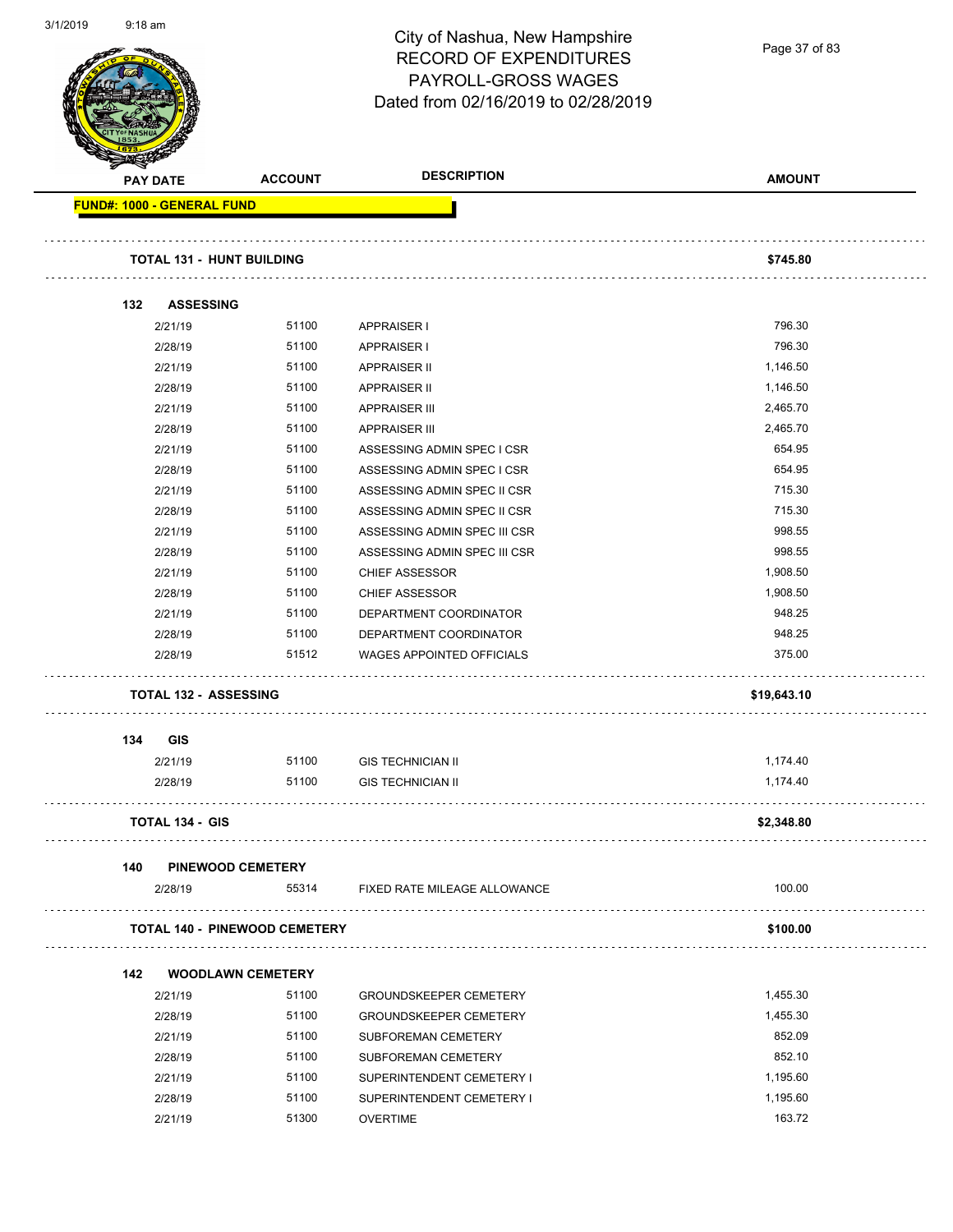| צו טגוו וכ | 9.10 ani                          |                                                       | City of Nashua, New Hampshire<br><b>RECORD OF EXPENDITURES</b><br>PAYROLL-GROSS WAGES | Page 38 of 83 |
|------------|-----------------------------------|-------------------------------------------------------|---------------------------------------------------------------------------------------|---------------|
|            |                                   |                                                       | Dated from 02/16/2019 to 02/28/2019                                                   |               |
|            | <b>PAY DATE</b>                   | <b>ACCOUNT</b>                                        | <b>DESCRIPTION</b>                                                                    | <b>AMOUNT</b> |
|            | <b>FUND#: 1000 - GENERAL FUND</b> |                                                       |                                                                                       |               |
|            |                                   |                                                       |                                                                                       |               |
|            |                                   | <b>TOTAL 142 - WOODLAWN CEMETERY</b>                  |                                                                                       | \$7,169.71    |
|            | 144                               | <b>EDGEWOOD &amp; SUBURBAN CEMETERIES</b>             |                                                                                       |               |
|            | 2/21/19                           | 51100                                                 | <b>GROUNDSKEEPER CEMETERY</b>                                                         | 1,216.90      |
|            | 2/28/19                           | 51100                                                 | <b>GROUNDSKEEPER CEMETERY</b>                                                         | 1,216.90      |
|            | 2/21/19                           | 51100                                                 | SUBFOREMAN CEMETERY                                                                   | 736.69        |
|            | 2/28/19                           | 51100                                                 | SUBFOREMAN CEMETERY                                                                   | 736.70        |
|            | 2/21/19                           | 51100                                                 | SUPERINTENDENT CEMETERY II                                                            | 1,261.25      |
|            | 2/28/19                           | 51100                                                 | SUPERINTENDENT CEMETERY II                                                            | 1,261.25      |
|            | 2/28/19                           | 55314                                                 | FIXED RATE MILEAGE ALLOWANCE                                                          | 100.00        |
|            |                                   | <b>TOTAL 144 - EDGEWOOD &amp; SUBURBAN CEMETERIES</b> |                                                                                       | \$6,529.69    |
|            | 150<br><b>POLICE</b>              |                                                       |                                                                                       |               |
|            | 2/21/19                           | 51100                                                 | <b>1ST YEAR OFFICERS</b>                                                              | 5,108.75      |
|            | 2/28/19                           | 51100                                                 | <b>1ST YEAR OFFICERS</b>                                                              | 5,108.75      |
|            | 2/21/19                           | 51100                                                 | 1ST YR OFFICERS CERTIFIED SPEC                                                        | 2,135.70      |
|            | 2/28/19                           | 51100                                                 | 1ST YR OFFICERS CERTIFIED SPEC                                                        | 2,135.70      |
|            | 2/21/19                           | 51100                                                 | 1st YR SPECIAL OFFICER CERTIFIED II                                                   | 1,388.40      |
|            | 2/28/19                           | 51100                                                 | 1st YR SPECIAL OFFICER CERTIFIED II                                                   | 1,388.40      |
|            | 2/21/19                           | 51100                                                 | <b>ACCOUNT CLERK III</b>                                                              | 2,303.60      |
|            | 2/28/19                           | 51100                                                 | <b>ACCOUNT CLERK III</b>                                                              | 2,303.59      |
|            | 2/21/19                           | 51100                                                 | ADMINISTRATIVE PROJECT SPEC                                                           | 1,428.35      |
|            | 2/28/19                           | 51100                                                 | ADMINISTRATIVE PROJECT SPEC                                                           | 1,428.35      |
|            | 2/21/19                           | 51100                                                 | ANIMAL CONTROL OFFICER                                                                | 998.95        |
|            | 2/28/19                           | 51100                                                 | ANIMAL CONTROL OFFICER                                                                | 998.95        |
|            | 2/21/19                           | 51100                                                 | ASSISTANT RECORDS MANAGER                                                             | 1,028.25      |
|            | 2/28/19                           | 51100                                                 | ASSISTANT RECORDS MANAGER                                                             | 1,028.25      |
|            | 2/21/19                           | 51100                                                 | AUTO MECHANIC 1ST CLASS                                                               | 866.95        |
|            | 2/28/19                           | 51100                                                 | AUTO MECHANIC 1ST CLASS                                                               | 866.95        |
|            | 2/21/19                           | 51100                                                 | <b>BUILDING MAINTENANCE SUPV</b>                                                      | 1,028.25      |
|            | 2/28/19                           | 51100                                                 | <b>BUILDING MAINTENANCE SUPV</b>                                                      | 1,028.25      |
|            | 2/21/19                           | 51100                                                 | CAPTAIN                                                                               | 16,137.95     |
|            | 2/28/19                           | 51100                                                 | CAPTAIN                                                                               | 16,137.95     |
|            | 2/21/19                           | 51100                                                 | CHIEF OF POLICE                                                                       | 2,843.35      |
|            | 2/28/19                           | 51100                                                 | CHIEF OF POLICE                                                                       | 2,843.35      |
|            | 2/21/19                           | 51100                                                 | COMM TECH ALL DESIGNATIONS                                                            | 8,668.96      |
|            | 2/28/19                           | 51100                                                 | COMM TECH ALL DESIGNATIONS                                                            | 8,668.96      |
|            | 2/21/19                           | 51100                                                 | COMMUNITY POLICE COORD CEMD                                                           | 1,354.20      |
|            | 2/28/19                           | 51100                                                 | COMMUNITY POLICE COORD CEMD                                                           | 1,354.20      |
|            | 2/21/19                           | 51100                                                 | <b>CRIME ANALYST</b>                                                                  | 1,075.20      |
|            | 2/28/19                           | 51100                                                 | <b>CRIME ANALYST</b>                                                                  | 1,075.20      |
|            | 2/21/19                           | 51100                                                 | <b>CUSTODIAN III</b>                                                                  | 2,337.79      |
|            | 2/28/19                           | 51100                                                 | <b>CUSTODIAN III</b>                                                                  | 2,337.80      |
|            |                                   |                                                       |                                                                                       |               |

3/1/2019 9:18 am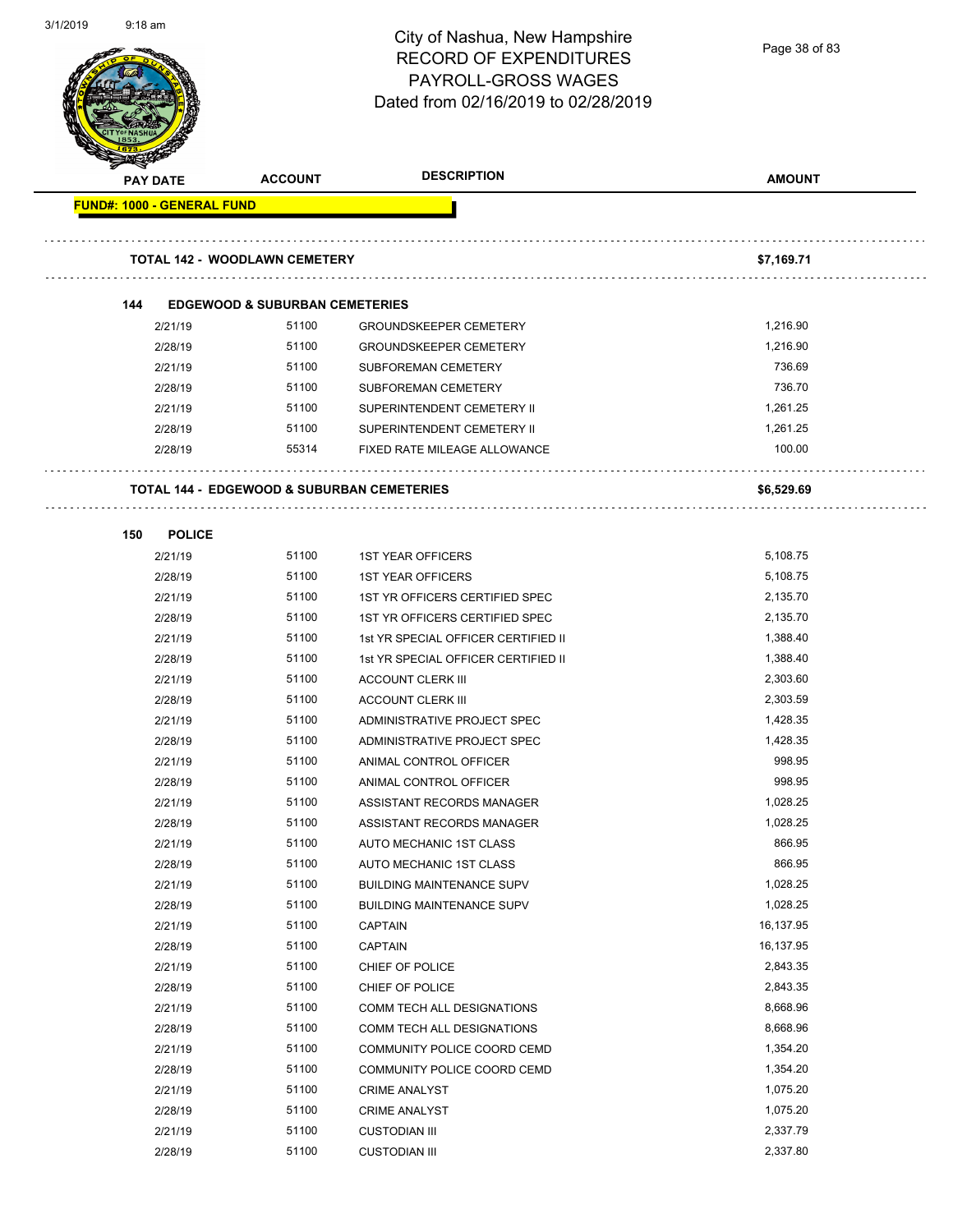

Page 39 of 83

|     | <b>PAY DATE</b>                   | <b>ACCOUNT</b> | <b>DESCRIPTION</b>                      | <b>AMOUNT</b> |
|-----|-----------------------------------|----------------|-----------------------------------------|---------------|
|     | <b>FUND#: 1000 - GENERAL FUND</b> |                |                                         |               |
|     |                                   |                |                                         |               |
| 150 | <b>POLICE</b>                     |                |                                         |               |
|     | 2/21/19                           | 51100          | DEPUTY CHIEF OF POLICE                  | 5,153.20      |
|     | 2/28/19                           | 51100          | DEPUTY CHIEF OF POLICE                  | 5,153.20      |
|     | 2/21/19                           | 51100          | DETENTION SPEC                          | 2,665.95      |
|     | 2/28/19                           | 51100          | DETENTION SPEC                          | 2,665.95      |
|     | 2/21/19                           | 51100          | DISPATCHERS ALL DESIGNATIONS            | 5,450.51      |
|     | 2/28/19                           | 51100          | DISPATCHERS ALL DESIGNATIONS            | 5,450.53      |
|     | 2/21/19                           | 51100          | FLEET MAINTENANCE ASST SUPV             | 963.20        |
|     | 2/28/19                           | 51100          | FLEET MAINTENANCE ASST SUPV             | 963.20        |
|     | 2/21/19                           | 51100          | IT MANAGER/SOFTWARE SPECIALIST          | 1,728.00      |
|     | 2/28/19                           | 51100          | IT MANAGER/SOFTWARE SPECIALIST          | 1,728.00      |
|     | 2/21/19                           | 51100          | IT PROGRAMS ADMIN & INSTRUCTOR          | 1,081.50      |
|     | 2/28/19                           | 51100          | IT PROGRAMS ADMIN & INSTRUCTOR          | 1,081.50      |
|     | 2/21/19                           | 51100          | <b>LEGAL SECRETARY</b>                  | 768.85        |
|     | 2/28/19                           | 51100          | <b>LEGAL SECRETARY</b>                  | 768.85        |
|     | 2/21/19                           | 51100          | LIEUTENANT                              | 17,764.16     |
|     | 2/28/19                           | 51100          | LIEUTENANT                              | 17,763.26     |
|     | 2/21/19                           | 51100          | NPD BUSINESS COORDINATOR                | 965.25        |
|     | 2/28/19                           | 51100          | NPD BUSINESS COORDINATOR                | 965.25        |
|     | 2/21/19                           | 51100          | <b>NPD BUSINESS MANAGER</b>             | 1,802.00      |
|     | 2/28/19                           | 51100          | <b>NPD BUSINESS MANAGER</b>             | 1,802.00      |
|     | 2/21/19                           | 51100          | NPD NETWORK ADMINISTRATOR               | 1,377.50      |
|     | 2/28/19                           | 51100          | NPD NETWORK ADMINISTRATOR               | 1,377.50      |
|     | 2/21/19                           | 51100          | PARALEGAL                               | 854.00        |
|     | 2/28/19                           | 51100          | PARALEGAL                               | 854.00        |
|     | 2/21/19                           | 51100          | PATROLMAN ALL RANKS                     | 174,559.29    |
|     | 2/28/19                           | 51100          | PATROLMAN ALL RANKS                     | 174,548.45    |
|     | 2/21/19                           | 51100          | POLICE ATTORNEY                         | 2,942.33      |
|     | 2/28/19                           | 51100          | POLICE ATTORNEY                         | 2,942.33      |
|     | 2/21/19                           | 51100          | RECORDS & COMMUNICATIONS MGR            | 1,589.40      |
|     | 2/28/19                           | 51100          | <b>RECORDS &amp; COMMUNICATIONS MGR</b> | 1,589.40      |
|     | 2/21/19                           | 51100          | <b>RECORDS TECHNICIAN I</b>             | 1,371.35      |
|     | 2/28/19                           | 51100          | <b>RECORDS TECHNICIAN I</b>             | 1,371.35      |
|     | 2/21/19                           | 51100          | RECORDS TECHNICIAN II                   | 1,676.30      |
|     | 2/28/19                           | 51100          | RECORDS TECHNICIAN II                   | 1,676.30      |
|     | 2/21/19                           | 51100          | SEC DOMESTIC VIOLENCE UNIT              | 758.90        |
|     | 2/28/19                           | 51100          | SEC DOMESTIC VIOLENCE UNIT              | 758.90        |
|     | 2/21/19                           | 51100          | SECRETARIAL SUPV DET BUREAU             | 943.95        |
|     | 2/28/19                           | 51100          | SECRETARIAL SUPV DET BUREAU             | 943.95        |
|     | 2/21/19                           | 51100          | <b>SECRETARY III</b>                    | 2,931.25      |
|     | 2/28/19                           | 51100          | <b>SECRETARY III</b>                    | 2,931.25      |
|     | 2/21/19                           | 51100          | <b>SECRETARY V</b>                      | 1,758.70      |
|     | 2/28/19                           | 51100          | <b>SECRETARY V</b>                      | 1,758.70      |
|     | 2/21/19                           | 51100          | <b>SECRETARY VI</b>                     | 836.30        |
|     | 2/28/19                           | 51100          | <b>SECRETARY VI</b>                     | 836.30        |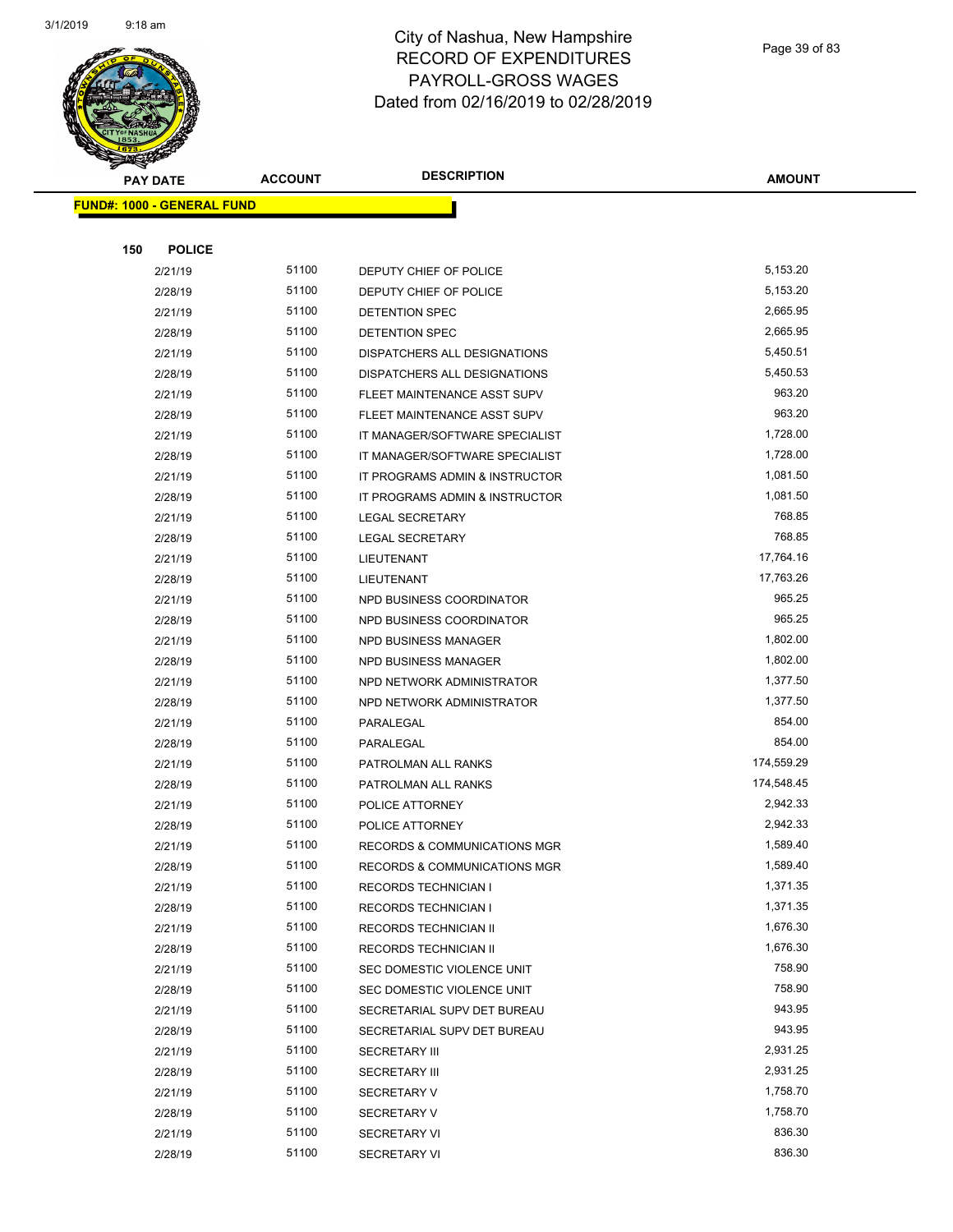

Page 40 of 83

| <b>PAY DATE</b>                   | <b>ACCOUNT</b> | <b>DESCRIPTION</b>                     | <b>AMOUNT</b> |
|-----------------------------------|----------------|----------------------------------------|---------------|
| <b>FUND#: 1000 - GENERAL FUND</b> |                |                                        |               |
|                                   |                |                                        |               |
| 150<br><b>POLICE</b>              |                |                                        |               |
| 2/21/19                           | 51100          | SERGEANT                               | 41,552.45     |
| 2/28/19                           | 51100          | <b>SERGEANT</b>                        | 41,552.45     |
| 2/21/19                           | 51100          | SHIFT LEADER                           | 2,185.00      |
| 2/28/19                           | 51100          | SHIFT LEADER                           | 2,185.02      |
| 2/21/19                           | 51100          | SUPV POLICE FLEET                      | 1,306.34      |
| 2/28/19                           | 51100          | SUPV POLICE FLEET                      | 1,306.35      |
| 2/21/19                           | 51200          | <b>ACCREDITATION MANAGER</b>           | 1,129.28      |
| 2/28/19                           | 51200          | <b>ACCREDITATION MANAGER</b>           | 1,129.28      |
| 2/21/19                           | 51200          | SENIOR RELATIONS SPECIALIST            | 725.40        |
| 2/28/19                           | 51200          | SENIOR RELATIONS SPECIALIST            | 725.40        |
| 2/21/19                           | 51300          | <b>OVERTIME</b>                        | 6,885.92      |
| 2/28/19                           | 51300          | <b>OVERTIME</b>                        | 6,230.36      |
| 2/21/19                           | 51309          | <b>OVERTIME-TRAINING</b>               | 1,151.88      |
| 2/21/19                           | 51315          | <b>OVERTIME-WITNESS</b>                | 654.32        |
| 2/28/19                           | 51315          | <b>OVERTIME-WITNESS</b>                | 1,269.36      |
| 2/21/19                           | 51322          | OVERTIME-INVESTIGATIVE                 | 3,230.69      |
| 2/28/19                           | 51322          | OVERTIME-INVESTIGATIVE                 | 3,870.52      |
| 2/21/19                           | 51330          | OVERTIME-COVERAGE                      | 19,429.68     |
| 2/28/19                           | 51330          | OVERTIME-COVERAGE                      | 18,818.72     |
| 2/21/19                           | 51600          | <b>LONGEVITY</b>                       | 3,400.00      |
| 2/28/19                           | 51628          | <b>EXTRA HOLIDAY</b>                   | 57,432.91     |
| 2/28/19                           | 51750          | <b>RETIREMENT &amp; SEPARATION PAY</b> | 881.75        |
| 2/21/19                           | 52809          | <b>WELLNESS PROGRAM</b>                | 250.00        |
| 2/28/19                           | 55118          | TELEPHONE-CELLULAR                     | 150.00        |
| 2/21/19                           | 61107          | <b>CLOTHING &amp; UNIFORMS</b>         | 44.25         |
| 2/28/19                           | 61107          | <b>CLOTHING &amp; UNIFORMS</b>         | 596.00        |
| <b>TOTAL 150 - POLICE</b>         |                |                                        | \$775,374.69  |
| 152<br><b>FIRE</b>                |                |                                        |               |
| 2/21/19                           | 51100          | ADMINISTRATIVE ASSISTANT II            | 2,320.60      |
| 2/28/19                           | 51100          | ADMINISTRATIVE ASSISTANT II            | 2,320.60      |
|                                   |                |                                        |               |

| 2/28/19 | 51100 | ADMINISTRATIVE ASSISTANT II    | 2,320.60  |
|---------|-------|--------------------------------|-----------|
| 2/21/19 | 51100 | <b>ASST FIRE CHIEF</b>         | 2,409.56  |
| 2/28/19 | 51100 | <b>ASST FIRE CHIEF</b>         | 2.409.56  |
| 2/21/19 | 51100 | ASST SUPERINTENDENT FIRE ALARM | 1.645.88  |
| 2/28/19 | 51100 | ASST SUPERINTENDENT FIRE ALARM | 1,645.88  |
| 2/21/19 | 51100 | ASST SUPERINTENDENT FIRE FLEET | 1.645.88  |
| 2/28/19 | 51100 | ASST SUPERINTENDENT FIRE FLEET | 1.645.88  |
| 2/21/19 | 51100 | ASST SUPERINTENDENT PREVENTION | 3,324.84  |
| 2/28/19 | 51100 | ASST SUPERINTENDENT PREVENTION | 3,324.84  |
| 2/21/19 | 51100 | <b>CAPTAIN</b>                 | 11,623.22 |
| 2/28/19 | 51100 | <b>CAPTAIN</b>                 | 11,623.21 |
| 2/21/19 | 51100 | CAPTAIN FIRE TRAINING SAFETY   | 1,799.56  |
| 2/28/19 | 51100 | CAPTAIN FIRE TRAINING SAFETY   | 1.799.56  |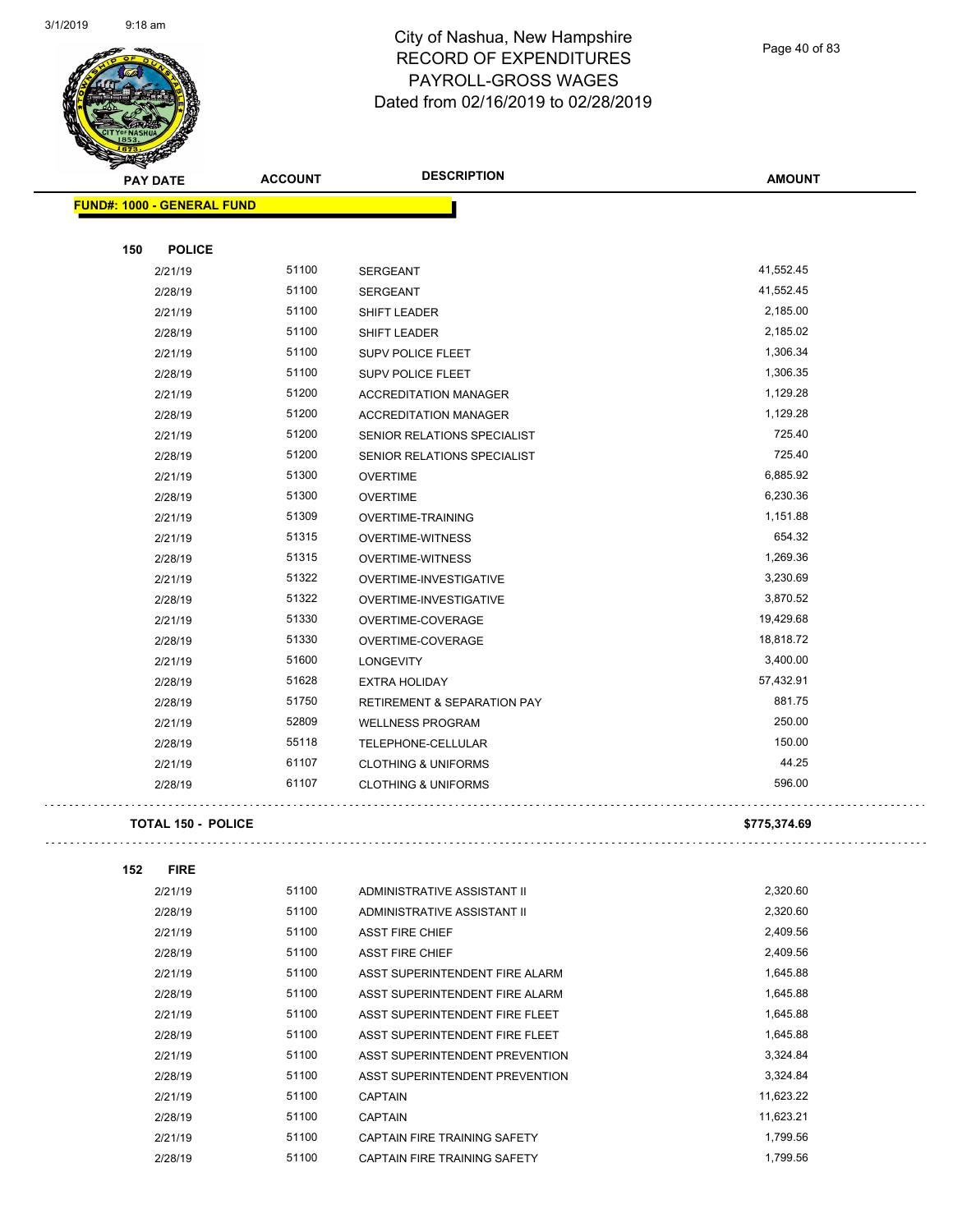

Page 41 of 83

. . .

. . .

| <b>PAY DATE</b>                   | <b>ACCOUNT</b> | <b>DESCRIPTION</b>              | <b>AMOUNT</b> |
|-----------------------------------|----------------|---------------------------------|---------------|
| <b>FUND#: 1000 - GENERAL FUND</b> |                |                                 |               |
|                                   |                |                                 |               |
| 152<br><b>FIRE</b>                |                |                                 |               |
| 2/21/19                           | 51100          | DEPUTY FIRE CHIEF               | 8,596.23      |
| 2/28/19                           | 51100          | DEPUTY FIRE CHIEF               | 8,596.22      |
| 2/21/19                           | 51100          | <b>EXEC ASST BUSINESS COORD</b> | 868.70        |
| 2/28/19                           | 51100          | <b>EXEC ASST BUSINESS COORD</b> | 868.70        |
| 2/21/19                           | 51100          | <b>FIRE CHIEF</b>               | 2,635.48      |
| 2/28/19                           | 51100          | <b>FIRE CHIEF</b>               | 2,635.48      |
| 2/21/19                           | 51100          | FIRE DISPATCH ALL RANKS         | 7,627.36      |
| 2/28/19                           | 51100          | FIRE DISPATCH ALL RANKS         | 7,645.26      |
| 2/21/19                           | 51100          | FIRE DISPATCHER CLERK TRAINER   | 1,682.42      |
| 2/28/19                           | 51100          | FIRE DISPATCHER CLERK TRAINER   | 1,682.42      |
| 2/21/19                           | 51100          | FIRE LIEUTENANT                 | 42,957.75     |
| 2/28/19                           | 51100          | FIRE LIEUTENANT                 | 43,020.35     |
| 2/21/19                           | 51100          | <b>FIRE MECHANIC</b>            | 1,354.28      |
| 2/28/19                           | 51100          | <b>FIRE MECHANIC</b>            | 1,354.28      |
| 2/21/19                           | 51100          | FIRE TRAINING OFFICER           | 1,645.88      |
| 2/28/19                           | 51100          | FIRE TRAINING OFFICER           | 1,645.88      |
| 2/21/19                           | 51100          | FIREFIGHTERS ALL RANKS          | 134,464.02    |
| 2/28/19                           | 51100          | FIREFIGHTERS ALL RANKS          | 134,120.26    |
| 2/21/19                           | 51100          | SUPERINTENDENT FIRE ALARM       | 1,835.72      |
| 2/28/19                           | 51100          | SUPERINTENDENT FIRE ALARM       | 1,835.72      |
| 2/21/19                           | 51100          | SUPERINTENDENT FIRE FLEET       | 1,799.56      |
| 2/28/19                           | 51100          | SUPERINTENDENT FIRE FLEET       | 1,799.56      |
| 2/21/19                           | 51100          | SUPERINTENDENT FIRE PREVENTION  | 1,817.56      |
| 2/28/19                           | 51100          | SUPERINTENDENT FIRE PREVENTION  | 1,817.56      |
| 2/21/19                           | 51300          | <b>OVERTIME</b>                 | 497.75        |
| 2/28/19                           | 51300          | <b>OVERTIME</b>                 | 371.25        |
| 2/21/19                           | 51330          | OVERTIME-COVERAGE               | 9,516.34      |
| 2/28/19                           | 51330          | OVERTIME-COVERAGE               | 11,023.93     |
| 2/28/19                           | 51628          | <b>EXTRA HOLIDAY</b>            | 54,272.38     |
| 2/21/19                           | 51650          | ADDITIONAL HOURS                | 21,098.98     |
| 2/28/19                           | 51650          | <b>ADDITIONAL HOURS</b>         | 24,730.16     |
| 2/21/19                           | 51700          | <b>STIPENDS</b>                 | 4,819.20      |
| 2/28/19                           | 51700          | <b>STIPENDS</b>                 | 4,819.20      |
| 2/28/19                           | 55118          | TELEPHONE-CELLULAR              | 584.00        |
| 2/28/19                           | 61107          | <b>CLOTHING &amp; UNIFORMS</b>  | 443.50        |
| <b>TOTAL 152 - FIRE</b>           |                |                                 | \$596,022.41  |
|                                   |                |                                 |               |

| 2/21/19 | 51100 | BLD INSP ASST PLANS EXAMINER       | 1.046.85 |
|---------|-------|------------------------------------|----------|
| 2/28/19 | 51100 | BLD INSP ASST PLANS EXAMINER       | 1.046.85 |
| 2/21/19 | 51100 | BUILDING AND UTILITIES INSPCTR     | 3.635.40 |
| 2/28/19 | 51100 | BUILDING AND UTILITIES INSPCTR     | 3.635.40 |
| 2/21/19 | 51100 | <b>BUILDING DEPARTMENT MANAGER</b> | 1.612.75 |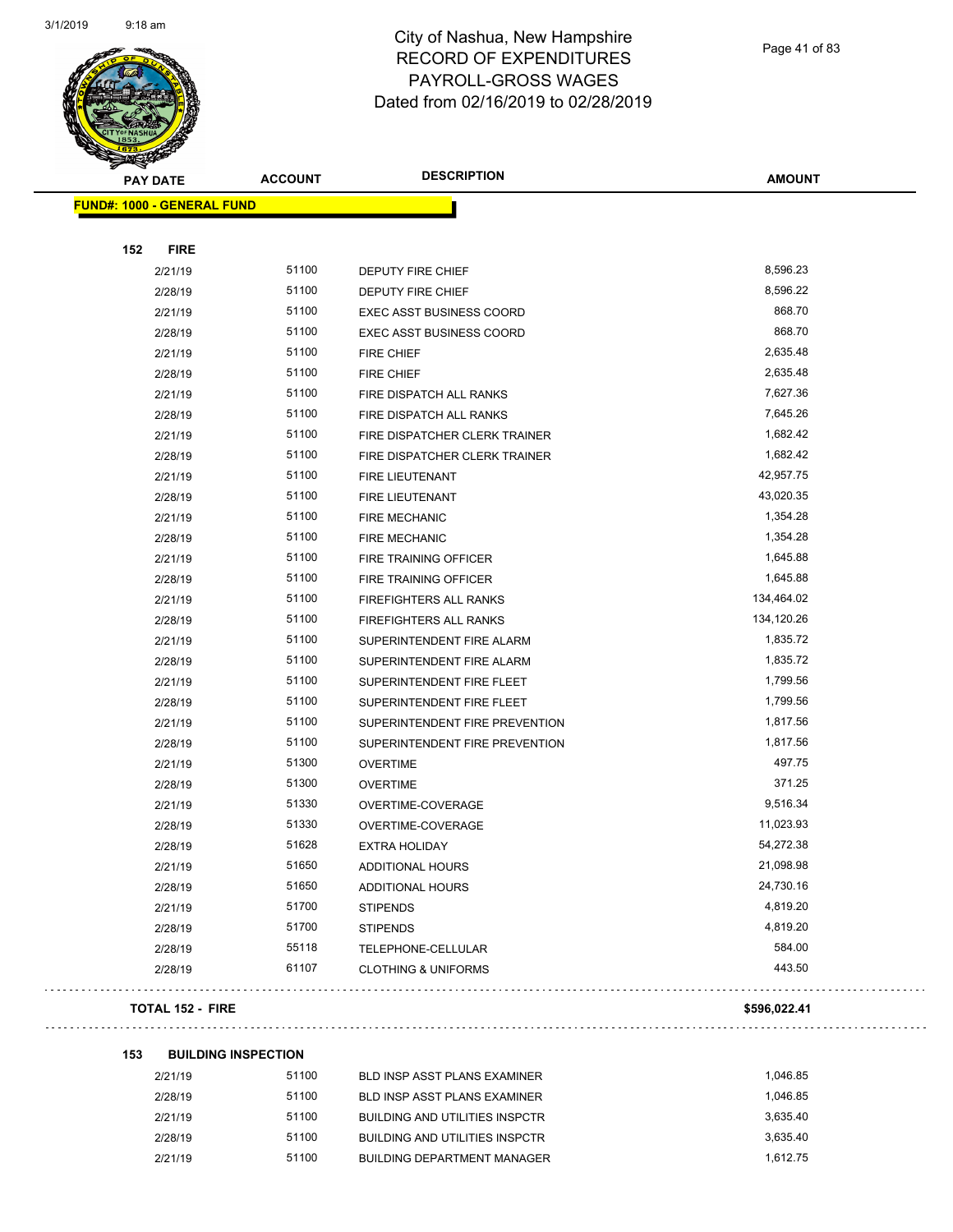Page 42 of 83

|     | PAY DATE           | <b>ACCOUNT</b>                             | <b>DESCRIPTION</b>                                        | <b>AMOUNT</b> |
|-----|--------------------|--------------------------------------------|-----------------------------------------------------------|---------------|
|     |                    | <b>FUND#: 1000 - GENERAL FUND</b>          |                                                           |               |
|     |                    |                                            |                                                           |               |
| 153 |                    | <b>BUILDING INSPECTION</b><br>51100        |                                                           | 1,612.75      |
|     | 2/28/19<br>2/21/19 | 51100                                      | <b>BUILDING DEPARTMENT MANAGER</b><br>PERMIT TECHNICIAN I | 1,287.45      |
|     | 2/28/19            | 51100                                      | PERMIT TECHNICIAN I                                       | 1,287.45      |
|     | 2/21/19            | 51100                                      | <b>PLANS EXAMINER</b>                                     | 1,271.25      |
|     | 2/28/19            | 51100                                      | <b>PLANS EXAMINER</b>                                     | 1,271.25      |
|     |                    |                                            |                                                           |               |
|     |                    | <b>TOTAL 153 - BUILDING INSPECTION</b>     |                                                           | \$17,707.40   |
| 155 |                    | <b>CODE ENFORCEMENT</b>                    |                                                           |               |
|     | 2/21/19            | 51100                                      | <b>CODE ENFORCEMENT OFFICER II</b>                        | 2,284.95      |
|     | 2/28/19            | 51100                                      | CODE ENFORCEMENT OFFICER II                               | 2,284.95      |
|     | 2/21/19            | 51100                                      | MGR CODE ENFORCEMENT DEPT                                 | 1,521.03      |
|     | 2/28/19            | 51100                                      | MGR CODE ENFORCEMENT DEPT                                 | 1,521.05      |
|     | 2/28/19            | 55118                                      | TELEPHONE-CELLULAR                                        | 34.00         |
|     |                    | <b>TOTAL 155 - CODE ENFORCEMENT</b>        |                                                           | \$7,645.98    |
|     |                    |                                            |                                                           |               |
| 156 | 2/21/19            | <b>EMERGENCY MANAGEMENT</b><br>51100       | <b>EMERGENCY MANAGEMENT DIRECTOR</b>                      | 1,701.60      |
|     | 2/28/19            | 51100                                      | EMERGENCY MANAGEMENT DIRECTOR                             | 1,701.60      |
|     | 2/28/19            | 55118                                      | TELEPHONE-CELLULAR                                        | 100.00        |
|     |                    | <b>TOTAL 156 - EMERGENCY MANAGEMENT</b>    |                                                           | \$3,503.20    |
|     |                    |                                            |                                                           |               |
| 157 |                    | <b>CITYWIDE COMMUNICATIONS</b>             |                                                           |               |
|     | 2/21/19            | 51100                                      | <b>COMM SYS ENGR TECH</b>                                 | 1,616.80      |
|     | 2/28/19            | 51100                                      | <b>COMM SYS ENGR TECH</b>                                 | 1,616.80      |
|     | 2/21/19            | 51200                                      | RADIO SYSTEMS MANAGER                                     | 1,371.96      |
|     | 2/28/19            | 51200                                      | RADIO SYSTEMS MANAGER                                     | 1,371.96      |
|     | 2/28/19            | 55118                                      | TELEPHONE-CELLULAR                                        | 100.00        |
|     |                    | <b>TOTAL 157 - CITYWIDE COMMUNICATIONS</b> |                                                           | \$6,077.52    |
| 160 |                    | <b>PW-ADMIN &amp; ENGINEERING</b>          |                                                           |               |
|     | 2/21/19            | 51100                                      | ADMINISTRATIVE ASSISTANT II                               | 766.50        |
|     | 2/28/19            | 51100                                      | ADMINISTRATIVE ASSISTANT II                               | 766.50        |
|     | 2/21/19            | 51100                                      | ASSISTANT CONSTRUCTION ENGINEER                           | 938.30        |
|     | 2/28/19            | 51100                                      | ASSISTANT CONSTRUCTION ENGINEER                           | 938.30        |
|     | 2/21/19            | 51100                                      | ASSISTANT DIRECTOR OF PUBLIC WORKS                        | 1,619.05      |
|     | 2/28/19            | 51100                                      | ASSISTANT DIRECTOR OF PUBLIC WORKS                        | 1,619.05      |
|     | 2/21/19            | 51100                                      | <b>CITY ENGINEER</b>                                      | 1,144.75      |
|     | 2/28/19            | 51100                                      | <b>CITY ENGINEER</b>                                      | 1,144.75      |
|     |                    | 51100                                      |                                                           | 1,230.70      |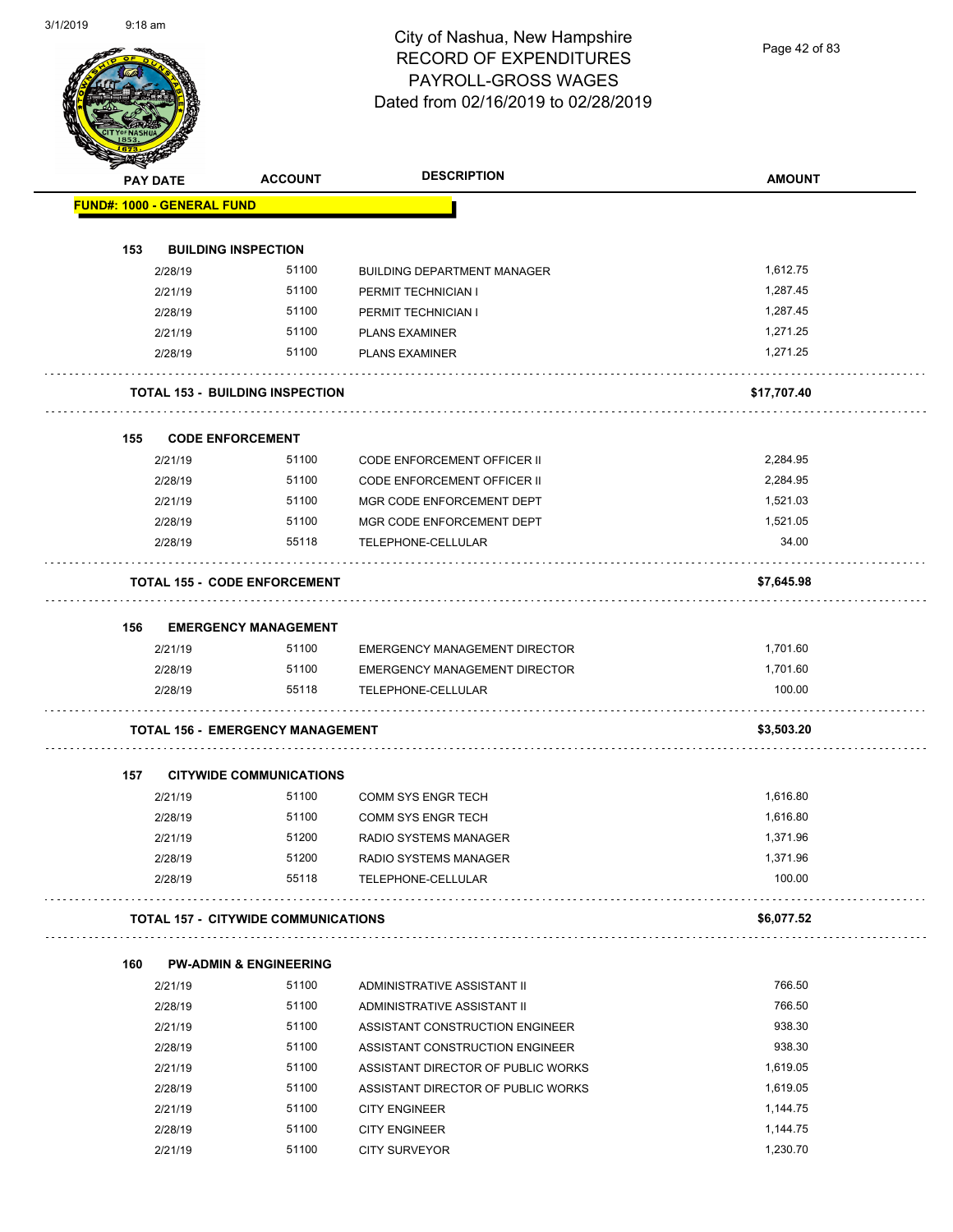Page 43 of 83

|     | <b>PAY DATE</b>                   | <b>ACCOUNT</b>                                | <b>DESCRIPTION</b>                                             | <b>AMOUNT</b> |
|-----|-----------------------------------|-----------------------------------------------|----------------------------------------------------------------|---------------|
|     | <b>FUND#: 1000 - GENERAL FUND</b> |                                               |                                                                |               |
|     |                                   | <b>PW-ADMIN &amp; ENGINEERING</b>             |                                                                |               |
| 160 | 2/28/19                           | 51100                                         |                                                                | 1,230.70      |
|     | 2/21/19                           | 51100                                         | <b>CITY SURVEYOR</b><br><b>DEPUTY CITY ENGINEER</b>            | 738.35        |
|     | 2/28/19                           | 51100                                         | <b>DEPUTY CITY ENGINEER</b>                                    | 738.35        |
|     | 2/21/19                           | 51100                                         | DIRECTOR PUBLIC WORKS                                          | 1,828.35      |
|     | 2/28/19                           | 51100                                         | DIRECTOR PUBLIC WORKS                                          | 1,828.35      |
|     | 2/21/19                           | 51100                                         | DIVISION OPERATIONS MANAGER                                    | 1,463.05      |
|     | 2/28/19                           | 51100                                         | <b>DIVISION OPERATIONS MANAGER</b>                             | 1,463.05      |
|     | 2/21/19                           | 51100                                         | DPW CONTRACT ADMINISTRATOR                                     | 365.01        |
|     | 2/28/19                           | 51100                                         | DPW CONTRACT ADMINISTRATOR                                     | 365.00        |
|     | 2/21/19                           | 51100                                         |                                                                | 2,049.65      |
|     | 2/28/19                           | 51100                                         | <b>ENGINEERING INSPECTOR</b><br><b>ENGINEERING INSPECTOR</b>   | 2,049.65      |
|     | 2/21/19                           | 51100                                         | <b>EXECUTIVE ASSISTANT</b>                                     | 767.15        |
|     | 2/28/19                           | 51100                                         | <b>EXECUTIVE ASSISTANT</b>                                     | 767.15        |
|     | 2/21/19                           | 51100                                         | PUBLIC RELATIONS ADMINISTRATOR                                 | 712.34        |
|     |                                   | 51100                                         |                                                                | 712.35        |
|     | 2/28/19<br>2/21/19                | 51100                                         | PUBLIC RELATIONS ADMINISTRATOR<br><b>SENIOR STAFF ENGINEER</b> | 1,131.85      |
|     | 2/28/19                           | 51100                                         | <b>SENIOR STAFF ENGINEER</b>                                   | 1,131.85      |
|     | 2/21/19                           | 51100                                         | SENIOR TRAFFIC ENGINEER                                        | 1,746.35      |
|     | 2/28/19                           | 51100                                         | SENIOR TRAFFIC ENGINEER                                        | 1,746.35      |
|     |                                   | 51100                                         |                                                                | 17,038.08     |
|     | 1/31/19                           | 51100                                         | <b>STAFF ENGINEER</b>                                          | 551.93        |
|     | 2/14/19<br>2/21/19                | 51100                                         | <b>STAFF ENGINEER</b><br><b>STAFF ENGINEER</b>                 | 1,064.00      |
|     | 2/28/19                           | 51100                                         | <b>STAFF ENGINEER</b>                                          | 1,064.00      |
|     | 2/21/19                           | 51100                                         | STREET CONSTRUCTION ENGINEER                                   | 1,455.30      |
|     |                                   | 51100                                         |                                                                | 1,455.30      |
|     | 2/28/19                           | 51300                                         | STREET CONSTRUCTION ENGINEER                                   | 268.33        |
|     | 2/28/19<br>2/28/19                | 55118                                         | <b>OVERTIME</b><br>TELEPHONE-CELLULAR                          | 318.75        |
|     |                                   |                                               |                                                                |               |
|     |                                   | <b>TOTAL 160 - PW-ADMIN &amp; ENGINEERING</b> |                                                                | \$56,218.49   |
| 161 | <b>STREETS</b>                    |                                               |                                                                |               |
|     |                                   | 51100                                         |                                                                | 821.65        |
|     | 2/21/19                           |                                               | ADMINISTRATIVE ASSISTANT II                                    |               |
|     | 2/28/19                           | 51100                                         | ADMINISTRATIVE ASSISTANT II                                    | 821.65        |
|     | 2/21/19                           | 51100                                         | AUTO MECH 1ST CLASS NIGHTS                                     | 4,353.61      |
|     | 2/28/19                           | 51100                                         | AUTO MECH 1ST CLASS NIGHTS                                     | 4,353.60      |
|     | 2/21/19                           | 51100                                         | AUTO MECH 2ND CLASS                                            | 1,959.20      |
|     | 2/28/19                           | 51100                                         | AUTO MECH 2ND CLASS                                            | 1,959.20      |
|     | 2/21/19                           | 51100                                         | AUTO MECHANIC 1ST CLASS                                        | 3,229.21      |
|     | 2/28/19                           | 51100                                         | AUTO MECHANIC 1ST CLASS                                        | 3,229.20      |
|     | 2/21/19                           | 51100                                         | EQUIP OPR STREET REPAIR                                        | 6,875.20      |
|     | 2/28/19                           | 51100                                         | EQUIP OPR STREET REPAIR                                        | 6,875.20      |
|     | 2/21/19                           | 51100                                         | FLEET MAINTENANCE FOREMAN                                      | 1,296.65      |
|     | 2/28/19                           | 51100                                         | FLEET MAINTENANCE FOREMAN                                      | 1,296.65      |
|     | 2/21/19                           | 51100                                         | FLEET MANAGER STREET DEPT                                      | 1,187.55      |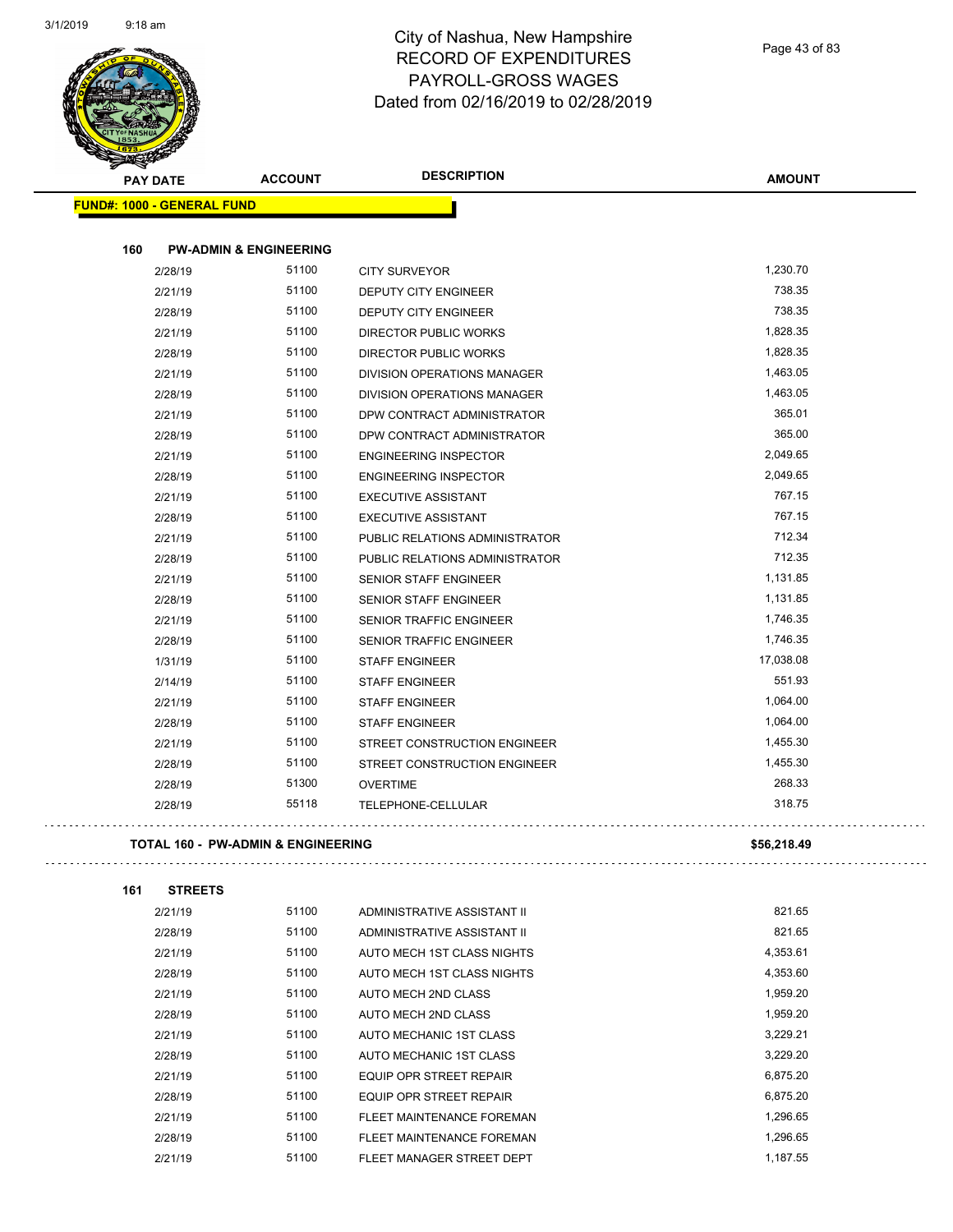

Page 44 of 83

| $\tilde{\phantom{a}}$<br><b>PAY DATE</b> |                            | <b>ACCOUNT</b>                        | <b>DESCRIPTION</b>            | <b>AMOUNT</b> |
|------------------------------------------|----------------------------|---------------------------------------|-------------------------------|---------------|
| FUND#: 1000 - GENERAL FUND               |                            |                                       |                               |               |
| 161                                      |                            |                                       |                               |               |
| 2/28/19                                  | <b>STREETS</b>             | 51100                                 | FLEET MANAGER STREET DEPT     | 1,187.55      |
| 2/21/19                                  |                            | 51100                                 | FOREMAN LABOR STREET          | 2,567.90      |
| 2/28/19                                  |                            | 51100                                 | FOREMAN LABOR STREET          | 2,567.91      |
| 2/21/19                                  |                            | 51100                                 | <b>MASON PIPELAYER</b>        | 3,759.21      |
| 2/28/19                                  |                            | 51100                                 | <b>MASON PIPELAYER</b>        | 3,759.20      |
| 2/21/19                                  |                            | 51100                                 | OPERATIONS SUPERVISOR         | 1,092.80      |
| 2/28/19                                  |                            | 51100                                 | OPERATIONS SUPERVISOR         | 1,092.80      |
| 2/21/19                                  |                            | 51100                                 | SIGN MAINTENANCE              | 1,864.80      |
| 2/28/19                                  |                            | 51100                                 | <b>SIGN MAINTENANCE</b>       | 1,864.80      |
| 2/21/19                                  |                            | 51100                                 | STOREKEEPER PWD               | 1,298.05      |
| 2/28/19                                  |                            | 51100                                 | STOREKEEPER PWD               | 772.62        |
| 2/21/19                                  |                            | 51100                                 | <b>STREET FOREMAN</b>         | 2,593.30      |
| 2/28/19                                  |                            | 51100                                 | <b>STREET FOREMAN</b>         | 2,593.30      |
| 2/21/19                                  |                            | 51100                                 | SUPERINTENDENT OF STREETS     | 1,940.40      |
| 2/28/19                                  |                            | 51100                                 | SUPERINTENDENT OF STREETS     | 1,940.40      |
| 2/21/19                                  |                            | 51100                                 | <b>TRAFFIC FOREMAN</b>        | 1,322.60      |
| 2/28/19                                  |                            | 51100                                 | <b>TRAFFIC FOREMAN</b>        | 1,322.60      |
| 2/21/19                                  |                            | 51100                                 | TRAFFIC MAINTENANCE ASSISTANT | 927.20        |
| 2/28/19                                  |                            | 51100                                 | TRAFFIC MAINTENANCE ASSISTANT | 927.20        |
| 2/21/19                                  |                            | 51100                                 | <b>TRAFFIC TECHNICIAN I</b>   | 2,231.21      |
| 2/28/19                                  |                            | 51100                                 | <b>TRAFFIC TECHNICIAN I</b>   | 2,231.20      |
| 2/21/19                                  |                            | 51100                                 | TRUCK DRIVER STREET REPAIR    | 15,248.42     |
| 2/28/19                                  |                            | 51100                                 | TRUCK DRIVER STREET REPAIR    | 15,316.24     |
| 2/21/19                                  |                            | 51100                                 | <b>WELDER FIRST CLASS</b>     | 1,060.80      |
| 2/28/19                                  |                            | 51100                                 | <b>WELDER FIRST CLASS</b>     | 1,060.80      |
| 2/21/19                                  |                            | 51300                                 | <b>OVERTIME</b>               | 71,396.55     |
| 2/28/19                                  |                            | 51300                                 | <b>OVERTIME</b>               | 42,135.48     |
| 2/28/19                                  |                            | 55118                                 | TELEPHONE-CELLULAR            | 84.00         |
|                                          | <b>TOTAL 161 - STREETS</b> |                                       |                               | \$224,417.91  |
| 166                                      |                            | <b>PARKING OPERATIONS</b>             |                               |               |
| 2/21/19                                  |                            | 51100                                 | PARKING MAINTENANCE           | 1,375.40      |
| 2/28/19                                  |                            | 51100                                 | PARKING MAINTENANCE           | 1,355.21      |
| 2/21/19                                  |                            | 51100                                 | PARKING MANAGER               | 896.45        |
| 2/28/19                                  |                            | 51100                                 | <b>PARKING MANAGER</b>        | 896.45        |
| 2/21/19                                  |                            | 51300                                 | <b>OVERTIME</b>               | 169.58        |
| 2/28/19                                  |                            | 51300                                 | <b>OVERTIME</b>               | 353.62        |
| 2/28/19                                  |                            | 55118                                 | TELEPHONE-CELLULAR            | 84.00         |
|                                          |                            | <b>TOTAL 166 - PARKING OPERATIONS</b> |                               | \$5,130.71    |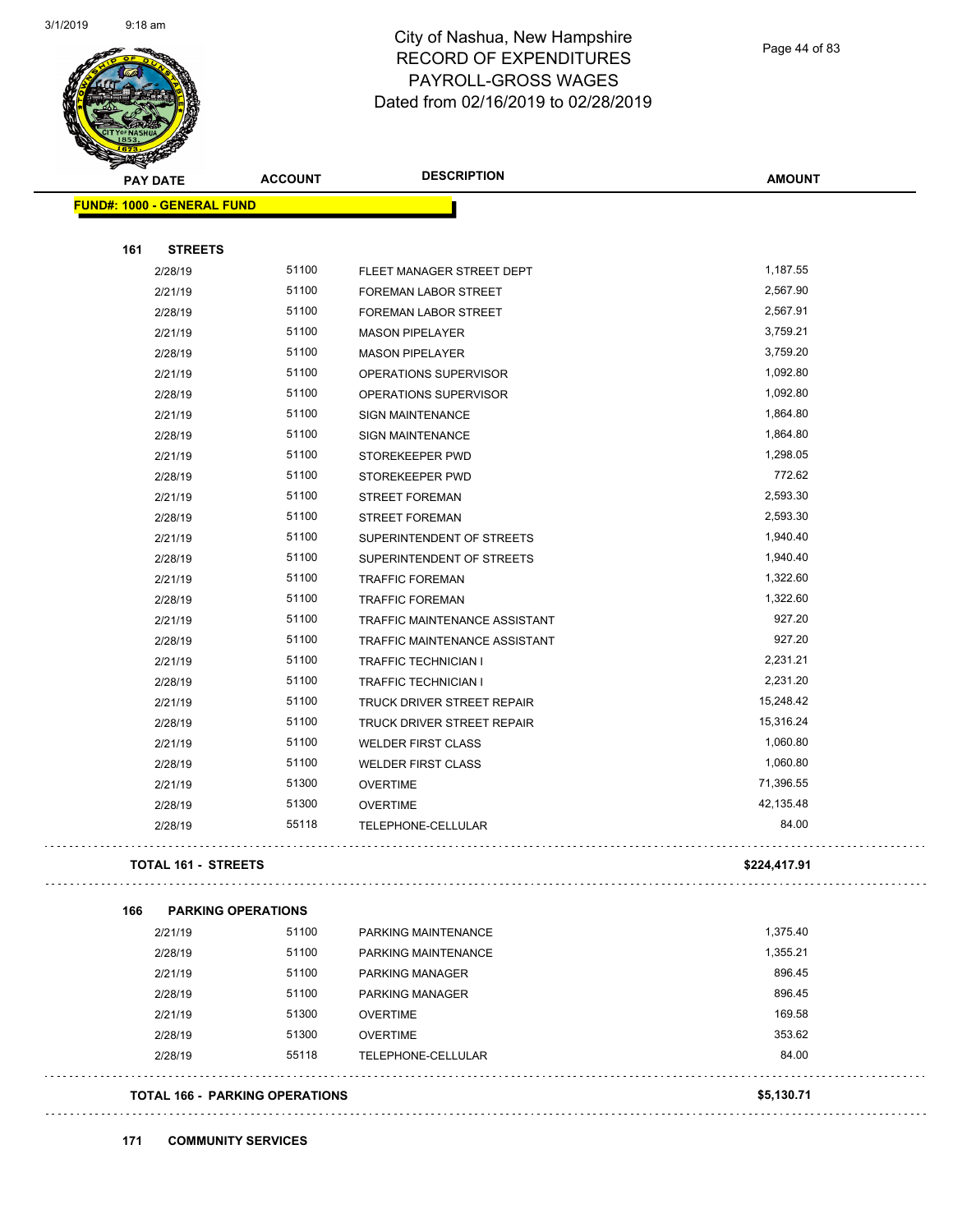Page 45 of 83

|                                   | <b>PAY DATE</b> | <b>ACCOUNT</b>                          | <b>DESCRIPTION</b>                   | <b>AMOUNT</b> |
|-----------------------------------|-----------------|-----------------------------------------|--------------------------------------|---------------|
| <b>FUND#: 1000 - GENERAL FUND</b> |                 |                                         |                                      |               |
| 171                               |                 | <b>COMMUNITY SERVICES</b>               |                                      |               |
|                                   | 2/21/19         | 51100                                   | DIRECTOR HEALTH AND COMM SVS         | 1,920.95      |
|                                   | 2/28/19         | 51100                                   | DIRECTOR HEALTH AND COMM SVS         | 1,920.95      |
|                                   | 2/21/19         | 51100                                   | <b>EPIDEMIOLOGIST</b>                | 1,025.70      |
|                                   | 2/28/19         | 51100                                   | <b>EPIDEMIOLOGIST</b>                | 1,025.70      |
|                                   | 2/21/19         | 51100                                   | <b>HEALTH PROMOTION SPEC</b>         | 975.35        |
|                                   | 2/28/19         | 51100                                   | <b>HEALTH PROMOTION SPEC</b>         | 975.35        |
|                                   | 2/20/19         | 51512                                   | <b>WAGES APPOINTED OFFICIALS</b>     | (535.00)      |
|                                   | 2/28/19         | 55118                                   | TELEPHONE-CELLULAR                   | 67.00         |
|                                   |                 | <b>TOTAL 171 - COMMUNITY SERVICES</b>   |                                      | \$7,376.00    |
| 172                               |                 | <b>COMMUNITY HEALTH</b>                 |                                      |               |
|                                   | 2/21/19         | 51100                                   | ADMINISTRATIVE ASSISTANT II          | 797.27        |
|                                   | 2/28/19         | 51100                                   | ADMINISTRATIVE ASSISTANT II          | 722.51        |
|                                   | 2/21/19         | 51100                                   | <b>BILINGUAL OUTREACH WORKER</b>     | 874.70        |
|                                   | 2/28/19         | 51100                                   | <b>BILINGUAL OUTREACH WORKER</b>     | 874.70        |
|                                   | 2/21/19         | 51100                                   | CHIEF PUBLIC HEALTH NURSE            | 1,524.76      |
|                                   | 2/28/19         | 51100                                   | CHIEF PUBLIC HEALTH NURSE            | 1,524.75      |
|                                   | 2/21/19         | 51100                                   | PUB HEALTH NURSE                     | 3,520.80      |
|                                   | 2/28/19         | 51100                                   | PUB HEALTH NURSE                     | 3,520.80      |
|                                   | 2/21/19         | 51300                                   | <b>OVERTIME</b>                      | 113.35        |
|                                   | 2/28/19         | 51300                                   | <b>OVERTIME</b>                      | 41.00         |
|                                   | 2/28/19         | 55118                                   | TELEPHONE-CELLULAR                   | 50.00         |
|                                   |                 | <b>TOTAL 172 - COMMUNITY HEALTH</b>     |                                      | \$13,564.64   |
| 173                               |                 | <b>ENVIRONMENTAL HEALTH</b>             |                                      |               |
|                                   | 2/21/19         | 51100                                   | DEP HEALTH OFFICER/LAB DIRECTOR      | 1.172.20      |
|                                   | 2/28/19         | 51100                                   | DEP HEALTH OFFICER/LAB DIRECTOR      | 1,172.20      |
|                                   | 2/21/19         | 51100                                   | ENVIRONMENTAL HEALTH SPEC            | 1,807.96      |
|                                   | 2/28/19         | 51100                                   | ENVIRONMENTAL HEALTH SPEC            | 1,802.80      |
|                                   | 2/21/19         | 51100                                   | <b>ENVIRONMENTAL TECH OFFICE MGR</b> | 1,067.20      |
|                                   | 2/28/19         | 51100                                   | ENVIRONMENTAL TECH OFFICE MGR        | 1,067.20      |
|                                   | 2/21/19         | 51100                                   | MANAGER ENVIRONMENTAL HEALTH         | 1,649.35      |
|                                   | 2/28/19         | 51100                                   | MANAGER ENVIRONMENTAL HEALTH         | 1,649.35      |
|                                   | 2/28/19         | 55118                                   | TELEPHONE-CELLULAR                   | 67.00         |
|                                   |                 | <b>TOTAL 173 - ENVIRONMENTAL HEALTH</b> |                                      | \$11,455.26   |
| 174                               |                 | <b>WELFARE ADMINISTRATION</b>           |                                      |               |
|                                   | 2/21/19         | 51100                                   | CASE TECHNICIAN WELFARE              | 2,522.00      |
|                                   | 2/28/19         | 51100                                   | CASE TECHNICIAN WELFARE              | 2,522.02      |
|                                   | 2/21/19         | 51100                                   | <b>INTAKE WORKER</b>                 | 803.60        |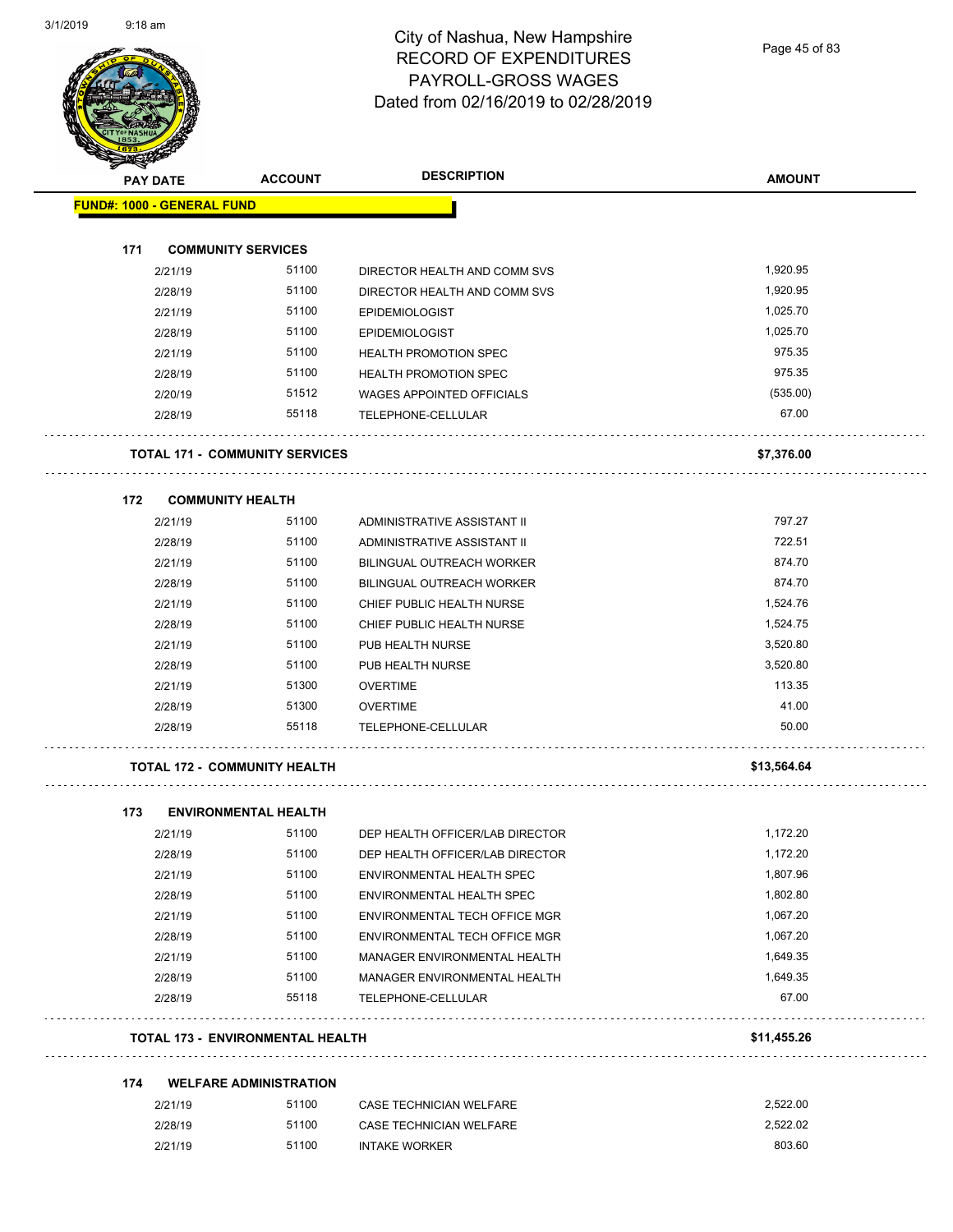Page 46 of 83

| <b>PAY DATE</b>                   | <b>ACCOUNT</b>                            | <b>DESCRIPTION</b>               | <b>AMOUNT</b> |
|-----------------------------------|-------------------------------------------|----------------------------------|---------------|
| <b>FUND#: 1000 - GENERAL FUND</b> |                                           |                                  |               |
| 174                               | <b>WELFARE ADMINISTRATION</b>             |                                  |               |
| 2/28/19                           | 51100                                     | <b>INTAKE WORKER</b>             | 803.60        |
| 2/21/19                           | 51100                                     | SENIOR CASE TECHNICIAN           | 1,034.85      |
| 2/28/19                           | 51100                                     | SENIOR CASE TECHNICIAN           | 1,034.85      |
| 2/21/19                           | 51100                                     | <b>WELFARE OFFICER</b>           | 1,705.80      |
| 2/28/19                           | 51100                                     | <b>WELFARE OFFICER</b>           | 1,705.80      |
| 2/28/19                           | 55118                                     | TELEPHONE-CELLULAR               | 50.00         |
|                                   | <b>TOTAL 174 - WELFARE ADMINISTRATION</b> |                                  | \$12,182.52   |
| 177                               | <b>PARKS &amp; RECREATION</b>             |                                  |               |
| 2/21/19                           | 51100                                     | ADMINISTRATIVE ASSISTANT II      | 842.05        |
| 2/28/19                           | 51100                                     | ADMINISTRATIVE ASSISTANT II      | 842.05        |
| 2/21/19                           | 51100                                     | EQUIPMENT OPERATOR, PARKS        | 979.60        |
| 2/28/19                           | 51100                                     | EQUIPMENT OPERATOR, PARKS        | 979.60        |
| 2/21/19                           | 51100                                     | FOREMAN LABOR PARK               | 3,889.95      |
| 2/28/19                           | 51100                                     | FOREMAN LABOR PARK               | 3,889.95      |
| 2/21/19                           | 51100                                     | <b>GROUNDSKEEPER MAINTENANCE</b> | 7,114.80      |
| 2/28/19                           | 51100                                     | <b>GROUNDSKEEPER MAINTENANCE</b> | 7,114.80      |
| 2/21/19                           | 51100                                     | <b>GROUNDSMAN I</b>              | 5,880.00      |
| 2/28/19                           | 51100                                     | <b>GROUNDSMAN I</b>              | 5,880.00      |
| 2/21/19                           | 51100                                     | <b>GROUNDSMAN II</b>             | 882.00        |
| 2/28/19                           | 51100                                     | <b>GROUNDSMAN II</b>             | 882.00        |
| 2/21/19                           | 51100                                     | <b>LEAD GROUNDSMAN</b>           | 1,981.61      |
| 2/28/19                           | 51100                                     | <b>LEAD GROUNDSMAN</b>           | 1,981.60      |
| 2/21/19                           | 51100                                     | PROGRAM COORDINATOR              | 382.70        |
| 2/28/19                           | 51100                                     | PROGRAM COORDINATOR              | 382.69        |
| 2/21/19                           | 51100                                     | RECREATION PROGRAM MANAGER       | 1,033.85      |
| 2/28/19                           | 51100                                     | RECREATION PROGRAM MANAGER       | 1,033.85      |
| 2/21/19                           | 51100                                     | STELLOS STADIUM ATTENDANT        | 979.60        |
| 2/28/19                           | 51100                                     | STELLOS STADIUM ATTENDANT        | 979.60        |
| 2/21/19                           | 51100                                     | SUPERINTENDENT OF PARKS RECR     | 1,940.40      |
| 2/28/19                           | 51100                                     | SUPERINTENDENT OF PARKS RECR     | 1,940.40      |
| 2/21/19                           | 51300                                     | <b>OVERTIME</b>                  | 904.79        |
| 2/28/19                           | 51300                                     | <b>OVERTIME</b>                  | 1,374.54      |
| 2/21/19                           | 51420                                     | WAGES-GAME OFFICIALS             | 2,711.00      |
| 2/28/19                           | 51420                                     | WAGES-GAME OFFICIALS             | 692.00        |
| 2/28/19                           | 55118                                     | TELEPHONE-CELLULAR               | 67.00         |
| 2/28/19                           | 61107                                     | <b>CLOTHING &amp; UNIFORMS</b>   | 46.00         |

#### **179 LIBRARY**

2/21/19 51100 ASSISTANT DIRECTOR LIBRARY 1,722.82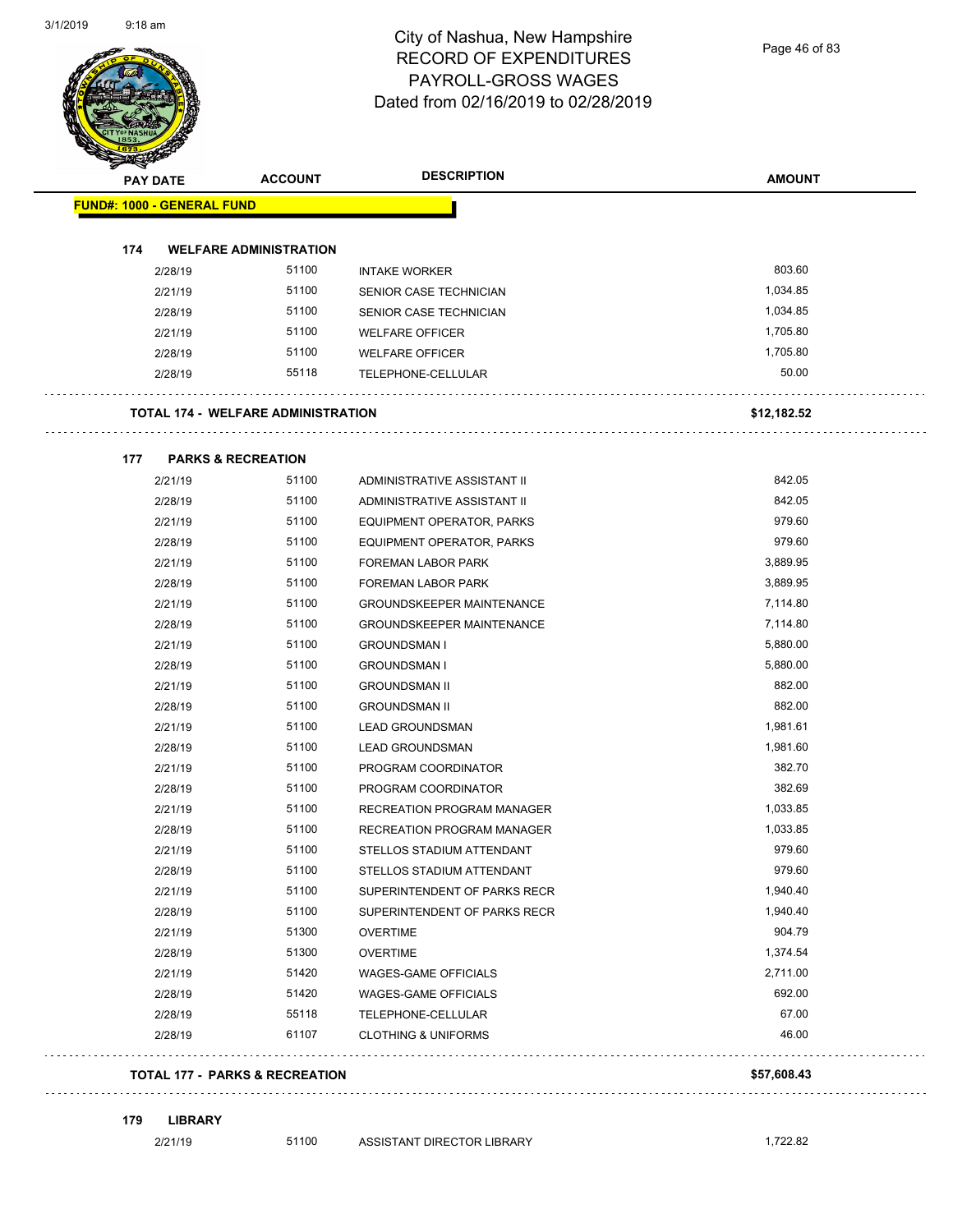

Page 47 of 83

| <b>PAY DATE</b>                   | <b>ACCOUNT</b> | <b>DESCRIPTION</b>                                           | <b>AMOUNT</b>      |
|-----------------------------------|----------------|--------------------------------------------------------------|--------------------|
| <b>FUND#: 1000 - GENERAL FUND</b> |                |                                                              |                    |
|                                   |                |                                                              |                    |
| 179<br><b>LIBRARY</b>             |                |                                                              |                    |
| 2/28/19                           | 51100          | ASSISTANT DIRECTOR LIBRARY                                   | 1,566.20           |
| 2/21/19                           | 51100          | ASSISTANT LIBRARIAN CIRCULATIO                               | 1,061.30           |
| 2/28/19                           | 51100          | ASSISTANT LIBRARIAN CIRCULATIO                               | 1,061.30           |
| 2/21/19                           | 51100          | ASSISTANT LIBRARIAN TECH SVS                                 | 802.26             |
| 2/28/19                           | 51100          | ASSISTANT LIBRARIAN TECH SVS                                 | 802.25             |
| 2/21/19                           | 51100          | ASSISTANT LIBRARIAN YOUTH SERV                               | 850.65             |
| 2/28/19                           | 51100          | ASSISTANT LIBRARIAN YOUTH SERV                               | 850.65             |
| 2/21/19                           | 51100          | <b>DIRECTOR LIBRARY</b>                                      | 2,160.15           |
| 2/28/19                           | 51100          | <b>DIRECTOR LIBRARY</b>                                      | 2,160.15           |
| 2/21/19                           | 51100          | EXECUTIVE ASST OFFICE MANAGER                                | 982.60             |
| 2/28/19                           | 51100          | EXECUTIVE ASST OFFICE MANAGER                                | 982.60             |
| 2/21/19                           | 51100          | IT COORDINATOR                                               | 942.65             |
| 2/28/19                           | 51100          | <b>IT COORDINATOR</b>                                        | 942.65             |
| 2/21/19                           | 51100          | LIBRARIAN CIRCULATION                                        | 1,093.85           |
| 2/28/19                           | 51100          | <b>LIBRARIAN CIRCULATION</b>                                 | 1,093.85           |
| 2/21/19                           | 51100          | <b>LIBRARIAN OUTREACH SVS</b>                                | 1,089.65           |
| 2/28/19                           | 51100          | LIBRARIAN OUTREACH SVS                                       | 1,089.68           |
| 2/21/19                           | 51100          | <b>LIBRARIAN TECH SERVICES</b>                               | 1,130.99           |
| 2/28/19                           | 51100          | <b>LIBRARIAN TECH SERVICES</b>                               | 1,130.99           |
| 2/21/19                           | 51100          | LIBRARIAN YOUTH SERVICES                                     | 2,444.39           |
| 2/28/19                           | 51100          | LIBRARIAN YOUTH SERVICES                                     | 2,444.40           |
| 2/21/19                           | 51100          | LIBRARY ASSISTANT CIRCULATION                                | 6,428.56           |
| 2/28/19                           | 51100          | LIBRARY ASSISTANT CIRCULATION                                | 6,428.54           |
| 2/21/19                           | 51100          | LIBRARY ASSISTANT MEDIA SERVIC                               | 770.95             |
| 2/28/19                           | 51100          | LIBRARY ASSISTANT MEDIA SERVIC                               | 770.95             |
| 2/21/19                           | 51100          | <b>LIBRARY ASSISTANT TECH SVS</b>                            | 770.95             |
| 2/28/19                           | 51100          | LIBRARY ASSISTANT TECH SVS                                   | 770.95             |
| 2/21/19                           | 51100          | LIBRARY ASSISTANT YOUTH SERVIC                               | 2,148.57           |
| 2/28/19                           | 51100          | LIBRARY ASSISTANT YOUTH SERVIC                               | 2,139.71           |
| 2/21/19                           | 51100          | <b>MAINTENANCE SUPV</b>                                      | 929.50             |
| 2/28/19                           | 51100          | MAINTENANCE SUPV                                             | 929.50             |
| 2/21/19                           | 51100          | PAGE & COLLECTION COORDINATOR                                | 916.13             |
| 2/28/19                           | 51100          | PAGE & COLLECTION COORDINATOR                                | 916.13             |
| 2/21/19                           | 51100          | REFERENCE LIBRARIAN ADULT SERV                               | 3,308.98           |
| 2/28/19                           | 51100<br>51100 | REFERENCE LIBRARIAN ADULT SERV                               | 3,294.85<br>824.75 |
| 2/21/19<br>2/28/19                | 51100          | REFERENCE LIBRARIAN TECH SVS<br>REFERENCE LIBRARIAN TECH SVS | 824.75             |
|                                   | 51100          | <b>SECURITY LIBRARY</b>                                      | 657.03             |
| 2/21/19<br>2/28/19                | 51100          | <b>SECURITY LIBRARY</b>                                      | 669.59             |
| 2/21/19                           | 51200          | <b>JANITOR</b>                                               | 243.76             |
| 2/28/19                           | 51200          | <b>JANITOR</b>                                               | 256.26             |
| 2/21/19                           | 51200          | LIBRARY ASSISTANT TECH SVS                                   | 453.16             |
| 2/28/19                           | 51200          | LIBRARY ASSISTANT TECH SVS                                   | 453.15             |
| 2/21/19                           | 51200          | <b>LIBRARY PAGE</b>                                          | 996.80             |
|                                   |                |                                                              |                    |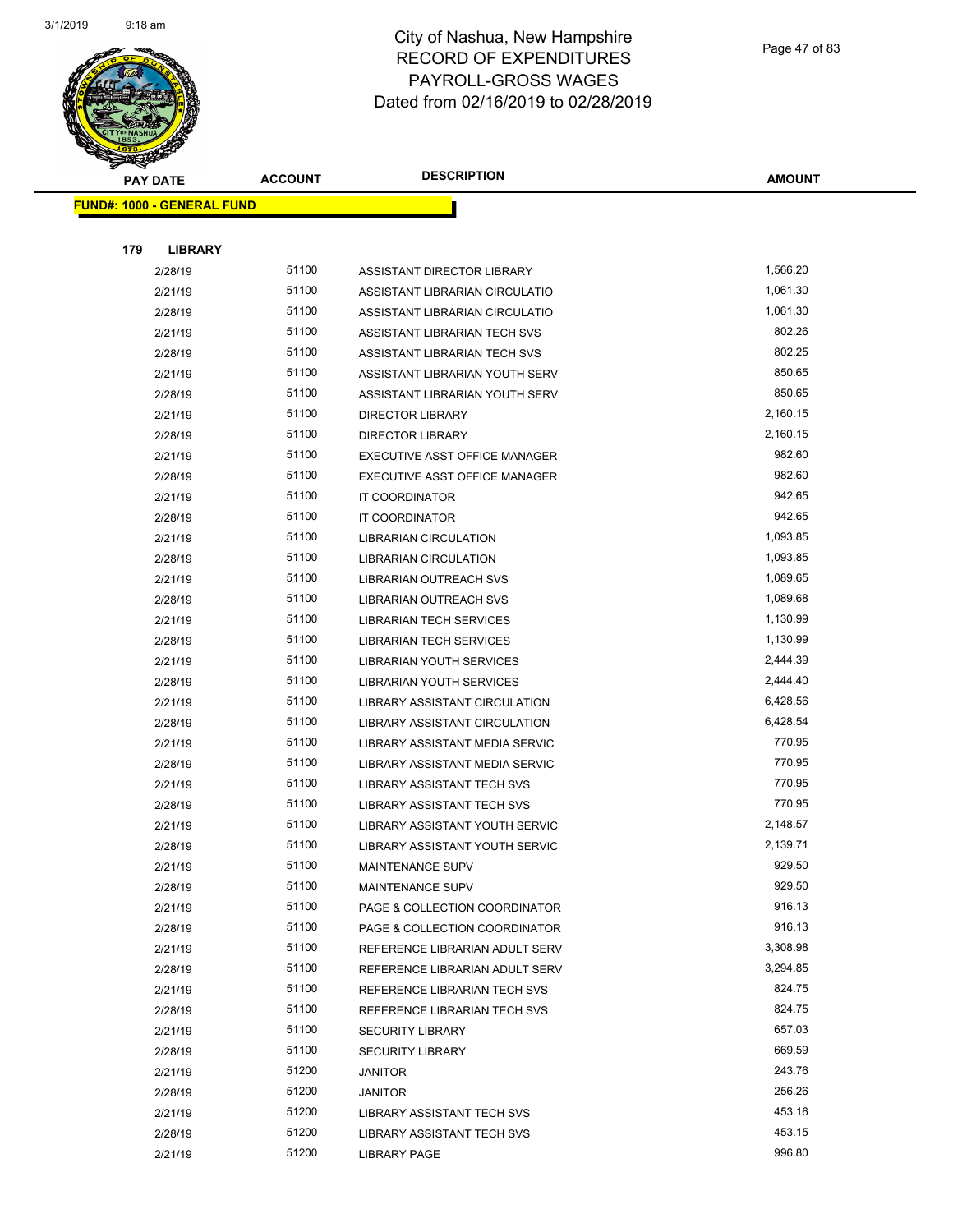Page 48 of 83

| <b>PAY DATE</b> |                                   | <b>ACCOUNT</b>                           | <b>DESCRIPTION</b>                             | <b>AMOUNT</b> |
|-----------------|-----------------------------------|------------------------------------------|------------------------------------------------|---------------|
|                 |                                   |                                          |                                                |               |
|                 | <b>FUND#: 1000 - GENERAL FUND</b> |                                          |                                                |               |
| 179             | <b>LIBRARY</b>                    |                                          |                                                |               |
|                 | 2/28/19                           | 51200                                    | <b>LIBRARY PAGE</b>                            | 936.67        |
|                 | 2/21/19                           | 51200                                    | RECEPTIONIST/DATA ENTRY SPECIALIST             | 438.50        |
|                 | 2/28/19                           | 51200                                    | RECEPTIONIST/DATA ENTRY SPECIALIST             | 438.50        |
|                 | 2/21/19                           | 51200                                    | REFERENCE LIBRARIAN ADULT SERV                 | 753.12        |
|                 | 2/28/19                           | 51200                                    | REFERENCE LIBRARIAN ADULT SERV                 | 786.10        |
|                 |                                   | 51200                                    |                                                | 385.94        |
|                 | 2/21/19                           |                                          | <b>SECURITY LIBRARY</b>                        | 381.88        |
|                 | 2/28/19                           | 51200                                    | <b>SECURITY LIBRARY</b>                        |               |
|                 | 2/21/19                           | 51300                                    | <b>OVERTIME</b>                                | 1,279.35      |
|                 | 2/28/19                           | 51300                                    | <b>OVERTIME</b>                                | 1,065.82      |
|                 | 2/21/19                           | 51750                                    | <b>RETIREMENT &amp; SEPARATION PAY</b>         | 8.04          |
|                 | <b>TOTAL 179 - LIBRARY</b>        |                                          |                                                | \$70,783.47   |
| 181             |                                   | <b>COMMUNITY DEVELOPMENT</b>             |                                                |               |
|                 | 2/21/19                           | 51100                                    | ADMINISTRATIVE ASSISTANT II                    | 766.50        |
|                 | 2/28/19                           | 51100                                    | ADMINISTRATIVE ASSISTANT II                    | 766.49        |
|                 | 2/21/19                           | 51100                                    | DIRECTOR COMMUNITY DEVELOPMENT                 | 2,294.80      |
|                 | 2/28/19                           | 51100                                    | DIRECTOR COMMUNITY DEVELOPMENT                 | 2,294.80      |
|                 | 2/21/19                           | 51100                                    | <b>TRANSPORTATION PLANNER</b>                  | 1,285.65      |
|                 | 2/28/19                           | 51100                                    | <b>TRANSPORTATION PLANNER</b>                  | 1,285.65      |
|                 | 2/21/19                           | 51100                                    | <b>WATERWAYS MANAGER</b>                       | 1,524.75      |
|                 | 2/28/19                           | 51100                                    | <b>WATERWAYS MANAGER</b>                       | 1,524.75      |
|                 | 2/21/19                           | 51200                                    | ADMINISTRATIVE ASSISTANT I                     | 382.40        |
|                 | 2/28/19                           | 51200                                    | ADMINISTRATIVE ASSISTANT I                     | 382.40        |
|                 | 2/21/19                           | 51400                                    | WAGES TEMPORARY-SEASONAL                       | 100.00        |
|                 |                                   |                                          |                                                | 100.00        |
|                 | 2/28/19<br>2/28/19                | 51400<br>55118                           | WAGES TEMPORARY-SEASONAL<br>TELEPHONE-CELLULAR | 50.00         |
|                 |                                   |                                          |                                                |               |
|                 |                                   | <b>TOTAL 181 - COMMUNITY DEVELOPMENT</b> |                                                | \$12,758.19   |
| 182             | <b>PLANNING AND ZONING</b>        |                                          |                                                |               |
|                 | 2/21/19                           | 51100                                    | DEPARTMENT COORDINATOR                         | 1,026.40      |
|                 | 2/28/19                           | 51100                                    | DEPARTMENT COORDINATOR                         | 1,026.40      |
|                 | 2/21/19                           | 51100                                    | DEPUTY PLANNING MANAGER                        | 2,800.80      |
|                 | 2/28/19                           | 51100                                    | DEPUTY PLANNING MANAGER                        | 2,800.80      |
|                 | 2/21/19                           | 51100                                    | MANAGER PLANNING DEPT                          | 2,151.45      |
|                 | 2/28/19                           | 51100                                    | MANAGER PLANNING DEPT                          | 2,151.45      |
|                 | 2/21/19                           | 51100                                    | PLANNER I                                      | 1,877.70      |
|                 | 2/28/19                           | 51100                                    | PLANNER I                                      | 1,877.70      |
|                 | 2/21/19                           | 51100                                    | ZONING COORDINATOR                             | 821.65        |
|                 | 2/28/19                           | 51100                                    | ZONING COORDINATOR                             | 821.65        |
|                 | 2/21/19                           | 53428                                    | STENOGRAPHIC SERVICES                          | 250.00        |

2/28/19 55118 TELEPHONE-CELLULAR 17.00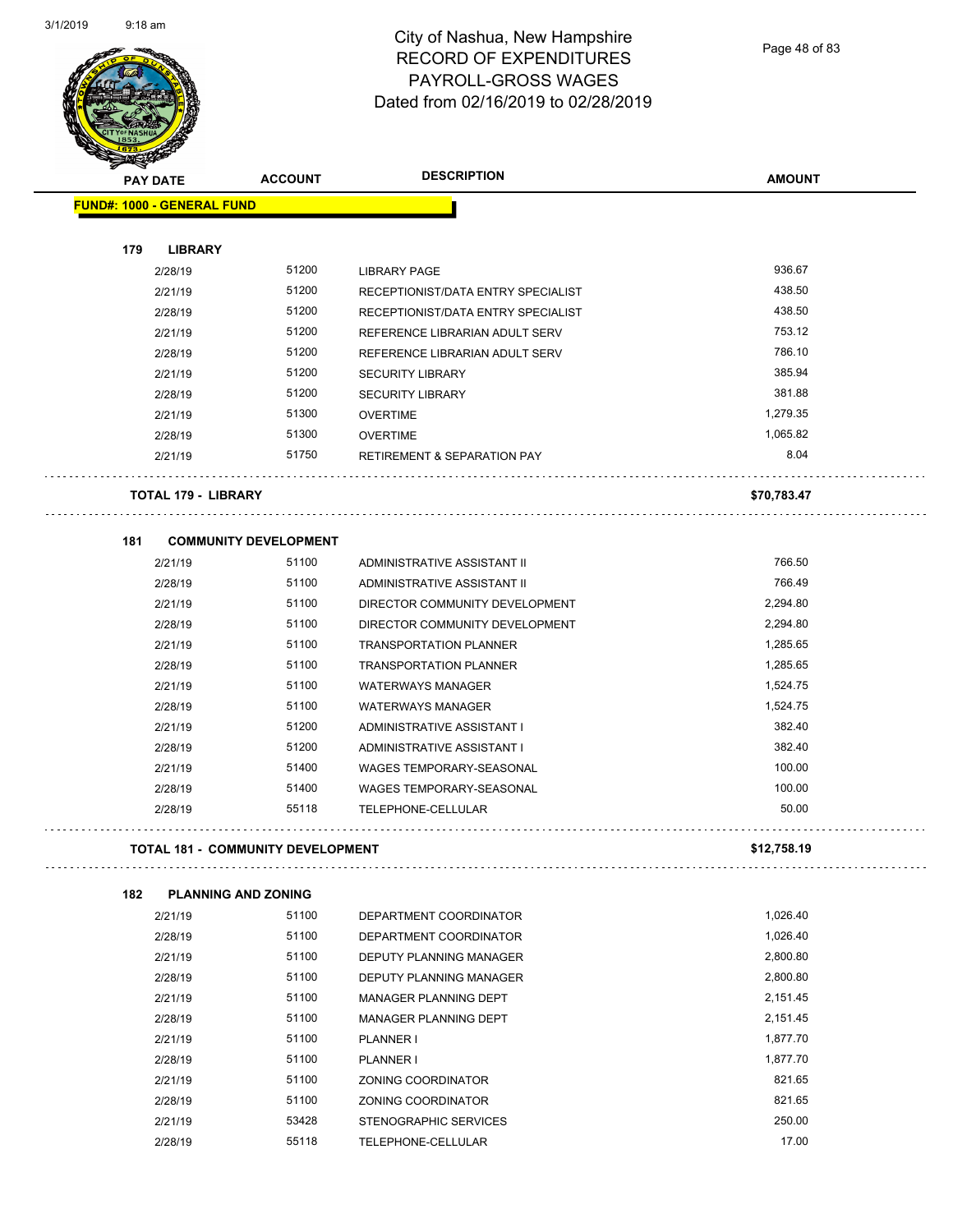

Page 49 of 83

|     | <b>PAY DATE</b>                   | <b>ACCOUNT</b>                          | <b>DESCRIPTION</b>                 | <b>AMOUNT</b> |
|-----|-----------------------------------|-----------------------------------------|------------------------------------|---------------|
|     | <b>FUND#: 1000 - GENERAL FUND</b> |                                         |                                    |               |
|     |                                   |                                         |                                    |               |
|     |                                   | <b>TOTAL 182 - PLANNING AND ZONING</b>  |                                    | \$17,623.00   |
|     |                                   |                                         |                                    |               |
| 183 |                                   | <b>ECONOMIC DEVELOPMENT</b>             |                                    |               |
|     | 2/21/19                           | 51100                                   | ECONOMIC DEV DIRECTOR              | 2,084.05      |
|     | 2/28/19                           | 51100                                   | <b>ECONOMIC DEV DIRECTOR</b>       | 2,084.05      |
|     | 2/21/19                           | 51100                                   | HUNT MEMORIAL BLDG & ARTS ADM      | 372.95        |
|     | 2/28/19                           | 51100                                   | HUNT MEMORIAL BLDG & ARTS ADM      | 372.96        |
|     | 2/28/19                           | 55118                                   | TELEPHONE-CELLULAR                 | 50.00         |
|     |                                   |                                         |                                    |               |
|     |                                   | <b>TOTAL 183 - ECONOMIC DEVELOPMENT</b> |                                    | \$4,964.01    |
|     |                                   |                                         |                                    |               |
| 191 | <b>SCHOOL</b>                     |                                         |                                    |               |
|     | 2/21/19                           | 51100                                   | 21 CENTURY ELEM MFAM RES COORD     | (12, 206.75)  |
|     | 2/21/19                           | 51100                                   | <b>7PAR CTE NHN</b>                | 449.94        |
|     | 2/28/19                           | 51100                                   | <b>ASSISTANT DIRECTOR BUSINESS</b> | 3,162.60      |
|     | 2/28/19                           | 51100                                   | ASSISTANT PRINCIPAL AMH            | 1,469.50      |
|     | 2/28/19                           | 51100                                   | ASSISTANT PRINCIPAL BIC            | 3,350.20      |
|     | 2/28/19                           | 51100                                   | ASSISTANT PRINCIPAL BIR            | 1,655.50      |
|     | 2/28/19                           | 51100                                   | ASSISTANT PRINCIPAL BRO            | 1,659.60      |
|     | 2/28/19                           | 51100                                   | ASSISTANT PRINCIPAL CHARL          | 3,228.20      |
|     | 2/28/19                           | 51100                                   | ASSISTANT PRINCIPAL DR CRSP        | 1,614.10      |
|     | 2/28/19                           | 51100                                   | ASSISTANT PRINCIPAL ELM            | 7,224.40      |
|     | 2/28/19                           | 51100                                   | ASSISTANT PRINCIPAL FES            | 3,201.00      |
|     | 2/28/19                           | 51100                                   | ASSISTANT PRINCIPAL FMS            | 3,882.70      |
|     | 2/28/19                           | 51100                                   | ASSISTANT PRINCIPAL LEDGE          | 3,228.20      |
|     | 2/28/19                           | 51100                                   | ASSISTANT PRINCIPAL MDE            | 3,067.30      |
|     | 2/28/19                           | 51100                                   | ASSISTANT PRINCIPAL MTP            | 2,826.90      |
|     | 2/28/19                           | 51100                                   | ASSISTANT PRINCIPAL NHN            | 14,249.20     |
|     | 2/28/19                           | 51100                                   | ASSISTANT PRINCIPAL NHS            | 13,615.40     |
|     | 2/28/19                           | 51100                                   | ASSISTANT PRINCIPAL PMS            | 3,261.40      |
|     | 2/28/19                           | 51100                                   | ASSISTANT PRINCIPAL SHE            | 1,437.50      |
|     | 2/28/19                           | 51100                                   | ASSISTANT SUPERINTENDENT           | 8,830.90      |
|     | 2/28/19                           | 51100                                   | ASST DIRECTOR PLANT OPS            | 2,689.30      |
|     | 2/28/19                           | 51100                                   | <b>ASST DIRECTOR SPED</b>          | 6,448.10      |
|     | 2/28/19                           | 51100                                   | ASST SYSTEMS ADMIN FULL YEAR       | 15,302.10     |
|     | 2/21/19                           | 51100                                   | ASST SYSTEMS ADMIN SCH YEAR        | 821.88        |
|     | 2/28/19                           | 51100                                   | ASST SYSTEMS ADMIN SCH YEAR        | 799.05        |
|     | 2/28/19                           | 51100                                   | ATTENDANCE OFFICER                 | 2,481.80      |
|     | 2/28/19                           | 51100                                   | CAREER CENTER COORD NHN            | 1,348.90      |
|     | 2/28/19                           | 51100                                   | CHIEF OPERATING OFFICER            | 4,323.70      |
|     | 2/21/19                           | 51100                                   | CLERICAL ACADEMY NHN               | 3,029.89      |
|     | 2/28/19                           | 51100                                   | CLERICAL ACADEMY NHN               | 3,003.54      |
|     | 2/21/19                           | 51100                                   | CLERICAL ACADEMY NHS               | 2,926.09      |
|     | 2/28/19                           | 51100                                   | CLERICAL ACADEMY NHS               | 2,907.55      |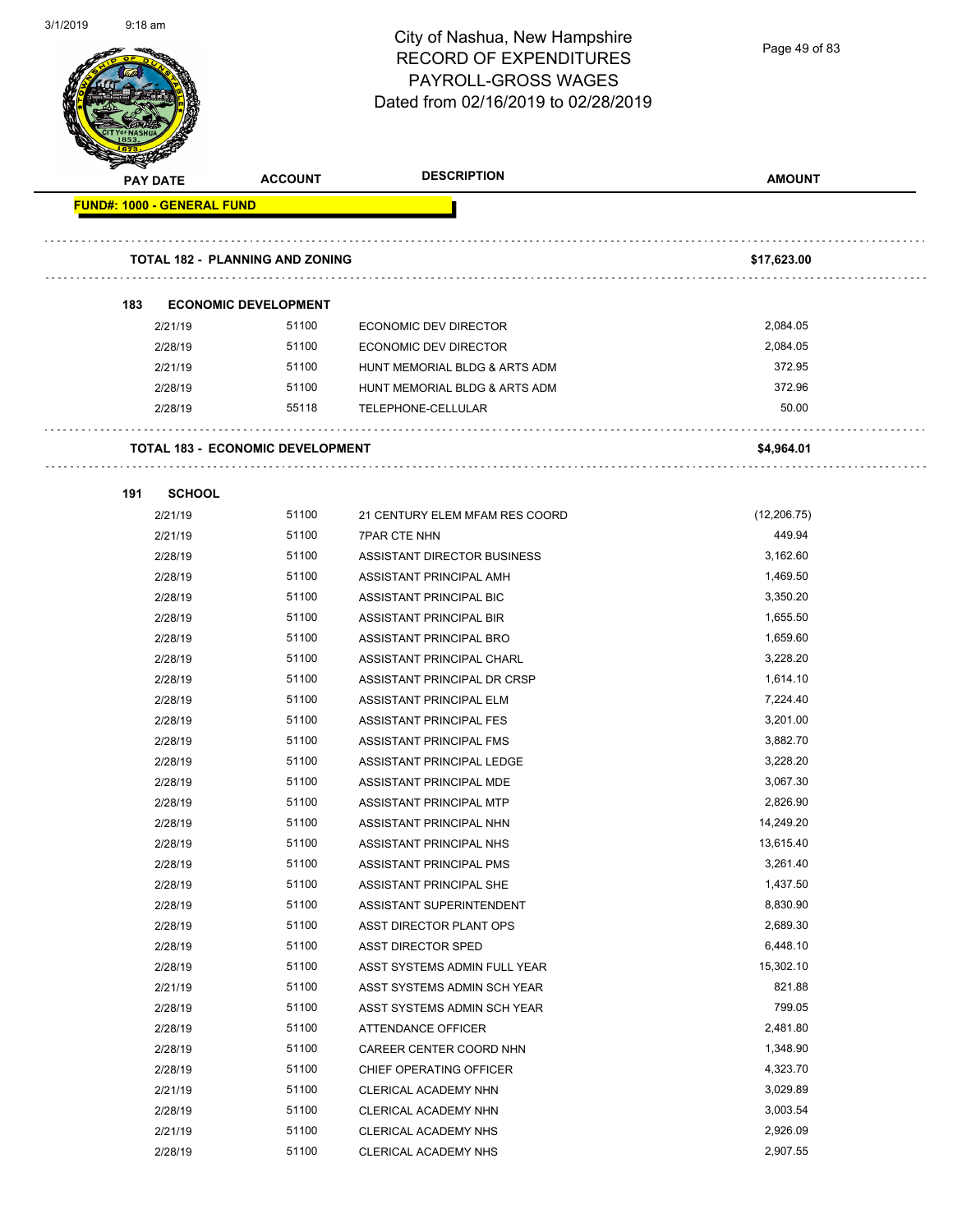

Page 50 of 83

|     | <b>PAY DATE</b>                   | <b>ACCOUNT</b> | <b>DESCRIPTION</b>                                             | <b>AMOUNT</b>        |
|-----|-----------------------------------|----------------|----------------------------------------------------------------|----------------------|
|     | <b>FUND#: 1000 - GENERAL FUND</b> |                |                                                                |                      |
|     |                                   |                |                                                                |                      |
| 191 | <b>SCHOOL</b>                     |                |                                                                |                      |
|     | 2/21/19                           | 51100          | <b>CLERICAL ASST SUPER SUP</b>                                 | 1,384.20             |
|     | 2/28/19                           | 51100          | <b>CLERICAL ASST SUPER SUP</b>                                 | 1,383.95             |
|     | 2/21/19                           | 51100          | CLERICAL ATHLETIC NHN                                          | 735.91               |
|     | 2/28/19                           | 51100          | CLERICAL ATHLETIC NHN                                          | 693.25               |
|     | 2/21/19                           | 51100          | CLERICAL ATHLETIC NHS                                          | 673.64               |
|     | 2/28/19                           | 51100          | CLERICAL ATHLETIC NHS                                          | 697.54               |
|     | 2/21/19                           | 51100          | <b>CLERICAL BUSINESS</b>                                       | 3,217.20             |
|     | 2/28/19                           | 51100          | <b>CLERICAL BUSINESS</b>                                       | 3,217.20             |
|     | 2/21/19                           | 51100          | CLERICAL CHIEF OP OFFICER SUP                                  | 738.24               |
|     | 2/28/19                           | 51100          | CLERICAL CHIEF OP OFFICER SUP                                  | 738.25               |
|     | 2/21/19                           | 51100          | <b>CLERICAL CTE NHN</b>                                        | 681.75               |
|     | 2/28/19                           | 51100          | <b>CLERICAL CTE NHN</b>                                        | 681.75               |
|     | 2/21/19                           | 51100          | <b>CLERICAL CTE NHS</b>                                        | 799.90               |
|     | 2/28/19                           | 51100          | <b>CLERICAL CTE NHS</b>                                        | 799.90               |
|     | 2/21/19                           | 51100          | <b>CLERICAL GUIDANCE ELM</b>                                   | 757.23               |
|     | 2/28/19                           | 51100          | <b>CLERICAL GUIDANCE ELM</b>                                   | 581.26               |
|     | 2/21/19                           | 51100          | CLERICAL GUIDANCE NHN                                          | 2,049.79             |
|     | 2/28/19                           | 51100          | CLERICAL GUIDANCE NHN                                          | 1,881.62             |
|     | 2/21/19                           | 51100          | <b>CLERICAL GUIDANCE NHS</b>                                   | 1,872.69             |
|     | 2/28/19                           | 51100          | <b>CLERICAL GUIDANCE NHS</b>                                   | 1,900.67             |
|     | 2/21/19                           | 51100          | <b>CLERICAL HUMAN RESOURCES</b>                                | 2,080.40             |
|     | 2/28/19                           | 51100          | <b>CLERICAL HUMAN RESOURCES</b>                                | 2,080.15             |
|     | 2/21/19                           | 51100          | <b>CLERICAL PAYROLL SUP</b>                                    | 1,502.30             |
|     | 2/28/19                           | 51100          | <b>CLERICAL PAYROLL SUP</b>                                    | 1,502.30             |
|     | 2/21/19                           | 51100          | <b>CLERICAL PLANT OPS</b>                                      | 751.15               |
|     | 2/28/19                           | 51100          | <b>CLERICAL PLANT OPS</b>                                      | 751.15               |
|     | 2/21/19                           | 51100          | <b>CLERICAL PRINCIPAL AMH</b>                                  | 1,438.06             |
|     | 2/28/19                           | 51100          | <b>CLERICAL PRINCIPAL AMH</b>                                  | 1,428.51             |
|     | 2/21/19                           | 51100          | <b>CLERICAL PRINCIPAL BIC</b>                                  | 1,516.54             |
|     | 2/28/19                           | 51100          | CLERICAL PRINCIPAL BIC                                         | 1,516.55             |
|     | 2/21/19                           | 51100          | <b>CLERICAL PRINCIPAL BIR</b>                                  | 1,578.47             |
|     | 2/28/19                           | 51100          | <b>CLERICAL PRINCIPAL BIR</b>                                  | 1,578.47             |
|     | 2/21/19                           | 51100<br>51100 | CLERICAL PRINCIPAL BRO                                         | 1,511.77<br>1,516.54 |
|     | 2/28/19                           | 51100          | <b>CLERICAL PRINCIPAL BRO</b><br><b>CLERICAL PRINCIPAL CHA</b> | 1,437.20             |
|     | 2/21/19<br>2/28/19                | 51100          | CLERICAL PRINCIPAL CHA                                         | 1,502.30             |
|     | 2/21/19                           | 51100          | CLERICAL PRINCIPAL DRC                                         | 1,470.43             |
|     | 2/28/19                           | 51100          | <b>CLERICAL PRINCIPAL DRC</b>                                  | 1,465.86             |
|     | 2/21/19                           | 51100          | <b>CLERICAL PRINCIPAL ELM</b>                                  | 2,673.69             |
|     | 2/28/19                           | 51100          | <b>CLERICAL PRINCIPAL ELM</b>                                  | 2,514.62             |
|     | 2/21/19                           | 51100          | <b>CLERICAL PRINCIPAL FES</b>                                  | 1,417.82             |
|     | 2/28/19                           | 51100          | <b>CLERICAL PRINCIPAL FES</b>                                  | 1,303.58             |
|     | 2/21/19                           | 51100          | <b>CLERICAL PRINCIPAL FMS</b>                                  | 2,299.93             |
|     | 2/28/19                           | 51100          | <b>CLERICAL PRINCIPAL FMS</b>                                  | 2,300.41             |
|     |                                   |                |                                                                |                      |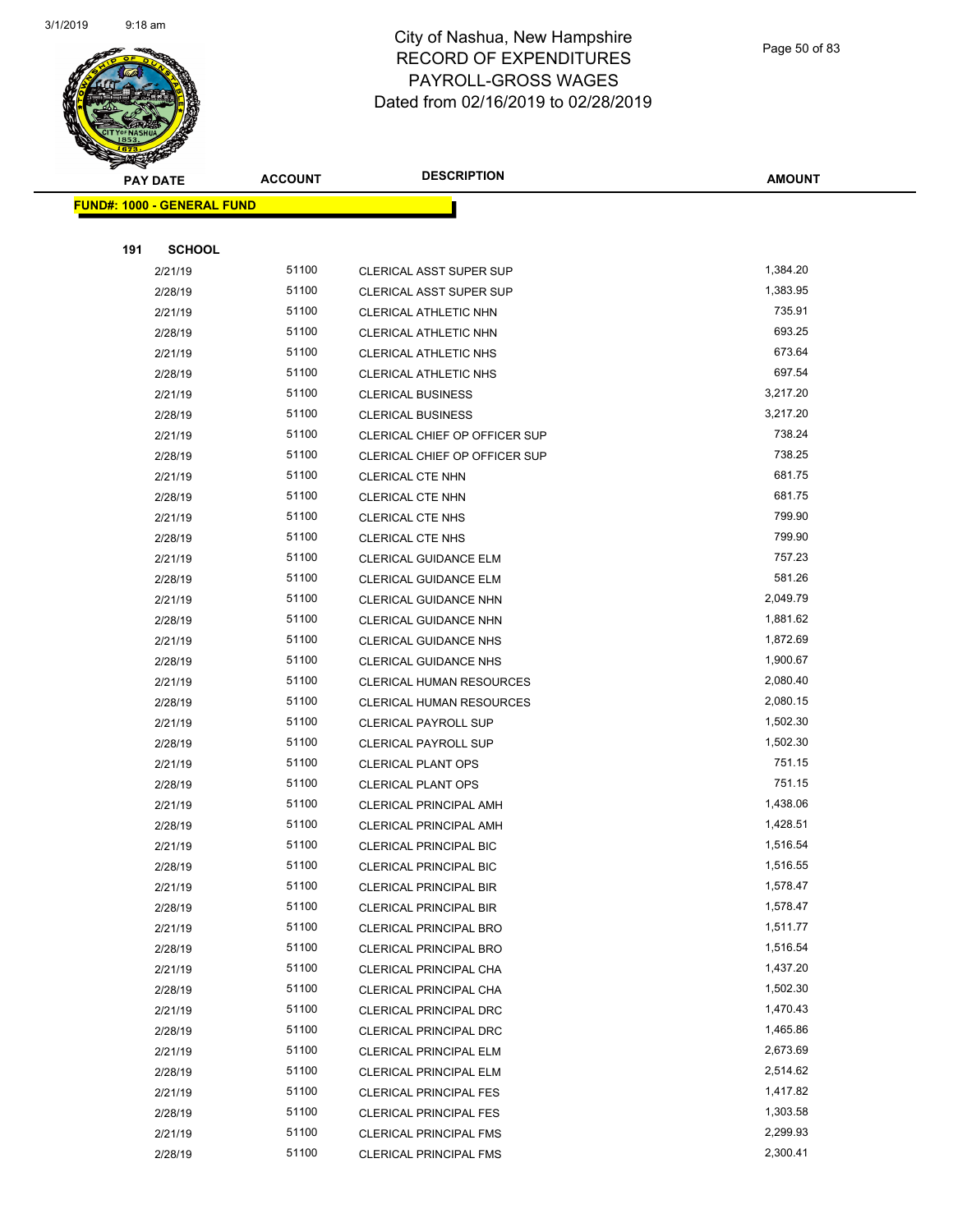

Page 51 of 83

|     | <b>PAY DATE</b>                   | <b>ACCOUNT</b> | <b>DESCRIPTION</b>             | <b>AMOUNT</b> |
|-----|-----------------------------------|----------------|--------------------------------|---------------|
|     | <b>FUND#: 1000 - GENERAL FUND</b> |                |                                |               |
|     |                                   |                |                                |               |
| 191 | <b>SCHOOL</b>                     |                |                                |               |
|     | 2/21/19                           | 51100          | <b>CLERICAL PRINCIPAL LDG</b>  | 1,423.80      |
|     | 2/28/19                           | 51100          | <b>CLERICAL PRINCIPAL LDG</b>  | 1,432.92      |
|     | 2/21/19                           | 51100          | <b>CLERICAL PRINCIPAL MDE</b>  | 1,539.80      |
|     | 2/28/19                           | 51100          | <b>CLERICAL PRINCIPAL MDE</b>  | 1,539.80      |
|     | 2/21/19                           | 51100          | <b>CLERICAL PRINCIPAL MTP</b>  | 1,505.30      |
|     | 2/28/19                           | 51100          | <b>CLERICAL PRINCIPAL MTP</b>  | 1,490.96      |
|     | 2/21/19                           | 51100          | CLERICAL PRINCIPAL NHN         | 1,433.29      |
|     | 2/28/19                           | 51100          | CLERICAL PRINCIPAL NHN         | 1,433.30      |
|     | 2/21/19                           | 51100          | <b>CLERICAL PRINCIPAL NHS</b>  | 1,882.14      |
|     | 2/28/19                           | 51100          | <b>CLERICAL PRINCIPAL NHS</b>  | 1,952.40      |
|     | 2/21/19                           | 51100          | <b>CLERICAL PRINCIPAL NSE</b>  | 1,509.16      |
|     | 2/28/19                           | 51100          | <b>CLERICAL PRINCIPAL NSE</b>  | 1,546.18      |
|     | 2/21/19                           | 51100          | <b>CLERICAL PRINCIPAL PMS</b>  | 1,384.77      |
|     | 2/28/19                           | 51100          | <b>CLERICAL PRINCIPAL PMS</b>  | 1,380.23      |
|     | 2/21/19                           | 51100          | <b>CLERICAL PRINCIPAL SHE</b>  | 1,567.80      |
|     | 2/28/19                           | 51100          | <b>CLERICAL PRINCIPAL SHE</b>  | 1,546.46      |
|     | 2/21/19                           | 51100          | CLERICAL RECEPTIONIST NHN      | 799.90        |
|     | 2/28/19                           | 51100          | CLERICAL RECEPTIONIST NHN      | 799.89        |
|     | 2/21/19                           | 51100          | CLERICAL RECEPTIONIST NHS      | 613.58        |
|     | 2/28/19                           | 51100          | CLERICAL RECEPTIONIST NHS      | 549.95        |
|     | 2/21/19                           | 51100          | CLERICAL SPECIAL ED NHN        | 681.75        |
|     | 2/28/19                           | 51100          | CLERICAL SPECIAL ED NHN        | 681.75        |
|     | 2/21/19                           | 51100          | CLERICAL SPECIAL ED NHS        | 659.31        |
|     | 2/28/19                           | 51100          | CLERICAL SPECIAL ED NHS        | 711.86        |
|     | 2/21/19                           | 51100          | CLERICAL SPECIAL ED SUP        | 1,363.53      |
|     | 2/28/19                           | 51100          | CLERICAL SPECIAL ED SUP        | 1,363.50      |
|     | 2/21/19                           | 51100          | CLERICAL STUDENT SERV SUP      | 822.76        |
|     | 2/28/19                           | 51100          | CLERICAL STUDENT SERV SUP      | 822.77        |
|     | 2/21/19                           | 51100          | CLERICAL SUPERINTENDANT HRLY   | 784.84        |
|     | 2/28/19                           | 51100          | CLERICAL SUPERINTENDANT HRLY   | 784.82        |
|     | 2/28/19                           | 51100          | CLERICAL SUPERINTENDANT SUP    | 1,848.30      |
|     | 2/21/19                           | 51100          | <b>CUSTODIAN AMH</b>           | 1,408.88      |
|     | 2/28/19                           | 51100          | <b>CUSTODIAN AMH</b>           | 1,389.60      |
|     | 2/21/19                           | 51100          | <b>CUSTODIAN ASST HEAD ELM</b> | 791.20        |
|     | 2/28/19                           | 51100          | <b>CUSTODIAN ASST HEAD ELM</b> | 839.77        |
|     | 2/21/19                           | 51100          | <b>CUSTODIAN ASST HEAD FMS</b> | 791.20        |
|     | 2/28/19                           | 51100          | <b>CUSTODIAN ASST HEAD FMS</b> | 791.20        |
|     | 2/21/19                           | 51100          | <b>CUSTODIAN ASST HEAD NHN</b> | 1,755.25      |
|     | 2/28/19                           | 51100          | <b>CUSTODIAN ASST HEAD NHN</b> | 1,590.40      |
|     | 2/21/19                           | 51100          | <b>CUSTODIAN ASST HEAD NHS</b> | 1,582.40      |
|     | 2/28/19                           | 51100          | <b>CUSTODIAN ASST HEAD NHS</b> | 1,582.40      |
|     | 2/21/19                           | 51100          | <b>CUSTODIAN ASST HEAD PMS</b> | 791.20        |
|     | 2/28/19                           | 51100          | <b>CUSTODIAN ASST HEAD PMS</b> | 791.20        |
|     | 2/21/19                           | 51100          | <b>CUSTODIAN BIC</b>           | 1,389.60      |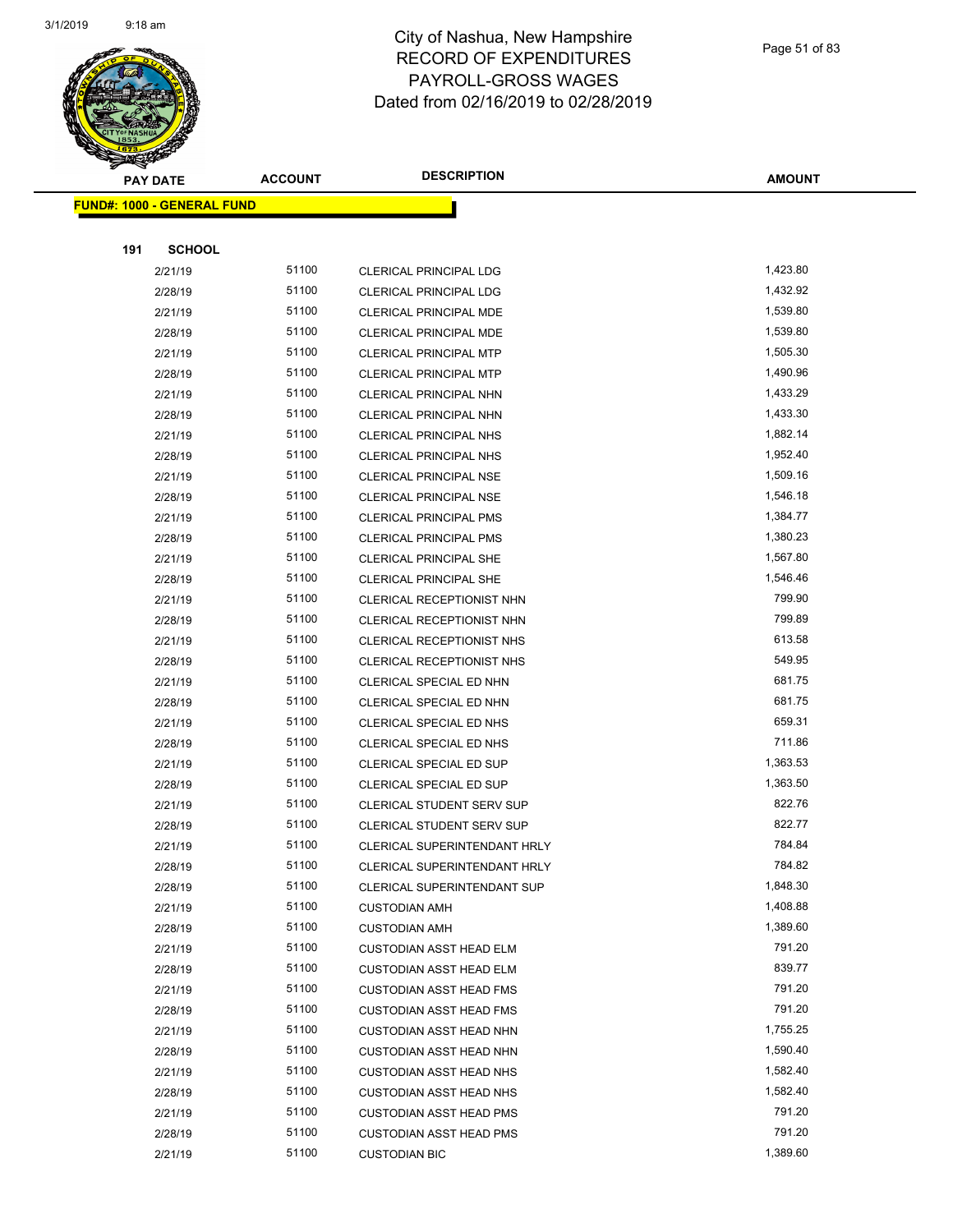**FUND#: 1000 - GENERAL FUND**



#### City of Nashua, New Hampshire RECORD OF EXPENDITURES PAYROLL-GROSS WAGES Dated from 02/16/2019 to 02/28/2019

|     | <b>PAY DATE</b>               | <b>ACCOUNT</b> | <b>DESCRIPTION</b>        | <b>AMOUNT</b> |
|-----|-------------------------------|----------------|---------------------------|---------------|
|     | <u>l: 1000 - GENERAL FUND</u> |                |                           |               |
|     |                               |                |                           |               |
| 191 | <b>SCHOOL</b>                 |                |                           |               |
|     | 2/28/19                       | 51100          | <b>CUSTODIAN BIC</b>      | 1,389.60      |
|     | 2/21/19                       | 51100          | <b>CUSTODIAN BIR</b>      | 1,389.60      |
|     | 2/28/19                       | 51100          | <b>CUSTODIAN BIR</b>      | 1,389.60      |
|     | 2/21/19                       | 51100          | <b>CUSTODIAN BRO</b>      | 1,389.60      |
|     | 2/28/19                       | 51100          | <b>CUSTODIAN BRO</b>      | 1,389.60      |
|     | 2/21/19                       | 51100          | <b>CUSTODIAN CHA</b>      | 1,700.66      |
|     | 2/28/19                       | 51100          | <b>CUSTODIAN CHA</b>      | 1,447.44      |
|     | 2/21/19                       | 51100          | <b>CUSTODIAN DRC</b>      | 1,389.60      |
|     | 2/28/19                       | 51100          | <b>CUSTODIAN DRC</b>      | 1,389.60      |
|     | 2/21/19                       | 51100          | <b>CUSTODIAN ELM</b>      | 4,866.35      |
|     | 2/28/19                       | 51100          | <b>CUSTODIAN ELM</b>      | 5,010.46      |
|     | 2/21/19                       | 51100          | <b>CUSTODIAN FES</b>      | 1,389.60      |
|     | 2/28/19                       | 51100          | <b>CUSTODIAN FES</b>      | 1,389.60      |
|     | 2/21/19                       | 51100          | <b>CUSTODIAN FMS</b>      | 2,779.21      |
|     | 2/28/19                       | 51100          | <b>CUSTODIAN FMS</b>      | 2,924.88      |
|     | 2/21/19                       | 51100          | <b>CUSTODIAN HEAD AMH</b> | 791.20        |
|     | 2/28/19                       | 51100          | <b>CUSTODIAN HEAD AMH</b> | 791.21        |
|     | 2/21/19                       | 51100          | <b>CUSTODIAN HEAD BIC</b> | 791.20        |
|     | 2/28/19                       | 51100          | <b>CUSTODIAN HEAD BIC</b> | 791.20        |
|     | 2/21/19                       | 51100          | <b>CUSTODIAN HEAD BIR</b> | 791.20        |
|     | 2/28/19                       | 51100          | <b>CUSTODIAN HEAD BIR</b> | 791.20        |
|     | 2/21/19                       | 51100          | <b>CUSTODIAN HEAD BRO</b> | 791.20        |
|     | 2/28/19                       | 51100          | <b>CUSTODIAN HEAD BRO</b> | 791.21        |
|     | 2/21/19                       | 51100          | <b>CUSTODIAN HEAD CHA</b> | 791.20        |
|     | 2/28/19                       | 51100          | <b>CUSTODIAN HEAD CHA</b> | 791.20        |
|     | 2/21/19                       | 51100          | <b>CUSTODIAN HEAD DRC</b> | 791.20        |
|     | 2/28/19                       | 51100          | <b>CUSTODIAN HEAD DRC</b> | 791.20        |
|     | 2/21/19                       | 51100          | <b>CUSTODIAN HEAD ELM</b> | 937.60        |
|     | 2/28/19                       | 51100          | <b>CUSTODIAN HEAD ELM</b> | 937.60        |
|     | 2/21/19                       | 51100          | <b>CUSTODIAN HEAD FES</b> | 791.20        |
|     | 2/28/19                       | 51100          | <b>CUSTODIAN HEAD FES</b> | 791.20        |
|     | 2/21/19                       | 51100          | <b>CUSTODIAN HEAD FMS</b> | 937.60        |
|     | 2/28/19                       | 51100          | <b>CUSTODIAN HEAD FMS</b> | 937.60        |
|     | 2/21/19                       | 51100          | <b>CUSTODIAN HEAD LDG</b> | 791.20        |
|     | 2/28/19                       | 51100          | <b>CUSTODIAN HEAD LDG</b> | 791.20        |
|     | 2/21/19                       | 51100          | <b>CUSTODIAN HEAD MDE</b> | 791.20        |
|     | 2/28/19                       | 51100          | <b>CUSTODIAN HEAD MDE</b> | 791.21        |
|     | 2/21/19                       | 51100          | <b>CUSTODIAN HEAD MTP</b> | 791.20        |
|     | 2/28/19                       | 51100          | <b>CUSTODIAN HEAD MTP</b> | 791.20        |
|     | 2/21/19                       | 51100          | <b>CUSTODIAN HEAD NHN</b> | 943.20        |
|     | 2/28/19                       | 51100          | <b>CUSTODIAN HEAD NHN</b> | 943.20        |
|     | 2/21/19                       | 51100          | <b>CUSTODIAN HEAD NHS</b> | 943.20        |
|     | 2/28/19                       | 51100          | <b>CUSTODIAN HEAD NHS</b> | 943.20        |
|     | 2/21/19                       | 51100          | <b>CUSTODIAN HEAD NSE</b> | 791.20        |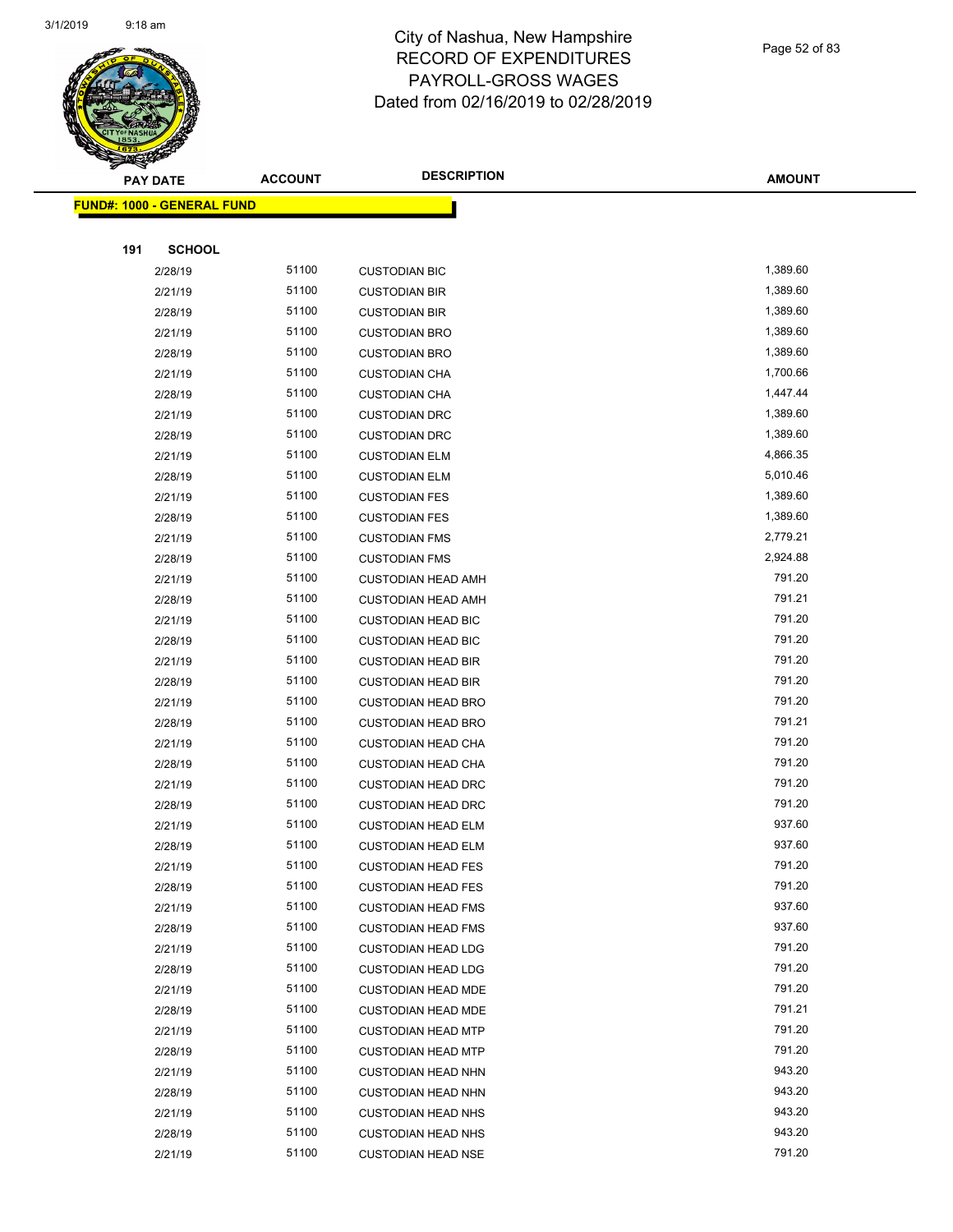

Page 53 of 83

|     | <b>PAY DATE</b>                   | <b>ACCOUNT</b> | <b>DESCRIPTION</b>                                 | <b>AMOUNT</b>        |
|-----|-----------------------------------|----------------|----------------------------------------------------|----------------------|
|     | <b>FUND#: 1000 - GENERAL FUND</b> |                |                                                    |                      |
|     |                                   |                |                                                    |                      |
| 191 | <b>SCHOOL</b>                     |                |                                                    |                      |
|     | 2/28/19                           | 51100          | <b>CUSTODIAN HEAD NSE</b>                          | 791.20               |
|     | 2/21/19                           | 51100          | <b>CUSTODIAN HEAD PMS</b>                          | 937.60               |
|     | 2/28/19                           | 51100          | <b>CUSTODIAN HEAD PMS</b>                          | 937.60               |
|     | 2/21/19                           | 51100          | <b>CUSTODIAN HEAD SHE</b>                          | 791.20               |
|     | 2/28/19                           | 51100          | <b>CUSTODIAN HEAD SHE</b>                          | 791.20               |
|     | 2/21/19                           | 51100          | <b>CUSTODIAN LDG</b>                               | 694.80               |
|     | 2/28/19                           | 51100          | <b>CUSTODIAN LDG</b>                               | 868.49               |
|     | 2/21/19                           | 51100          | <b>CUSTODIAN MDE</b>                               | 694.80               |
|     | 2/28/19                           | 51100          | <b>CUSTODIAN MDE</b>                               | 929.29               |
|     | 2/21/19                           | 51100          | <b>CUSTODIAN MTP</b>                               | 1,420.78             |
|     | 2/28/19                           | 51100          | <b>CUSTODIAN MTP</b>                               | 1,408.88             |
|     | 2/21/19                           | 51100          | <b>CUSTODIAN NHN</b>                               | 9,632.40             |
|     | 2/28/19                           | 51100          | <b>CUSTODIAN NHN</b>                               | 9,863.72             |
|     | 2/21/19                           | 51100          | <b>CUSTODIAN NHS</b>                               | 9,096.50             |
|     | 2/28/19                           | 51100          | <b>CUSTODIAN NHS</b>                               | 9,096.53             |
|     | 2/21/19                           | 51100          | <b>CUSTODIAN NSE</b>                               | 1,389.60             |
|     | 2/28/19                           | 51100          | <b>CUSTODIAN NSE</b>                               | 1,389.60             |
|     | 2/21/19                           | 51100          | <b>CUSTODIAN PMS</b>                               | 2,084.40             |
|     | 2/28/19                           | 51100          | <b>CUSTODIAN PMS</b>                               | 2,084.40             |
|     | 2/21/19                           | 51100          | <b>CUSTODIAN SHE</b>                               | 1,389.60             |
|     | 2/28/19                           | 51100          | <b>CUSTODIAN SHE</b>                               | 1,389.60             |
|     | 2/28/19                           | 51100          | CUSTODIAN SUPERVISOR WPO                           | 6,116.60             |
|     | 2/21/19                           | 51100          | <b>CUSTODIAN WID</b>                               | 694.80               |
|     | 2/28/19                           | 51100          | <b>CUSTODIAN WID</b>                               | 694.80               |
|     | 2/28/19                           | 51100          | DATA ANALYST                                       | 3,226.80             |
|     | 2/28/19                           | 51100          | DIRECTOR ATHLETICS                                 | 3,761.50             |
|     | 2/28/19                           | 51100          | DIRECTOR COM GRANTS                                | 1,644.68             |
|     | 2/28/19                           | 51100          | <b>DIRECTOR GUIDANCE</b>                           | 6,640.00             |
|     | 2/28/19                           | 51100          | <b>DIRECTOR HUMAN RESOURCES</b>                    | 3,422.50             |
|     | 2/28/19                           | 51100          | DIRECTOR PLANT OPS                                 | 3,904.60             |
|     | 2/28/19                           | 51100          | DIRECTOR SPECIAL ED                                | 3,670.60             |
|     | 2/28/19                           | 51100          | DIRECTOR STUDENT SERVICES                          | 3,429.60             |
|     | 2/28/19                           | 51100          | DIRECTOR TECHNOLOGY                                | 4,319.90             |
|     | 2/28/19                           | 51100<br>51100 | DIRECTOR TRANSPORTATION                            | 3,264.80<br>6,774.70 |
|     | 2/28/19                           | 51100          | DIRECTOR VOCATIONAL                                | 1,785.80             |
|     | 2/28/19<br>2/21/19                | 51100          | DW TECHNOLOGY PEER COACH<br>E-BLOCK TECHNICAL PARA | 664.35               |
|     | 2/28/19                           | 51100          |                                                    | 539.47               |
|     | 2/28/19                           | 51100          | E-BLOCK TECHNICAL PARA<br>ELL OUTREACH WORKER      | 1,723.00             |
|     | 2/28/19                           | 51100          | GUIDANCE COUNSELOR AMH                             | 2,358.10             |
|     | 2/28/19                           | 51100          | <b>GUIDANCE COUNSELOR BIC</b>                      | 2,026.30             |
|     | 2/28/19                           | 51100          | <b>GUIDANCE COUNSELOR BIR</b>                      | 2,977.30             |
|     | 2/28/19                           | 51100          | GUIDANCE COUNSELOR BRO                             | 1,942.00             |
|     | 2/28/19                           | 51100          | GUIDANCE COUNSELOR CHA                             | 2,977.35             |
|     |                                   |                |                                                    |                      |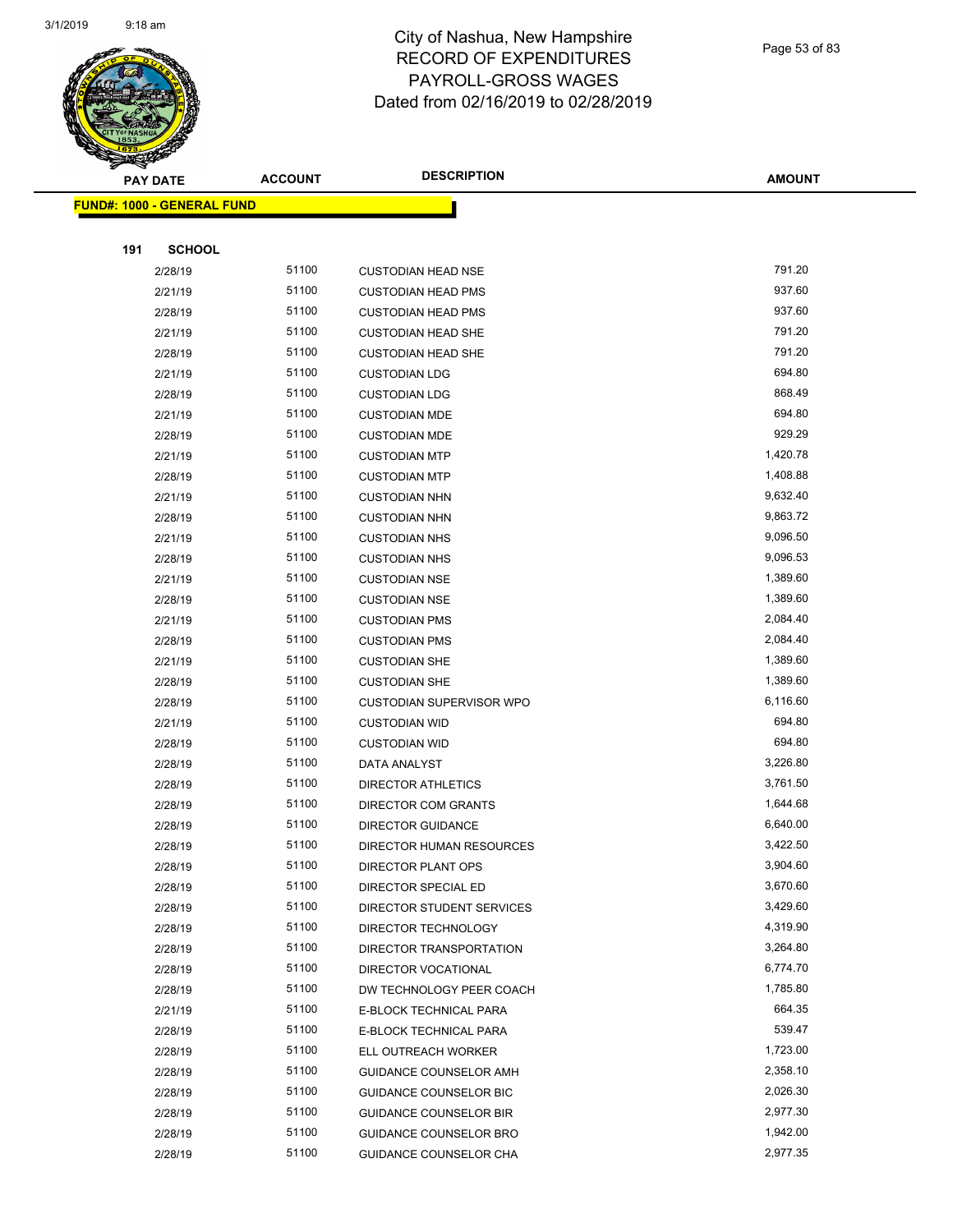

Page 54 of 83

| <b>PAY DATE</b>                   | <b>ACCOUNT</b> | <b>DESCRIPTION</b>            | <b>AMOUNT</b> |
|-----------------------------------|----------------|-------------------------------|---------------|
| <b>FUND#: 1000 - GENERAL FUND</b> |                |                               |               |
|                                   |                |                               |               |
| <b>SCHOOL</b><br>191              |                |                               |               |
| 2/28/19                           | 51100          | <b>GUIDANCE COUNSELOR DRC</b> | 2,885.20      |
| 2/28/19                           | 51100          | <b>GUIDANCE COUNSELOR ELM</b> | 13,364.00     |
| 2/28/19                           | 51100          | <b>GUIDANCE COUNSELOR FES</b> | 2,885.20      |
| 2/28/19                           | 51100          | <b>GUIDANCE COUNSELOR FMS</b> | 5,545.30      |
| 2/28/19                           | 51100          | GUIDANCE COUNSELOR LDG        | 2,977.30      |
| 2/28/19                           | 51100          | <b>GUIDANCE COUNSELOR MDE</b> | 2,856.70      |
| 2/28/19                           | 51100          | <b>GUIDANCE COUNSELOR MTP</b> | 2,885.20      |
| 2/28/19                           | 51100          | GUIDANCE COUNSELOR NHN        | 19,039.30     |
| 2/28/19                           | 51100          | GUIDANCE COUNSELOR NHS        | 18,800.20     |
| 2/28/19                           | 51100          | <b>GUIDANCE COUNSELOR NSE</b> | 2,885.20      |
| 2/28/19                           | 51100          | <b>GUIDANCE COUNSELOR PMS</b> | 8,876.70      |
| 2/28/19                           | 51100          | <b>GUIDANCE COUNSELOR SHE</b> | 2,885.20      |
| 2/28/19                           | 51100          | JOB DEVELOPER SPED NHN        | 2,977.30      |
| 2/28/19                           | 51100          | <b>LIBRARIAN AMH</b>          | 1,951.10      |
| 2/28/19                           | 51100          | <b>LIBRARIAN BIC</b>          | 1,792.40      |
| 2/28/19                           | 51100          | <b>LIBRARIAN BIR</b>          | 2,110.20      |
| 2/28/19                           | 51100          | <b>LIBRARIAN BRO</b>          | 2,048.10      |
| 2/28/19                           | 51100          | <b>LIBRARIAN CHA</b>          | 2,977.30      |
| 2/28/19                           | 51100          | <b>LIBRARIAN DRC</b>          | 2,205.00      |
| 2/28/19                           | 51100          | <b>LIBRARIAN ELM</b>          | 2,001.60      |
| 2/28/19                           | 51100          | <b>LIBRARIAN FES</b>          | 2,885.20      |
| 2/28/19                           | 51100          | <b>LIBRARIAN FMS</b>          | 2,885.20      |
| 2/28/19                           | 51100          | <b>LIBRARIAN LDG</b>          | 2,257.00      |
| 2/28/19                           | 51100          | <b>LIBRARIAN MDE</b>          | 2,856.70      |
| 2/28/19                           | 51100          | <b>LIBRARIAN MTP</b>          | 1,629.00      |
| 2/28/19                           | 51100          | <b>LIBRARIAN NHN</b>          | 4,811.40      |
| 2/28/19                           | 51100          | <b>LIBRARIAN NHS</b>          | 5,900.80      |
| 2/28/19                           | 51100          | <b>LIBRARIAN NSE</b>          | 2,856.70      |
| 2/28/19                           | 51100          | <b>LIBRARIAN PMS</b>          | 2,001.60      |
| 2/28/19                           | 51100          | <b>LIBRARIAN SHE</b>          | 2,885.20      |
| 2/28/19                           | 51100          | LICENSED PRACTICAL NURSE ELM  | 1,414.60      |
| 2/28/19                           | 51100          | LICENSED PRACTICAL NURSE FMS  | 1,545.50      |
| 2/21/19                           | 51100          | MAINTENANCE ALARM WPO         | 998.80        |
| 2/28/19                           | 51100          | MAINTENANCE ALARM WPO         | 998.80        |
| 2/21/19                           | 51100          | MAINTENANCE ASST GRDS WPO     | 984.52        |
| 2/28/19                           | 51100          | MAINTENANCE ASST GRDS WPO     | 978.35        |
| 2/21/19                           | 51100          | MAINTENANCE CARPENTER WPO     | 975.60        |
| 2/28/19                           | 51100          | MAINTENANCE CARPENTER WPO     | 975.60        |
| 2/21/19                           | 51100          | MAINTENANCE ELECTRICIAN WPO   | 1,897.60      |
| 2/28/19                           | 51100          | MAINTENANCE ELECTRICIAN WPO   | 1,897.60      |
| 2/21/19                           | 51100          | MAINTENANCE GROUNDS WPO       | 3,348.80      |
| 2/28/19                           | 51100          | MAINTENANCE GROUNDS WPO       | 3,348.80      |
| 2/21/19                           | 51100          | MAINTENANCE HVAC WPO          | 5,863.54      |
| 2/28/19                           | 51100          | MAINTENANCE HVAC WPO          | 5,869.60      |
|                                   |                |                               |               |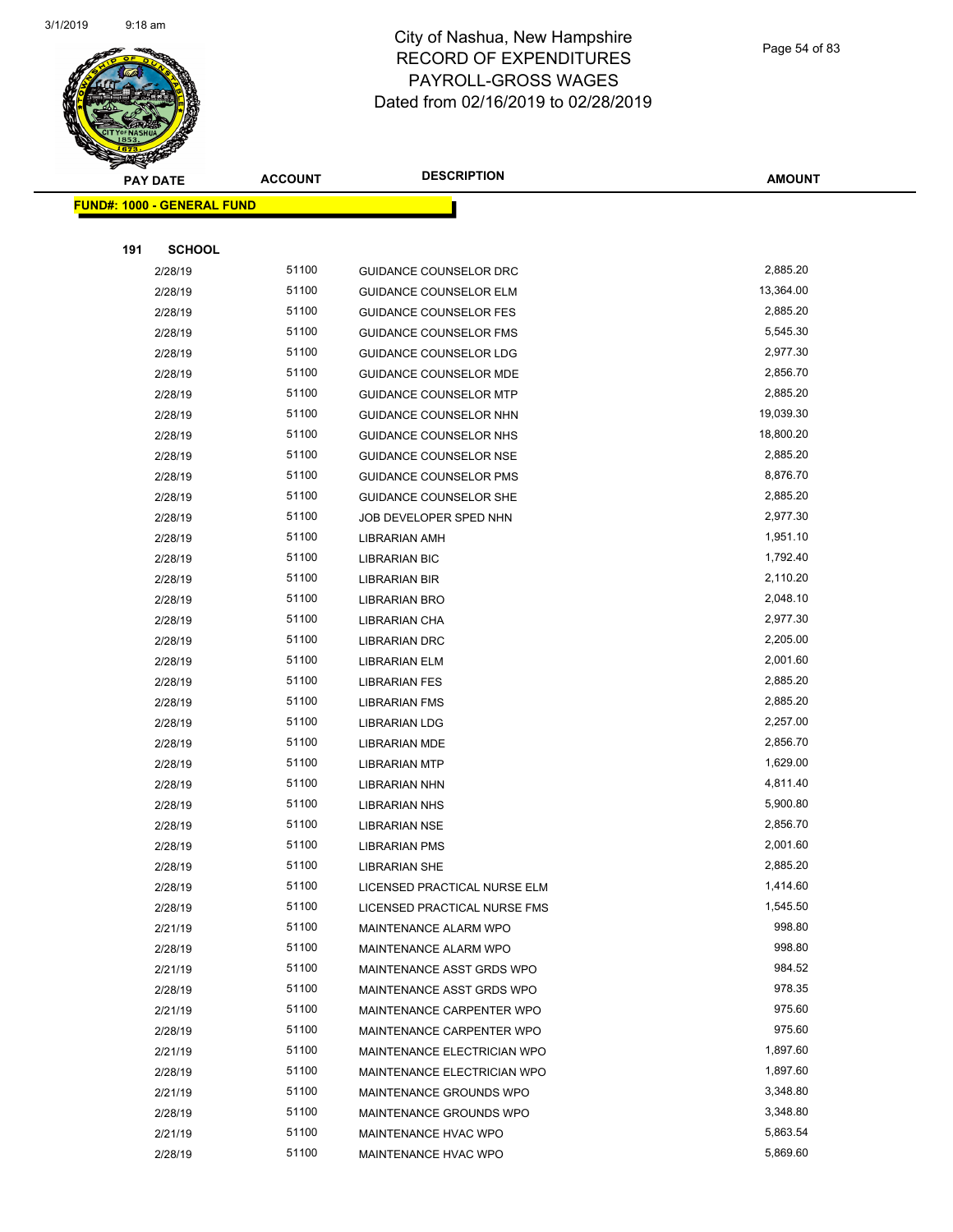

Page 55 of 83

| ॼ   | <b>PAY DATE</b>                   | <b>ACCOUNT</b> | <b>DESCRIPTION</b>                         | <b>AMOUNT</b>       |
|-----|-----------------------------------|----------------|--------------------------------------------|---------------------|
|     | <b>FUND#: 1000 - GENERAL FUND</b> |                |                                            |                     |
|     |                                   |                |                                            |                     |
| 191 | <b>SCHOOL</b>                     |                |                                            |                     |
|     | 2/21/19                           | 51100          | MAINTENANCE MESSENGER WPO                  | 937.60              |
|     | 2/28/19                           | 51100          | MAINTENANCE MESSENGER WPO                  | 937.60              |
|     | 2/21/19                           | 51100          | MAINTENANCE PLUMBER WPO                    | 1,002.80            |
|     | 2/28/19                           | 51100          | MAINTENANCE PLUMBER WPO                    | 1,002.80            |
|     | 2/21/19                           | 51100          | MAINTENANCE TRADES WPO                     | 2,858.26            |
|     | 2/28/19                           | 51100          | MAINTENANCE TRADES WPO                     | 2,946.00            |
|     | 2/28/19                           | 51100          | <b>MARKETING TEACHER NHS</b>               | 2,799.90            |
|     | 2/28/19                           | 51100          | <b>NURSE AMH</b>                           | 2,701.20            |
|     | 2/28/19                           | 51100          | <b>NURSE BIC</b>                           | 2,701.20            |
|     | 2/28/19                           | 51100          | <b>NURSE BIR</b>                           | 2,674.40            |
|     | 2/28/19                           | 51100          | <b>NURSE BRO</b>                           | 2,701.20            |
|     | 2/28/19                           | 51100          | <b>NURSE CHA</b>                           | 2,701.20            |
|     | 2/28/19                           | 51100          | <b>NURSE DRC</b>                           | 2,701.20            |
|     | 2/28/19                           | 51100          | <b>NURSE ELM</b>                           | 3,192.30            |
|     | 2/28/19                           | 51100          | <b>NURSE FES</b>                           | 1,868.30            |
|     | 2/28/19                           | 51100          | <b>NURSE FMS</b>                           | 4,431.60            |
|     | 2/28/19                           | 51100          | <b>NURSE LDG</b>                           | 2,555.80            |
|     | 2/28/19                           | 51100          | <b>NURSE MDE</b>                           | 2,208.00            |
|     | 2/28/19                           | 51100          | <b>NURSE MTP</b>                           | 1,819.70            |
|     | 2/28/19                           | 51100          | <b>NURSE NHN</b>                           | 3,460.80            |
|     | 2/28/19                           | 51100          | <b>NURSE NHS</b>                           | 3,400.70            |
|     | 2/28/19                           | 51100          | <b>NURSE NSE</b>                           | 2,701.20            |
|     | 2/28/19                           | 51100          | <b>NURSE PMS</b>                           | 1,561.40            |
|     | 2/28/19                           | 51100          | <b>NURSE SHE</b>                           | 1,794.50            |
|     | 2/28/19                           | 51100          | OFFICE MANAGER BUSINESS                    | 2,655.20            |
|     | 2/28/19                           | 51100          | OFFICE MANAGER HUMAN RESOURCES             | 1,900.50            |
|     | 2/28/19                           | 51100          | OFFICE MANAGER SPED                        | 2,002.10            |
|     | 2/28/19                           | 51100          | OUT DISTRICT COORDINATOR                   | 3,059.80            |
|     | 2/21/19                           | 51100          | PARA PRE SCHOOL BIR                        | 844.74              |
|     | 2/28/19                           | 51100          | PARA PRE SCHOOL BIR                        | 700.34              |
|     | 2/21/19                           | 51100          | PARA ALT AMH                               | 567.84              |
|     | 2/28/19                           | 51100          | PARA ALT AMH                               | 375.18              |
|     | 2/21/19                           | 51100          | PARA ALT FMS                               | 634.39              |
|     | 2/28/19                           | 51100          | PARA ALT FMS                               | 514.50              |
|     | 2/21/19                           | 51100          | PARA ALT LDG                               | 460.47<br>369.08    |
|     | 2/28/19                           | 51100          | PARA ALT LDG                               | 309.34              |
|     | 2/21/19                           | 51100          | PARA ALT PMS                               |                     |
|     | 2/28/19                           | 51100          | PARA ALT PMS                               | 221.45<br>16,347.14 |
|     | 2/21/19                           | 51100<br>51100 | PARA DW SPEC ED AMH                        | 8,693.01            |
|     | 2/28/19<br>2/21/19                | 51100          | PARA DW SPEC ED AMH<br>PARA DW SPEC ED BIC | 400.71              |
|     |                                   | 51100          | PARA DW SPEC ED BIC                        | 332.12              |
|     | 2/28/19                           | 51100          | PARA DW SPEC ED BIR                        | 2,177.20            |
|     | 2/21/19                           | 51100          | PARA DW SPEC ED BIR                        | 1,853.53            |
|     | 2/28/19                           |                |                                            |                     |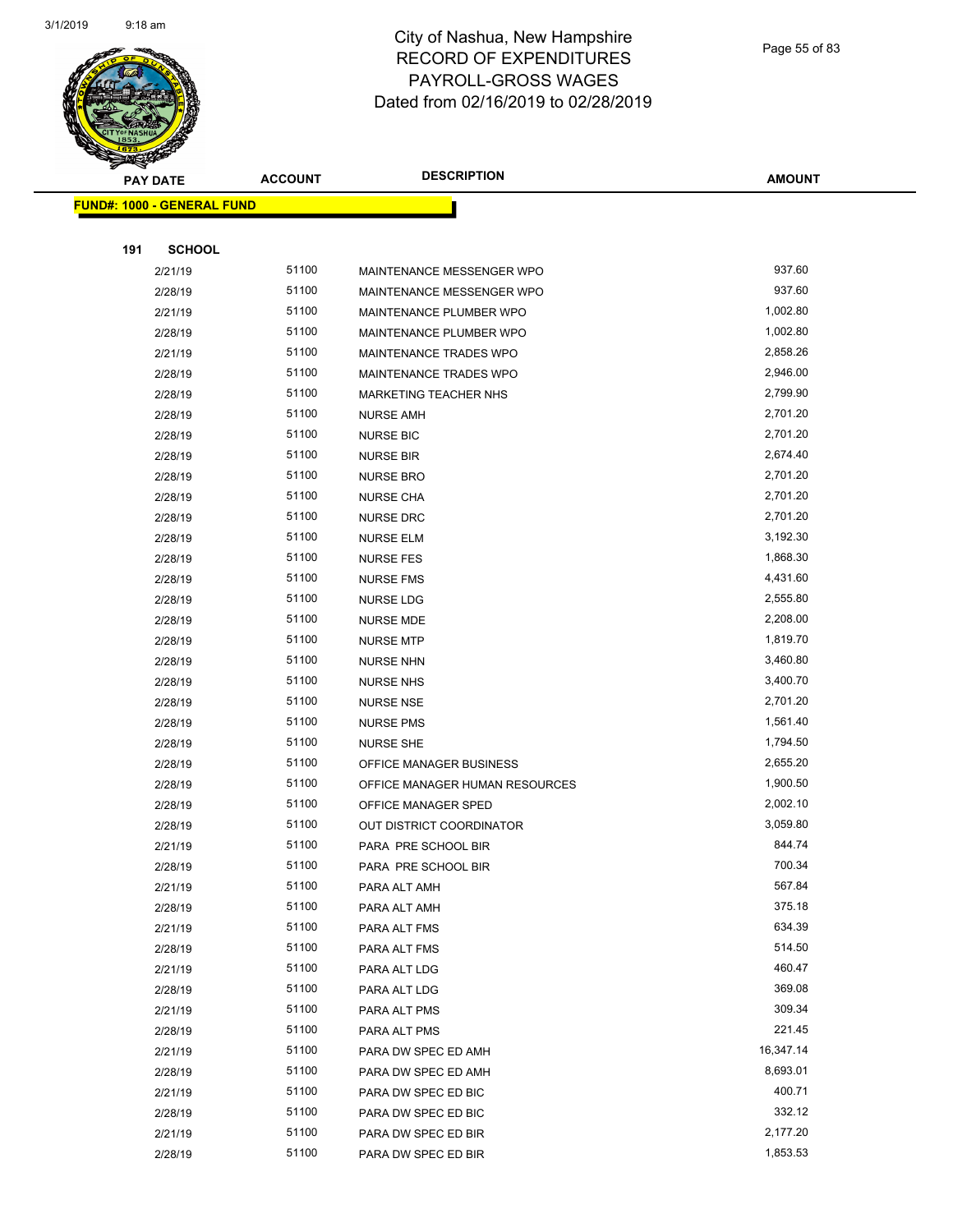

Page 56 of 83

|     | <b>PAY DATE</b>                   | <b>ACCOUNT</b> | <b>DESCRIPTION</b>  | <b>AMOUNT</b> |
|-----|-----------------------------------|----------------|---------------------|---------------|
|     | <b>FUND#: 1000 - GENERAL FUND</b> |                |                     |               |
|     |                                   |                |                     |               |
| 191 | <b>SCHOOL</b>                     |                |                     |               |
|     | 2/21/19                           | 51100          | PARA DW SPEC ED BRO | 4,108.73      |
|     | 2/28/19                           | 51100          | PARA DW SPEC ED BRO | 3,710.98      |
|     | 2/21/19                           | 51100          | PARA DW SPEC ED CHA | 10,308.75     |
|     | 2/28/19                           | 51100          | PARA DW SPEC ED CHA | 8,843.15      |
|     | 2/21/19                           | 51100          | PARA DW SPEC ED DRC | 490.00        |
|     | 2/28/19                           | 51100          | PARA DW SPEC ED DRC | 411.10        |
|     | 2/21/19                           | 51100          | PARA DW SPEC ED FMS | 7,620.30      |
|     | 2/28/19                           | 51100          | PARA DW SPEC ED FMS | 6,437.25      |
|     | 2/21/19                           | 51100          | PARA DW SPEC ED MDE | 9,204.34      |
|     | 2/28/19                           | 51100          | PARA DW SPEC ED MDE | 7,286.60      |
|     | 2/21/19                           | 51100          | PARA DW SPEC ED MTP | 471.24        |
|     | 2/28/19                           | 51100          | PARA DW SPEC ED MTP | 382.92        |
|     | 2/21/19                           | 51100          | PARA DW SPEC ED NHN | 4,485.06      |
|     | 2/28/19                           | 51100          | PARA DW SPEC ED NHN | 3,993.76      |
|     | 2/21/19                           | 51100          | PARA DW SPEC ED NHS | 6,308.02      |
|     | 2/28/19                           | 51100          | PARA DW SPEC ED NHS | 5,336.92      |
|     | 2/21/19                           | 51100          | PARA DW SPEC ED NSE | 3,691.44      |
|     | 2/28/19                           | 51100          | PARA DW SPEC ED NSE | 3,057.18      |
|     | 2/21/19                           | 51100          | PARA DW SPEC ED PMS | 1,636.84      |
|     | 2/28/19                           | 51100          | PARA DW SPEC ED PMS | 1,260.00      |
|     | 2/21/19                           | 51100          | PARA DW SPEC ED SHE | 12,446.48     |
|     | 2/28/19                           | 51100          | PARA DW SPEC ED SHE | 10,139.11     |
|     | 2/21/19                           | 51100          | PARA DW SPEC ED WID | 1,177.13      |
|     | 2/28/19                           | 51100          | PARA DW SPEC ED WID | 1,076.79      |
|     | 2/21/19                           | 51100          | PARA DW SPEC ELM    | 8,427.23      |
|     | 2/28/19                           | 51100          | PARA DW SPEC ELM    | 6,532.76      |
|     | 2/21/19                           | 51100          | PARA ELL DRC        | 534.77        |
|     | 2/28/19                           | 51100          | PARA ELL DRC        | 435.39        |
|     | 2/21/19                           | 51100          | PARA ELL ELM        | 789.66        |
|     | 2/28/19                           | 51100          | PARA ELL ELM        | 656.98        |
|     | 2/21/19                           | 51100          | PARA ELL FES        | 524.30        |
|     | 2/28/19                           | 51100          | PARA ELL FES        | 421.16        |
|     | 2/21/19                           | 51100          | PARA ELL FMS        | 385.61        |
|     | 2/28/19                           | 51100          | PARA ELL FMS        | 324.19        |
|     | 2/21/19                           | 51100          | PARA ELL LDG        | 1,143.09      |
|     | 2/28/19                           | 51100          | PARA ELL LDG        | 937.92        |
|     | 2/21/19                           | 51100          | PARA ELL MTP        | 429.52        |
|     | 2/28/19                           | 51100          | PARA ELL MTP        | 356.72        |
|     | 2/21/19                           | 51100          | PARA ELL PMS        | 385.62        |
|     | 2/28/19                           | 51100          | PARA ELL PMS        | 324.18        |
|     | 2/21/19                           | 51100          | PARA ELL SHE        | 644.84        |
|     | 2/28/19                           | 51100          | PARA ELL SHE        | 503.16        |
|     | 2/21/19                           | 51100          | PARA INST AMH       | 11,975.38     |
|     | 2/28/19                           | 51100          | PARA INST AMH       | 2,089.83      |
|     |                                   |                |                     |               |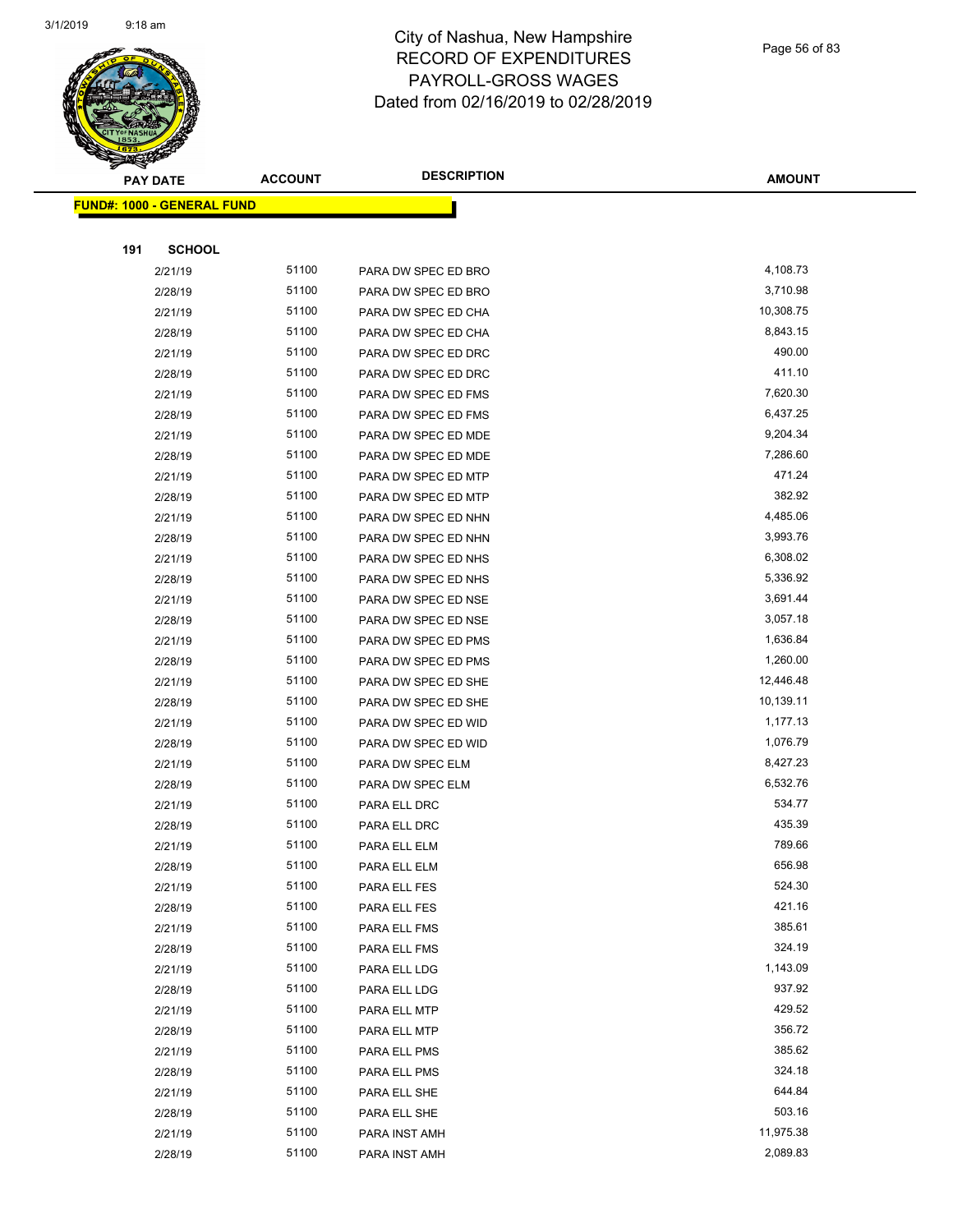

## City of Nashua, New Hampshire RECORD OF EXPENDITURES PAYROLL-GROSS WAGES Dated from 02/16/2019 to 02/28/2019

|     | <b>PAY DATE</b>                   | <b>ACCOUNT</b> | <b>DESCRIPTION</b> | <b>AMOUNT</b> |
|-----|-----------------------------------|----------------|--------------------|---------------|
|     | <b>FUND#: 1000 - GENERAL FUND</b> |                |                    |               |
|     |                                   |                |                    |               |
| 191 | <b>SCHOOL</b>                     |                |                    |               |
|     | 2/21/19                           | 51100          | PARA INST BIC      | 6,008.59      |
|     | 2/28/19                           | 51100          | PARA INST BIC      | 5,349.42      |
|     | 2/21/19                           | 51100          | PARA INST BIR      | 3,565.02      |
|     | 2/28/19                           | 51100          | PARA INST BIR      | 3,036.68      |
|     | 2/21/19                           | 51100          | PARA INST BRO      | 3,337.77      |
|     | 2/28/19                           | 51100          | PARA INST BRO      | 2,733.98      |
|     | 2/21/19                           | 51100          | PARA INST CHA      | 4,279.04      |
|     | 2/28/19                           | 51100          | PARA INST CHA      | 3,526.53      |
|     | 2/21/19                           | 51100          | PARA INST DRC      | 3,434.41      |
|     | 2/28/19                           | 51100          | PARA INST DRC      | 2,895.59      |
|     | 2/21/19                           | 51100          | PARA INST ELM      | 5,027.72      |
|     | 2/28/19                           | 51100          | PARA INST ELM      | 4,075.24      |
|     | 2/21/19                           | 51100          | PARA INST FES      | 6,196.58      |
|     | 2/28/19                           | 51100          | PARA INST FES      | 5,031.06      |
|     | 2/21/19                           | 51100          | PARA INST FMS      | 4,171.22      |
|     | 2/28/19                           | 51100          | PARA INST FMS      | 3,816.93      |
|     | 2/21/19                           | 51100          | PARA INST LDG      | 5,749.91      |
|     | 2/28/19                           | 51100          | PARA INST LDG      | 4,589.04      |
|     | 2/21/19                           | 51100          | PARA INST MDE      | 3,704.84      |
|     | 2/28/19                           | 51100          | PARA INST MDE      | 3,030.47      |
|     | 2/21/19                           | 51100          | PARA INST MTP      | 1,807.96      |
|     | 2/28/19                           | 51100          | PARA INST MTP      | 1,899.19      |
|     | 2/21/19                           | 51100          | PARA INST NHN      | 2,305.62      |
|     | 2/28/19                           | 51100          | PARA INST NHN      | 1,743.83      |
|     | 2/21/19                           | 51100          | PARA INST NHS      | 2,151.35      |
|     | 2/28/19                           | 51100          | PARA INST NHS      | 1,873.36      |
|     | 2/21/19                           | 51100          | PARA INST NSE      | 4,333.33      |
|     | 2/28/19                           | 51100          | PARA INST NSE      | 3,675.16      |
|     | 2/14/19                           | 51100          | PARA INST PMS      | (654.75)      |
|     | 2/21/19                           | 51100          | PARA INST PMS      | 4,435.46      |
|     | 2/28/19                           | 51100          | PARA INST PMS      | 3,131.24      |
|     | 2/21/19                           | 51100          | PARA INST SHE      | 3,081.71      |
|     | 2/28/19                           | 51100          | PARA INST SHE      | 2,556.22      |
|     | 2/21/19                           | 51100          | PARA JOB COACH     | 182.78        |
|     | 2/28/19                           | 51100          | PARA JOB COACH     | 232.01        |
|     | 2/21/19                           | 51100          | PARA KIND AMH      | 1,059.45      |
|     | 2/28/19                           | 51100          | PARA KIND AMH      | 839.86        |
|     | 2/21/19                           | 51100          | PARA KIND BIC      | 419.74        |
|     | 2/28/19                           | 51100          | PARA KIND BIC      | 331.01        |
|     | 2/21/19                           | 51100          | PARA KIND BIR      | 532.47        |
|     | 2/28/19                           | 51100          | PARA KIND BIR      | 439.66        |
|     | 2/21/19                           | 51100          | PARA KIND BRO      | 556.91        |
|     | 2/28/19                           | 51100          | PARA KIND BRO      | 459.20        |

2/21/19 51100 PARA KIND CHA 416.33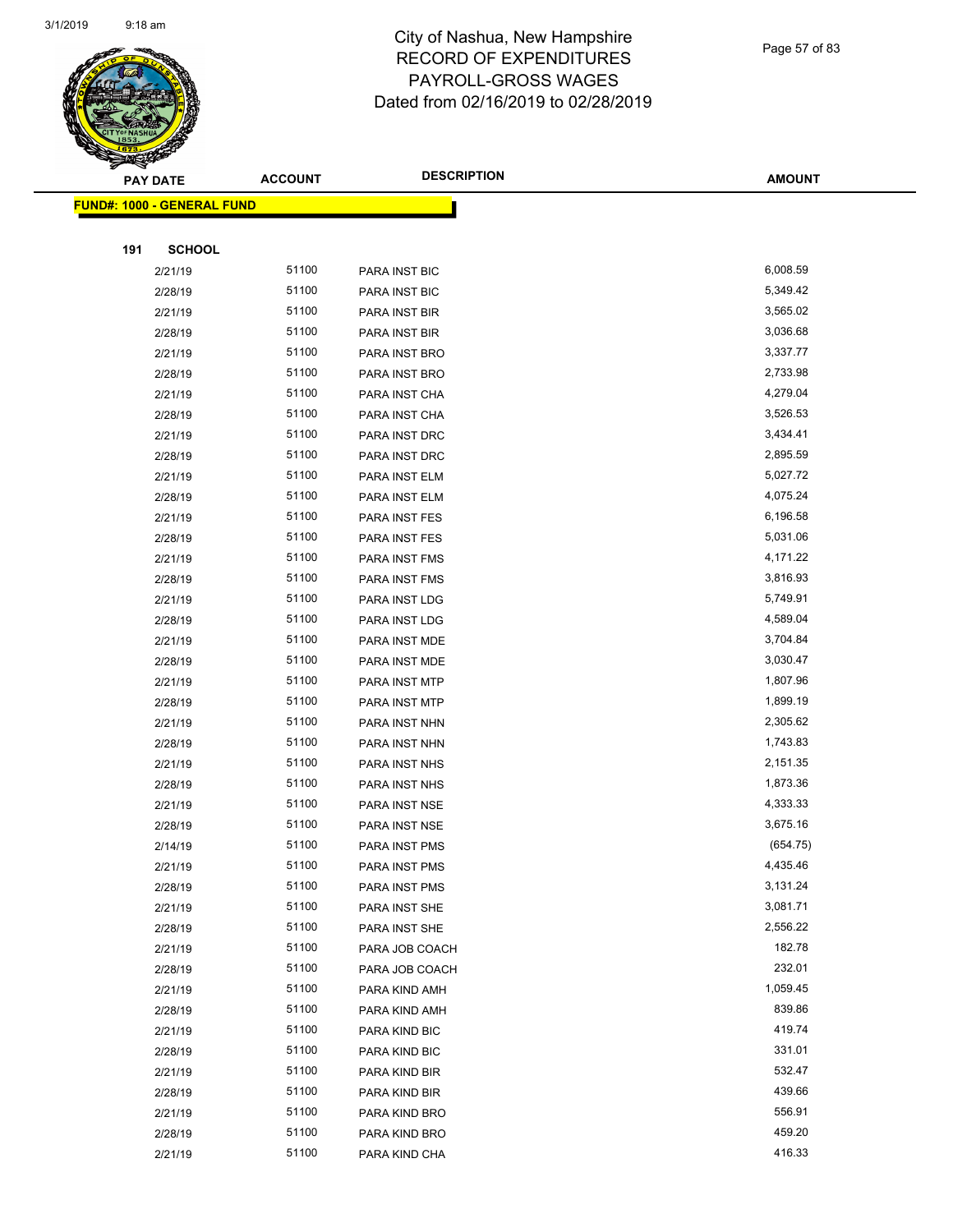

Page 58 of 83

| $\tilde{\phantom{a}}$ | <b>PAY DATE</b>            | <b>ACCOUNT</b> | <b>DESCRIPTION</b>         | <b>AMOUNT</b>        |
|-----------------------|----------------------------|----------------|----------------------------|----------------------|
|                       | FUND#: 1000 - GENERAL FUND |                |                            |                      |
|                       |                            |                |                            |                      |
| 191                   | <b>SCHOOL</b>              |                |                            |                      |
|                       | 2/28/19                    | 51100          | PARA KIND CHA              | 320.78               |
|                       | 2/21/19                    | 51100          | PARA KIND DRC              | 538.35               |
|                       | 2/28/19                    | 51100          | PARA KIND DRC              | 465.60               |
|                       | 2/21/19                    | 51100          | PARA KIND FES              | 712.26               |
|                       | 2/28/19                    | 51100          | PARA KIND FES              | 727.97               |
|                       | 2/21/19                    | 51100          | PARA KIND LDG              | 962.70               |
|                       | 2/28/19                    | 51100          | PARA KIND LDG              | 790.30               |
|                       | 2/21/19                    | 51100          | PARA KIND MDE              | 552.01               |
|                       | 2/28/19                    | 51100          | PARA KIND MDE              | 464.09               |
|                       | 2/21/19                    | 51100          | PARA KIND MTP              | 846.37               |
|                       | 2/28/19                    | 51100          | PARA KIND MTP              | 640.19               |
|                       | 2/21/19                    | 51100          | PARA KIND NSE              | 576.45               |
|                       | 2/28/19                    | 51100          | PARA KIND NSE              | 464.08               |
|                       | 2/21/19                    | 51100          | PARA KIND SHE              | 625.30               |
|                       | 2/28/19                    | 51100          | PARA KIND SHE              | 522.71               |
|                       | 2/21/19                    | 51100          | PARA LIB NHN               | 267.71               |
|                       | 2/28/19                    | 51100          | PARA LIB NHN               | 287.54               |
|                       | 2/21/19                    | 51100          | PARA LIB NHS               | 197.94               |
|                       | 2/28/19                    | 51100          | PARA LIB NHS               | 204.77               |
|                       | 2/21/19                    | 51100          | PARA MEDIA NHN             | 674.35               |
|                       | 2/28/19                    | 51100          | PARA MEDIA NHN             | 539.48               |
|                       | 2/21/19                    | 51100          | PARA MEDIA NHS             | 1,015.30             |
|                       | 2/28/19                    | 51100          | PARA MEDIA NHS             | 849.84               |
|                       | 2/21/19                    | 51100          | PARA PRE SCH BIC           | 732.24               |
|                       | 2/28/19                    | 51100          | PARA PRE SCH BIC           | 602.58               |
|                       | 2/21/19                    | 51100          | PARA PRE SCH BRO           | 5,128.78             |
|                       | 2/28/19                    | 51100          | PARA PRE SCH BRO           | 4,406.29             |
|                       | 2/21/19                    | 51100          | PARA PRE SCH MTP           | 270.75               |
|                       | 2/28/19                    | 51100          | PARA PRE SCH MTP           | 234.65               |
|                       | 2/21/19                    | 51100          | PARA PRE SCH NSE           | 936.41               |
|                       | 2/28/19                    | 51100          | PARA PRE SCH NSE           | 784.58               |
|                       | 2/21/19                    | 51100          | PARA READ ELM              | 610.65               |
|                       | 2/28/19                    | 51100          | PARA READ ELM              | 493.40               |
|                       | 2/21/19                    | 51100          | PARA SCI NHN               | 624.40<br>499.52     |
|                       | 2/28/19                    | 51100          | PARA SCI NHN               | 619.70               |
|                       | 2/21/19                    | 51100<br>51100 | PARA SCI NHS               | 495.76               |
|                       | 2/28/19                    |                | PARA SCI NHS               |                      |
|                       | 2/21/19                    | 51100<br>51100 | PARA TTI DRC               | (2,279.55)<br>428.71 |
|                       | 2/21/19                    | 51100          | PARA VOC NHS               | 349.45               |
|                       | 2/28/19<br>2/28/19         | 51100          | PARA VOC NHS<br>PEER COACH | 5,862.50             |
|                       | 2/28/19                    | 51100          | PRINCIPAL AMH              | 3,767.30             |
|                       | 2/28/19                    | 51100          | PRINCIPAL BIC              | 3,727.50             |
|                       | 2/28/19                    | 51100          | PRINCIPAL BIR              | 3,855.80             |
|                       |                            |                |                            |                      |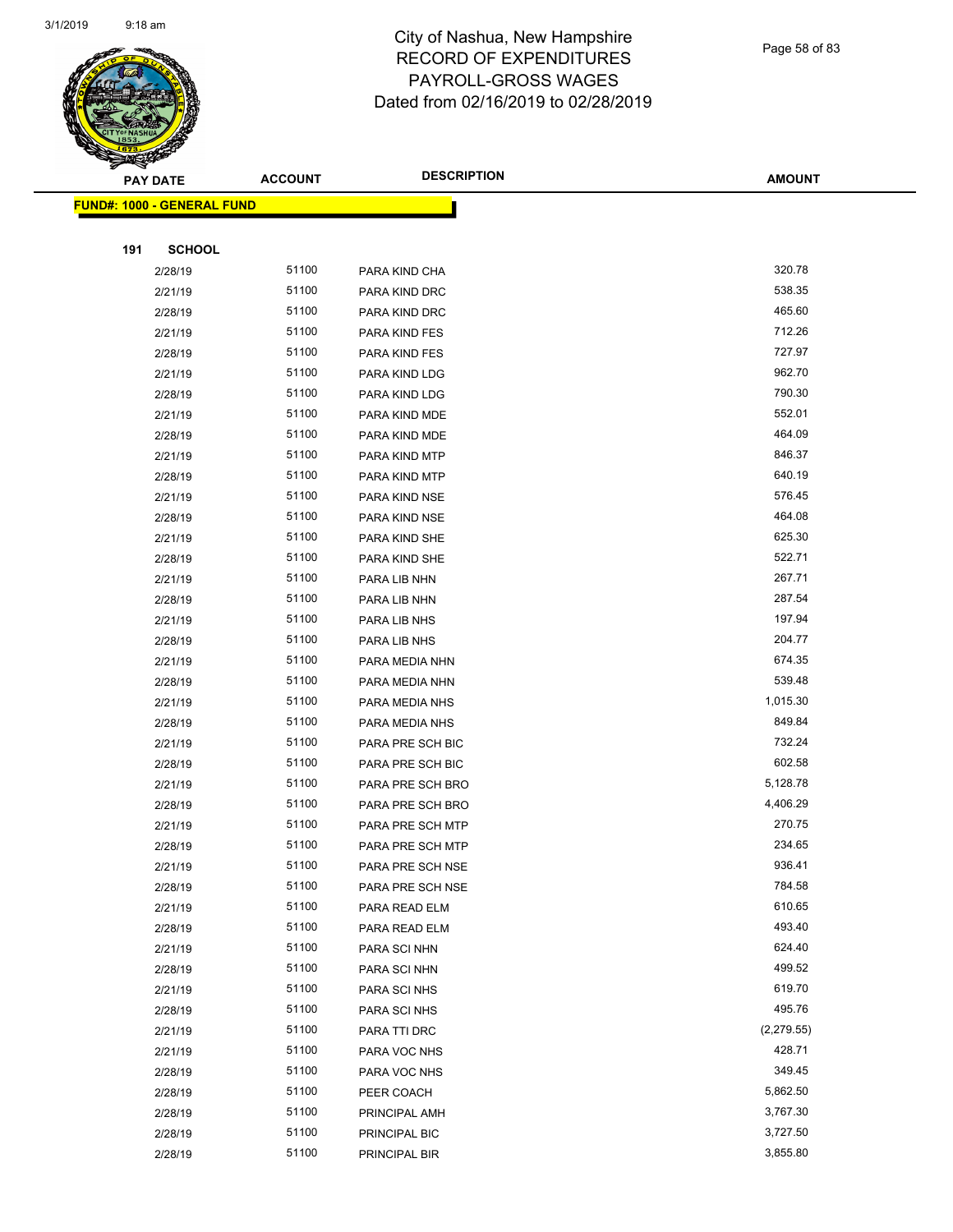

Page 59 of 83

|     | <b>PAY DATE</b>                   | <b>ACCOUNT</b> | <b>DESCRIPTION</b>             | <b>AMOUNT</b> |
|-----|-----------------------------------|----------------|--------------------------------|---------------|
|     | <b>FUND#: 1000 - GENERAL FUND</b> |                |                                |               |
|     |                                   |                |                                |               |
| 191 | <b>SCHOOL</b>                     |                |                                |               |
|     | 2/28/19                           | 51100          | PRINCIPAL BRO                  | 3,621.80      |
|     | 2/28/19                           | 51100          | PRINCIPAL CHA                  | 3,802.60      |
|     | 2/28/19                           | 51100          | PRINCIPAL DRC                  | 3,745.20      |
|     | 2/28/19                           | 51100          | PRINCIPAL ELM                  | 3,785.30      |
|     | 2/28/19                           | 51100          | PRINCIPAL FES                  | 3,740.40      |
|     | 2/28/19                           | 51100          | PRINCIPAL FMS                  | 3,902.50      |
|     | 2/28/19                           | 51100          | PRINCIPAL LDG                  | 3,973.10      |
|     | 2/28/19                           | 51100          | PRINCIPAL MDE                  | 3,775.60      |
|     | 2/28/19                           | 51100          | PRINCIPAL MTP                  | 3,851.00      |
|     | 2/28/19                           | 51100          | PRINCIPAL NHN                  | 4,000.00      |
|     | 2/28/19                           | 51100          | PRINCIPAL NHS                  | 4,245.20      |
|     | 2/28/19                           | 51100          | PRINCIPAL NSE                  | 3,933.30      |
|     | 2/28/19                           | 51100          | PRINCIPAL PMS                  | 3,838.30      |
|     | 2/28/19                           | 51100          | PRINCIPAL SHE                  | 3,639.40      |
|     | 2/21/19                           | 51100          | RETIREE NON EMPLOYEE           | 654.75        |
|     | 2/28/19                           | 51100          | SCHOOL PSYCHOLOGIST WID        | 35,192.94     |
|     | 2/28/19                           | 51100          | SCHOOL PSYCHOLOGY INTERN       | 590.90        |
|     | 2/21/19                           | 51100          | SECURITY MONITOR NHN           | 1,928.09      |
|     | 2/28/19                           | 51100          | SECURITY MONITOR NHN           | 1,667.54      |
|     | 2/21/19                           | 51100          | SECURITY MONITOR NHS           | 2,640.24      |
|     | 2/28/19                           | 51100          | <b>SECURITY MONITOR NHS</b>    | 2,214.68      |
|     | 2/21/19                           | 51100          | SIGN LANGUAGE INTERPRETER      | 6,223.72      |
|     | 2/28/19                           | 51100          | SIGN LANGUAGE INTERPRETER      | 5,306.78      |
|     | 2/28/19                           | 51100          | SOCIAL WORKER                  | 1,927.80      |
|     | 2/28/19                           | 51100          | SOCIAL WORKER FMS              | 2,026.30      |
|     | 2/28/19                           | 51100          | SPECIAL SERVICES ADMINISTRATOR | 5,154.70      |
|     | 2/28/19                           | 51100          | SPEECH LANG PATHOLOGIST WID    | 61,530.83     |
|     | 2/21/19                           | 51100          | SPEECH LANGUAGE ASST           | 655.56        |
|     | 2/28/19                           | 51100          | SPEECH LANGUAGE ASST           | 545.37        |
|     | 2/28/19                           | 51100          | STUDENT ACTIVITY COORD NHN     | 1,093.00      |
|     | 2/28/19                           | 51100          | STUDENT INFO COORDINATOR       | 1,892.10      |
|     | 2/28/19                           | 51100          | <b>SUPERINTENDENT</b>          | 6,166.80      |
|     | 2/28/19                           | 51100          | SYSTEMS ADMIN FULL YEAR        | 10,377.10     |
|     | 2/28/19                           | 51100          | TEACHER ART AMH                | 2,701.20      |
|     | 2/28/19                           | 51100          | <b>TEACHER ART BIC</b>         | 2,110.20      |
|     | 2/28/19                           | 51100          | <b>TEACHER ART BIR</b>         | 2,701.20      |
|     | 2/28/19                           | 51100          | <b>TEACHER ART BRO</b>         | 3,518.70      |
|     | 2/28/19                           | 51100          | <b>TEACHER ART CHA</b>         | 2,085.00      |
|     | 2/28/19                           | 51100          | <b>TEACHER ART DRC</b>         | 2,026.30      |
|     | 2/28/19                           | 51100          | TEACHER ART ELM                | 4,827.20      |
|     | 2/28/19                           | 51100          | <b>TEACHER ART FES</b>         | 1,670.30      |
|     | 2/28/19                           | 51100          | <b>TEACHER ART LDG</b>         | 2,701.20      |
|     | 2/28/19                           | 51100          | <b>TEACHER ART MDE</b>         | 2,026.30      |
|     | 2/28/19                           | 51100          | <b>TEACHER ART NHN</b>         | 10,627.90     |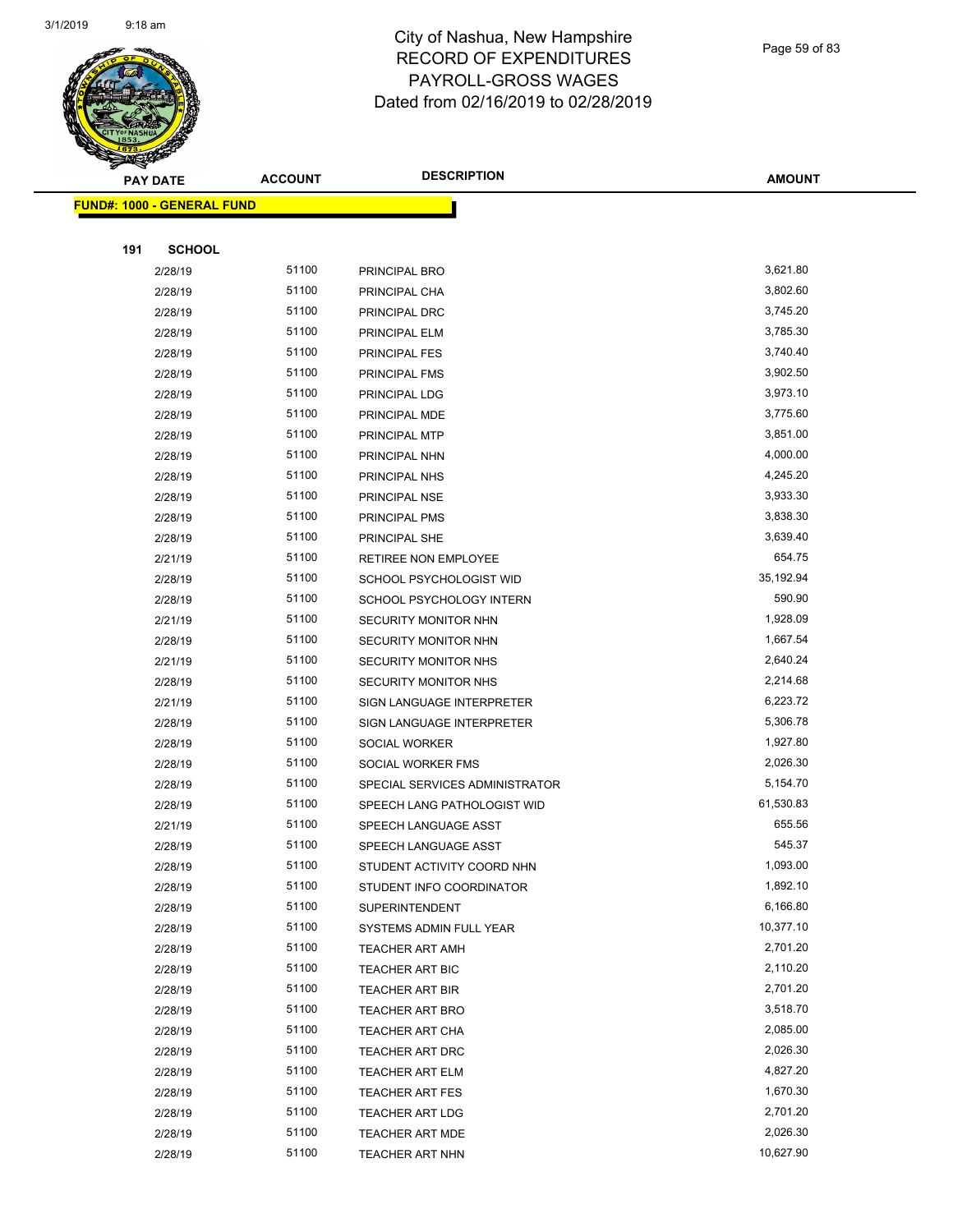

Page 60 of 83

| <b>PAY DATE</b>                   | <b>ACCOUNT</b> | <b>DESCRIPTION</b>               | <b>AMOUNT</b> |
|-----------------------------------|----------------|----------------------------------|---------------|
| <b>FUND#: 1000 - GENERAL FUND</b> |                |                                  |               |
|                                   |                |                                  |               |
| 191<br><b>SCHOOL</b>              |                |                                  |               |
| 2/28/19                           | 51100          | <b>TEACHER ART NHS</b>           | 10,418.00     |
| 2/28/19                           | 51100          | <b>TEACHER ART NSE</b>           | 2,977.30      |
| 2/28/19                           | 51100          | <b>TEACHER ART PMS</b>           | 3,985.50      |
| 2/28/19                           | 51100          | <b>TEACHER ART SHE</b>           | 1,111.23      |
| 2/28/19                           | 51100          | <b>TEACHER AUTO NHN</b>          | 2,701.20      |
| 2/28/19                           | 51100          | <b>TEACHER BEHAVIOR SPEC WID</b> | 5,158.85      |
| 2/28/19                           | 51100          | <b>TEACHER BIO TEC NHN</b>       | 2,453.30      |
| 2/28/19                           | 51100          | TEACHER BUILD CONST NHS          | 2,701.20      |
| 2/28/19                           | 51100          | <b>TEACHER BUSINESS NHN</b>      | 8,752.80      |
| 2/28/19                           | 51100          | <b>TEACHER BUSINESS NHS</b>      | 8,754.50      |
| 2/28/19                           | 51100          | TEACHER COMPUTER ELM             | 3,587.70      |
| 2/28/19                           | 51100          | <b>TEACHER COMPUTER FMS</b>      | 5,322.70      |
| 2/28/19                           | 51100          | TEACHER COMPUTER NHN             | 5,293.80      |
| 2/28/19                           | 51100          | TEACHER COMPUTER NHS             | 1,561.40      |
| 2/28/19                           | 51100          | <b>TEACHER COMPUTER PMS</b>      | 6,077.50      |
| 2/28/19                           | 51100          | TEACHER COSMETOLOGY NHN          | 4,495.71      |
| 2/28/19                           | 51100          | <b>TEACHER CULINARY NHN</b>      | 5,466.70      |
| 2/28/19                           | 51100          | <b>TEACHER DEAF NSE</b>          | 4,690.90      |
| 2/28/19                           | 51100          | TEACHER DEAF WID                 | 5,770.40      |
| 2/28/19                           | 51100          | <b>TEACHER DWSE AMH</b>          | 5,093.80      |
| 2/28/19                           | 51100          | <b>TEACHER DWSE BIR</b>          | 4,727.50      |
| 2/28/19                           | 51100          | <b>TEACHER DWSE BRO</b>          | 2,977.30      |
| 2/28/19                           | 51100          | <b>TEACHER DWSE CHA</b>          | 1,737.00      |
| 2/28/19                           | 51100          | <b>TEACHER DWSE ELM</b>          | 13,168.10     |
| 2/28/19                           | 51100          | <b>TEACHER DWSE FMS</b>          | 4,974.10      |
| 2/28/19                           | 51100          | <b>TEACHER DWSE MDE</b>          | 4,836.30      |
| 2/28/19                           | 51100          | TEACHER DWSE NHS                 | 2,777.40      |
| 2/28/19                           | 51100          | <b>TEACHER DWSE SHE</b>          | 5,871.60      |
| 2/28/19                           | 51100          | TEACHER ECE NHS                  | 5,770.40      |
| 2/28/19                           | 51100          | <b>TEACHER ELECTRICAL NHS</b>    | 2,701.20      |
| 2/28/19                           | 51100          | <b>TEACHER ELL AMH</b>           | 2,178.30      |
| 2/28/19                           | 51100          | <b>TEACHER ELL BIC</b>           | 1,927.80      |
| 2/28/19                           | 51100          | <b>TEACHER ELL BIR</b>           | 2,885.20      |
| 2/28/19                           | 51100          | <b>TEACHER ELL DRC</b>           | 5,678.40      |
| 2/28/19                           | 51100          | TEACHER ELL ELM                  | 4,778.10      |
| 2/28/19                           | 51100          | TEACHER ELL FES                  | 7,567.60      |
| 2/28/19                           | 51100          | TEACHER ELL FMS                  | 1,865.80      |
| 2/28/19                           | 51100          | TEACHER ELL LDG                  | 6,069.20      |
| 2/28/19                           | 51100          | <b>TEACHER ELL MTP</b>           | 2,885.20      |
| 2/28/19                           | 51100          | <b>TEACHER ELL NHN</b>           | 5,665.60      |
| 2/28/19                           | 51100          | TEACHER ELL NHS                  | 11,188.90     |
| 2/28/19                           | 51100          | TEACHER ELL PMS                  | 2,110.20      |
| 2/28/19                           | 51100          | TEACHER ELL SHE                  | 2,016.90      |
| 2/28/19                           | 51100          | TEACHER ENGLISH ELM              | 25,409.00     |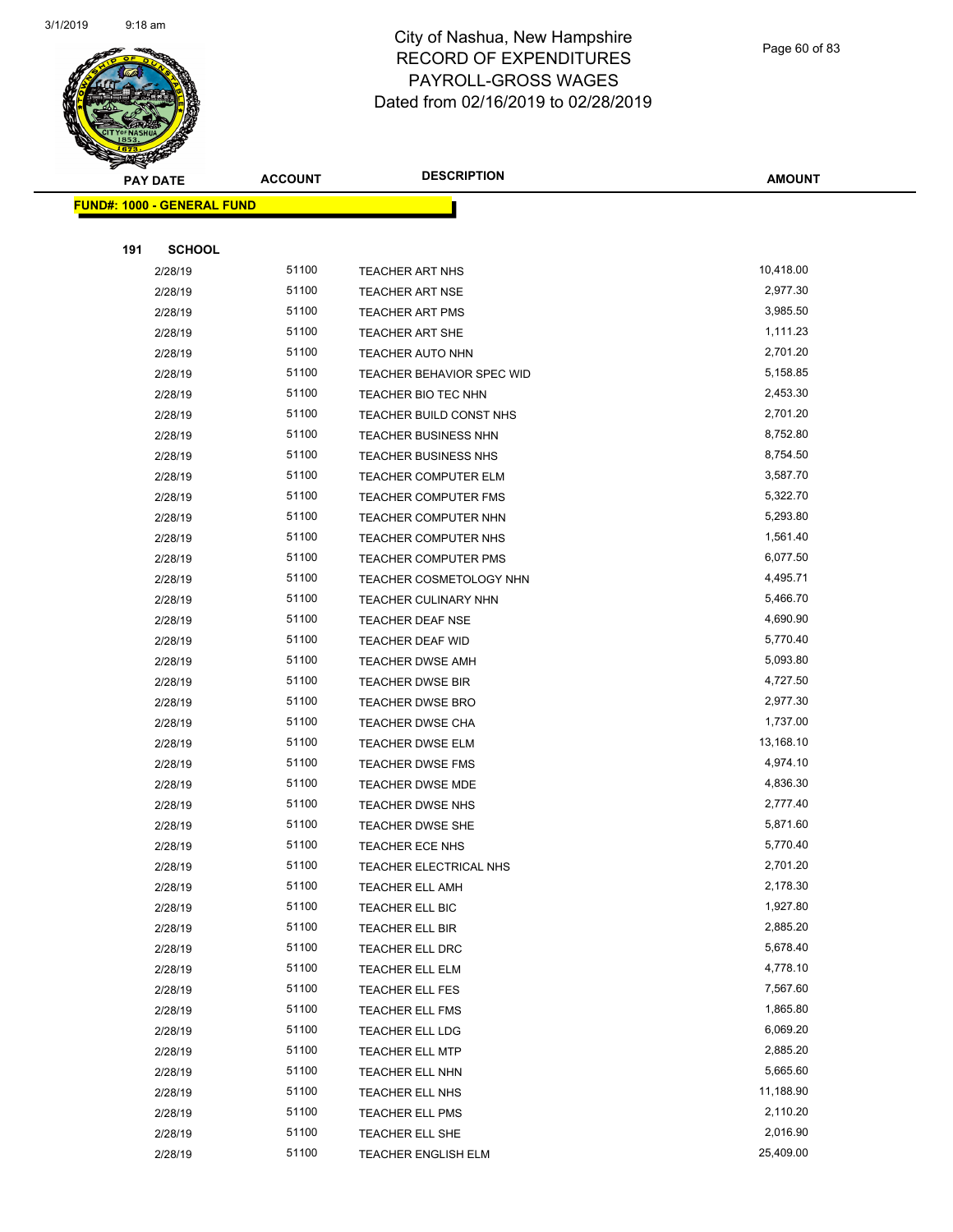

Page 61 of 83

**AMOUNT**

**FUND#: 1000 - GENERAL FUND 191 SCHOOL** 2/28/19 51100 TEACHER ENGLISH FMS 16,511.70 2/28/19 51100 TEACHER ENGLISH NHN 43,415.80 2/28/19 51100 TEACHER ENGLISH NHS 48,068.20 2/28/19 51100 TEACHER ENGLISH PMS 17,109.40 2/28/19 51100 TEACHER FACS ELM 2,048.10 2/28/19 51100 TEACHER FACS FMS 4,679.70 2/28/19 51100 TEACHER FACS NHN 6,610.70 2/28/19 51100 TEACHER FACS NHS 8,689.70 2/28/19 51100 TEACHER FACS PMS 3,190.40 2/28/19 51100 TEACHER FOREIGN LANG ELM 5,954.60 2/28/19 51100 TEACHER FOREIGN LANG FMS 2,885.20 2/28/19 51100 TEACHER FOREIGN LANG NHN 13,632.41 2/28/19 51100 TEACHER FOREIGN LANG NHS 18,232.70 2/28/19 51100 TEACHER FOREIGN LANG PMS 5,305.10 2/28/19 51100 TEACHER GR1 AMH 8,886.20 2/28/19 51100 TEACHER GR1 BIC 9,509.90 2/28/19 51100 TEACHER GR1 BIR 10,270.30 2/28/19 51100 TEACHER GR1 BRO 7,816.60 2/28/19 51100 TEACHER GR1 CHA 8,103.60 2/28/19 51100 TEACHER GR1 DRC 57,323.60 2/28/19 51100 TEACHER GR1 FES 8,889.90 2/28/19 51100 TEACHER GR1 LDG 7,101.90 2/28/19 51100 TEACHER GR1 MDE 6,842.20 2/28/19 51100 TEACHER GR1 MTP 6,543.40 2/28/19 51100 TEACHER GR1 NSE 7,536.40 2/28/19 51100 TEACHER GR1 SHE 8,561.80 2/28/19 5,812.00 51100 TEACHER GR2 AMH 2/28/19 51100 TEACHER GR2 BIC 11,015.20 2/28/19 51100 TEACHER GR2 BIR 7,721.50 2/28/19 51100 TEACHER GR2 BRO 5,586.40 2/28/19 51100 TEACHER GR2 CHA 7,710.50 2/28/19 51100 TEACHER GR2 DRC 4,807.80 2/28/19 51100 TEACHER GR2 FES 10,898.90 2/28/19 51100 TEACHER GR2 LDG 9,789.40 2/28/19 51100 TEACHER GR2 MDE 9,945.80 2/28/19 51100 TEACHER GR2 MTP 7,021.70 2/28/19 51100 TEACHER GR2 NSE 6,951.80 2/28/19 51100 TEACHER GR2 SHE 6,669.50 2/28/19 55/100 TEACHER GR3 AMH 5,678.50 2/28/19 51100 TEACHER GR3 BIC 5,266.10 2/28/19 51100 TEACHER GR3 BIR 6,803.70 2/28/19 51100 TEACHER GR3 BRO 5,586.40 2/28/19 51100 TEACHER GR3 CHA 9,153.70 2/28/19 51100 TEACHER GR3 DRC 7,033.40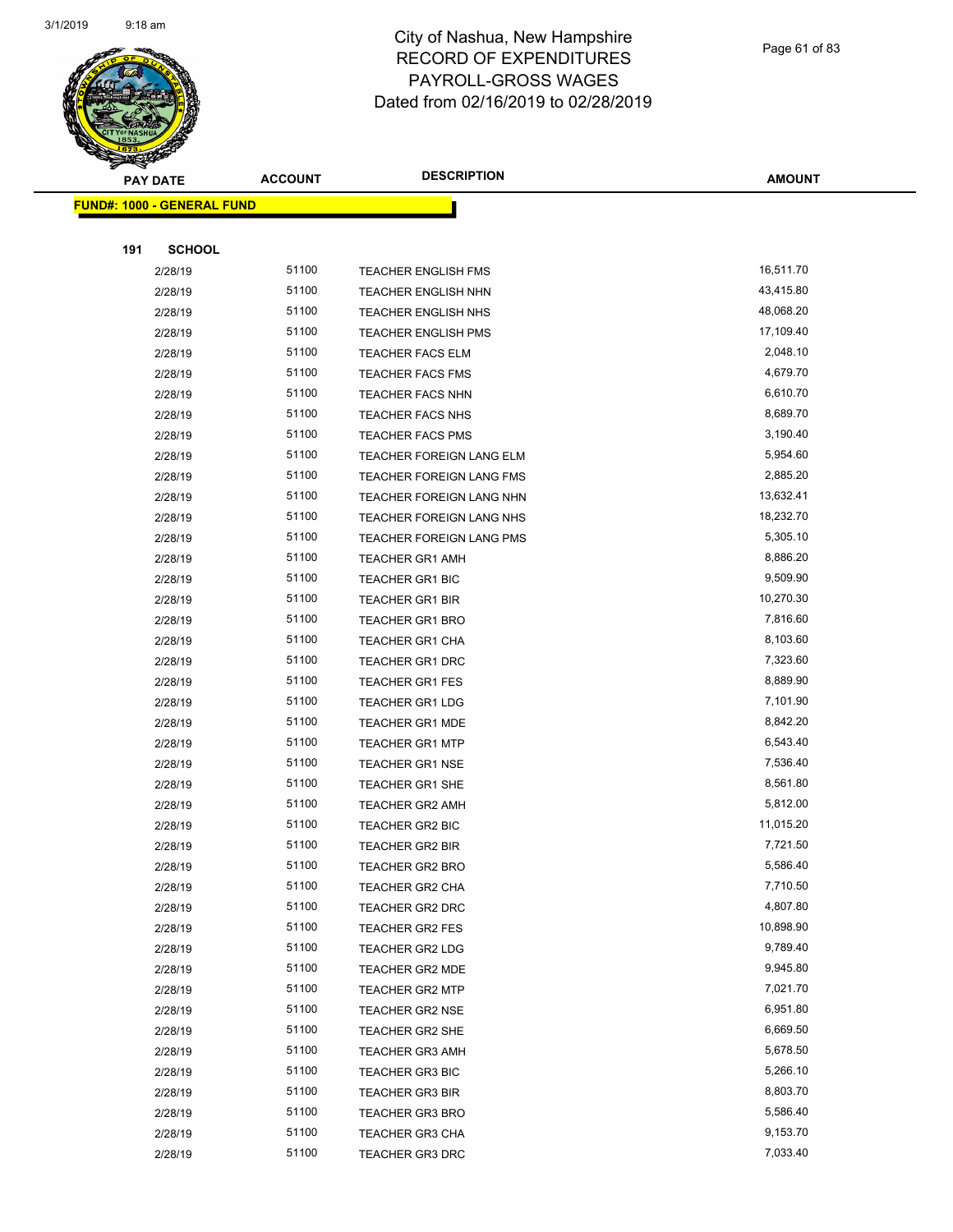

|     | <b>PAY DATE</b>                   | <b>ACCOUNT</b> | <b>DESCRIPTION</b>            | <b>AMOUNT</b> |
|-----|-----------------------------------|----------------|-------------------------------|---------------|
|     | <b>FUND#: 1000 - GENERAL FUND</b> |                |                               |               |
|     |                                   |                |                               |               |
| 191 | <b>SCHOOL</b>                     |                |                               |               |
|     | 2/28/19                           | 51100          | <b>TEACHER GR3 FES</b>        | 9,365.80      |
|     | 2/28/19                           | 51100          | <b>TEACHER GR3 LDG</b>        | 10,370.90     |
|     | 2/28/19                           | 51100          | <b>TEACHER GR3 MDE</b>        | 10,005.20     |
|     | 2/28/19                           | 51100          | <b>TEACHER GR3 MTP</b>        | 6,678.60      |
|     | 2/28/19                           | 51100          | <b>TEACHER GR3 NSE</b>        | 7,576.90      |
|     | 2/28/19                           | 51100          | <b>TEACHER GR3 SHE</b>        | 7,000.06      |
|     | 2/28/19                           | 51100          | <b>TEACHER GR4 AMH</b>        | 4,052.20      |
|     | 2/28/19                           | 51100          | <b>TEACHER GR4 BIC</b>        | 11,154.20     |
|     | 2/28/19                           | 51100          | <b>TEACHER GR4 BIR</b>        | 7,832.10      |
|     | 2/28/19                           | 51100          | <b>TEACHER GR4 BRO</b>        | 5,192.20      |
|     | 2/28/19                           | 51100          | <b>TEACHER GR4 CHA</b>        | 10,653.50     |
|     | 2/28/19                           | 51100          | <b>TEACHER GR4 DRC</b>        | 5,372.10      |
|     | 2/28/19                           | 51100          | <b>TEACHER GR4 FES</b>        | 8,239.70      |
|     | 2/28/19                           | 51100          | <b>TEACHER GR4 LDG</b>        | 8,437.80      |
|     | 2/28/19                           | 51100          | <b>TEACHER GR4 MDE</b>        | 9,950.60      |
|     | 2/28/19                           | 51100          | <b>TEACHER GR4 MTP</b>        | 6,846.90      |
|     | 2/28/19                           | 51100          | <b>TEACHER GR4 NSE</b>        | 6,863.10      |
|     | 2/28/19                           | 51100          | <b>TEACHER GR4 SHE</b>        | 6,780.30      |
|     | 2/28/19                           | 51100          | <b>TEACHER GR5 AMH</b>        | 7,535.60      |
|     | 2/28/19                           | 51100          | <b>TEACHER GR5 BIC</b>        | 12,730.00     |
|     | 2/28/19                           | 51100          | <b>TEACHER GR5 BIR</b>        | 7,904.60      |
|     | 2/28/19                           | 51100          | <b>TEACHER GR5 BRO</b>        | 5,770.40      |
|     | 2/28/19                           | 51100          | <b>TEACHER GR5 CHA</b>        | 10,903.25     |
|     | 2/28/19                           | 51100          | <b>TEACHER GR5 DRC</b>        | 7,078.30      |
|     | 2/28/19                           | 51100          | <b>TEACHER GR5 FES</b>        | 9,874.50      |
|     | 2/28/19                           | 51100          | <b>TEACHER GR5 LDG</b>        | 10,548.50     |
|     | 2/28/19                           | 51100          | <b>TEACHER GR5 MDE</b>        | 11,538.50     |
|     | 2/28/19                           | 51100          | <b>TEACHER GR5 MTP</b>        | 6,845.40      |
|     | 2/28/19                           | 51100          | <b>TEACHER GR5 NSE</b>        | 8,563.60      |
|     | 2/28/19                           | 51100          | TEACHER GR5 SHE               | 8,506.00      |
|     | 2/28/19                           | 51100          | <b>TEACHER GR6 ELM</b>        | 37,840.60     |
|     | 2/28/19                           | 51100          | <b>TEACHER GR6 FMS</b>        | 23,668.40     |
|     | 2/28/19                           | 51100          | <b>TEACHER GR6 PMS</b>        | 19,384.70     |
|     | 2/28/19                           | 51100          | <b>TEACHER GRAPH NHS</b>      | 3,475.80      |
|     | 2/28/19                           | 51100          | <b>TEACHER GRAPHICS NHN</b>   | 5,893.50      |
|     | 2/28/19                           | 51100          | TEACHER HEALTH NHN            | 3,518.70      |
|     | 2/28/19                           | 51100          | TEACHER HEALTH NHS            | 2,701.20      |
|     | 2/28/19                           | 51100          | TEACHER HEALTHOC NHS          | 5,058.40      |
|     | 2/28/19                           | 51100          | TEACHER HVAC NHS              | 1,951.10      |
|     | 2/28/19                           | 51100          | TEACHER IN SCH SUSPENSION ELM | 1,805.70      |
|     | 2/28/19                           | 51100          | TEACHER IN SCH SUSPENSION NHN | 2,885.20      |
|     | 2/28/19                           | 51100          | TEACHER IN SCH SUSPENSION NHS | 1,582.70      |
|     | 2/28/19                           | 51100          | TEACHER INST SPED WID         | 2,885.20      |

2/28/19 51100 TEACHER KIND AMH 5,770.40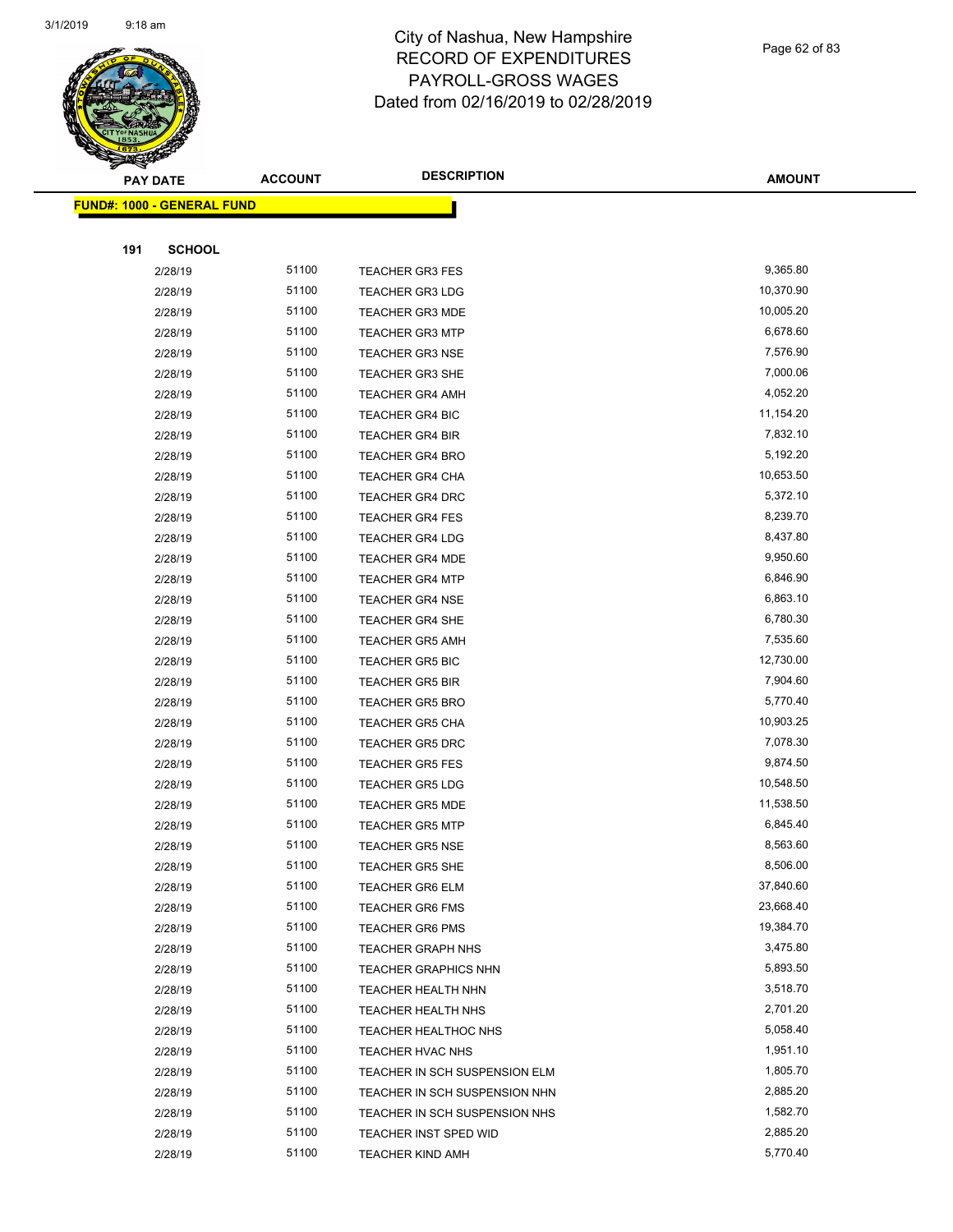

**FUND#: 1000 - GENERAL FUND**

#### City of Nashua, New Hampshire RECORD OF EXPENDITURES PAYROLL-GROSS WAGES Dated from 02/16/2019 to 02/28/2019

| <b>DESCRIPTION</b>  | <b>AMOUNT</b> |
|---------------------|---------------|
|                     |               |
|                     |               |
| <b>IER KIND BIC</b> | 10,337.40     |
| <b>IER KIND BIR</b> | 7,070.00      |
| <b>IER KIND BRO</b> | 5,678.50      |
| <b>IER KIND CHA</b> | 8,691.90      |
| <b>IER KIND DRC</b> | 9,181.70      |
| <b>IER KIND FES</b> | 10,360.10     |
| <b>IER KIND LDG</b> | 10,682.70     |
| <b>IER KIND MDE</b> | 8,719.20      |
| <b>IER KIND MTP</b> | 6,034.40      |
| <b>IER KIND NSE</b> | 5,064.60      |
| <b>IER KIND SHE</b> | 6,897.00      |
| <b>IER MATH ELM</b> | 21,342.40     |
| <b>IER MATH FMS</b> | 14,605.60     |
| <b>IER MATH NHN</b> | 38,272.00     |
|                     |               |

| 191 | <b>SCHOOL</b> |       |                          |           |
|-----|---------------|-------|--------------------------|-----------|
|     | 2/28/19       | 51100 | <b>TEACHER KIND BIC</b>  | 10,337.40 |
|     | 2/28/19       | 51100 | <b>TEACHER KIND BIR</b>  | 7,070.00  |
|     | 2/28/19       | 51100 | <b>TEACHER KIND BRO</b>  | 5,678.50  |
|     | 2/28/19       | 51100 | <b>TEACHER KIND CHA</b>  | 8,691.90  |
|     | 2/28/19       | 51100 | <b>TEACHER KIND DRC</b>  | 9,181.70  |
|     | 2/28/19       | 51100 | <b>TEACHER KIND FES</b>  | 10,360.10 |
|     | 2/28/19       | 51100 | <b>TEACHER KIND LDG</b>  | 10,682.70 |
|     | 2/28/19       | 51100 | <b>TEACHER KIND MDE</b>  | 8,719.20  |
|     | 2/28/19       | 51100 | <b>TEACHER KIND MTP</b>  | 6,034.40  |
|     | 2/28/19       | 51100 | <b>TEACHER KIND NSE</b>  | 5,064.60  |
|     | 2/28/19       | 51100 | TEACHER KIND SHE         | 6,897.00  |
|     | 2/28/19       | 51100 | <b>TEACHER MATH ELM</b>  | 21,342.40 |
|     | 2/28/19       | 51100 | <b>TEACHER MATH FMS</b>  | 14,605.60 |
|     | 2/28/19       | 51100 | <b>TEACHER MATH NHN</b>  | 38,272.00 |
|     | 2/28/19       | 51100 | <b>TEACHER MATH NHS</b>  | 49,069.50 |
|     | 2/28/19       | 51100 | <b>TEACHER MATH PMS</b>  | 13,915.60 |
|     | 2/28/19       | 51100 | <b>TEACHER MUSIC AMH</b> | 1,819.70  |
|     | 2/28/19       | 51100 | <b>TEACHER MUSIC BIC</b> | 2,701.20  |
|     | 2/28/19       | 51100 | <b>TEACHER MUSIC BIR</b> | 1,730.40  |
|     | 2/28/19       | 51100 | <b>TEACHER MUSIC BRO</b> | 1,602.80  |
|     | 2/28/19       | 51100 | <b>TEACHER MUSIC CHA</b> | 2,885.20  |
|     | 2/28/19       | 51100 | <b>TEACHER MUSIC DRC</b> | 2,793.20  |
|     | 2/28/19       | 51100 | <b>TEACHER MUSIC ELM</b> | 4,615.60  |
|     | 2/28/19       | 51100 | <b>TEACHER MUSIC FES</b> | 1,670.30  |
|     | 2/28/19       | 51100 | <b>TEACHER MUSIC FMS</b> | 5,770.40  |
|     | 2/28/19       | 51100 | <b>TEACHER MUSIC LDG</b> | 1,794.51  |
|     | 2/28/19       | 51100 | TEACHER MUSIC MDE        | 2,110.20  |
|     | 2/28/19       | 51100 | <b>TEACHER MUSIC NHN</b> | 4,690.89  |
|     | 2/28/19       | 51100 | <b>TEACHER MUSIC NHS</b> | 5,402.40  |
|     | 2/28/19       | 51100 | <b>TEACHER MUSIC NSE</b> | 2,626.80  |
|     | 2/28/19       | 51100 | <b>TEACHER MUSIC PMS</b> | 4,250.60  |
|     | 2/28/19       | 51100 | <b>TEACHER MUSIC SHE</b> | 2,701.20  |
|     | 2/28/19       | 51100 | TEACHER PE BIC           | 2,491.00  |
|     | 2/28/19       | 51100 | TEACHER PE BIR           | 2,977.30  |
|     | 2/28/19       | 51100 | TEACHER PE BRO           | 2,793.20  |
|     | 2/28/19       | 51100 | <b>TEACHER PE CHA</b>    | 2,674.40  |
|     | 2/28/19       | 51100 | TEACHER PE DRC           | 2,885.20  |
|     | 2/28/19       | 51100 | TEACHER PE ELM           | 7,585.90  |
|     | 2/28/19       | 51100 | TEACHER PE FES           | 1,730.40  |
|     | 2/28/19       | 51100 | TEACHER PE FMS           | 5,402.40  |
|     | 2/28/19       | 51100 | TEACHER PE LDG           | 2,024.30  |
|     | 2/28/19       | 51100 | TEACHER PE MDE           | 2,977.30  |
|     | 2/28/19       | 51100 | TEACHER PE NHN           | 10,585.70 |
|     | 2/28/19       | 51100 | TEACHER PE NHS           | 9,542.20  |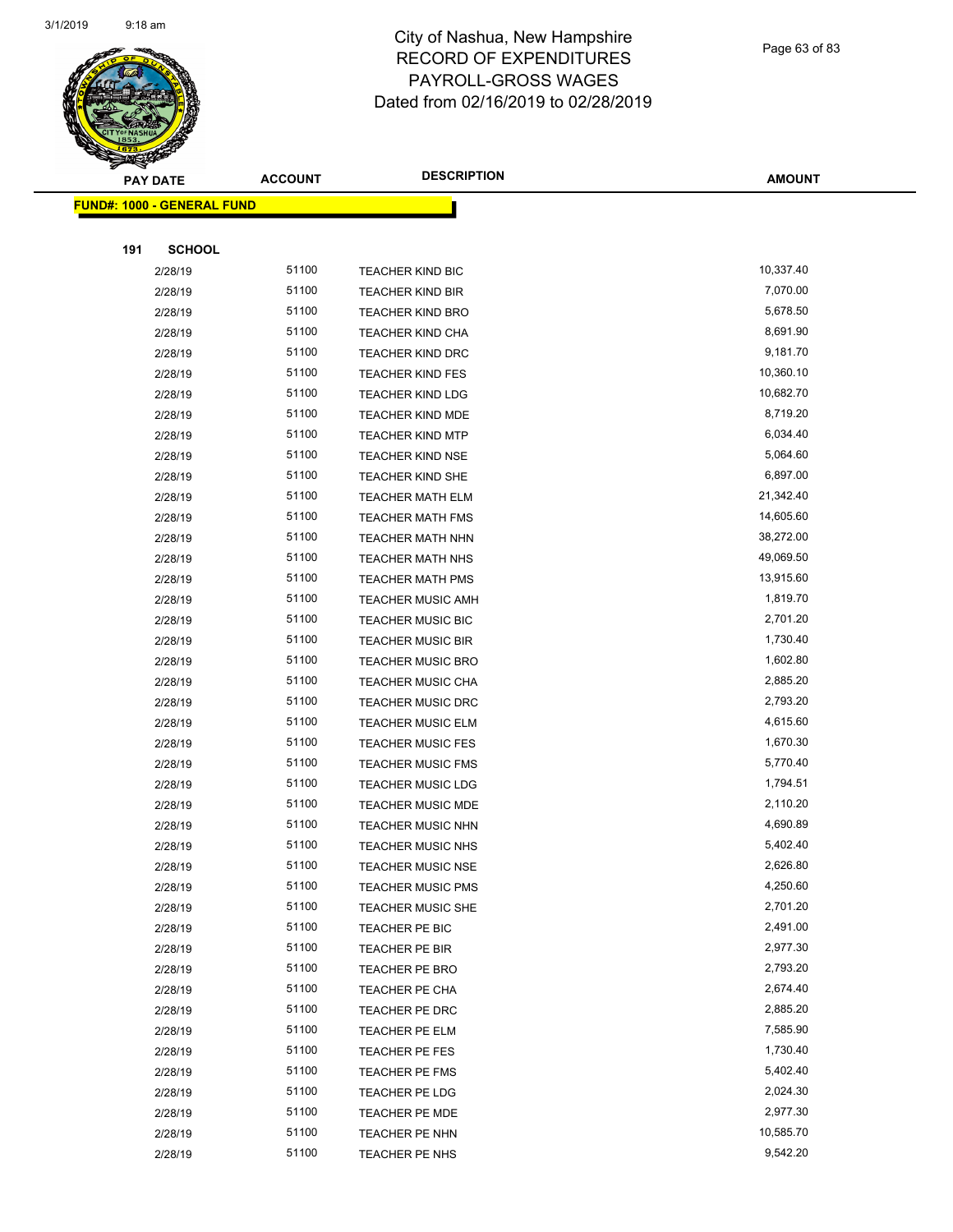

Page 64 of 83

| <b>PAY DATE</b>                   | <b>ACCOUNT</b> | <b>DESCRIPTION</b>           | <b>AMOUNT</b> |
|-----------------------------------|----------------|------------------------------|---------------|
| <b>FUND#: 1000 - GENERAL FUND</b> |                |                              |               |
|                                   |                |                              |               |
| <b>SCHOOL</b><br>191              |                |                              |               |
| 2/28/19                           | 51100          | <b>TEACHER PE NSE</b>        | 2,943.90      |
| 2/28/19                           | 51100          | TEACHER PE PMS               | 3,597.50      |
| 2/28/19                           | 51100          | TEACHER PE SHE               | 2,735.60      |
| 2/28/19                           | 51100          | TEACHER PRE SCHOOL BIR       | 4,570.00      |
| 2/28/19                           | 51100          | <b>TEACHER PRESCHOOL BIC</b> | 5,678.40      |
| 2/28/19                           | 51100          | <b>TEACHER PRESCHOOL BRO</b> | 11,635.80     |
| 2/28/19                           | 51100          | <b>TEACHER PRESCHOOL MTP</b> | 1,730.40      |
| 2/28/19                           | 51100          | <b>TEACHER PRESCHOOL NHS</b> | 802.30        |
| 2/28/19                           | 51100          | <b>TEACHER PRESCHOOL NSE</b> | 9,028.00      |
| 2/28/19                           | 51100          | TEACHER READ AMH             | 2,977.30      |
| 2/28/19                           | 51100          | TEACHER READ BIC             | 2,885.20      |
| 2/28/19                           | 51100          | <b>TEACHER READ BIR</b>      | 2,885.20      |
| 2/28/19                           | 51100          | <b>TEACHER READ BRO</b>      | 2,885.20      |
| 2/28/19                           | 51100          | TEACHER READ CHA             | 2,085.00      |
| 2/28/19                           | 51100          | <b>TEACHER READ DRC</b>      | 2,977.30      |
| 2/28/19                           | 51100          | <b>TEACHER READ ELM</b>      | 5,862.50      |
| 2/28/19                           | 51100          | <b>TEACHER READ FES</b>      | 2,885.20      |
| 2/28/19                           | 51100          | <b>TEACHER READ FMS</b>      | 2,885.20      |
| 2/28/19                           | 51100          | <b>TEACHER READ LDG</b>      | 3,518.70      |
| 2/28/19                           | 51100          | TEACHER READ MDE             | 2,885.20      |
| 2/28/19                           | 51100          | <b>TEACHER READ MTP</b>      | 2,257.00      |
| 2/28/19                           | 51100          | TEACHER READ NHN             | 1,951.10      |
| 2/28/19                           | 51100          | <b>TEACHER READ NHS</b>      | 2,885.20      |
| 2/28/19                           | 51100          | TEACHER READ NSE             | 2,885.20      |
| 2/28/19                           | 51100          | <b>TEACHER READ PMS</b>      | 2,885.20      |
| 2/28/19                           | 51100          | TEACHER READ SHE             | 2,885.20      |
| 2/28/19                           | 51100          | <b>TEACHER ROTC NHN</b>      | 4,904.80      |
| 2/28/19                           | 51100          | <b>TEACHER SCIENCE ELM</b>   | 20,056.00     |
| 2/28/19                           | 51100          | <b>TEACHER SCIENCE FMS</b>   | 12,207.69     |
| 2/28/19                           | 51100          | TEACHER SCIENCE NHN          | 30,772.70     |
| 2/28/19                           | 51100          | TEACHER SCIENCE NHS          | 30,553.60     |
| 2/21/19                           | 51100          | <b>TEACHER SCIENCE PMS</b>   | 2,525.02      |
| 2/28/19                           | 51100          | <b>TEACHER SCIENCE PMS</b>   | 12,260.10     |
| 2/28/19                           | 51100          | TEACHER SOCIAL STUDIES ELM   | 16,957.30     |
| 2/28/19                           | 51100          | TEACHER SOCIAL STUDIES FMS   | 12,469.90     |
| 2/28/19                           | 51100          | TEACHER SOCIAL STUDIES NHN   | 32,950.80     |
| 2/28/19                           | 51100          | TEACHER SOCIAL STUDIES NHS   | 41,341.10     |
| 2/28/19                           | 51100          | TEACHER SOCIAL STUDIES PMS   | 13,227.80     |
| 2/21/19                           | 51100          | <b>TEACHER SPED AMH</b>      | 648.36        |
| 2/28/19                           | 51100          | TEACHER SPED AMH             | 6,310.68      |
| 2/28/19                           | 51100          | TEACHER SPED BIC             | 5,483.50      |
| 2/28/19                           | 51100          | <b>TEACHER SPED BIR</b>      | 5,586.40      |
| 2/28/19                           | 51100          | <b>TEACHER SPED BRO</b>      | 6,445.20      |
| 2/28/19                           | 51100          | <b>TEACHER SPED CHA</b>      | 7,958.20      |
|                                   |                |                              |               |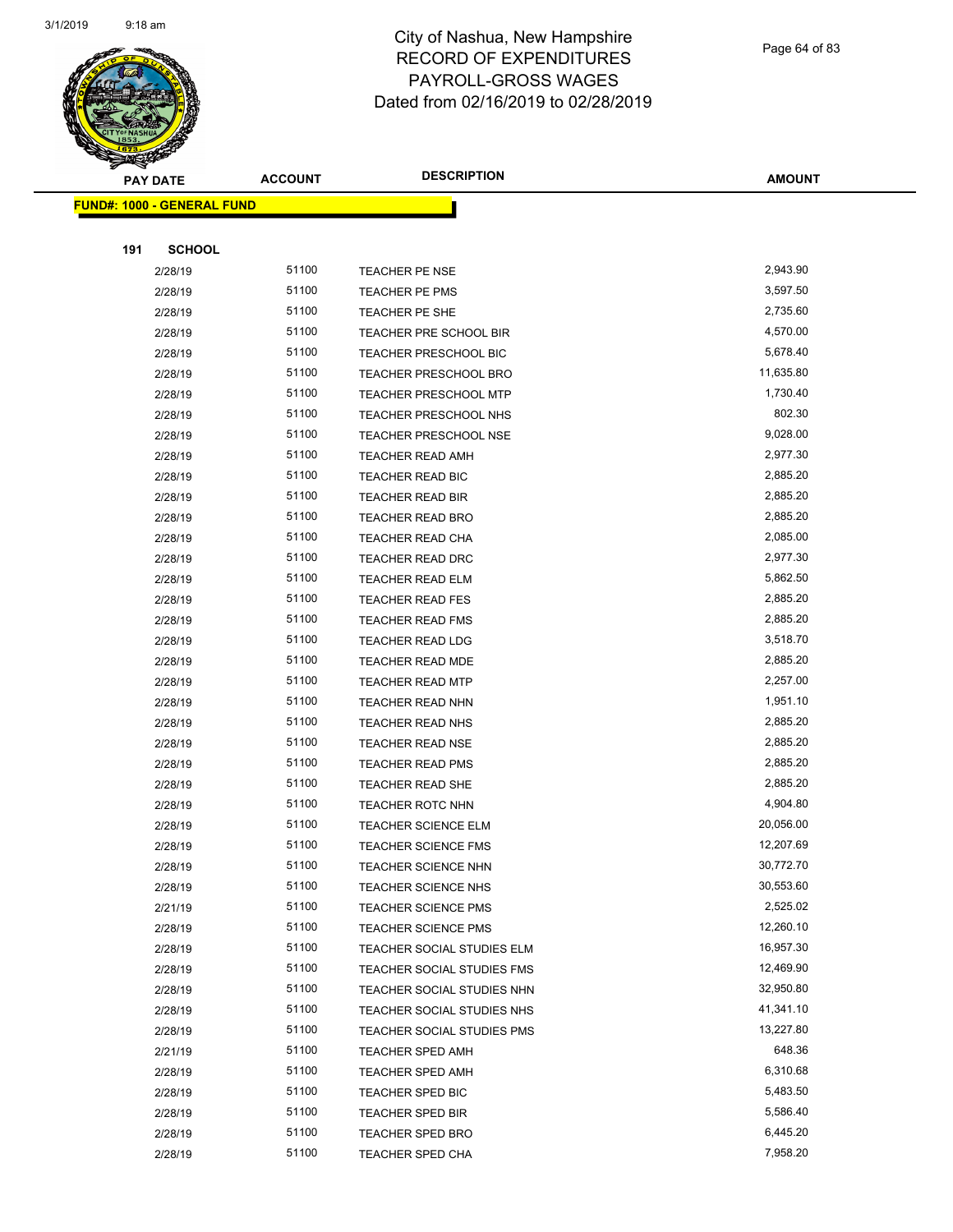

Page 65 of 83

| <b>PAY DATE</b>                   | <b>ACCOUNT</b> | <b>DESCRIPTION</b>             | <b>AMOUNT</b> |
|-----------------------------------|----------------|--------------------------------|---------------|
| <b>FUND#: 1000 - GENERAL FUND</b> |                |                                |               |
|                                   |                |                                |               |
| 191<br><b>SCHOOL</b>              |                |                                |               |
| 2/28/19                           | 51100          | TEACHER SPED DRC               | 5,483.40      |
| 2/28/19                           | 51100          | <b>TEACHER SPED ELM</b>        | 17,312.40     |
| 2/28/19                           | 51100          | <b>TEACHER SPED FES</b>        | 5,247.10      |
| 2/28/19                           | 51100          | <b>TEACHER SPED FMS</b>        | 12,831.50     |
| 2/28/19                           | 51100          | TEACHER SPED LDG               | 6,428.60      |
| 2/28/19                           | 51100          | <b>TEACHER SPED MDE</b>        | 4,727.70      |
| 2/28/19                           | 51100          | <b>TEACHER SPED MTP</b>        | 3,870.40      |
| 2/28/19                           | 51100          | <b>TEACHER SPED NHN</b>        | 23,809.50     |
| 2/28/19                           | 51100          | TEACHER SPED NHS               | 36,360.74     |
| 2/28/19                           | 51100          | <b>TEACHER SPED PMS</b>        | 12,668.10     |
| 2/28/19                           | 51100          | <b>TEACHER SPED SHE</b>        | 7,020.50      |
| 2/28/19                           | 51100          | <b>TEACHER TECHED ELM</b>      | 8,536.90      |
| 2/28/19                           | 51100          | <b>TEACHER TECHED FMS</b>      | 3,532.20      |
| 2/28/19                           | 51100          | TEACHER TECHED NHN             | 6,844.00      |
| 2/28/19                           | 51100          | <b>TEACHER TECHED NHS</b>      | 11,264.90     |
| 2/28/19                           | 51100          | <b>TEACHER TECHED PMS</b>      | 5,770.40      |
| 2/21/19                           | 51100          | <b>TEACHER TTI AMH</b>         | (12, 219.00)  |
| 2/28/19                           | 51100          | TEACHER TV PROD NHS            | 2,885.20      |
| 2/28/19                           | 51100          | <b>TEACHER VISION WID</b>      | 5,324.40      |
| 2/21/19                           | 51100          | TECH INTERGRATION ASST AMH     | 650.26        |
| 2/28/19                           | 51100          | TECH INTERGRATION ASST AMH     | 531.04        |
| 2/28/19                           | 51100          | TECH INTERGRATION ASST BIC     | 479.59        |
| 2/21/19                           | 51100          | TECH INTERGRATION ASST CHA     | 513.00        |
| 2/28/19                           | 51100          | TECH INTERGRATION ASST CHA     | 423.00        |
| 2/21/19                           | 51100          | TECH INTERGRATION ASST FES     | 563.99        |
| 2/28/19                           | 51100          | TECH INTERGRATION ASST FES     | 491.68        |
| 2/21/19                           | 51100          | TECH INTERGRATION ASST LDG     | 547.80        |
| 2/28/19                           | 51100          | TECH INTERGRATION ASST LDG     | 438.24        |
| 2/21/19                           | 51100          | TECH INTERGRATION ASST MDE     | 540.00        |
| 2/28/19                           | 51100          | TECH INTERGRATION ASST MDE     | 432.00        |
| 2/21/19                           | 51100          | TECH INTERGRATION ASST MTP     | 406.79        |
| 2/28/19                           | 51100          | TECH INTERGRATION ASST MTP     | 481.20        |
| 2/21/19                           | 51100          | TECH INTERGRATION ASST SHE     | 526.51        |
| 2/28/19                           | 51100          | TECH INTERGRATION ASST SHE     | 439.58        |
| 2/28/19                           | 51100          | TITLE ONE PARA FES             | 358.08        |
| 2/21/19                           | 51200          | ATHLETIC EQUIPMENT MANAGER NHN | 50.00         |
| 2/28/19                           | 51200          | ATHLETIC EQUIPMENT MANAGER NHN | 50.00         |
| 2/21/19                           | 51200          | CLERICAL BOARD OF ED SUP       | 720.25        |
| 2/28/19                           | 51200          | CLERICAL BOARD OF ED SUP       | 714.58        |
| 2/21/19                           | 51200          | <b>CROSSING GUARD WPO</b>      | 2,562.33      |
| 2/28/19                           | 51200          | <b>CROSSING GUARD WPO</b>      | 2,018.25      |
| 2/21/19                           | 51200          | <b>CUSTODIAN ASST HEAD NHN</b> | 179.82        |
| 2/28/19                           | 51200          | <b>CUSTODIAN ASST HEAD NHN</b> | 179.82        |
| 2/28/19                           | 51200          | <b>CUSTODIAN BRO</b>           | 15.59         |
|                                   |                |                                |               |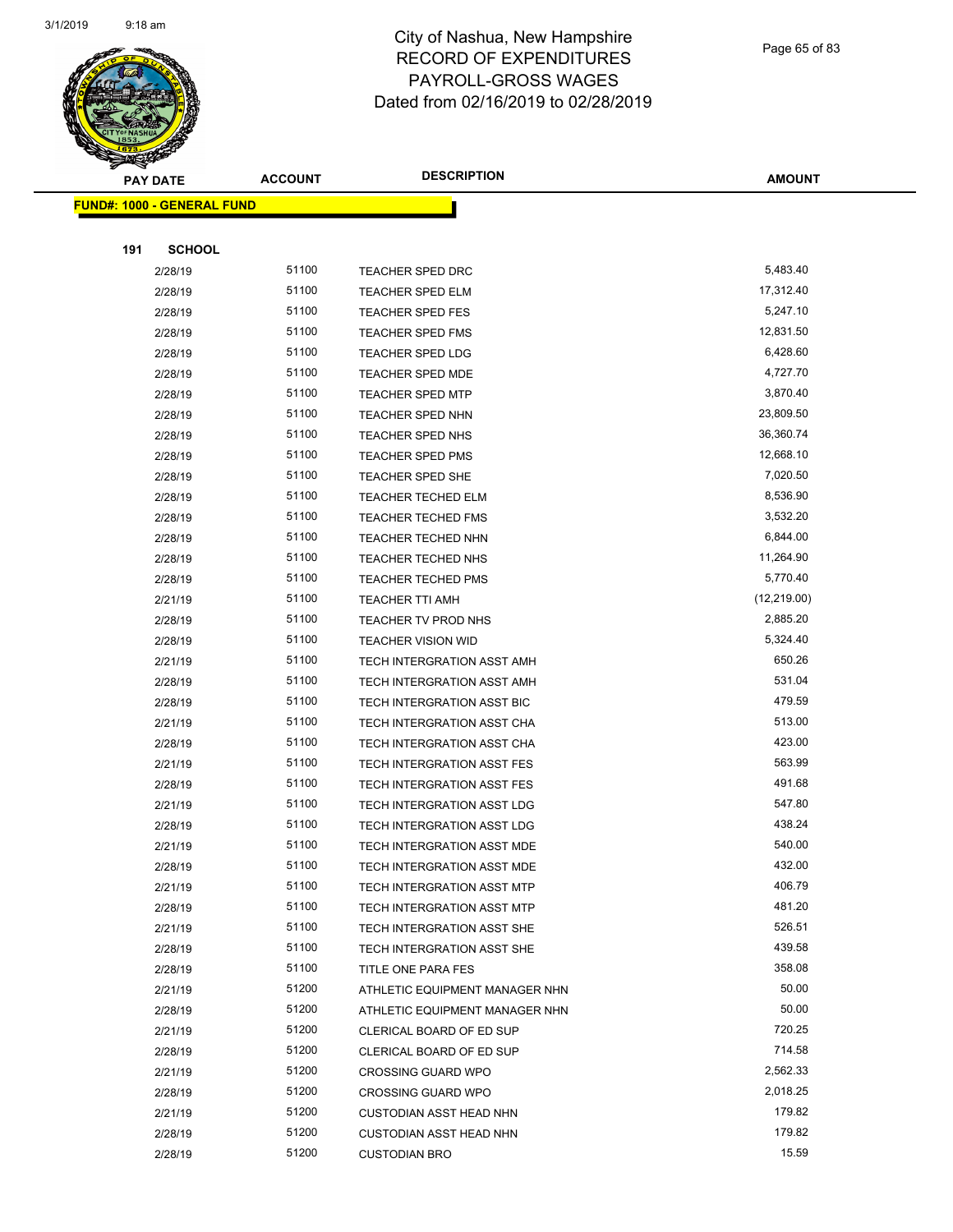

Page 66 of 83

| <b>PAY DATE</b>                   | <b>ACCOUNT</b> | <b>DESCRIPTION</b>                     | <b>AMOUNT</b>    |
|-----------------------------------|----------------|----------------------------------------|------------------|
| <b>FUND#: 1000 - GENERAL FUND</b> |                |                                        |                  |
|                                   |                |                                        |                  |
| 191<br><b>SCHOOL</b>              |                |                                        |                  |
| 2/28/19                           | 51200          | <b>CUSTODIAN CHA</b>                   | 78.17            |
| 2/21/19                           | 51200          | <b>CUSTODIAN HEAD AMH</b>              | 15.59            |
| 2/21/19                           | 51200          | <b>CUSTODIAN HEAD BRO</b>              | 77.95            |
| 2/28/19                           | 51200          | <b>CUSTODIAN HEAD BRO</b>              | 62.36            |
| 2/21/19                           | 51200          | <b>CUSTODIAN HEAD MTP</b>              | 15.59            |
| 2/21/19                           | 51200          | <b>CUSTODIAN MTP</b>                   | 62.36            |
| 2/28/19                           | 51200          | <b>CUSTODIAN MTP</b>                   | 62.36            |
| 2/28/19                           | 51200          | DIRECTOR ADULT ED                      | 2,658.30         |
| 2/21/19                           | 51200          | ELL OUTREACH WORKER HOURLY             | 375.00           |
| 2/28/19                           | 51200          | ELL OUTREACH WORKER HOURLY             | 300.00           |
| 2/21/19                           | 51200          | FOOD SERVICE ASST PT AMH               | 30.00            |
| 2/28/19                           | 51200          | FOOD SERVICE ASST PT AMH               | 30.00            |
| 2/21/19                           | 51200          | FOOD SERVICE ASST PT CHA               | 40.00            |
| 2/28/19                           | 51200          | FOOD SERVICE ASST PT CHA               | 30.00            |
| 2/21/19                           | 51200          | FOOD SERVICE ASST PT MDE               | 10.00            |
| 2/28/19                           | 51200          | FOOD SERVICE ASST PT MDE               | 7.50             |
| 2/21/19                           | 51200          | FOOD SERVICE ASST PT NHS               | 38.98            |
| 2/28/19                           | 51200          | FOOD SERVICE ASST PT NHS               | 23.39            |
| 2/28/19                           | 51200          | GUIDANCE COUNSELOR NHS                 | 1,754.90         |
| 2/21/19                           | 51200          | <b>INSTRUMENTAL MUSIC</b>              | 1,462.50         |
| 2/28/19                           | 51200          | <b>INSTRUMENTAL MUSIC</b>              | 1,237.50         |
| 2/21/19                           | 51200          | LUNCH MONITOR AMH                      | 513.95           |
| 2/28/19                           | 51200          | LUNCH MONITOR AMH                      | 401.35           |
| 2/21/19                           | 51200          | LUNCH MONITOR BIC                      | 684.32           |
| 2/28/19                           | 51200          | LUNCH MONITOR BIC                      | 539.92           |
| 2/21/19                           | 51200          | LUNCH MONITOR BIR                      | 416.18           |
| 2/28/19                           | 51200          | LUNCH MONITOR BIR                      | 445.86           |
| 2/21/19                           | 51200          | LUNCH MONITOR BRO                      | 342.47           |
| 2/28/19                           | 51200          | LUNCH MONITOR BRO                      | 240.48           |
| 2/21/19                           | 51200          | LUNCH MONITOR CHA                      | 597.73           |
| 2/28/19                           | 51200          | LUNCH MONITOR CHA                      | 551.51<br>367.30 |
| 2/21/19                           | 51200          | LUNCH MONITOR DRC<br>LUNCH MONITOR DRC | 353.92           |
| 2/28/19<br>2/21/19                | 51200<br>51200 | LUNCH MONITOR ELM                      | 294.52           |
| 2/28/19                           | 51200          | LUNCH MONITOR ELM                      | 245.44           |
| 2/21/19                           | 51200          | LUNCH MONITOR FES                      | 444.64           |
| 2/28/19                           | 51200          | LUNCH MONITOR FES                      | 349.36           |
| 2/21/19                           | 51200          | LUNCH MONITOR FMS                      | 166.79           |
| 2/28/19                           | 51200          | LUNCH MONITOR FMS                      | 203.39           |
| 2/21/19                           | 51200          | LUNCH MONITOR LDG                      | 733.50           |
| 2/28/19                           | 51200          | LUNCH MONITOR LDG                      | 571.70           |
| 2/21/19                           | 51200          | LUNCH MONITOR MDE                      | 733.39           |
| 2/28/19                           | 51200          | LUNCH MONITOR MDE                      | 571.68           |
| 2/21/19                           | 51200          | LUNCH MONITOR MTP                      | 513.96           |
|                                   |                |                                        |                  |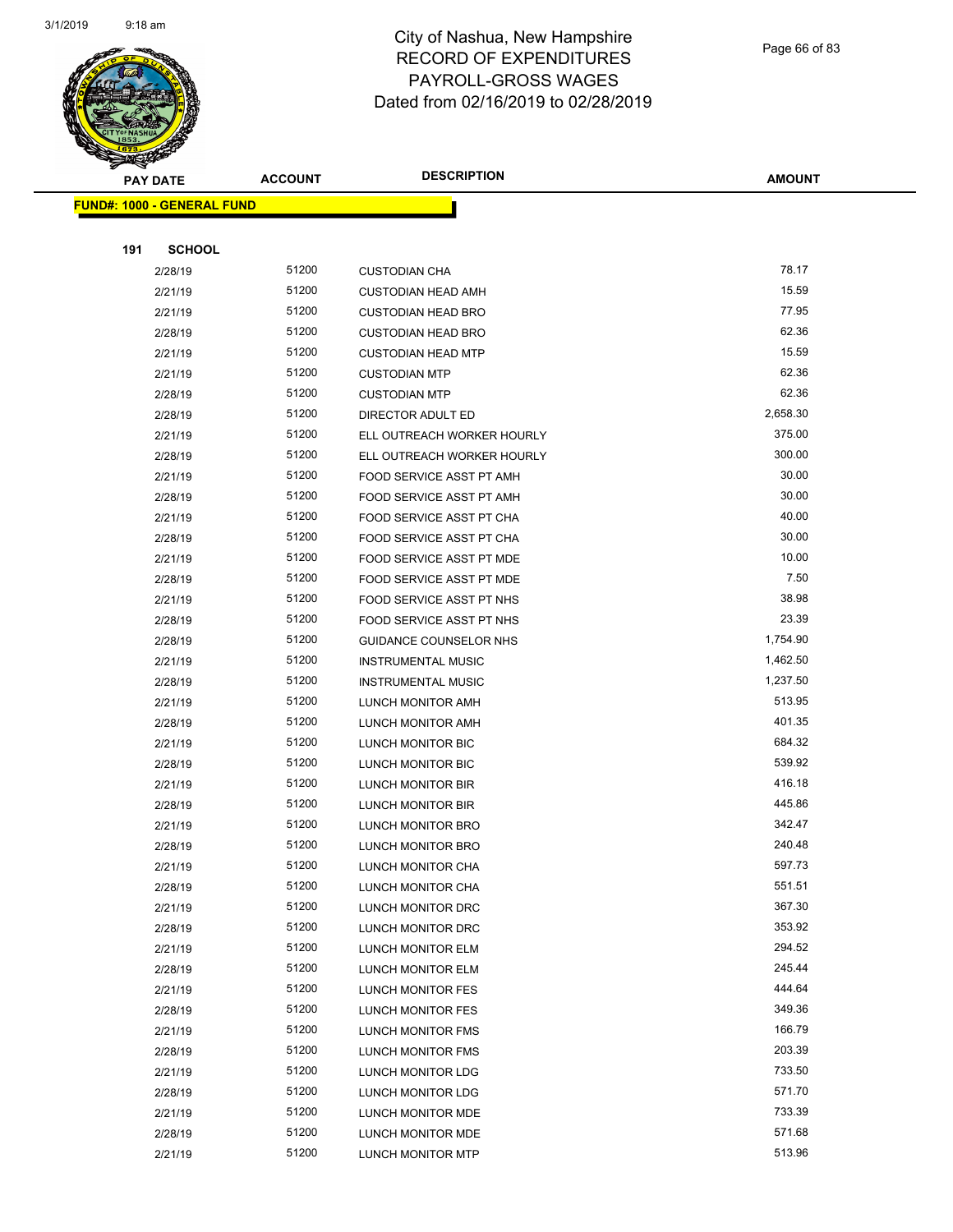

| $\overline{9}$ |  |  |  |
|----------------|--|--|--|

| PAY DATE                          | <b>ACCOUNT</b> | <b>DESCRIPTION</b>       | <b>AMOUNT</b> |
|-----------------------------------|----------------|--------------------------|---------------|
| <b>FUND#: 1000 - GENERAL FUND</b> |                |                          |               |
|                                   |                |                          |               |
| 191<br><b>SCHOOL</b>              |                |                          |               |
| 2/28/19                           | 51200          | LUNCH MONITOR MTP        | 247.16        |
| 2/21/19                           | 51200          | LUNCH MONITOR NHN        | 202.16        |
| 2/28/19                           | 51200          | LUNCH MONITOR NHN        | 196.38        |
| 2/21/19                           | 51200          | LUNCH MONITOR NHS        | 199.24        |
| 2/28/19                           | 51200          | LUNCH MONITOR NHS        | 199.24        |
| 2/21/19                           | 51200          | LUNCH MONITOR NSE        | 459.72        |
| 2/28/19                           | 51200          | LUNCH MONITOR NSE        | 446.32        |
| 2/21/19                           | 51200          | <b>LUNCH MONITOR PMS</b> | 301.46        |
| 2/28/19                           | 51200          | LUNCH MONITOR PMS        | 247.76        |
| 2/21/19                           | 51200          | LUNCH MONITOR SHE        | 529.02        |
| 2/28/19                           | 51200          | LUNCH MONITOR SHE        | 452.10        |
| 2/21/19                           | 51200          | PARA PRE SCHOOL BIR      | 524.35        |
| 2/28/19                           | 51200          | PARA PRE SCHOOL BIR      | 511.33        |
| 2/21/19                           | 51200          | PARA DW SPEC ED BIR      | 849.02        |
| 2/28/19                           | 51200          | PARA DW SPEC ED BIR      | 665.30        |
| 2/21/19                           | 51200          | PARA DW SPEC ED MDE      | 223.82        |
| 2/28/19                           | 51200          | PARA DW SPEC ED MDE      | 169.67        |
| 2/21/19                           | 51200          | PARA ELL FES             | 30.00         |
| 2/28/19                           | 51200          | PARA ELL FES             | 7.50          |
| 2/21/19                           | 51200          | PARA INST AMH            | 836.05        |
| 2/28/19                           | 51200          | PARA INST AMH            | 742.88        |
| 2/21/19                           | 51200          | PARA INST BIC            | 479.69        |
| 2/28/19                           | 51200          | PARA INST BIC            | 347.87        |
| 2/21/19                           | 51200          | PARA INST BIR            | 25.00         |
| 2/28/19                           | 51200          | PARA INST BIR            | 20.00         |
| 2/21/19                           | 51200          | PARA INST DRC            | 70.00         |
| 2/28/19                           | 51200          | PARA INST DRC            | 56.00         |
| 2/21/19                           | 51200          | PARA INST FES            | 30.00         |
| 2/28/19                           | 51200          | PARA INST FES            | 22.50         |
| 2/21/19                           | 51200          | PARA INST FMS            | 25.00         |
| 2/28/19                           | 51200          | PARA INST FMS            | 20.00         |
| 2/21/19                           | 51200          | PARA INST LDG            | 10.00         |
| 2/28/19                           | 51200          | PARA INST LDG            | 7.50          |
| 2/21/19                           | 51200          | PARA INST MTP            | 380.36        |
| 2/28/19                           | 51200          | PARA INST MTP            | 296.06        |
| 2/21/19                           | 51200          | PARA INST NHN            | 324.95        |
| 2/28/19                           | 51200          | PARA INST NHN            | 310.40        |
| 2/21/19                           | 51200          | PARA INST NSE            | 20.00         |
| 2/28/19                           | 51200          | PARA INST NSE            | 5.00          |
| 2/21/19                           | 51200          | PARA INST PMS            | 80.85         |
| 2/28/19                           | 51200          | PARA INST PMS            | 16.17         |
| 2/21/19                           | 51200          | PARA INST SHE            | 416.46        |
| 2/28/19                           | 51200          | PARA INST SHE            | 298.15        |
| 2/21/19                           | 51200          | PARA LIB PMS             | 279.63        |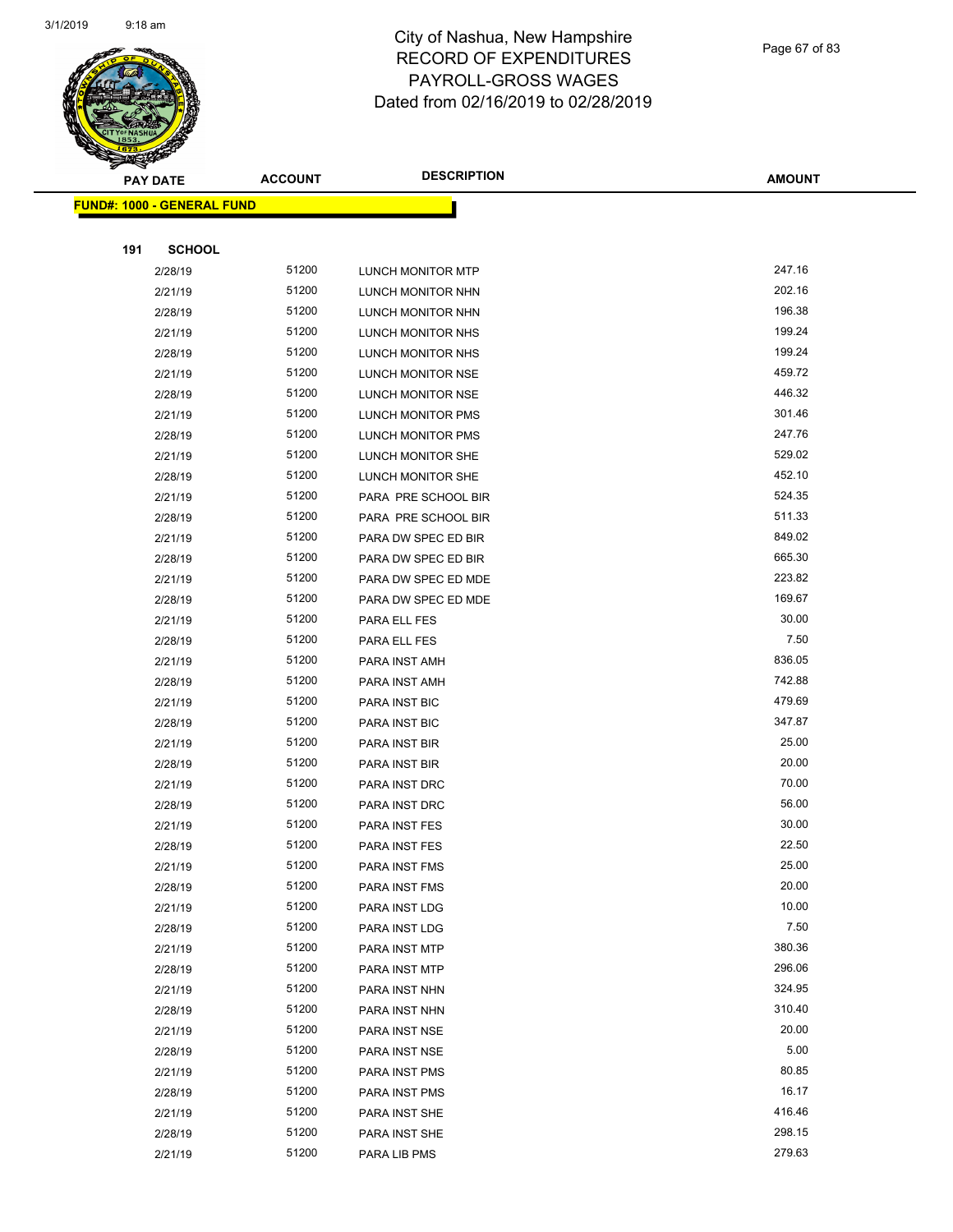

Page 68 of 83

| <b>PAY DATE</b>                   | <b>ACCOUNT</b> | <b>DESCRIPTION</b>              | <b>AMOUNT</b> |
|-----------------------------------|----------------|---------------------------------|---------------|
| <b>FUND#: 1000 - GENERAL FUND</b> |                |                                 |               |
|                                   |                |                                 |               |
| 191<br><b>SCHOOL</b>              |                |                                 |               |
| 2/28/19                           | 51200          | PARA LIB PMS                    | 328.26        |
| 2/21/19                           | 51200          | PARA PRE SCH BIC                | 1,388.99      |
| 2/28/19                           | 51200          | PARA PRE SCH BIC                | 1,138.50      |
| 2/21/19                           | 51200          | PARA PRE SCH BRO                | 2,471.03      |
| 2/28/19                           | 51200          | PARA PRE SCH BRO                | 1,996.03      |
| 2/21/19                           | 51200          | PARA PRE SCH MTP                | 583.49        |
| 2/28/19                           | 51200          | PARA PRE SCH MTP                | 516.80        |
| 2/21/19                           | 51200          | PARA PRE SCH NSE                | 4,709.99      |
| 2/28/19                           | 51200          | PARA PRE SCH NSE                | 3,838.98      |
| 2/21/19                           | 51200          | PARA SCI NHS                    | 60.00         |
| 2/28/19                           | 51200          | PARA SCI NHS                    | 105.00        |
| 2/21/19                           | 51200          | PARA TTI LDG                    | 77.95         |
| 2/28/19                           | 51200          | PARA TTI LDG                    | 62.36         |
| 2/28/19                           | 51200          | SCHOOL PSYCHOLOGIST WID         | 3,880.00      |
| 2/28/19                           | 51200          | SPEECH LANG PATHOLOGIST WID     | 7,110.03      |
| 2/28/19                           | 51200          | STUDENT ACTIVITY COORD NHS      | 1,066.40      |
| 2/21/19                           | 51200          | <b>SUB CLERICAL</b>             | 383.36        |
| 2/28/19                           | 51200          | <b>SUB CLERICAL</b>             | 569.05        |
| 2/21/19                           | 51200          | SUB TEACHER                     | 237.50        |
| 2/28/19                           | 51200          | <b>SUB TEACHER</b>              | 212.50        |
| 2/28/19                           | 51200          | <b>TEACHER ART FMS</b>          | 2,846.09      |
| 2/28/19                           | 51200          | TEACHER ART NHS                 | 975.50        |
| 2/28/19                           | 51200          | TEACHER BIO TEC NHN             | 551.29        |
| 2/28/19                           | 51200          | TEACHER ELL LDG                 | 50.00         |
| 2/28/19                           | 51200          | <b>TEACHER ENGLISH NHN</b>      | 412.50        |
| 2/28/19                           | 51200          | <b>TEACHER FACS PMS</b>         | 30.00         |
| 2/28/19                           | 51200          | <b>TEACHER FOREIGN LANG FMS</b> | 1,165.20      |
| 2/28/19                           | 51200          | TEACHER HEALTH NHS              | 60.00         |
| 2/28/19                           | 51200          | <b>TEACHER MUSIC AMH</b>        | 237.50        |
| 2/28/19                           | 51200          | TEACHER MUSIC ELM               | 1,934.40      |
| 2/28/19                           | 51200          | <b>TEACHER MUSIC MTP</b>        | 1,620.69      |
| 2/28/19                           | 51200          | TEACHER PE NHN                  | 100.00        |
| 2/28/19                           | 51200          | <b>TEACHER READ ELM</b>         | 1,704.90      |
| 2/28/19                           | 51200          | TEACHER SCIENCE NHS             | 774.69        |
| 2/28/19                           | 51200          | TEACHER SOCIAL STUDIES NHN      | 1,000.00      |
| 2/28/19                           | 51200          | TEACHER SOCIAL STUDIES NHS      | 450.00        |
| 2/28/19                           | 51200          | <b>TEACHER SPED FMS</b>         | 93.75         |
| 2/28/19                           | 51200          | TEACHER SPED MDE                | 56.25         |
| 2/28/19                           | 51200          | <b>TEACHER SPED NHN</b>         | 1,906.40      |
| 2/28/19                           | 51200          | TEACHER SPED NHS                | 2,323.86      |
| 2/28/19                           | 51200          | TEACHER VISION WID              | 802.29        |
| 2/28/19                           | 51200          | <b>TICKETSELLER</b>             | 200.00        |
| 2/21/19                           | 51300          | <b>OVERTIME</b>                 | 9,198.77      |
| 2/28/19                           | 51300          | <b>OVERTIME</b>                 | 7,512.68      |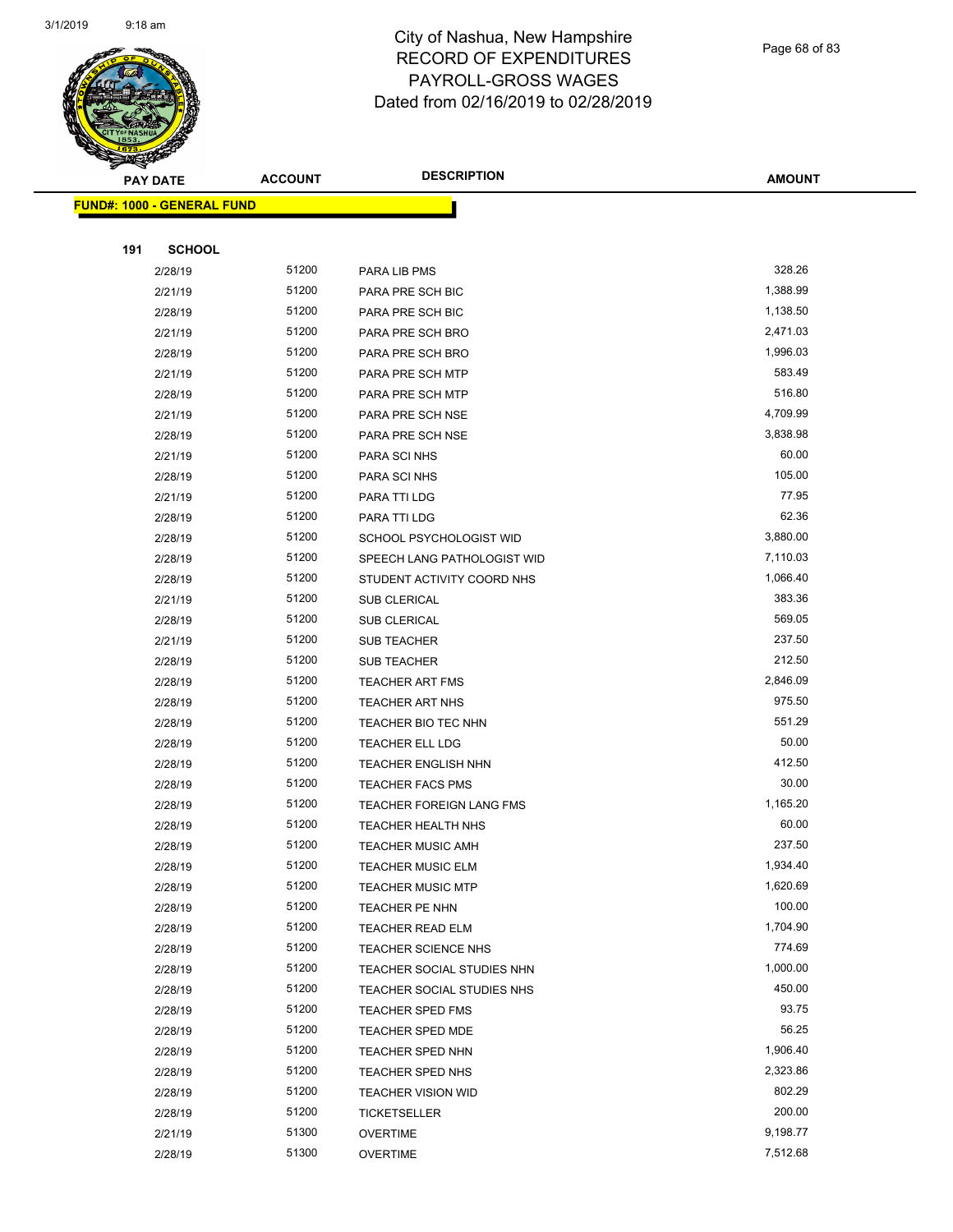

Page 69 of 83

| $\sim$<br><b>PAY DATE</b> |                                   | <b>ACCOUNT</b> | <b>DESCRIPTION</b>              | <b>AMOUNT</b>       |
|---------------------------|-----------------------------------|----------------|---------------------------------|---------------------|
|                           | <b>FUND#: 1000 - GENERAL FUND</b> |                |                                 |                     |
| 191                       | <b>SCHOOL</b>                     |                |                                 |                     |
|                           | 2/21/19                           | 51400          | <b>WAGES TEMPORARY-SEASONAL</b> | 2,731.60            |
|                           | 2/28/19                           | 51400          | <b>WAGES TEMPORARY-SEASONAL</b> | 2,669.73            |
|                           | 2/21/19                           | 51412          | <b>WAGES PER DIEM</b>           | 24,170.86           |
|                           | 2/28/19                           | 51412          | <b>WAGES PER DIEM</b>           | 22,741.79           |
|                           | 2/21/19                           | 51650          | ADDITIONAL HOURS                | 237.50              |
|                           | 2/28/19                           | 51650          | ADDITIONAL HOURS                | 7,320.20            |
|                           | 2/28/19                           | 51700          | <b>STIPENDS</b>                 | 4,358.74            |
|                           | 2/21/19                           | 52800          | EDUCATIONAL ASSISTANCE          | 4,000.00            |
|                           | 2/28/19                           | 52800          | EDUCATIONAL ASSISTANCE          | 2,128.80            |
|                           | 2/28/19                           | 55118          | TELEPHONE-CELLULAR              | 2,440.00            |
|                           | <b>TOTAL 191 - SCHOOL</b>         |                |                                 | \$3,304,402.76<br>. |

#### **TOTAL FUND 1000 - GENERAL FUND \$5,411,360.09**

| <b>FUND#: 2100 - FOOD SERVICES FUND</b> |       |                                      |            |
|-----------------------------------------|-------|--------------------------------------|------------|
|                                         |       |                                      |            |
| 8/16/18                                 | 51100 | <b>CLERICAL FOOD SERVICE NHS</b>     | (5,412.76) |
| 2/21/19                                 | 51100 | <b>CLERICAL FOOD SERVICE NHS</b>     | 788.65     |
| 2/28/19                                 | 51100 | <b>CLERICAL FOOD SERVICE NHS</b>     | 788.65     |
| 2/21/19                                 | 51100 | DELIVERY DRIVER FOOD SERVICE         | 734.40     |
| 2/28/19                                 | 51100 | DELIVERY DRIVER FOOD SERVICE         | 716.04     |
| 2/7/18                                  | 51100 | DIRECTOR FOOD SERVICE                | (3,896.31) |
| 2/28/19                                 | 51100 | DIRECTOR FOOD SERVICE                | 2,925.80   |
| 2/28/19                                 | 51100 | <b>FOOD SERVICE BUSINESS MANAGER</b> | 2,219.70   |
| 2/21/19                                 | 51100 | <b>FOOD SERVICE COOK AMH</b>         | 482.93     |
| 2/28/19                                 | 51100 | FOOD SERVICE COOK AMH                | 493.50     |
| 2/21/19                                 | 51100 | <b>FOOD SERVICE COOK BIC</b>         | 502.49     |
| 2/28/19                                 | 51100 | <b>FOOD SERVICE COOK BIC</b>         | 506.10     |
| 2/21/19                                 | 51100 | FOOD SERVICE COOK BIR                | 511.00     |
| 2/28/19                                 | 51100 | <b>FOOD SERVICE COOK BIR</b>         | 511.00     |
| 2/21/19                                 | 51100 | FOOD SERVICE COOK BRO                | 506.10     |
| 2/28/19                                 | 51100 | FOOD SERVICE COOK BRO                | 506.10     |
| 2/21/19                                 | 51100 | <b>FOOD SERVICE COOK CHA</b>         | 489.10     |
| 2/28/19                                 | 51100 | <b>FOOD SERVICE COOK CHA</b>         | 511.00     |
| 2/21/19                                 | 51100 | <b>FOOD SERVICE COOK DRC</b>         | 511.00     |
| 2/28/19                                 | 51100 | FOOD SERVICE COOK DRC                | 511.00     |
| 2/21/19                                 | 51100 | <b>FOOD SERVICE COOK ELM</b>         | 970.92     |
| 2/28/19                                 | 51100 | FOOD SERVICE COOK ELM                | 977.91     |
| 2/21/19                                 | 51100 | <b>FOOD SERVICE COOK FES</b>         | 489.10     |
| 2/28/19                                 | 51100 | <b>FOOD SERVICE COOK FES</b>         | 511.00     |
| 2/21/19                                 | 51100 | <b>FOOD SERVICE COOK FMS</b>         | 499.10     |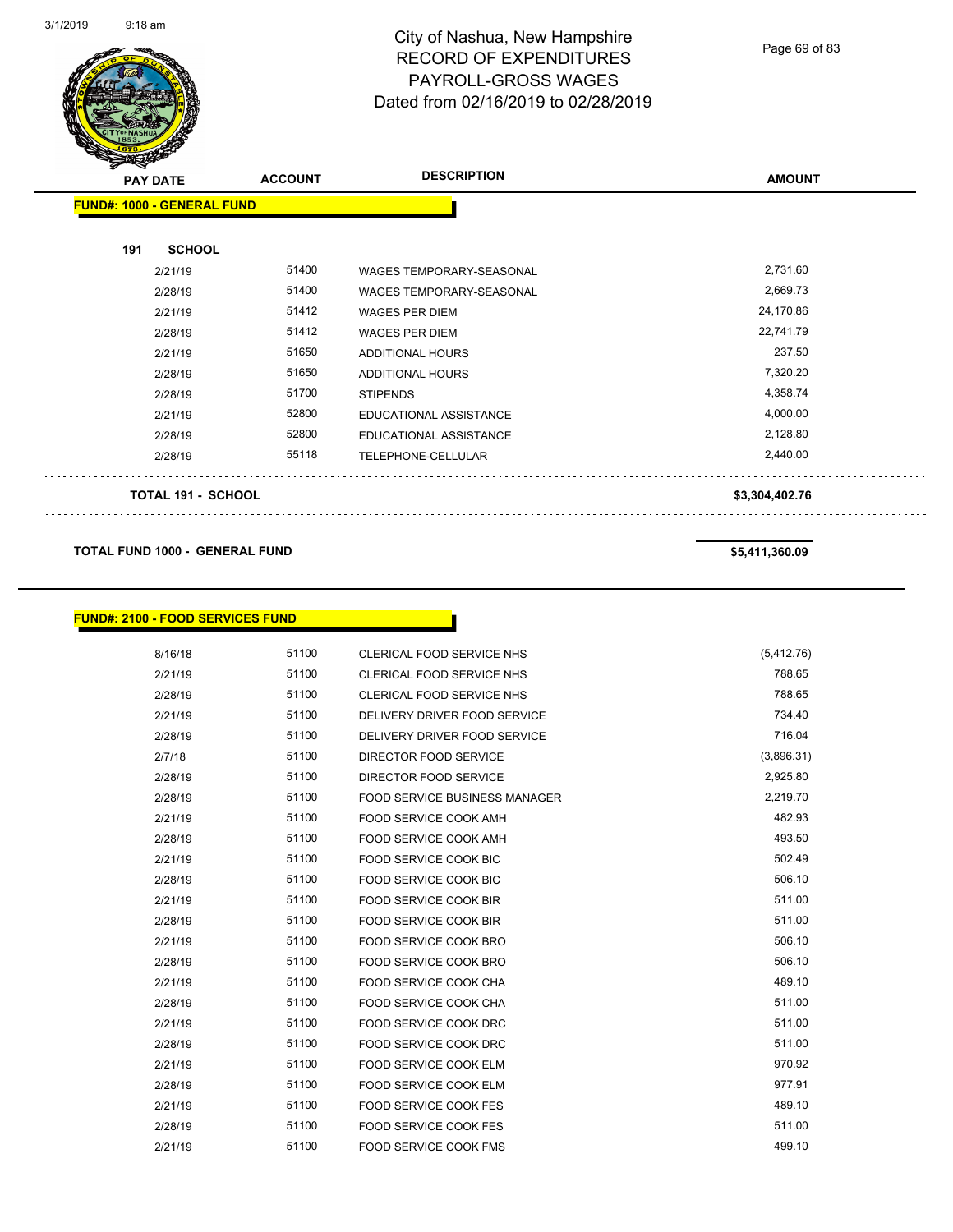

| <b>PAY DATE</b>                          | <b>ACCOUNT</b> | <b>DESCRIPTION</b>              | <b>AMOUNT</b>       |
|------------------------------------------|----------------|---------------------------------|---------------------|
| <u> FUND#: 2100 - FOOD SERVICES FUND</u> |                |                                 |                     |
| 2/28/19                                  | 51100          | <b>FOOD SERVICE COOK FMS</b>    | 499.10              |
| 2/21/19                                  | 51100          | FOOD SERVICE COOK LDG           | 474.64              |
| 2/28/19                                  | 51100          | FOOD SERVICE COOK LDG           | 488.60              |
| 2/21/19                                  | 51100          | FOOD SERVICE COOK MDE           | 493.50              |
| 2/28/19                                  | 51100          | FOOD SERVICE COOK MDE           | 493.50              |
| 2/21/19                                  | 51100          | FOOD SERVICE COOK NHN           | 1,052.61            |
| 2/28/19                                  | 51100          | <b>FOOD SERVICE COOK NHN</b>    | 1,088.98            |
| 2/21/19                                  | 51100          | FOOD SERVICE COOK NHS           | 1,012.72            |
| 2/28/19                                  | 51100          | FOOD SERVICE COOK NHS           | 1,019.48            |
| 2/21/19                                  | 51100          | FOOD SERVICE COOK NSE           | 502.49              |
| 2/28/19                                  | 51100          | FOOD SERVICE COOK NSE           | 491.65              |
|                                          | 51100          | <b>FOOD SERVICE COOK PMS</b>    | 517.78              |
| 2/21/19                                  | 51100          | <b>FOOD SERVICE COOK PMS</b>    | 521.50              |
| 2/28/19                                  | 51100          | FOOD SERVICE COOK SHE           | 493.51              |
| 2/21/19                                  | 51100          | FOOD SERVICE COOK SHE           | 493.50              |
| 2/28/19                                  |                | <b>FOOD SERVICE SITE CORD</b>   |                     |
| 2/28/19                                  | 51100<br>51100 |                                 | 12,176.50<br>453.22 |
| 2/21/19                                  | 51100          | <b>FOOD SERVICECOOK MTP</b>     |                     |
| 2/28/19                                  |                | <b>FOOD SERVICECOOK MTP</b>     | 466.55              |
| 2/21/19                                  | 51200          | FOOD SERVICE ASST PT AMH        | 592.80              |
| 2/28/19                                  | 51200          | FOOD SERVICE ASST PT AMH        | 592.80              |
| 2/21/19                                  | 51200          | FOOD SERVICE ASST PT BIC        | 535.10              |
| 2/28/19                                  | 51200          | FOOD SERVICE ASST PT BIC        | 535.10              |
| 2/21/19                                  | 51200          | FOOD SERVICE ASST PT BIR        | 530.18              |
| 2/28/19                                  | 51200          | <b>FOOD SERVICE ASST PT BIR</b> | 676.43              |
| 2/21/19                                  | 51200          | FOOD SERVICE ASST PT BRO        | 365.70              |
| 2/28/19                                  | 51200          | FOOD SERVICE ASST PT BRO        | 365.70              |
| 2/21/19                                  | 51200          | FOOD SERVICE ASST PT CHA        | 374.36              |
| 2/28/19                                  | 51200          | FOOD SERVICE ASST PT CHA        | 380.70              |
| 2/21/19                                  | 51200          | FOOD SERVICE ASST PT DRC        | 640.58              |
| 2/28/19                                  | 51200          | FOOD SERVICE ASST PT DRC        | 634.77              |
| 2/21/19                                  | 51200          | FOOD SERVICE ASST PT ELM        | 2,586.01            |
| 2/28/19                                  | 51200          | FOOD SERVICE ASST PT ELM        | 2,605.21            |
| 2/21/19                                  | 51200          | <b>FOOD SERVICE ASST PT FES</b> | 725.44              |
| 2/28/19                                  | 51200          | FOOD SERVICE ASST PT FES        | 1,050.11            |
| 2/21/19                                  | 51200          | FOOD SERVICE ASST PT FMS        | 2,565.65            |
| 2/28/19                                  | 51200          | FOOD SERVICE ASST PT FMS        | 2,612.90            |
| 2/21/19                                  | 51200          | FOOD SERVICE ASST PT LDG        | 662.98              |
| 2/28/19                                  | 51200          | FOOD SERVICE ASST PT LDG        | 678.27              |
| 2/21/19                                  | 51200          | FOOD SERVICE ASST PT MDE        | 565.68              |
| 2/28/19                                  | 51200          | FOOD SERVICE ASST PT MDE        | 565.55              |
| 2/21/19                                  | 51200          | FOOD SERVICE ASST PT MTP        | 538.22              |
| 2/28/19                                  | 51200          | FOOD SERVICE ASST PT MTP        | 295.44              |
| 2/21/19                                  | 51200          | FOOD SERVICE ASST PT NHN        | 4,424.03            |
| 2/28/19                                  | 51200          | FOOD SERVICE ASST PT NHN        | 4,368.55            |
| 2/21/19                                  | 51200          | FOOD SERVICE ASST PT NHS        | 4,666.56            |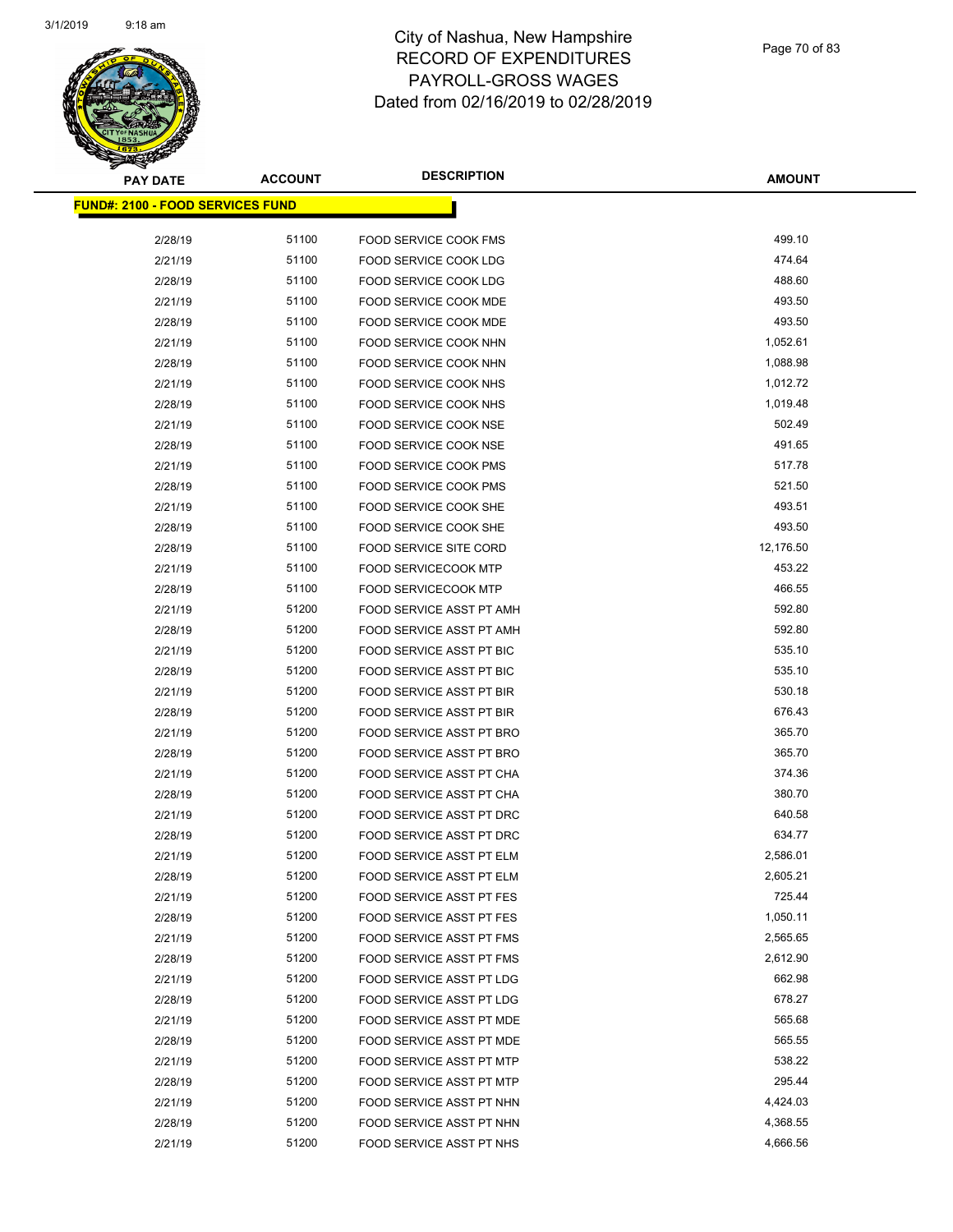

| <b>PAY DATE</b>                                  | <b>ACCOUNT</b> | <b>DESCRIPTION</b>              | <b>AMOUNT</b> |
|--------------------------------------------------|----------------|---------------------------------|---------------|
| <b>FUND#: 2100 - FOOD SERVICES FUND</b>          |                |                                 |               |
| 2/28/19                                          | 51200          | FOOD SERVICE ASST PT NHS        | 4,421.91      |
| 2/21/19                                          | 51200          | <b>FOOD SERVICE ASST PT NSE</b> | 312.90        |
| 2/28/19                                          | 51200          | FOOD SERVICE ASST PT NSE        | 309.92        |
| 2/21/19                                          | 51200          | <b>FOOD SERVICE ASST PT PMS</b> | 2,546.83      |
| 2/28/19                                          | 51200          | <b>FOOD SERVICE ASST PT PMS</b> | 2,405.30      |
| 2/21/19                                          | 51200          | FOOD SERVICE ASST PT SHE        | 597.33        |
| 2/28/19                                          | 51200          | FOOD SERVICE ASST PT SHE        | 603.43        |
| 2/21/19                                          | 51300          | <b>OVERTIME</b>                 | 77.75         |
| 2/28/19                                          | 51300          | <b>OVERTIME</b>                 | 181.74        |
| 2/21/19                                          | 51412          | <b>WAGES PER DIEM</b>           | 1,310.41      |
| 2/28/19                                          | 51412          | <b>WAGES PER DIEM</b>           | 1,228.51      |
| 2/28/19                                          | 55118          | TELEPHONE-CELLULAR              | 80.00         |
| <b>TOTAL FUND 2100 - FOOD SERVICES FUND</b>      |                |                                 | \$80,304.20   |
|                                                  |                |                                 |               |
|                                                  |                |                                 |               |
| <b>FUND#: 2120 - SUMMER FEEDING PROGRAM FUND</b> |                |                                 |               |
| $0140140$                                        | 51100          | CLEDICAL FOOD SEDVICE NUC       | 5 112 76      |

| TOTAL FUND 2120 - SUMMER FEEDING PROGRAM FUND |              |                           | \$9,309.07 |
|-----------------------------------------------|--------------|---------------------------|------------|
| 2/7/18                                        | 51100        | DIRECTOR FOOD SERVICE     | 3.896.31   |
| 0/10/10                                       | <b>UIIUU</b> | CLERICAL FOOD SERVICE NHS | 0.414.10   |

#### **FUND#: 2201 - DRIVERS EDUCATION FUND**

| 2/21/19 | 51200 | DRIVER INSTRUCTOR         | 770.00 |
|---------|-------|---------------------------|--------|
| 2/28/19 | 51200 | DRIVER INSTRUCTOR         | 805.00 |
| 2/21/19 | 51200 | <b>ELL TUTOR</b>          | 50.00  |
| 2/28/19 | 51200 | ELL TUTOR                 | 50.00  |
| 2/28/19 | 51200 | <b>TEACHER ELL FES</b>    | 210.00 |
| 2/28/19 | 51200 | <b>TEACHER TECHED ELM</b> | 420.00 |
|         |       |                           |        |

#### **TOTAL FUND 2201 - DRIVERS EDUCATION FUND \$2,305.00**

| <b>FUND#: 2207 - ADULT ED/CONTINUING ED</b> |       |                             |
|---------------------------------------------|-------|-----------------------------|
| 2/21/19                                     | 51100 | CLERICAL ADULT ED NHN       |
| 2/28/19                                     | 51100 | CLERICAL ADULT ED NHN       |
| 2/21/19                                     | 51200 | ADULT ED ENRICHMENT TEACHER |

2/28/19 51200 ADULT ED ENRICHMENT TEACHER 50.00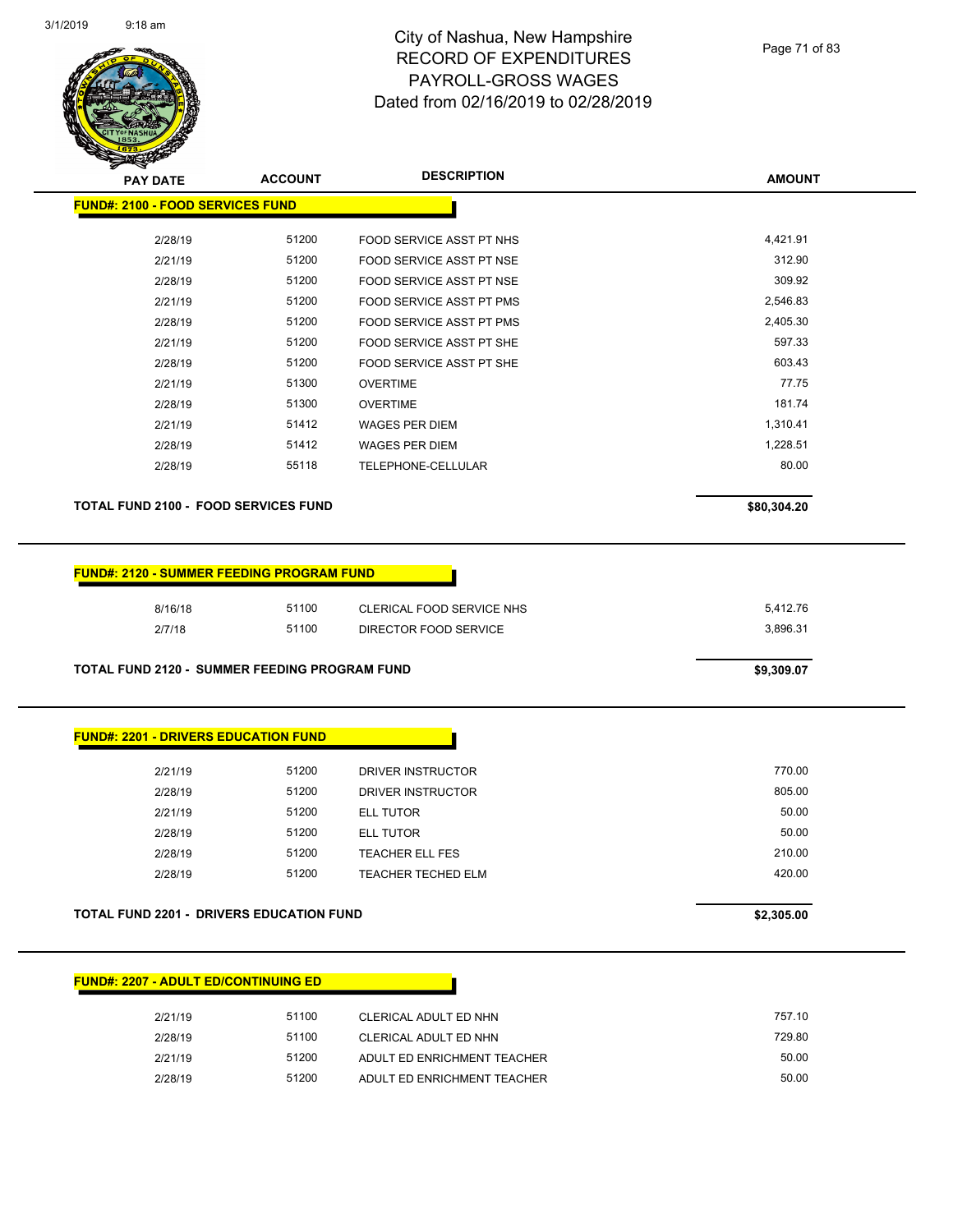| 3/1/2019 | $9:18$ am                                 |                                                        | City of Nashua, New Hampshire<br><b>RECORD OF EXPENDITURES</b><br>PAYROLL-GROSS WAGES<br>Dated from 02/16/2019 to 02/28/2019 | Page 72 of 83 |
|----------|-------------------------------------------|--------------------------------------------------------|------------------------------------------------------------------------------------------------------------------------------|---------------|
|          | <b>PAY DATE</b>                           | <b>ACCOUNT</b>                                         | <b>DESCRIPTION</b>                                                                                                           | <b>AMOUNT</b> |
|          |                                           | TOTAL FUND 2207 - ADULT ED/CONTINUING ED               |                                                                                                                              | \$1,586.90    |
|          |                                           | FUND#: 2222 - AFTER SCHOOL PROGRAM                     |                                                                                                                              |               |
|          | 2/28/19                                   | 51100                                                  | 21 CENTURY COORDINATOR                                                                                                       | 2,322.00      |
|          | 2/28/19                                   | 51650                                                  | ADDITIONAL HOURS                                                                                                             | 742.50        |
|          | 2/28/19                                   | 55118                                                  | TELEPHONE-CELLULAR                                                                                                           | 40.00         |
|          |                                           | TOTAL FUND 2222 - AFTER SCHOOL PROGRAM                 |                                                                                                                              | \$3,104.50    |
|          | <b>FUND#: 2252 - DAY CARE</b>             |                                                        |                                                                                                                              |               |
|          | 2/28/19                                   | 51100                                                  | PANTHER PRESCHOOL DIRECTOR                                                                                                   | 1,096.20      |
|          | <b>TOTAL FUND 2252 - DAY CARE</b>         |                                                        |                                                                                                                              | \$1,096.20    |
|          | FUND#: 2257 - SPECIAL ED LOCAL            |                                                        |                                                                                                                              |               |
|          | 2/21/19                                   | 51100                                                  | PARA DW SPEC ED NHS                                                                                                          | 422.37        |
|          | 2/28/19                                   | 51100                                                  | PARA DW SPEC ED NHS                                                                                                          | 332.12        |
|          | 2/21/19                                   | 51100                                                  | PARA DW SPEC ED WID                                                                                                          | 418.76        |
|          | 2/28/19                                   | 51100                                                  | PARA DW SPEC ED WID                                                                                                          | 353.78        |
|          | 2/21/19                                   | 51100                                                  | PARA INST SHE                                                                                                                | 605.76        |
|          | 2/28/19                                   | 51100                                                  | PARA INST SHE                                                                                                                | 498.29        |
|          | 2/21/19                                   | 51412                                                  | WAGES PER DIEM                                                                                                               | 8.00          |
|          | <b>TOTAL FUND 2257 - SPECIAL ED LOCAL</b> |                                                        |                                                                                                                              | \$2,639.08    |
|          |                                           | <b>FUND#: 2503 - PARKS &amp; REC PROGRAMS FUND</b>     |                                                                                                                              |               |
|          | 2/21/19                                   | 51100                                                  | PROGRAM COORDINATOR                                                                                                          | 382.70        |
|          | 2/28/19                                   | 51100                                                  | PROGRAM COORDINATOR                                                                                                          | 382.70        |
|          | 2/21/19                                   | 51300                                                  | <b>OVERTIME</b>                                                                                                              | 57.42         |
|          | 2/28/19                                   | 51300                                                  | <b>OVERTIME</b>                                                                                                              | 136.36        |
|          |                                           | <b>TOTAL FUND 2503 - PARKS &amp; REC PROGRAMS FUND</b> |                                                                                                                              | \$959.18      |
|          |                                           | <b>FUND#: 2505 - PEG ACCESS CHANNELS FUND</b>          |                                                                                                                              |               |
|          |                                           | 51100                                                  |                                                                                                                              | 1,164.25      |
|          | 2/21/19                                   |                                                        | ECHANNEL ACCESS ADMINISTRATOR                                                                                                |               |
|          | 2/28/19                                   | 51100                                                  | ECHANNEL ACCESS ADMINISTRATOR                                                                                                | 1,164.25      |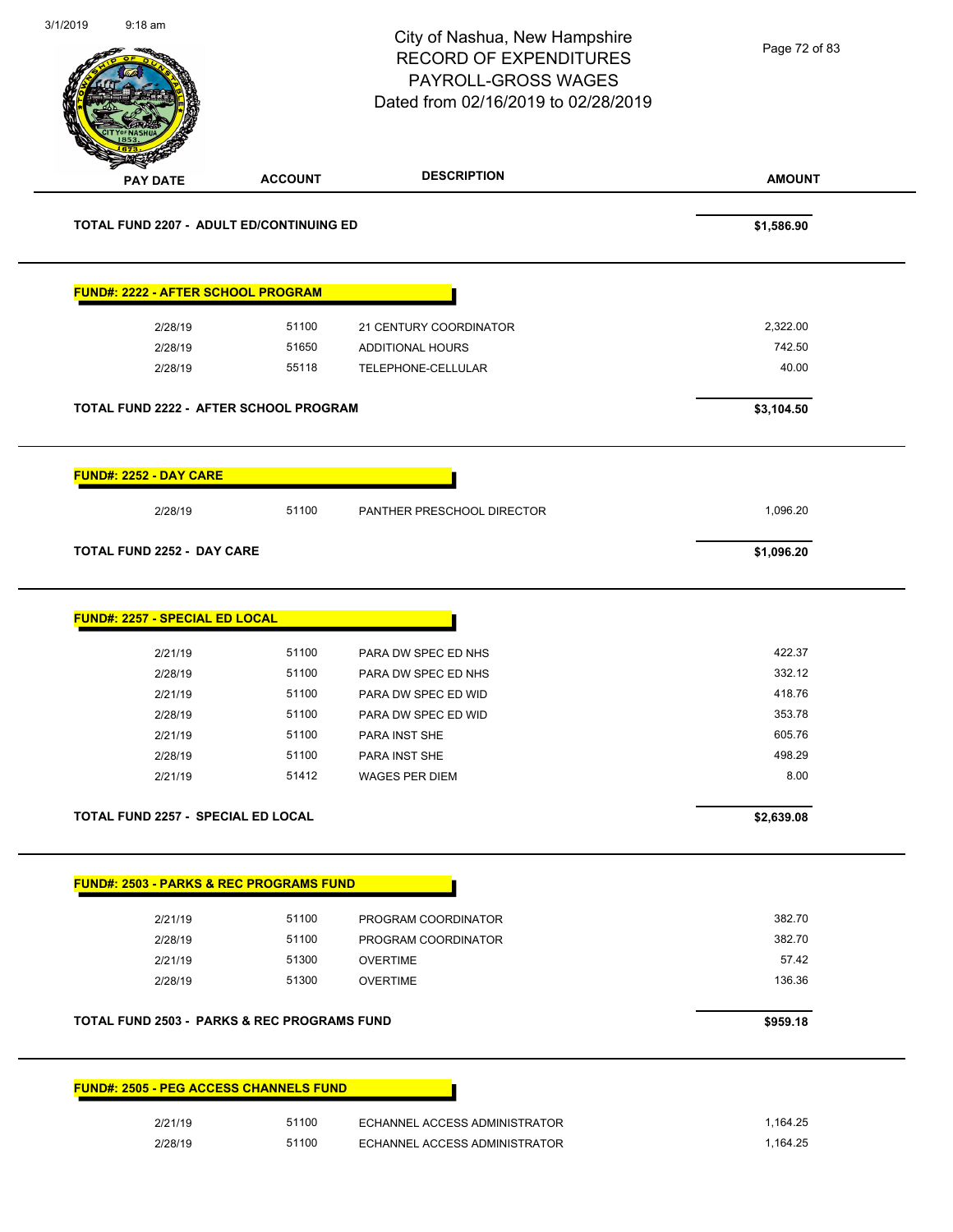| 3/1/2019 | $9:18$ am |
|----------|-----------|
|----------|-----------|



Page 73 of 83

| <b>PAY DATE</b>                                                                                                                                                                                                            | <b>ACCOUNT</b> | <b>DESCRIPTION</b>                                    | <b>AMOUNT</b>   |
|----------------------------------------------------------------------------------------------------------------------------------------------------------------------------------------------------------------------------|----------------|-------------------------------------------------------|-----------------|
| <b>FUND#: 2505 - PEG ACCESS CHANNELS FUND</b>                                                                                                                                                                              |                |                                                       |                 |
| 2/21/19                                                                                                                                                                                                                    | 51100          | PEG PROGRAM MANAGER                                   | 1,261.25        |
| 2/28/19                                                                                                                                                                                                                    | 51100          | PEG PROGRAM MANAGER                                   | 1,261.25        |
| 2/28/19                                                                                                                                                                                                                    | 51200          | <b>TEACHER PE NHN</b>                                 | 60.00           |
| 2/21/19                                                                                                                                                                                                                    | 51200          | <b>VIDEOGRAPHER</b>                                   | 386.25          |
| 2/28/19                                                                                                                                                                                                                    | 51200          | <b>VIDEOGRAPHER</b>                                   | 982.50          |
| 2/28/19                                                                                                                                                                                                                    | 55118          | TELEPHONE-CELLULAR                                    | 100.00          |
| <b>TOTAL FUND 2505 - PEG ACCESS CHANNELS FUND</b>                                                                                                                                                                          |                |                                                       | \$6,379.75      |
| <b>FUND#: 2506 - HUNT BLDG FACILITY RENTAL FUND</b>                                                                                                                                                                        |                |                                                       |                 |
| 2/28/19                                                                                                                                                                                                                    | 55118          | TELEPHONE-CELLULAR                                    | 17.00           |
| <b>TOTAL FUND 2506 - HUNT BLDG FACILITY RENTAL FUND</b>                                                                                                                                                                    |                |                                                       | \$17.00         |
|                                                                                                                                                                                                                            |                |                                                       |                 |
| <b>FUND#: 3030 - EMERGENCY MGMT GRANTS FUND</b>                                                                                                                                                                            |                |                                                       |                 |
|                                                                                                                                                                                                                            |                |                                                       |                 |
| 2/21/19                                                                                                                                                                                                                    | 51200          | EMERGENCY MANAGEMENT COORDINAT                        | 718.16          |
| 2/28/19                                                                                                                                                                                                                    | 51200          | EMERGENCY MANAGEMENT COORDINAT                        | 718.16          |
|                                                                                                                                                                                                                            |                |                                                       | \$1,436.32      |
|                                                                                                                                                                                                                            |                |                                                       |                 |
| 2/21/19                                                                                                                                                                                                                    | 51100          | DOMESTIC VIOLENCE ADVOCATE                            | 882.25          |
| 2/28/19                                                                                                                                                                                                                    | 51100          | DOMESTIC VIOLENCE ADVOCATE                            | 882.25          |
| 2/21/19                                                                                                                                                                                                                    | 51100          | PATROLMAN ALL RANKS                                   | 1,476.25        |
| 2/28/19                                                                                                                                                                                                                    | 51100          | PATROLMAN ALL RANKS                                   | 1,476.25        |
| 2/21/19                                                                                                                                                                                                                    | 51300          | <b>OVERTIME</b>                                       | 10,311.14       |
| 2/28/19                                                                                                                                                                                                                    | 51300          | <b>OVERTIME</b>                                       | 7,457.15        |
| 2/28/19                                                                                                                                                                                                                    | 51628          | <b>EXTRA HOLIDAY</b>                                  | 295.25          |
|                                                                                                                                                                                                                            |                |                                                       | \$22,780.54     |
|                                                                                                                                                                                                                            |                |                                                       |                 |
|                                                                                                                                                                                                                            |                |                                                       |                 |
| 2/21/19                                                                                                                                                                                                                    | 51100          | BILINGUAL COMM HEALTH WORKER                          | 86.96           |
| <b>TOTAL FUND 3030 - EMERGENCY MGMT GRANTS FUND</b><br><b>FUND#: 3050 - POLICE GRANTS FUND</b><br><b>TOTAL FUND 3050 - POLICE GRANTS FUND</b><br><b>FUND#: 3068 - COMMUNITY SERVICES GRANTS FUND</b><br>2/28/19<br>2/21/19 | 51100<br>51100 | BILINGUAL COMM HEALTH WORKER<br><b>EPIDEMIOLOGIST</b> | 88.69<br>146.50 |

2/21/19 51100 PHNS PROGRAM ASSISTANT 807.65 2/28/19 51100 PHNS PROGRAM ASSISTANT 807.65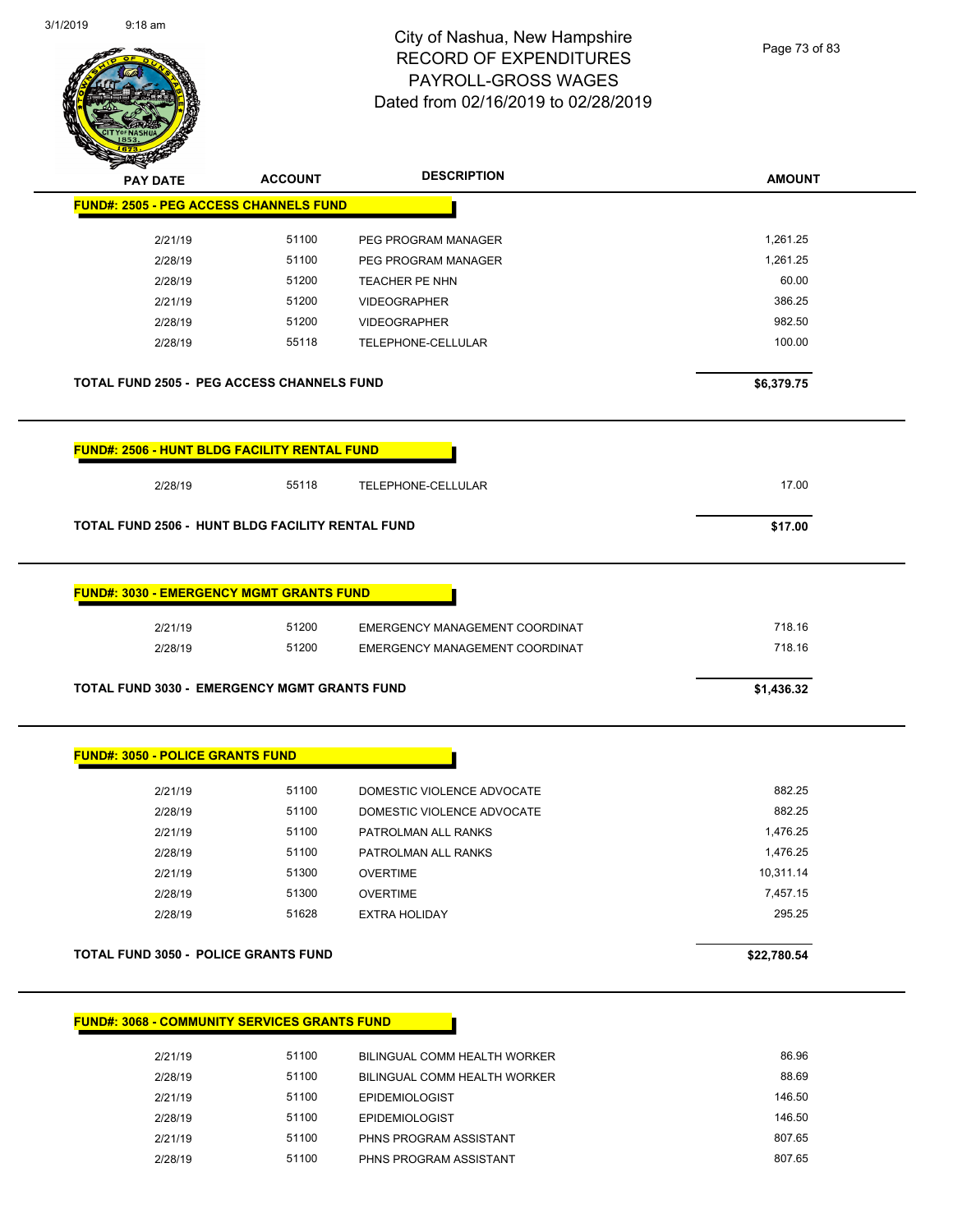

| $\mathbf{z}$<br><b>PAY DATE</b>                     | <b>ACCOUNT</b> | <b>DESCRIPTION</b>                 | <b>AMOUNT</b> |
|-----------------------------------------------------|----------------|------------------------------------|---------------|
| <b>FUND#: 3068 - COMMUNITY SERVICES GRANTS FUND</b> |                |                                    |               |
| 2/21/19                                             | 51100          | PROGRAM ASSISTANT COMMUNITY HEALTH | 211.81        |
| 2/28/19                                             | 51100          | PROGRAM ASSISTANT COMMUNITY HEALTH | 211.80        |
| 2/21/19                                             | 51100          | PUB HEALTH NET SVS COORD           | 1,317.40      |
| 2/28/19                                             | 51100          | PUB HEALTH NET SVS COORD           | 1,317.40      |
| 2/21/19                                             | 51100          | PUB HEALTH NURSE                   | 224.20        |
| 2/28/19                                             | 51100          | PUB HEALTH NURSE                   | 224.20        |
| 2/21/19                                             | 51100          | PUB HEALTH PREPAREDNESS COORD      | 1,033.40      |
| 2/28/19                                             | 51100          | PUB HEALTH PREPAREDNESS COORD      | 1,033.40      |
| 2/21/19                                             | 51100          | <b>SMP PROGRAM COORDINATOR</b>     | 975.36        |
| 2/28/19                                             | 51100          | <b>SMP PROGRAM COORDINATOR</b>     | 975.35        |
| 2/21/19                                             | 51300          | <b>OVERTIME</b>                    | 1.98          |
| 2/28/19                                             | 55118          | TELEPHONE-CELLULAR                 | 100.00        |
|                                                     |                |                                    |               |

**TOTAL FUND 3068 - COMMUNITY SERVICES GRANTS FUND \$9,710.25** 

#### **FUND#: 3070 - COMMUNITY HEALTH GRANTS FUND**

| 2/21/19 | 51100 | BILINGUAL COMM HEALTH WORKER       | 608.64 |
|---------|-------|------------------------------------|--------|
| 2/28/19 | 51100 | BILINGUAL COMM HEALTH WORKER       | 620.73 |
| 2/21/19 | 51100 | PROGRAM ASSISTANT COMMUNITY HEALTH | 635.38 |
| 2/28/19 | 51100 | PROGRAM ASSISTANT COMMUNITY HEALTH | 635.40 |
| 2/21/19 | 51100 | PUB HEALTH NURSE                   | 896.90 |
| 2/28/19 | 51100 | PUB HEALTH NURSE                   | 896.90 |
| 2/21/19 | 51300 | <b>OVERTIME</b>                    | 5.96   |
|         |       |                                    |        |

#### **TOTAL FUND 3070 - COMMUNITY HEALTH GRANTS FUND \$4,299.91**

## **FUND#: 3090 - URBAN PROGRAM GRANTS FUND**

| 2/21/19 | 51100 | ARLINGTON ST COMMUNITY CENTER DIRECTOR | 986.60   |
|---------|-------|----------------------------------------|----------|
| 2/28/19 | 51100 | ARLINGTON ST COMMUNITY CENTER DIRECTOR | 986.60   |
| 2/21/19 | 51100 | <b>GRANT MGMT SPECIALIST</b>           | 1,080.35 |
| 2/28/19 | 51100 | <b>GRANT MGMT SPECIALIST</b>           | 1,080.35 |
| 2/21/19 | 51100 | <b>MANAGER URBAN PROGRAMS</b>          | 1.649.35 |
| 2/28/19 | 51100 | <b>MANAGER URBAN PROGRAMS</b>          | 1,649.35 |
| 2/21/19 | 51100 | PROGRAM COORDINATOR LP&HH              | 1.255.30 |
| 2/28/19 | 51100 | PROGRAM COORDINATOR LP&HH              | 1,255.30 |
| 2/21/19 | 51100 | PROJECT ADMINISTRATOR                  | 1,306.00 |
| 2/28/19 | 51100 | PROJECT ADMINISTRATOR                  | 1,306.00 |
| 2/21/19 | 51100 | PROJECT ADMINISTRATOR LP&HH            | 1.230.70 |
| 2/28/19 | 51100 | PROJECT ADMINISTRATOR LP&HH            | 1,230.70 |
| 2/21/19 | 51100 | PROJECT SPECIALIST URBAN PROGR         | 1,171.11 |
| 2/28/19 | 51100 | PROJECT SPECIALIST URBAN PROGR         | 1.171.10 |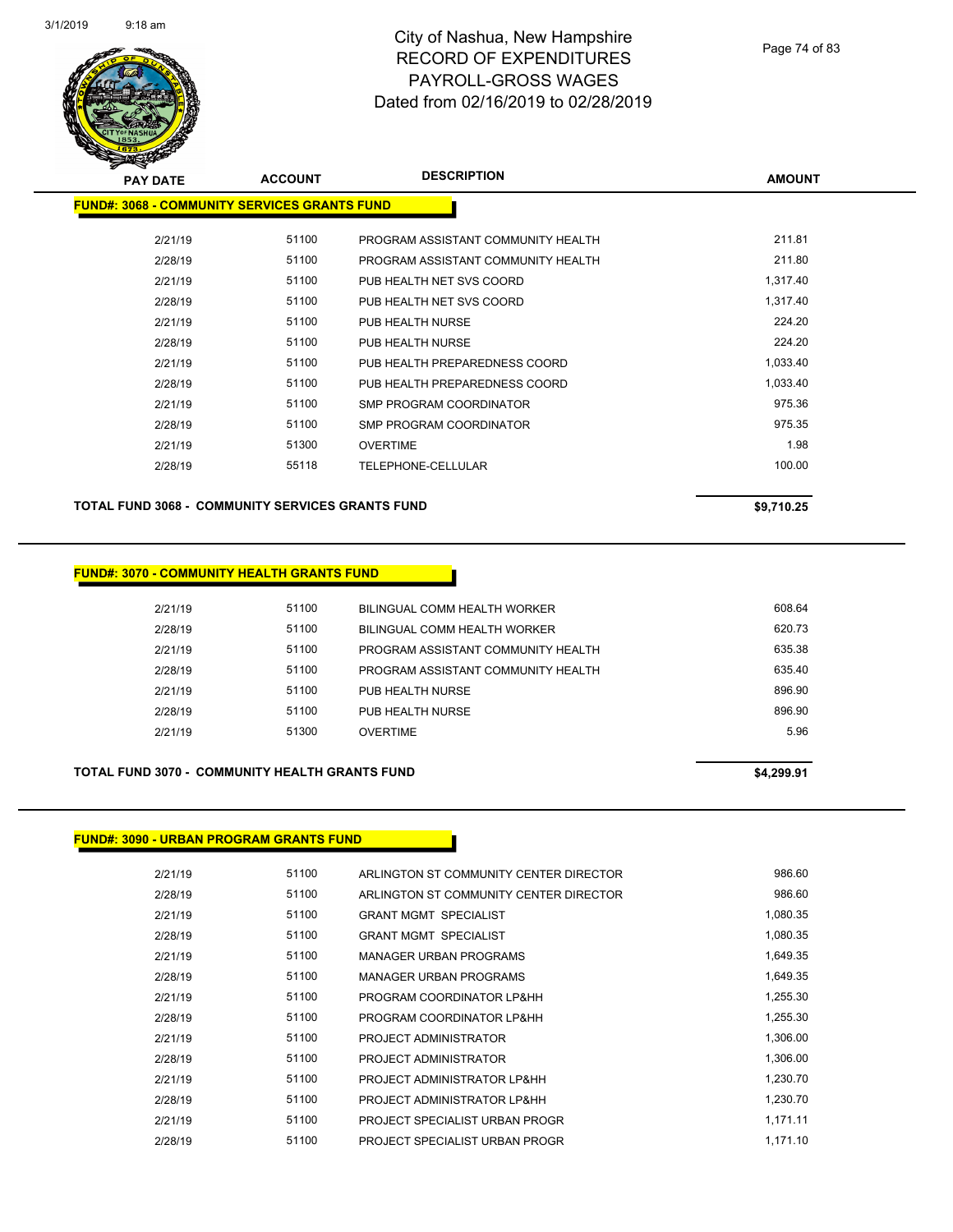

| <u>i vinyhi v isvo tin niveli vin nitiv i viny</u> |  |  |
|----------------------------------------------------|--|--|
|                                                    |  |  |
|                                                    |  |  |
|                                                    |  |  |
|                                                    |  |  |
|                                                    |  |  |

**FUND#: 3120 - TRANSIT GRANTS FUND**

| 51100 | <b>COMMUNICATION SPEC</b>             | 996.55   |
|-------|---------------------------------------|----------|
| 51100 | <b>COMMUNICATION SPEC</b>             | 996.55   |
| 51100 | <b>TRANSIT FINANCE COORDINATOR</b>    | 1.280.40 |
| 51100 | <b>TRANSIT FINANCE COORDINATOR</b>    | 1,280.40 |
| 51100 | <b>TRANSIT FLEET FACILITIES SUPV</b>  | 1,080.35 |
| 51100 | <b>TRANSIT FLEET FACILITIES SUPV</b>  | 1,080.35 |
| 51100 | <b>TRANSIT MECHANICS</b>              | 1,789.65 |
| 51100 | <b>TRANSIT MECHANICS</b>              | 1,959.40 |
| 51100 | <b>TRANSIT OPERATIONS COORDINATOR</b> | 970.01   |
| 51100 | <b>TRANSIT OPERATIONS COORDINATOR</b> | 970.00   |
| 51100 | <b>TRANSIT OPERATIONS SUPERVISOR</b>  | 1,161.20 |
| 51100 | <b>TRANSIT OPERATIONS SUPERVISOR</b>  | 1,161.20 |
| 51100 | <b>TRANSIT UTILITY SERVICE WORKER</b> | 1,442.65 |
| 51100 | <b>TRANSIT UTILITY SERVICE WORKER</b> | 1,442.65 |
| 51100 | <b>TRANSPORTATION DEPT MANAGER</b>    | 1,746.35 |
| 51100 | <b>TRANSPORTATION DEPT MANAGER</b>    | 1,746.35 |
| 51300 | <b>OVERTIME</b>                       | 456.01   |
| 51300 | <b>OVERTIME</b>                       | 811.06   |
| 55118 | TELEPHONE-CELLULAR                    | 67.00    |
|       |                                       |          |

#### **TOTAL FUND 3120 - TRANSIT GRANTS FUND \$22,438.13**

### **FUND#: 3800 - SCHOOL GRANTS FUND**

| 2/21/19 | 51100 | 21 CENTURY ELEM MFAM RES COORD | 12,206.75 |
|---------|-------|--------------------------------|-----------|
| 2/28/19 | 51100 | 21 CENTURY ELEM MFAM RES COORD | 6,773.39  |
| 2/28/19 | 51100 | ASSISTANT PRINCIPAL AMH        | 1,469.60  |
| 2/28/19 | 51100 | ASSISTANT PRINCIPAL BIR        | 1,655.50  |
| 2/28/19 | 51100 | ASSISTANT PRINCIPAL BRO        | 1,659.60  |
| 2/28/19 | 51100 | ASSISTANT PRINCIPAL DR CRSP    | 1,614.10  |
| 2/28/19 | 51100 | ASSISTANT PRINCIPAL SHE        | 1,437.50  |
| 2/21/19 | 51100 | <b>CLERICAL 21 CENTURY</b>     | 778.13    |
| 2/28/19 | 51100 | <b>CLERICAL 21 CENTURY</b>     | 751.84    |
| 2/28/19 | 51100 | <b>DIRECTOR TITLE 1</b>        | 3.248.20  |
| 2/28/19 | 51100 | DW TECHNOLOGY PEER COACH       | 3,068.80  |
| 2/21/19 | 51100 | ELL OUTREACH WORKER HOURLY     | 600.00    |
| 2/28/19 | 51100 | ELL OUTREACH WORKER HOURLY     | 693.75    |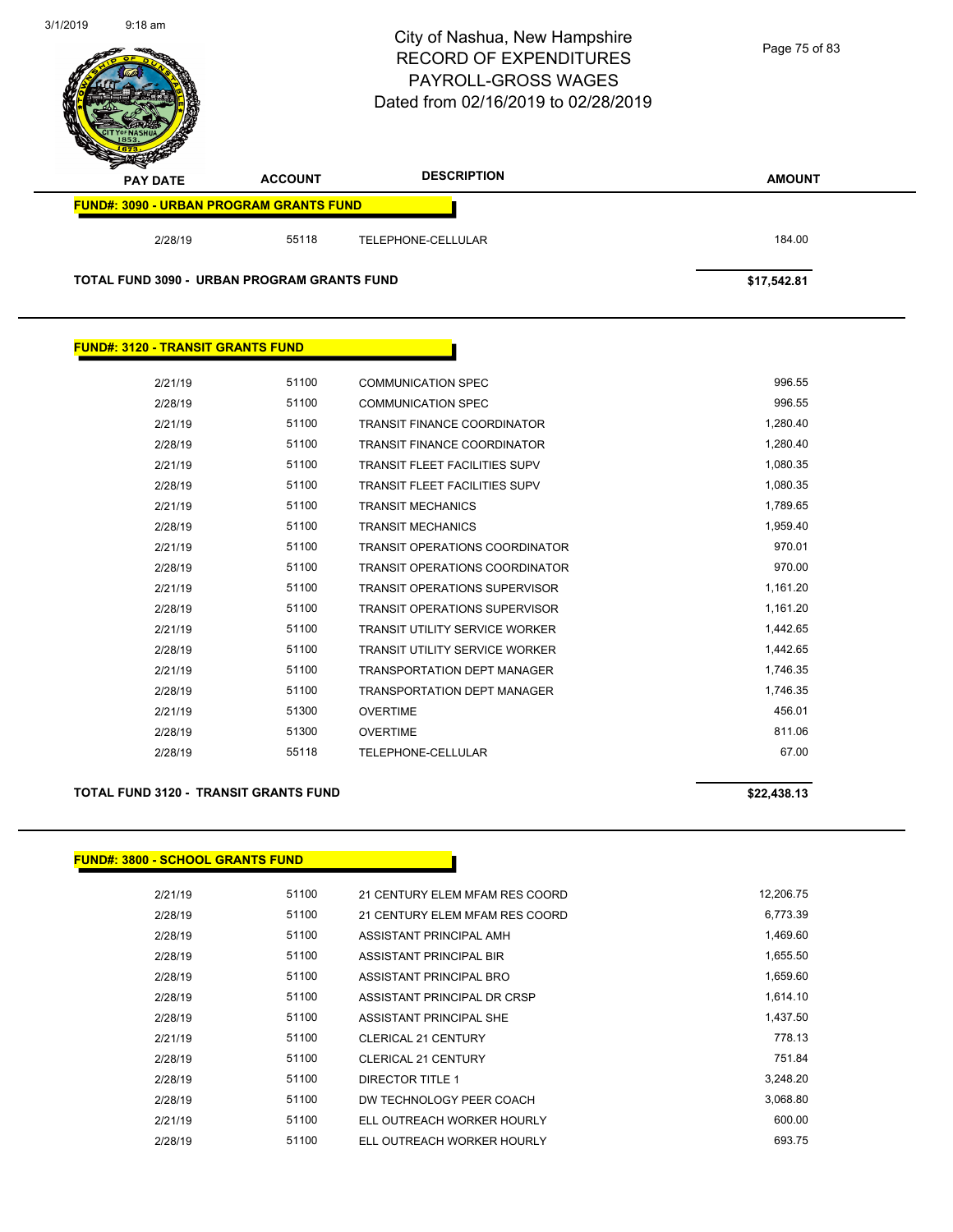

Page 76 of 83

| <b>PAY DATE</b>                         | <b>ACCOUNT</b> | <b>DESCRIPTION</b>                          | <b>AMOUNT</b>        |
|-----------------------------------------|----------------|---------------------------------------------|----------------------|
| <b>FUND#: 3800 - SCHOOL GRANTS FUND</b> |                |                                             |                      |
| 2/28/19                                 | 51100          | <b>INTRUCTIONAL LEADER FES</b>              | 2,999.40             |
| 2/28/19                                 | 51100          | LICENSED PRACTICAL NURSE NHS                | 2,086.40             |
| 2/28/19                                 | 51100          | OFFICE MANAGER TITLE 1                      | 1,619.30             |
| 2/21/19                                 | 51100          | PARA DW SPEC ED AMH                         | (5,208.71)           |
| 2/21/19                                 | 51100          | PARA INST AMH                               | (9,476.94)           |
| 2/21/19                                 | 51100          | PARA INST MTP                               | 416.34               |
| 2/28/19                                 | 51100          | PARA INST MTP                               | 327.60               |
| 2/21/19                                 | 51100          | PARA TTI AMH                                | 1,079.21             |
| 2/28/19                                 | 51100          | PARA TTI AMH                                | 932.32               |
| 2/21/19                                 | 51100          | PARA TTI DRC                                | 3,607.04             |
| 2/28/19                                 | 51100          | PARA TTI DRC                                | 1,116.41             |
| 2/21/19                                 | 51100          | PARA TTI LDG                                | 2,769.00             |
| 2/28/19                                 | 51100          | PARA TTI LDG                                | 2,355.49             |
| 2/21/19                                 | 51100          | PARA TTI MTP                                | 1,989.49             |
| 2/28/19                                 | 51100          | PARA TTI MTP                                | 1,634.59             |
| 2/21/19                                 | 51100          | PARA TTI NURSERY                            | 660.00               |
| 2/28/19                                 | 51100          | PARA TTI NURSERY                            | 4,230.89             |
| 2/28/19                                 | 51100          | PEER COACH                                  | 4,956.90             |
| 2/21/19                                 | 51100          | SIGN LANGUAGE INTERPRETER                   | 996.42               |
| 2/28/19                                 | 51100          | SIGN LANGUAGE INTERPRETER                   | 831.65               |
| 2/28/19                                 | 51100          | SOCIAL WORKER                               | 2,885.20             |
| 2/28/19                                 | 51100          | <b>TEACHER DWSE BRO</b>                     | 1,794.50             |
| 2/28/19                                 | 51100          | <b>TEACHER DWSE CHA</b>                     | 3,976.00             |
| 2/28/19                                 | 51100          | <b>TEACHER DWSE ELM</b>                     | 1,877.39             |
| 2/28/19                                 | 51100          | TEACHER DWSE NHS                            | 2,674.40             |
| 2/28/19                                 | 51100          | TEACHER PRESCHOOL NHS                       | 1,872.10             |
| 2/28/19                                 | 51100<br>51100 | <b>TEACHER SPED AMH</b>                     | 2,085.00<br>1,949.20 |
| 2/28/19                                 | 51100          | TEACHER SPED BIC<br><b>TEACHER SPED BRO</b> | 1,698.30             |
| 2/28/19<br>2/28/19                      | 51100          | <b>TEACHER SPED DRC</b>                     | 1,805.70             |
| 2/28/19                                 | 51100          | <b>TEACHER SPED ELM</b>                     | 1,737.50             |
| 2/28/19                                 | 51100          | <b>TEACHER SPED FES</b>                     | 1,561.40             |
| 2/28/19                                 | 51100          | <b>TEACHER SPED FMS</b>                     | 2,007.10             |
| 2/28/19                                 | 51100          | <b>TEACHER SPED LDG</b>                     | 1,797.20             |
| 2/28/19                                 | 51100          | TEACHER SPED MDE                            | 3,954.10             |
| 2/28/19                                 | 51100          | <b>TEACHER SPED NHN</b>                     | 9,724.50             |
| 2/28/19                                 | 51100          | TEACHER SPED NHS                            | 4,684.80             |
| 2/28/19                                 | 51100          | <b>TEACHER SPED NSE</b>                     | 6,713.00             |
| 2/28/19                                 | 51100          | <b>TEACHER SPED PMS</b>                     | 3,537.20             |
| 2/21/19                                 | 51100          | TITLE ONE PARA FES                          | 1,921.20             |
| 2/28/19                                 | 51100          | TITLE ONE PARA FES                          | 1,493.48             |
| 2/21/19                                 | 51200          | 21 CENTURY PROGRAM ASSISTANT                | 1,700.00             |
| 2/21/19                                 | 51200          | 21ST CENTURY INSTRUCTOR                     | 592.50               |
| 2/21/19                                 | 51200          | <b>FAMILY LIAISON</b>                       | 381.25               |
| 2/28/19                                 | 51200          | <b>FAMILY LIAISON</b>                       | 387.50               |
|                                         |                |                                             |                      |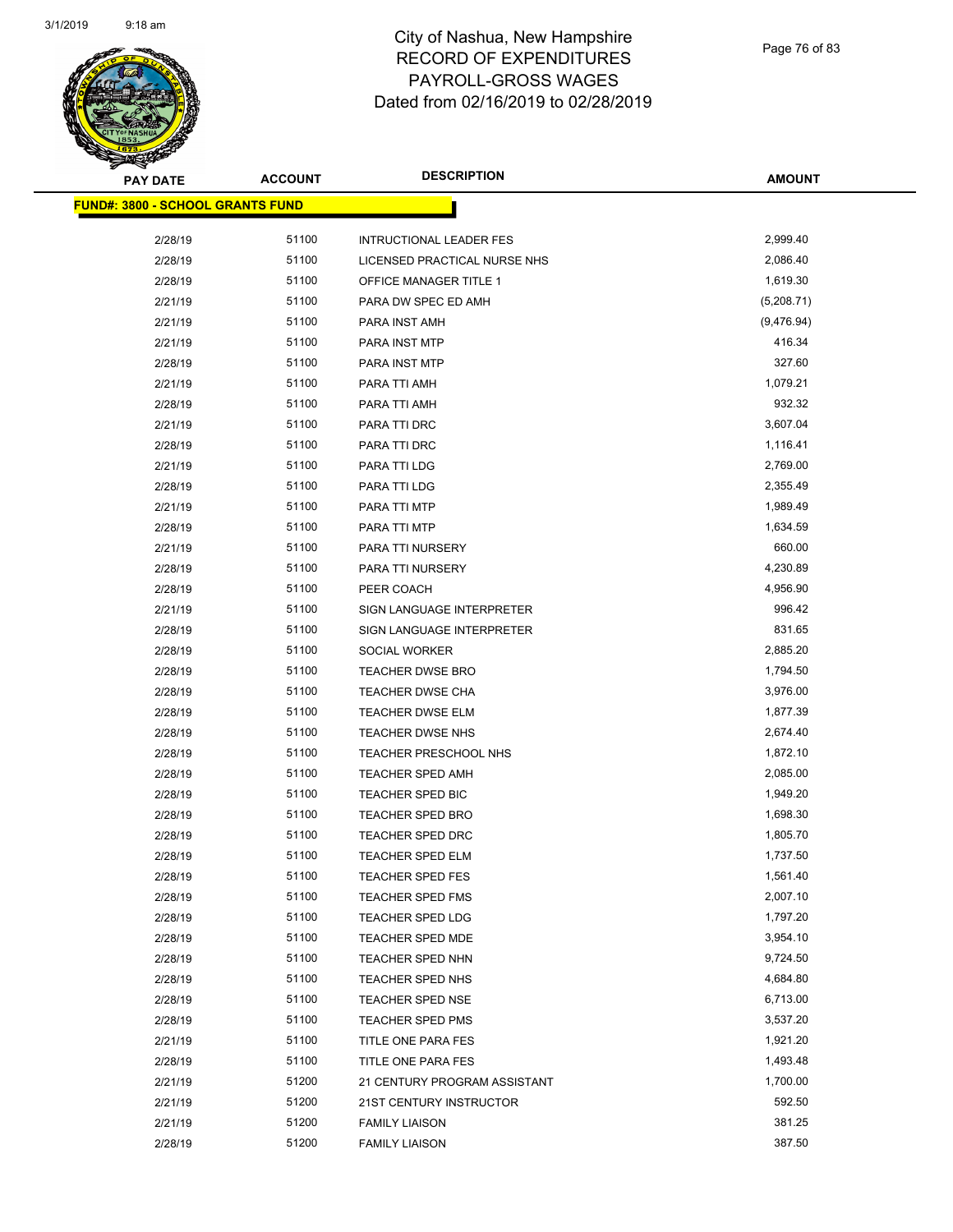

| <b>PAY DATE</b>                          | <b>ACCOUNT</b> | <b>DESCRIPTION</b>      | <b>AMOUNT</b> |
|------------------------------------------|----------------|-------------------------|---------------|
| <u> FUND#: 3800 - SCHOOL GRANTS FUND</u> |                |                         |               |
| 2/21/19                                  | 51200          | HOME SCHOOL CORD TTI    | 4,027.30      |
| 2/28/19                                  | 51200          | HOME SCHOOL CORD TTI    | 3,296.20      |
| 2/21/19                                  | 51200          | <b>INTERPRETER</b>      | 1,000.00      |
| 2/21/19                                  | 51200          | LUNCH MONITOR DRC       | 145.00        |
| 2/28/19                                  | 51200          | LUNCH MONITOR NHN       | 125.00        |
| 2/28/19                                  | 51200          | PARA DW SPEC ED AMH     | 108.64        |
| 2/21/19                                  | 51200          | PARA DW SPEC ED BIR     | 16.07         |
| 2/21/19                                  | 51200          | PARA DW SPEC ED SHE     | 30.36         |
| 2/28/19                                  | 51200          | PARA DW SPEC ED SHE     | 60.72         |
| 2/28/19                                  | 51200          | PARA ELL PMS            | 54.60         |
| 2/28/19                                  | 51200          | PARA INST AMH           | 131.80        |
| 2/21/19                                  | 51200          | PARA INST BIR           | 97.09         |
| 2/28/19                                  | 51200          | PARA INST BIR           | 58.01         |
| 2/21/19                                  | 51200          | PARA INST CHA           | 87.93         |
| 2/28/19                                  | 51200          | PARA INST CHA           | 43.97         |
| 2/28/19                                  | 51200          | PARA INST FES           | 78.16         |
| 2/21/19                                  | 51200          | PARA INST PMS           | 17.50         |
| 2/21/19                                  | 51200          | PARA INST SHE           | 80.06         |
| 2/28/19                                  | 51200          | PARA INST SHE           | 118.11        |
| 2/15/19                                  | 51200          | PARA KIND LDG           | (48.63)       |
| 2/21/19                                  | 51200          | SPECIAL EDUCATION TUTOR | 725.00        |
| 2/28/19                                  | 51200          | SPECIAL EDUCATION TUTOR | 656.25        |
| 2/28/19                                  | 51200          | TEACHER ELL DRC         | 75.00         |
| 2/28/19                                  | 51200          | <b>TEACHER ELL ELM</b>  | 150.00        |
| 2/28/19                                  | 51200          | <b>TEACHER ELL FMS</b>  | 75.00         |
| 2/28/19                                  | 51200          | TEACHER ELL LDG         | 300.00        |
| 2/28/19                                  | 51200          | TEACHER ELL NHN         | 125.00        |
| 2/28/19                                  | 51200          | <b>TEACHER ELL PMS</b>  | 100.00        |
| 2/28/19                                  | 51200          | TEACHER ELL SHE         | 112.50        |
| 2/28/19                                  | 51200          | <b>TEACHER GR1 FES</b>  | 125.00        |
| 2/28/19                                  | 51200          | <b>TEACHER GR1 LDG</b>  | 75.00         |
| 2/28/19                                  | 51200          | TEACHER GR2 DRC         | 150.00        |
| 2/28/19                                  | 51200          | <b>TEACHER GR3 CHA</b>  | 168.75        |
| 2/28/19                                  | 51200          | <b>TEACHER GR3 DRC</b>  | 225.00        |
| 2/28/19                                  | 51200          | <b>TEACHER GR4 BIR</b>  | 50.00         |
| 2/28/19                                  | 51200          | <b>TEACHER GR4 FES</b>  | 75.00         |
| 2/28/19                                  | 51200          | <b>TEACHER GR4 SHE</b>  | 75.00         |
| 2/28/19                                  | 51200          | <b>TEACHER GR5 AMH</b>  | 50.00         |
| 2/28/19                                  | 51200          | <b>TEACHER GR5 DRC</b>  | 75.00         |
| 2/28/19                                  | 51200          | <b>TEACHER GR5 LDG</b>  | 175.00        |
| 2/28/19                                  | 51200          | <b>TEACHER KIND AMH</b> | 75.00         |
| 2/28/19                                  | 51200          | <b>TEACHER MATH FMS</b> | 150.00        |
| 2/28/19                                  | 51200          | TEACHER SPED NHS        | 200.00        |
| 2/28/19                                  | 51200          | TEACHER TECHED NHN      | 717.10        |
| 2/21/19                                  | 51200          | TEACHER TTI AMH         | 12,219.00     |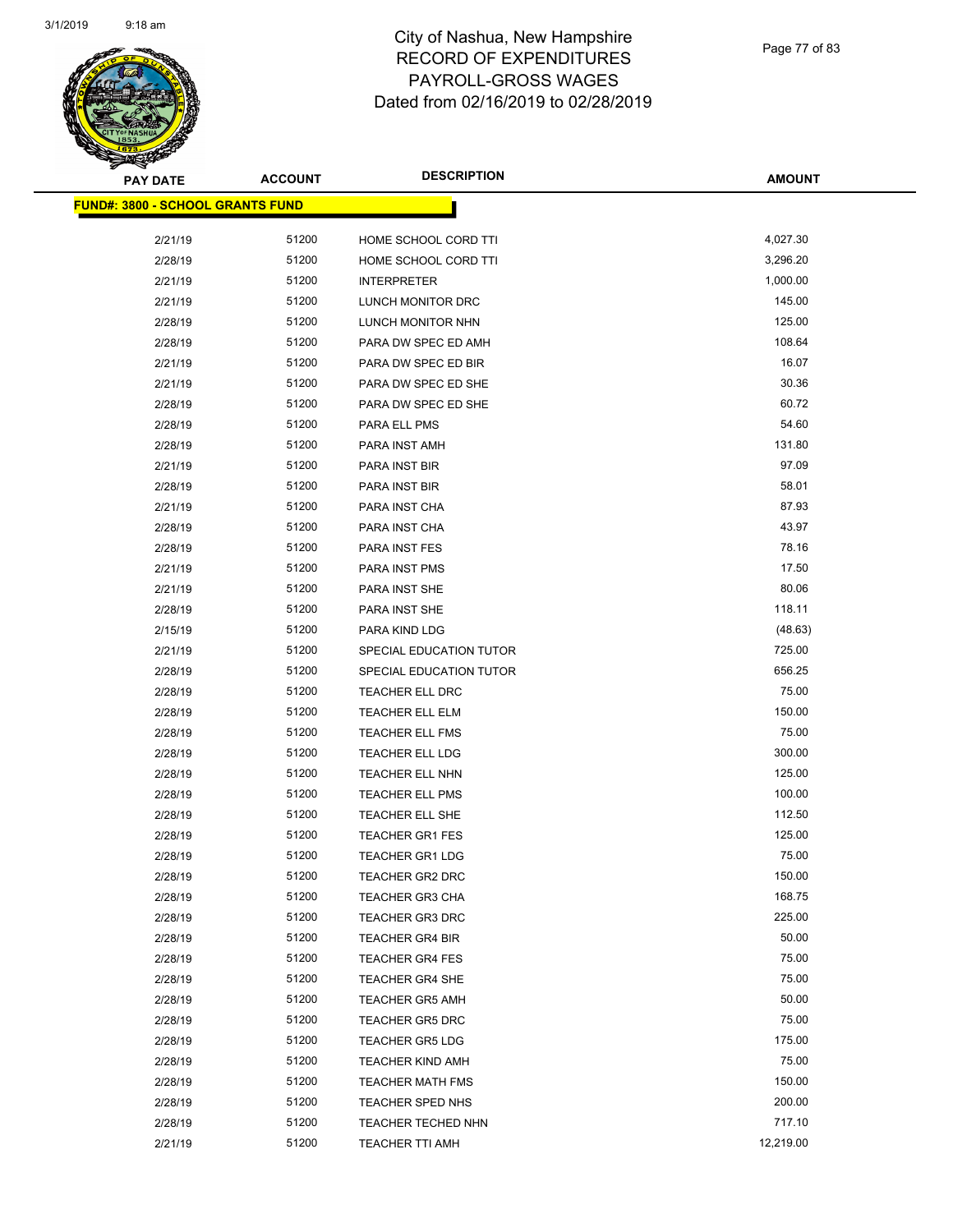

Page 78 of 83

| <b>PAY DATE</b>                             | <b>ACCOUNT</b> | <b>DESCRIPTION</b>         | <b>AMOUNT</b> |
|---------------------------------------------|----------------|----------------------------|---------------|
| <b>FUND#: 3800 - SCHOOL GRANTS FUND</b>     |                |                            |               |
| 2/28/19                                     | 51200          | <b>TEACHER TTI AMH</b>     | 12,504.67     |
| 2/28/19                                     | 51200          | <b>TEACHER TTI FES</b>     | 2,308.20      |
| 2/28/19                                     | 51200          | <b>TEACHER TTI LDG</b>     | 8,744.39      |
| 2/28/19                                     | 51200          | <b>TEACHER TTI MTP</b>     | 7,254.91      |
| 2/28/19                                     | 51200          | <b>TEACHER TTI NURSERY</b> | 4,885.70      |
| 2/28/19                                     | 51200          | <b>TEACHER TTIDRC</b>      | 6,107.59      |
| 2/28/19                                     | 51200          | TITLE ONE PARA FES         | 68.25         |
| 2/21/19                                     | 51412          | <b>WAGES PER DIEM</b>      | 239.26        |
| 2/21/19                                     | 51650          | ADDITIONAL HOURS           | 831.41        |
| 2/28/19                                     | 51650          | ADDITIONAL HOURS           | 27,064.01     |
| <b>TOTAL FUND 3800 - SCHOOL GRANTS FUND</b> |                |                            | \$217,150.36  |
|                                             |                |                            |               |

## **FUND#: 3810 - FOOD SERVICE GRANTS FUND**

| 2/21/19 | 51300 | <b>OVERTIME</b> | 600.74 |
|---------|-------|-----------------|--------|
| 2/28/19 | 51300 | <b>OVERTIME</b> | 814.24 |
|         |       |                 |        |

**TOTAL FUND 3810 - FOOD SERVICE GRANTS FUND \$1,414.98** 

### **FUND#: 4005 - TRAFFIC VIOLATIONS FUND**

| 2/21/19 | 51100 | <b>MVR CLERK II</b>              | 320.50 |
|---------|-------|----------------------------------|--------|
| 2/28/19 | 51100 | <b>MVR CLERK II</b>              | 320.50 |
| 2/21/19 | 51100 | ORDINANCE VIOLATIONS COORDINATOR | 437.70 |
| 2/28/19 | 51100 | ORDINANCE VIOLATIONS COORDINATOR | 437.70 |
| 2/21/19 | 51100 | <b>PARKING MANAGER</b>           | 298.80 |
| 2/28/19 | 51100 | <b>PARKING MANAGER</b>           | 298.80 |
| 2/21/19 | 51200 | <b>MVR CLERK I</b>               | 369.75 |
| 2/28/19 | 51200 | <b>MVR CLERK I</b>               | 402.70 |
| 2/21/19 | 51200 | PARKING ENFORCEMENT SPECIALIST   | 729.44 |
| 2/28/19 | 51200 | PARKING ENFORCEMENT SPECIALIST   | 366.52 |
| 2/28/19 | 51300 | <b>OVERTIME</b>                  | 129.36 |

### **TOTAL FUND 4005 - TRAFFIC VIOLATIONS FUND 54,111.77**

### **FUND#: 4030 - POLICE SPECIAL DETAILS FUND**

| 2/21/19 | 51710 | SPECIAL DETAIL-NON PENSIONABLE | 4.625.28 |
|---------|-------|--------------------------------|----------|
| 2/28/19 | 51710 | SPECIAL DETAIL-NON PENSIONABLE | 6.657.42 |
| 2/21/19 | 51712 | SPECIAL DETAIL-PENSIONABLE     | 1.782.94 |
| 2/28/19 | 51712 | SPECIAL DETAIL-PENSIONABLE     | 1.481.92 |
|         |       |                                |          |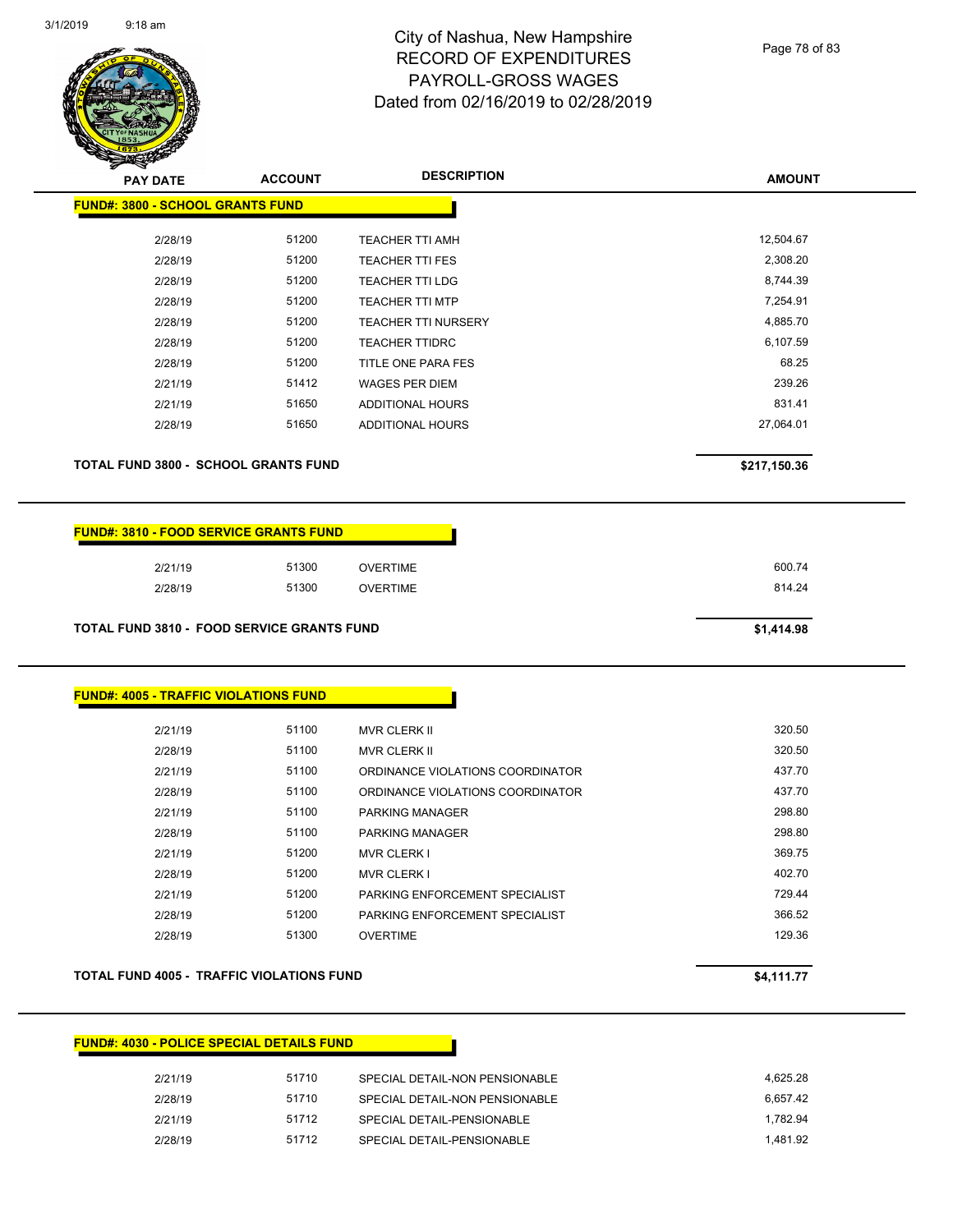|                                                  |                                                       | <b>RECORD OF EXPENDITURES</b><br>PAYROLL-GROSS WAGES<br>Dated from 02/16/2019 to 02/28/2019 | Page 79 of 83        |
|--------------------------------------------------|-------------------------------------------------------|---------------------------------------------------------------------------------------------|----------------------|
| <b>PAY DATE</b>                                  | <b>ACCOUNT</b>                                        | <b>DESCRIPTION</b>                                                                          | <b>AMOUNT</b>        |
|                                                  | <b>TOTAL FUND 4030 - POLICE SPECIAL DETAILS FUND</b>  |                                                                                             | \$14,547.56          |
|                                                  | <b>FUND#: 4035 - POLICE OVERTIME BILLING FUND</b>     |                                                                                             |                      |
| 2/21/19                                          | 51300                                                 | <b>OVERTIME</b>                                                                             | 1,754.76             |
| 2/28/19                                          | 51300                                                 | <b>OVERTIME</b>                                                                             | 3,787.85             |
|                                                  | <b>TOTAL FUND 4035 - POLICE OVERTIME BILLING FUND</b> |                                                                                             | \$5,542.61           |
|                                                  | <b>FUND#: 4065 - FIRE WATCHGUARDS FUND</b>            |                                                                                             |                      |
| 2/21/19                                          | 51712                                                 | SPECIAL DETAIL-PENSIONABLE                                                                  | 913.91               |
| 2/28/19                                          | 51712                                                 | SPECIAL DETAIL-PENSIONABLE                                                                  | 289.71               |
|                                                  |                                                       |                                                                                             |                      |
|                                                  |                                                       |                                                                                             |                      |
| 2/21/19                                          | 51100                                                 | ADMINISTRATIVE ASSISTANT II                                                                 | 858.88               |
| 2/28/19                                          | 51100                                                 | ADMINISTRATIVE ASSISTANT II                                                                 | 858.89               |
| 2/21/19                                          | 51100                                                 | ASSISTANT DIRECTOR OF PUBLIC WORKS                                                          | 202.40               |
| 2/28/19                                          | 51100                                                 | ASSISTANT DIRECTOR OF PUBLIC WORKS                                                          | 202.40               |
| 2/21/19                                          | 51100                                                 | AUTOMATED TRASH COLLECTION OPR                                                              | 4,898.00             |
| 2/28/19                                          | 51100                                                 | AUTOMATED TRASH COLLECTION OPR                                                              | 4,898.00             |
| 2/21/19                                          | 51100                                                 | <b>CITY ENGINEER</b>                                                                        | 343.40               |
| 2/28/19                                          | 51100                                                 | <b>CITY ENGINEER</b>                                                                        | 343.40               |
| 2/21/19                                          | 51100<br>51100                                        | <b>COLLECTION EQUIP OPR</b>                                                                 | 7,613.85<br>7,613.85 |
| 2/28/19<br>2/21/19                               | 51100                                                 | <b>COLLECTION EQUIP OPR</b>                                                                 | 970.41               |
| 2/28/19                                          | 51100                                                 | COLLECTION EQUIP OPR LANDFILL<br>COLLECTION EQUIP OPR LANDFILL                              | 970.40               |
| 2/21/19                                          | 51100                                                 | DEP TREASURER TAX COLLECTOR                                                                 | 261.95               |
| 2/28/19                                          | 51100                                                 | DEP TREASURER TAX COLLECTOR                                                                 | 261.95               |
| 2/21/19                                          | 51100                                                 | DEPUTY CITY ENGINEER                                                                        | 82.05                |
| 2/28/19                                          | 51100                                                 | DEPUTY CITY ENGINEER                                                                        | 82.05                |
| 2/21/19                                          | 51100                                                 | DIRECTOR PUBLIC WORKS                                                                       | 261.20               |
| 2/28/19                                          | 51100                                                 | DIRECTOR PUBLIC WORKS                                                                       | 261.20               |
| 2/21/19                                          | 51100                                                 | DPW BILLING ACCOUNTANT                                                                      | 499.05               |
| 2/28/19                                          | 51100                                                 | DPW BILLING ACCOUNTANT                                                                      | 499.05               |
| 2/21/19                                          | 51100                                                 | DPW COLLECTIONS SPEC III                                                                    | 406.05               |
| 2/28/19                                          | 51100                                                 | DPW COLLECTIONS SPEC III                                                                    | 406.05               |
| <b>FUND#: 6000 - SOLID WASTE FUND</b><br>2/21/19 | 51100                                                 | DPW CONTRACT ADMINISTRATOR                                                                  | 121.63               |
| 2/28/19<br>2/21/19                               | 51100<br>51100                                        | DPW CONTRACT ADMINISTRATOR<br>ENVIRONMENTAL ENGINEER                                        | 121.65<br>1,480.85   |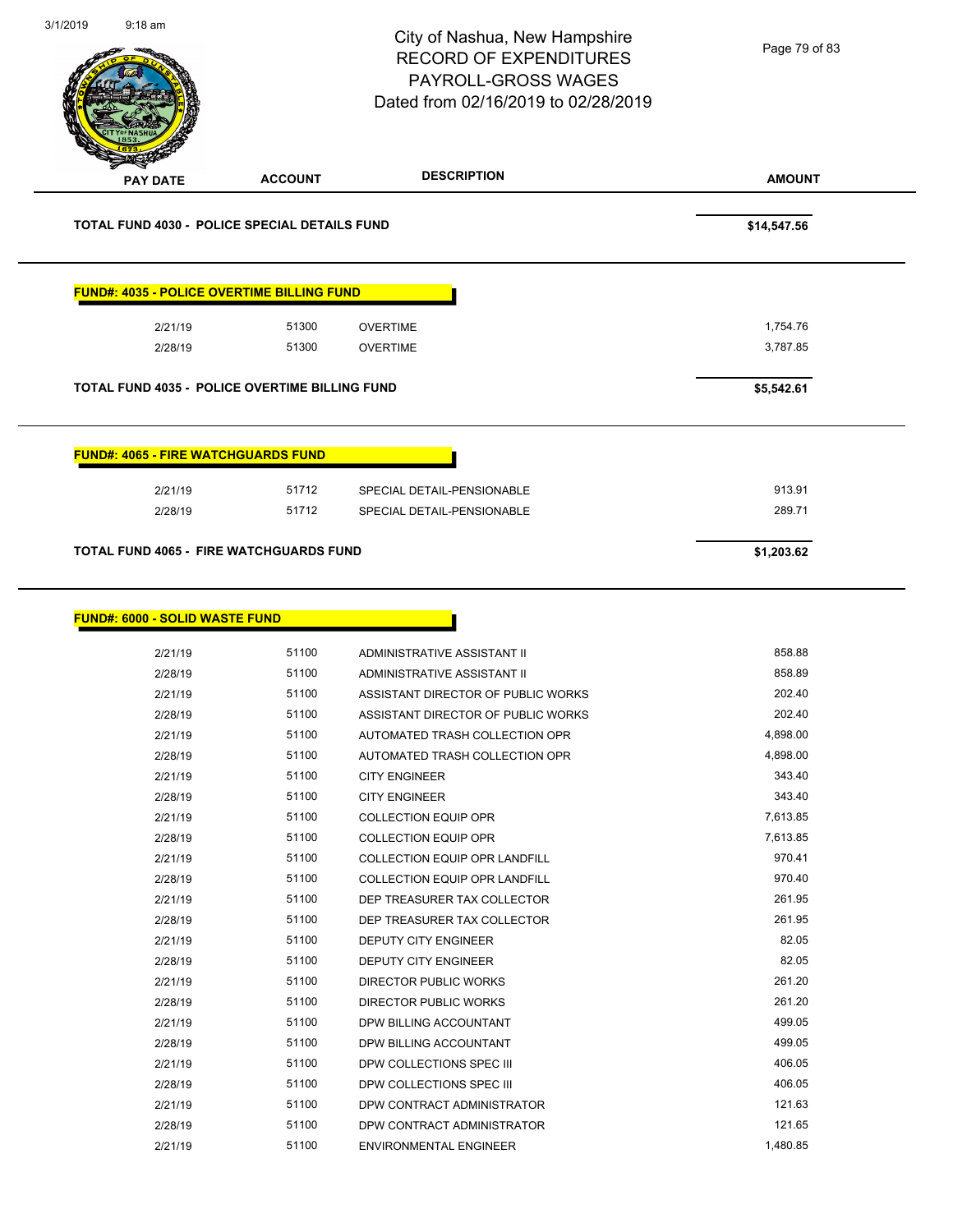

| <b>PAY DATE</b>                       | <b>ACCOUNT</b> | <b>DESCRIPTION</b>               | <b>AMOUNT</b> |  |  |
|---------------------------------------|----------------|----------------------------------|---------------|--|--|
| <b>FUND#: 6000 - SOLID WASTE FUND</b> |                |                                  |               |  |  |
| 2/28/19                               | 51100          | <b>ENVIRONMENTAL ENGINEER</b>    | 1,480.85      |  |  |
| 2/21/19                               | 51100          | <b>EQUIPMENT OPR LANDFILL</b>    | 4,932.00      |  |  |
| 2/28/19                               | 51100          | <b>EQUIPMENT OPR LANDFILL</b>    | 4,932.00      |  |  |
| 2/21/19                               | 51100          | <b>EXECUTIVE ASSISTANT</b>       | 164.35        |  |  |
| 2/28/19                               | 51100          | <b>EXECUTIVE ASSISTANT</b>       | 164.35        |  |  |
| 2/21/19                               | 51100          | <b>FINANCE AND ADMIN MANAGER</b> | 436.60        |  |  |
| 2/28/19                               | 51100          | FINANCE AND ADMIN MANAGER        | 436.60        |  |  |
| 2/21/19                               | 51100          | FLEET MANAGER STREET DEPT        | 346.35        |  |  |
| 2/28/19                               | 51100          | FLEET MANAGER STREET DEPT        | 346.35        |  |  |
| 2/21/19                               | 51100          | LICENSED SCALE OPERATOR          | 870.35        |  |  |
| 2/28/19                               | 51100          | LICENSED SCALE OPERATOR          | 870.35        |  |  |
| 2/21/19                               | 51100          | PUBLIC RELATIONS ADMINISTRATOR   | 164.40        |  |  |
| 2/28/19                               | 51100          | PUBLIC RELATIONS ADMINISTRATOR   | 164.40        |  |  |
| 2/21/19                               | 51100          | RECYCLING COORDINATOR            | 1,192.80      |  |  |
| 2/28/19                               | 51100          | RECYCLING COORDINATOR            | 1,192.80      |  |  |
| 2/21/19                               | 51100          | <b>SENIOR STAFF ENGINEER</b>     | 143.80        |  |  |
| 2/28/19                               | 51100          | SENIOR STAFF ENGINEER            | 143.80        |  |  |
| 2/21/19                               | 51100          | SOLID WASTE FOREMAN              | 2,593.31      |  |  |
| 2/28/19                               | 51100          | SOLID WASTE FOREMAN              | 2,593.31      |  |  |
| 2/21/19                               | 51100          | SOLID WASTE TECHNICIAN           | 1,128.30      |  |  |
| 2/28/19                               | 51100          | SOLID WASTE TECHNICIAN           | 1,128.30      |  |  |
| 2/21/19                               | 51100          | SR MGR ACCT FIN REPORTING        | 191.25        |  |  |
| 2/28/19                               | 51100          | SR MGR ACCT FIN REPORTING        | 191.25        |  |  |
| 2/21/19                               | 51100          | SUPERINTENDENT OF SOLID WASTE    | 1,804.30      |  |  |
| 2/28/19                               | 51100          | SUPERINTENDENT OF SOLID WASTE    | 1,804.30      |  |  |
| 2/21/19                               | 51100          | <b>WASTEWATER ASSISTANT</b>      | 555.84        |  |  |
| 2/28/19                               | 51100          | <b>WASTEWATER ASSISTANT</b>      | 185.28        |  |  |
| 2/21/19                               | 51300          | <b>OVERTIME</b>                  | 3,700.09      |  |  |
| 2/28/19                               | 51300          | <b>OVERTIME</b>                  | 9,623.32      |  |  |
| 2/28/19                               | 55118          | TELEPHONE-CELLULAR               | 128.00        |  |  |
|                                       |                |                                  |               |  |  |

## **TOTAL FUND 6000 - SOLID WASTE FUND \$78,127.61**

**FUND#: 6200 - WASTEWATER FUND**

| 2/21/19 | 51100 | ADMINISTRATIVE ASSISTANT II        | 744.20   |
|---------|-------|------------------------------------|----------|
| 2/28/19 | 51100 | ADMINISTRATIVE ASSISTANT II        | 744.20   |
| 2/21/19 | 51100 | ANALYTICAL CHEMIST                 | 861.95   |
| 2/28/19 | 51100 | ANALYTICAL CHEMIST                 | 861.95   |
| 2/21/19 | 51100 | ASSISTANT CONSTRUCTION ENGINEER    | 1.339.75 |
| 2/28/19 | 51100 | ASSISTANT CONSTRUCTION ENGINEER    | 1.339.75 |
| 2/21/19 | 51100 | ASSISTANT DIRECTOR OF PUBLIC WORKS | 202.35   |
| 2/28/19 | 51100 | ASSISTANT DIRECTOR OF PUBLIC WORKS | 202.35   |
| 2/21/19 | 51100 | <b>CITY ENGINEER</b>               | 801.30   |

Г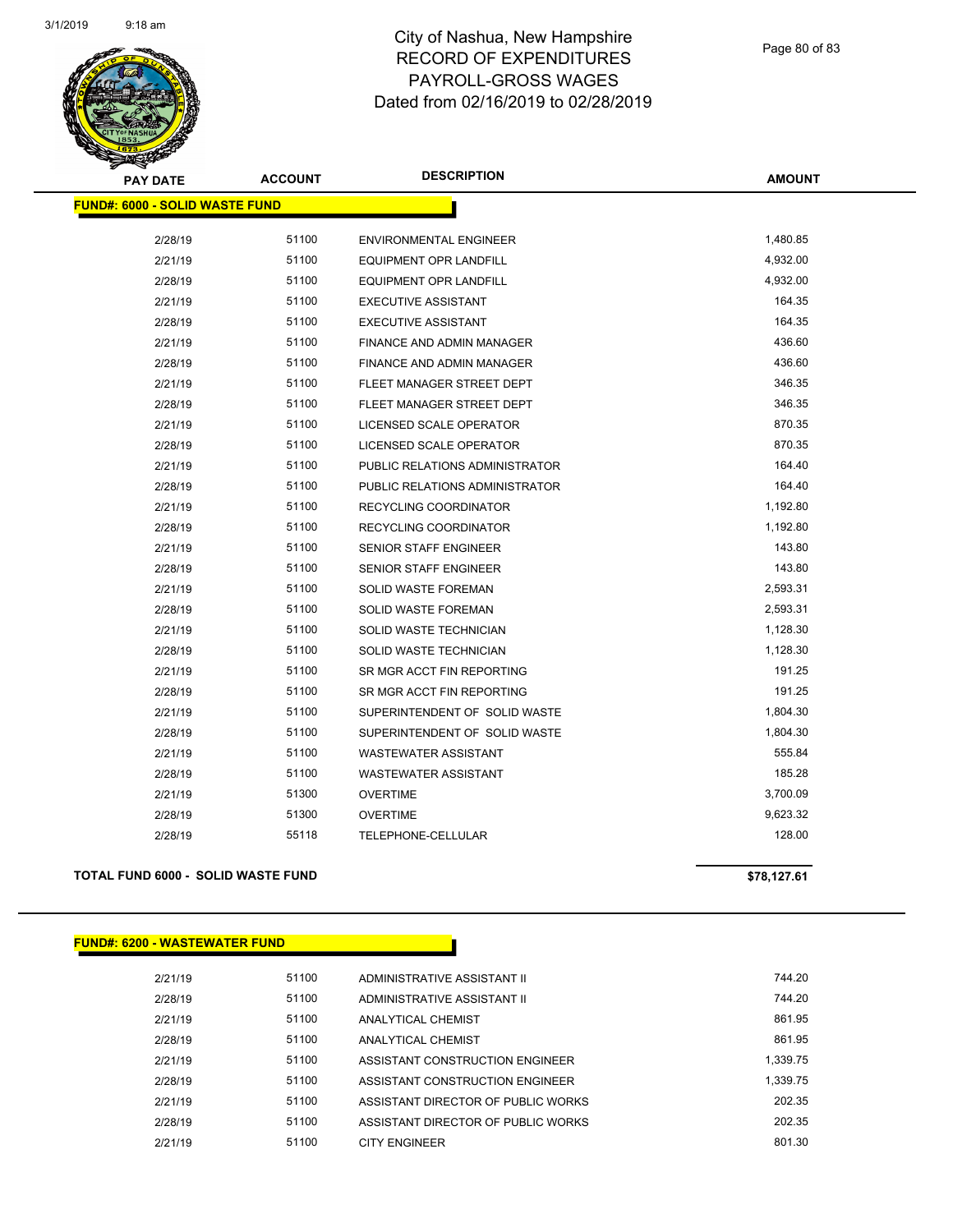| <b>PAY DATE</b>                      | <b>ACCOUNT</b> | <b>DESCRIPTION</b>                                                       | <b>AMOUNT</b>    |
|--------------------------------------|----------------|--------------------------------------------------------------------------|------------------|
| <b>FUND#: 6200 - WASTEWATER FUND</b> |                |                                                                          |                  |
|                                      |                |                                                                          | 801.30           |
| 2/28/19                              | 51100<br>51100 | <b>CITY ENGINEER</b>                                                     | 2,126.66         |
| 2/21/19                              | 51100          | <b>COLLECTION SYSTEMS OPERATOR</b><br><b>COLLECTION SYSTEMS OPERATOR</b> | 2,112.26         |
| 2/28/19                              | 51100          |                                                                          | 2,103.20         |
| 2/21/19                              |                | <b>COLLECTION SYSTEMS TECHNICIAN</b>                                     |                  |
| 2/28/19                              | 51100          | COLLECTION SYSTEMS TECHNICIAN                                            | 2,103.20         |
| 2/21/19                              | 51100          | <b>COLLECTIONS SPEC II</b>                                               | 854.85<br>854.85 |
| 2/28/19                              | 51100          | <b>COLLECTIONS SPEC II</b>                                               |                  |
| 2/21/19                              | 51100          | DEP TREASURER TAX COLLECTOR                                              | 261.95           |
| 2/28/19                              | 51100          | DEP TREASURER TAX COLLECTOR                                              | 261.95           |
| 2/21/19                              | 51100          | DEPUTY CITY ENGINEER                                                     | 820.35           |
| 2/28/19                              | 51100          | DEPUTY CITY ENGINEER                                                     | 820.35           |
| 2/21/19                              | 51100          | DIRECTOR PUBLIC WORKS                                                    | 522.40           |
| 2/28/19                              | 51100          | DIRECTOR PUBLIC WORKS                                                    | 522.40           |
| 2/21/19                              | 51100          | DPW BILLING ACCOUNTANT                                                   | 499.05           |
| 2/28/19                              | 51100          | DPW BILLING ACCOUNTANT                                                   | 499.05           |
| 2/21/19                              | 51100          | DPW COLLECTIONS SPEC III                                                 | 406.10           |
| 2/28/19                              | 51100          | DPW COLLECTIONS SPEC III                                                 | 406.10           |
| 2/21/19                              | 51100          | DPW CONTRACT ADMINISTRATOR                                               | 730.02           |
| 2/28/19                              | 51100          | DPW CONTRACT ADMINISTRATOR                                               | 730.00           |
| 2/21/19                              | 51100          | ELECTRICAL DIAGNOSTIC TECH I                                             | 2,240.00         |
| 2/28/19                              | 51100          | ELECTRICAL DIAGNOSTIC TECH I                                             | 2,240.00         |
| 2/21/19                              | 51100          | <b>EXECUTIVE ASSISTANT</b>                                               | 164.40           |
| 2/28/19                              | 51100          | <b>EXECUTIVE ASSISTANT</b>                                               | 164.40           |
| 2/21/19                              | 51100          | FINANCE AND ADMIN MANAGER                                                | 436.60           |
| 2/28/19                              | 51100          | FINANCE AND ADMIN MANAGER                                                | 436.60           |
| 2/21/19                              | 51100          | FLEET MANAGER STREET DEPT                                                | 115.45           |
| 2/28/19                              | 51100          | FLEET MANAGER STREET DEPT                                                | 115.45           |
| 2/21/19                              | 51100          | <b>MECHANIC WWTP 1ST CLASS</b>                                           | 4,315.21         |
| 2/28/19                              | 51100          | MECHANIC WWTP 1ST CLASS                                                  | 4,315.20         |
| 2/21/19                              | 51100          | OPERATOR II WWTP 1st                                                     | 4,293.60         |
| 2/28/19                              | 51100          | OPERATOR II WWTP 1st                                                     | 4,293.61         |
| 2/21/19                              | 51100          | OPERATOR II WWTP 2nd                                                     | 1,086.40         |
| 2/28/19                              | 51100          | OPERATOR II WWTP 2nd                                                     | 1,086.40         |
| 2/21/19                              | 51100          | OPERATOR II WWTP 3rd                                                     | 2,180.83         |
| 2/28/19                              | 51100          | OPERATOR II WWTP 3rd                                                     | 2,180.82         |
| 2/21/19                              | 51100          | OPERATOR III WWTP 1st                                                    | 3,390.80         |
| 2/28/19                              | 51100          | OPERATOR III WWTP 1st                                                    | 3,390.80         |
| 2/21/19                              | 51100          | PLANT OPERATIONS SUPERVISOR                                              | 1,490.15         |
| 2/28/19                              | 51100          | PLANT OPERATIONS SUPERVISOR                                              | 1,490.15         |
| 2/21/19                              | 51100          | PROCESS CHEMIST                                                          | 400.42           |
| 2/28/19                              | 51100          | PROCESS CHEMIST                                                          | 400.42           |
| 2/21/19                              | 51100          | PUBLIC RELATIONS ADMINISTRATOR                                           | 219.15           |
| 2/28/19                              | 51100          | PUBLIC RELATIONS ADMINISTRATOR                                           | 219.15           |
| 2/21/19                              | 51100          | <b>SENIOR STAFF ENGINEER</b>                                             | 1,559.20         |
| 2/28/19                              | 51100          | SENIOR STAFF ENGINEER                                                    | 1,559.20         |
|                                      |                |                                                                          |                  |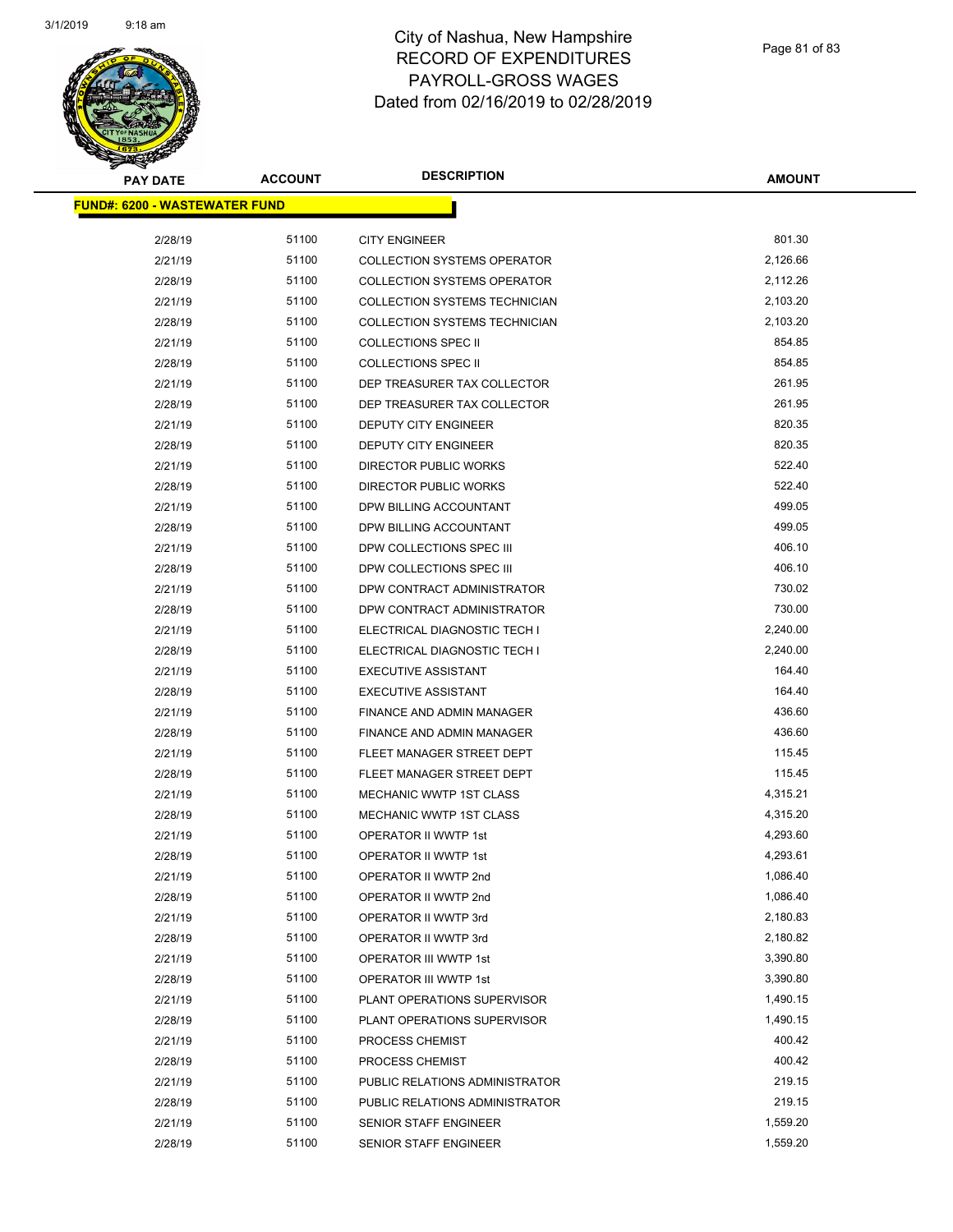

Page 82 of 83

| <b>PAY DATE</b>                      | <b>ACCOUNT</b> | <b>DESCRIPTION</b>                 | <b>AMOUNT</b> |  |  |
|--------------------------------------|----------------|------------------------------------|---------------|--|--|
| <b>FUND#: 6200 - WASTEWATER FUND</b> |                |                                    |               |  |  |
|                                      |                |                                    |               |  |  |
| 2/21/19                              | 51100          | SR MGR ACCT FIN REPORTING          | 382.70        |  |  |
| 2/28/19                              | 51100          | SR MGR ACCT FIN REPORTING          | 382.70        |  |  |
| 1/31/19                              | 51100          | <b>STAFF ENGINEER</b>              | (16,919.08)   |  |  |
| 2/14/19                              | 51100          | <b>STAFF ENGINEER</b>              | (551.93)      |  |  |
| 2/21/19                              | 51100          | <b>STAFF ENGINEER</b>              | 1,063.90      |  |  |
| 2/28/19                              | 51100          | <b>STAFF ENGINEER</b>              | 1,063.91      |  |  |
| 2/21/19                              | 51100          | SUPERINTENDENT OF WASTEWATER       | 1,890.35      |  |  |
| 2/28/19                              | 51100          | SUPERINTENDENT OF WASTEWATER       | 1,890.35      |  |  |
| 2/21/19                              | 51100          | <b>SUPV LABORATORY</b>             | 1,211.50      |  |  |
| 2/28/19                              | 51100          | <b>SUPV LABORATORY</b>             | 1,211.50      |  |  |
| 2/21/19                              | 51100          | <b>TRUCK DRIVER STREET REPAIR</b>  | 896.40        |  |  |
| 2/28/19                              | 51100          | <b>TRUCK DRIVER STREET REPAIR</b>  | 896.40        |  |  |
| 2/21/19                              | 51100          | <b>WASTEWATER ASSISTANT</b>        | 1,254.96      |  |  |
| 2/28/19                              | 51100          | <b>WASTEWATER ASSISTANT</b>        | 1,613.52      |  |  |
| 2/21/19                              | 51100          | <b>WASTEWATER FOREMAN</b>          | 2,593.30      |  |  |
| 2/28/19                              | 51100          | <b>WASTEWATER FOREMAN</b>          | 2,593.31      |  |  |
| 2/21/19                              | 51100          | <b>WASTEWATER PROJECT ENGINEER</b> | 1,524.70      |  |  |
| 2/28/19                              | 51100          | <b>WASTEWATER PROJECT ENGINEER</b> | 1,524.70      |  |  |
| 2/21/19                              | 51300          | <b>OVERTIME</b>                    | 3,652.01      |  |  |
| 2/28/19                              | 51300          | <b>OVERTIME</b>                    | 5,898.33      |  |  |
| 1/31/19                              | 55118          | TELEPHONE-CELLULAR                 | (119.00)      |  |  |
| 2/28/19                              | 55118          | TELEPHONE-CELLULAR                 | 290.25        |  |  |
|                                      |                |                                    |               |  |  |

#### **TOTAL FUND 6200 - WASTEWATER FUND \$82,563.03**

## **FUND#: 6500 - PROPERTY & CASUALTY FUND**

| 2/21/19 | 51100 | ADMINISTRATIVE ASSISTANT I         | 695.61   |
|---------|-------|------------------------------------|----------|
| 2/28/19 | 51100 | ADMINISTRATIVE ASSISTANT I         | 695.60   |
| 2/21/19 | 51100 | <b>PROGRAM SUPV</b>                | 1,347.95 |
| 2/28/19 | 51100 | PROGRAM SUPV                       | 1,347.95 |
| 2/21/19 | 51100 | PROPERTY AND CASUALTY ADJUSTER     | 2,356.80 |
| 2/28/19 | 51100 | PROPERTY AND CASUALTY ADJUSTER     | 2,356.80 |
| 2/21/19 | 51100 | <b>RISK MANAGER</b>                | 1.808.50 |
| 2/28/19 | 51100 | <b>RISK MANAGER</b>                | 1,808.50 |
| 2/21/19 | 51100 | SAFETY LOSS PREVENTION SPEC        | 1,136.95 |
| 2/28/19 | 51100 | SAFETY LOSS PREVENTION SPEC        | 1,136.95 |
| 2/28/19 | 55118 | <b>TELEPHONE-CELLULAR</b>          | 100.00   |
| 2/21/19 | 59207 | <b>WORKERS COMPENSATION CLAIMS</b> | 8,523.66 |
| 2/28/19 | 59207 | WORKERS COMPENSATION CLAIMS        | 9,260.80 |
| 2/21/19 | 59290 | LONG TERM DISABILITY CLAIMS        | 505.37   |
| 2/28/19 | 59290 | LONG TERM DISABILITY CLAIMS        | 505.37   |